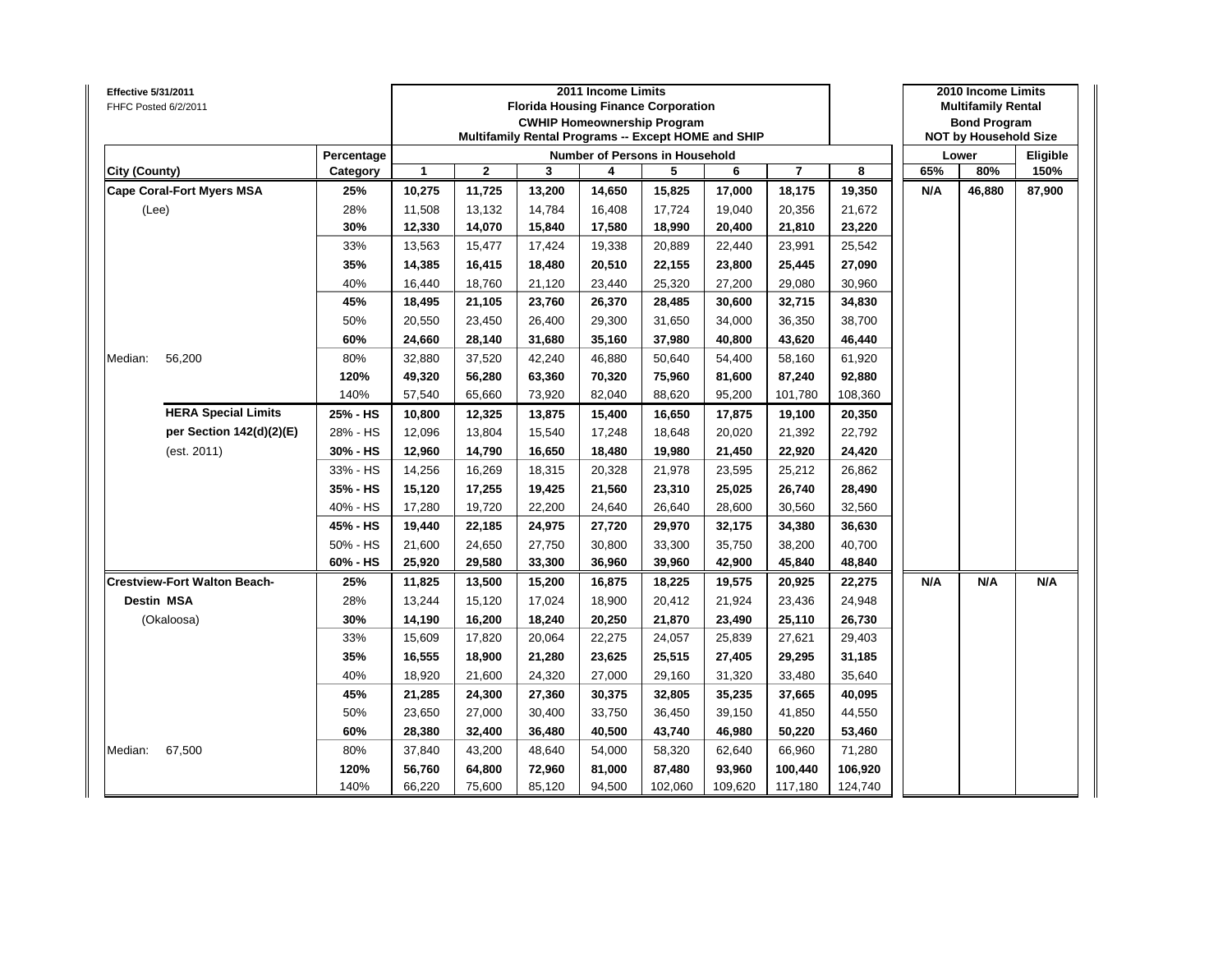| <b>Effective 5/31/2011</b><br>FHFC Posted 6/2/2011 |                        |        |              |        | 2011 Income Limits | <b>Florida Housing Finance Corporation</b><br><b>CWHIP Homeownership Program</b> |        |                |         |     | 2010 Income Limits<br><b>Multifamily Rental</b><br><b>Bond Program</b> |                  |
|----------------------------------------------------|------------------------|--------|--------------|--------|--------------------|----------------------------------------------------------------------------------|--------|----------------|---------|-----|------------------------------------------------------------------------|------------------|
|                                                    |                        |        |              |        |                    | Multifamily Rental Programs -- Except HOME and SHIP                              |        |                |         |     | <b>NOT by Household Size</b>                                           |                  |
| City (County)                                      | Percentage<br>Category | 1      | $\mathbf{2}$ | 3      | 4                  | Number of Persons in Household<br>5                                              | 6      | $\overline{7}$ | 8       | 65% | Lower<br>80%                                                           | Eligible<br>150% |
| Deltona-Daytona Beach-                             | 25%                    | 10,000 | 11,425       | 12,850 | 14,275             | 15,425                                                                           | 16,575 | 17,725         | 18,850  | N/A | 45,680                                                                 | 85,650           |
| <b>Ormond Beach MSA</b>                            | 28%                    | 11,200 | 12,796       | 14,392 | 15,988             | 17,276                                                                           | 18,564 | 19,852         | 21,112  |     |                                                                        |                  |
| (Volusia)                                          | 30%                    | 12,000 | 13,710       | 15,420 | 17,130             | 18,510                                                                           | 19,890 | 21,270         | 22,620  |     |                                                                        |                  |
|                                                    | 33%                    | 13,200 | 15,081       | 16,962 | 18,843             | 20,361                                                                           | 21,879 | 23,397         | 24,882  |     |                                                                        |                  |
|                                                    | 35%                    | 14,000 | 15,995       | 17,990 | 19,985             | 21,595                                                                           | 23,205 | 24,815         | 26,390  |     |                                                                        |                  |
|                                                    | 40%                    | 16,000 | 18,280       | 20,560 | 22,840             | 24,680                                                                           | 26,520 | 28,360         | 30,160  |     |                                                                        |                  |
|                                                    | 45%                    | 18,000 | 20,565       | 23,130 | 25,695             | 27,765                                                                           | 29,835 | 31,905         | 33,930  |     |                                                                        |                  |
|                                                    | 50%                    | 20,000 | 22,850       | 25,700 | 28,550             | 30,850                                                                           | 33,150 | 35,450         | 37,700  |     |                                                                        |                  |
|                                                    | 60%                    | 24,000 | 27,420       | 30,840 | 34,260             | 37,020                                                                           | 39,780 | 42,540         | 45,240  |     |                                                                        |                  |
| Median:<br>57,100                                  | 80%                    | 32,000 | 36,560       | 41,120 | 45,680             | 49,360                                                                           | 53,040 | 56,720         | 60,320  |     |                                                                        |                  |
|                                                    | 120%                   | 48,000 | 54,840       | 61,680 | 68,520             | 74,040                                                                           | 79,560 | 85,080         | 90,480  |     |                                                                        |                  |
|                                                    | 140%                   | 56,000 | 63,980       | 71,960 | 79,940             | 86,380                                                                           | 92,820 | 99,260         | 105,560 |     |                                                                        |                  |
| <b>Gainesville MSA</b>                             | 25%                    | 10,225 | 11,675       | 13,125 | 14,575             | 15,750                                                                           | 16,925 | 18,075         | 19,250  | N/A | 46,640                                                                 | 87,450           |
| (Alachua/Gilchrist)                                | 28%                    | 11,452 | 13,076       | 14,700 | 16,324             | 17,640                                                                           | 18,956 | 20,244         | 21,560  |     |                                                                        |                  |
|                                                    | 30%                    | 12,270 | 14,010       | 15,750 | 17,490             | 18,900                                                                           | 20,310 | 21,690         | 23,100  |     |                                                                        |                  |
|                                                    | 33%                    | 13,497 | 15,411       | 17,325 | 19,239             | 20,790                                                                           | 22,341 | 23,859         | 25,410  |     |                                                                        |                  |
|                                                    | 35%                    | 14,315 | 16,345       | 18,375 | 20,405             | 22,050                                                                           | 23,695 | 25,305         | 26,950  |     |                                                                        |                  |
|                                                    | 40%                    | 16,360 | 18,680       | 21,000 | 23,320             | 25,200                                                                           | 27,080 | 28,920         | 30,800  |     |                                                                        |                  |
|                                                    | 45%                    | 18,405 | 21,015       | 23,625 | 26,235             | 28,350                                                                           | 30,465 | 32,535         | 34,650  |     |                                                                        |                  |
|                                                    | 50%                    | 20,450 | 23,350       | 26,250 | 29,150             | 31,500                                                                           | 33,850 | 36,150         | 38,500  |     |                                                                        |                  |
|                                                    | 60%                    | 24,540 | 28,020       | 31,500 | 34,980             | 37,800                                                                           | 40,620 | 43,380         | 46,200  |     |                                                                        |                  |
| Median:<br>54,800                                  | 80%                    | 32,720 | 37,360       | 42,000 | 46,640             | 50,400                                                                           | 54,160 | 57,840         | 61,600  |     |                                                                        |                  |
|                                                    | 120%                   | 49,080 | 56,040       | 63,000 | 69,960             | 75,600                                                                           | 81,240 | 86,760         | 92,400  |     |                                                                        |                  |
|                                                    | 140%                   | 57,260 | 65,380       | 73,500 | 81,620             | 88,200                                                                           | 94,780 | 101,220        | 107,800 |     |                                                                        |                  |
| <b>HERA Special Limits</b>                         | 25% - HS               | 10,750 | 12,275       | 13,800 | 15,325             | 16,575                                                                           | 17,800 | 19,025         | 20,250  |     |                                                                        |                  |
| per Section 142(d)(2)(E)                           | 28% - HS               | 12,040 | 13,748       | 15,456 | 17,164             | 18,564                                                                           | 19,936 | 21,308         | 22,680  |     |                                                                        |                  |
| (est. 2011)                                        | 30% - HS               | 12,900 | 14,730       | 16,560 | 18,390             | 19,890                                                                           | 21,360 | 22,830         | 24,300  |     |                                                                        |                  |
|                                                    | 33% - HS               | 14,190 | 16,203       | 18,216 | 20,229             | 21,879                                                                           | 23,496 | 25,113         | 26,730  |     |                                                                        |                  |
|                                                    | 35% - HS               | 15,050 | 17,185       | 19,320 | 21,455             | 23,205                                                                           | 24,920 | 26,635         | 28,350  |     |                                                                        |                  |
|                                                    | 40% - HS               | 17,200 | 19,640       | 22,080 | 24,520             | 26,520                                                                           | 28,480 | 30,440         | 32,400  |     |                                                                        |                  |
|                                                    | 45% - HS               | 19,350 | 22,095       | 24,840 | 27,585             | 29,835                                                                           | 32,040 | 34,245         | 36,450  |     |                                                                        |                  |
|                                                    | 50% - HS               | 21,500 | 24,550       | 27,600 | 30,650             | 33,150                                                                           | 35,600 | 38,050         | 40,500  |     |                                                                        |                  |
|                                                    | 60% - HS               | 25,800 | 29,460       | 33,120 | 36,780             | 39,780                                                                           | 42,720 | 45,660         | 48,600  |     |                                                                        |                  |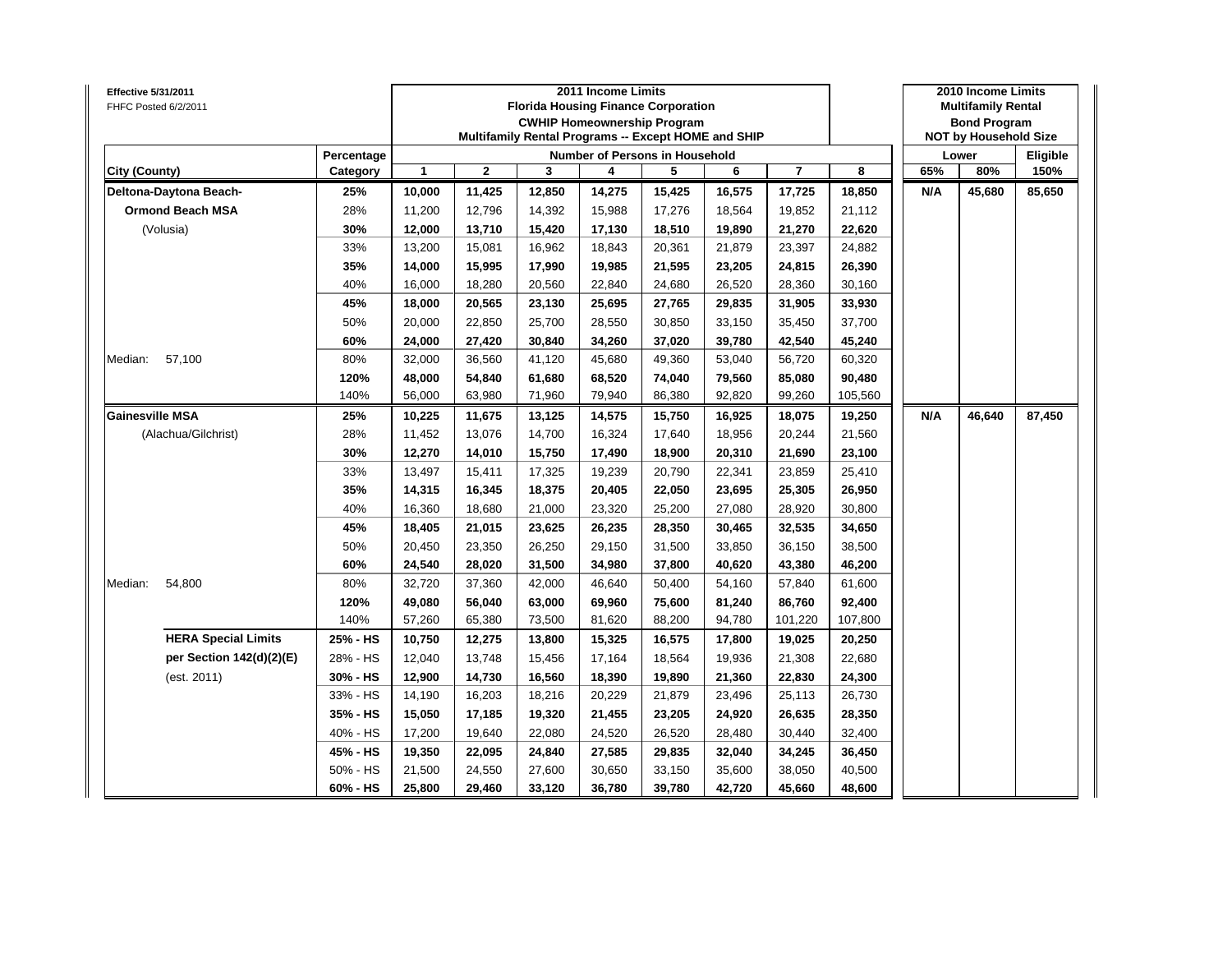| Effective 5/31/2011<br>FHFC Posted 6/2/2011 |            |              |                |        | 2011 Income Limits | <b>Florida Housing Finance Corporation</b><br><b>CWHIP Homeownership Program</b><br>Multifamily Rental Programs -- Except HOME and SHIP |         |                |         |        | 2010 Income Limits<br><b>Multifamily Rental</b><br><b>Bond Program</b><br><b>NOT by Household Size</b> |          |
|---------------------------------------------|------------|--------------|----------------|--------|--------------------|-----------------------------------------------------------------------------------------------------------------------------------------|---------|----------------|---------|--------|--------------------------------------------------------------------------------------------------------|----------|
|                                             | Percentage |              |                |        |                    | Number of Persons in Household                                                                                                          |         |                |         |        | Lower                                                                                                  | Eligible |
| City (County)                               | Category   | $\mathbf{1}$ | $\overline{2}$ | 3      | 4                  | 5                                                                                                                                       | 6       | $\overline{7}$ | 8       | 65%    | 80%                                                                                                    | 150%     |
| <b>Jacksonville MSA</b>                     |            |              |                |        |                    |                                                                                                                                         |         |                |         |        |                                                                                                        |          |
| <b>Baker County HMFA</b>                    | 25%        | 10,050       | 11,500         | 12,925 | 14,350             | 15,500                                                                                                                                  | 16,650  | 17,800         | 18,950  | N/A    | N/A                                                                                                    | N/A      |
|                                             | 28%        | 11,256       | 12,880         | 14,476 | 16,072             | 17,360                                                                                                                                  | 18,648  | 19,936         | 21,224  |        |                                                                                                        |          |
|                                             | 30%        | 12,060       | 13,800         | 15,510 | 17,220             | 18,600                                                                                                                                  | 19,980  | 21,360         | 22,740  |        |                                                                                                        |          |
|                                             | 33%        | 13,266       | 15,180         | 17,061 | 18,942             | 20,460                                                                                                                                  | 21,978  | 23,496         | 25,014  |        |                                                                                                        |          |
|                                             | 35%        | 14,070       | 16,100         | 18,095 | 20,090             | 21,700                                                                                                                                  | 23,310  | 24,920         | 26,530  |        |                                                                                                        |          |
|                                             | 40%        | 16,080       | 18,400         | 20,680 | 22,960             | 24,800                                                                                                                                  | 26,640  | 28,480         | 30,320  |        |                                                                                                        |          |
|                                             | 45%        | 18,090       | 20,700         | 23,265 | 25,830             | 27,900                                                                                                                                  | 29,970  | 32,040         | 34,110  |        |                                                                                                        |          |
|                                             | 50%        | 20,100       | 23,000         | 25,850 | 28,700             | 31,000                                                                                                                                  | 33,300  | 35,600         | 37,900  |        |                                                                                                        |          |
|                                             | 60%        | 24,120       | 27,600         | 31,020 | 34,440             | 37,200                                                                                                                                  | 39,960  | 42,720         | 45,480  |        |                                                                                                        |          |
| Median:<br>57,400                           | 80%        | 32,160       | 36,800         | 41,360 | 45,920             | 49,600                                                                                                                                  | 53,280  | 56,960         | 60,640  |        |                                                                                                        |          |
|                                             | 120%       | 48,240       | 55,200         | 62,040 | 68,880             | 74,400                                                                                                                                  | 79,920  | 85,440         | 90,960  |        |                                                                                                        |          |
|                                             | 140%       | 56,280       | 64,400         | 72,380 | 80,360             | 86,800                                                                                                                                  | 93,240  | 99,680         | 106,120 |        |                                                                                                        |          |
| <b>Jacksonville HMFA</b>                    | 25%        | 11,625       | 13,300         | 14,950 | 16,600             | 17,950                                                                                                                                  | 19,275  | 20,600         | 21,925  | 43,160 | 53,120                                                                                                 | 99,600   |
| (Clay/Duval/                                | 28%        | 13,020       | 14,896         | 16,744 | 18,592             | 20,104                                                                                                                                  | 21,588  | 23,072         | 24,556  |        |                                                                                                        |          |
| Nassau/Saint Johns)                         | 30%        | 13,950       | 15,960         | 17,940 | 19,920             | 21,540                                                                                                                                  | 23,130  | 24,720         | 26,310  |        |                                                                                                        |          |
|                                             | 33%        | 15,345       | 17,556         | 19,734 | 21,912             | 23,694                                                                                                                                  | 25,443  | 27,192         | 28,941  |        |                                                                                                        |          |
|                                             | 35%        | 16,275       | 18,620         | 20,930 | 23,240             | 25,130                                                                                                                                  | 26,985  | 28,840         | 30,695  |        |                                                                                                        |          |
|                                             | 40%        | 18,600       | 21,280         | 23,920 | 26,560             | 28,720                                                                                                                                  | 30,840  | 32,960         | 35,080  |        |                                                                                                        |          |
|                                             | 45%        | 20,925       | 23,940         | 26,910 | 29,880             | 32,310                                                                                                                                  | 34,695  | 37,080         | 39,465  |        |                                                                                                        |          |
|                                             | 50%        | 23,250       | 26,600         | 29,900 | 33,200             | 35,900                                                                                                                                  | 38,550  | 41,200         | 43,850  |        |                                                                                                        |          |
|                                             | 60%        | 27,900       | 31,920         | 35,880 | 39,840             | 43,080                                                                                                                                  | 46,260  | 49,440         | 52,620  |        |                                                                                                        |          |
| Median:<br>66,400                           | 80%        | 37,200       | 42,560         | 47,840 | 53,120             | 57,440                                                                                                                                  | 61,680  | 65,920         | 70,160  |        |                                                                                                        |          |
|                                             | 120%       | 55,800       | 63,840         | 71,760 | 79,680             | 86,160                                                                                                                                  | 92,520  | 98,880         | 105,240 |        |                                                                                                        |          |
|                                             | 140%       | 65,100       | 74,480         | 83,720 | 92,960             | 100,520                                                                                                                                 | 107,940 | 115,360        | 122,780 |        |                                                                                                        |          |
| Lakeland-Winter Haven MSA                   | 25%        | 9,425        | 10,775         | 12,125 | 13,450             | 14,550                                                                                                                                  | 15,625  | 16,700         | 17,775  | N/A    | N/A                                                                                                    | N/A      |
| (Polk)                                      | 28%        | 10,556       | 12,068         | 13,580 | 15,064             | 16,296                                                                                                                                  | 17,500  | 18,704         | 19,908  |        |                                                                                                        |          |
|                                             | 30%        | 11,310       | 12,930         | 14,550 | 16,140             | 17,460                                                                                                                                  | 18,750  | 20,040         | 21,330  |        |                                                                                                        |          |
|                                             | 33%        | 12,441       | 14,223         | 16,005 | 17,754             | 19,206                                                                                                                                  | 20,625  | 22,044         | 23,463  |        |                                                                                                        |          |
|                                             | 35%        | 13,195       | 15,085         | 16,975 | 18,830             | 20,370                                                                                                                                  | 21,875  | 23,380         | 24,885  |        |                                                                                                        |          |
|                                             | 40%        | 15,080       | 17,240         | 19,400 | 21,520             | 23,280                                                                                                                                  | 25,000  | 26,720         | 28,440  |        |                                                                                                        |          |
|                                             | 45%        | 16,965       | 19,395         | 21,825 | 24,210             | 26,190                                                                                                                                  | 28,125  | 30,060         | 31,995  |        |                                                                                                        |          |
|                                             | 50%        | 18,850       | 21,550         | 24,250 | 26,900             | 29,100                                                                                                                                  | 31,250  | 33,400         | 35,550  |        |                                                                                                        |          |
|                                             | 60%        | 22,620       | 25,860         | 29,100 | 32,280             | 34,920                                                                                                                                  | 37,500  | 40,080         | 42,660  |        |                                                                                                        |          |
| 53,800<br>Median:                           | 80%        | 30,160       | 34,480         | 38,800 | 43,040             | 46,560                                                                                                                                  | 50,000  | 53,440         | 56,880  |        |                                                                                                        |          |
|                                             | 120%       | 45,240       | 51,720         | 58,200 | 64,560             | 69,840                                                                                                                                  | 75,000  | 80,160         | 85,320  |        |                                                                                                        |          |
|                                             | 140%       | 52,780       | 60,340         | 67,900 | 75,320             | 81,480                                                                                                                                  | 87,500  | 93,520         | 99,540  |        |                                                                                                        |          |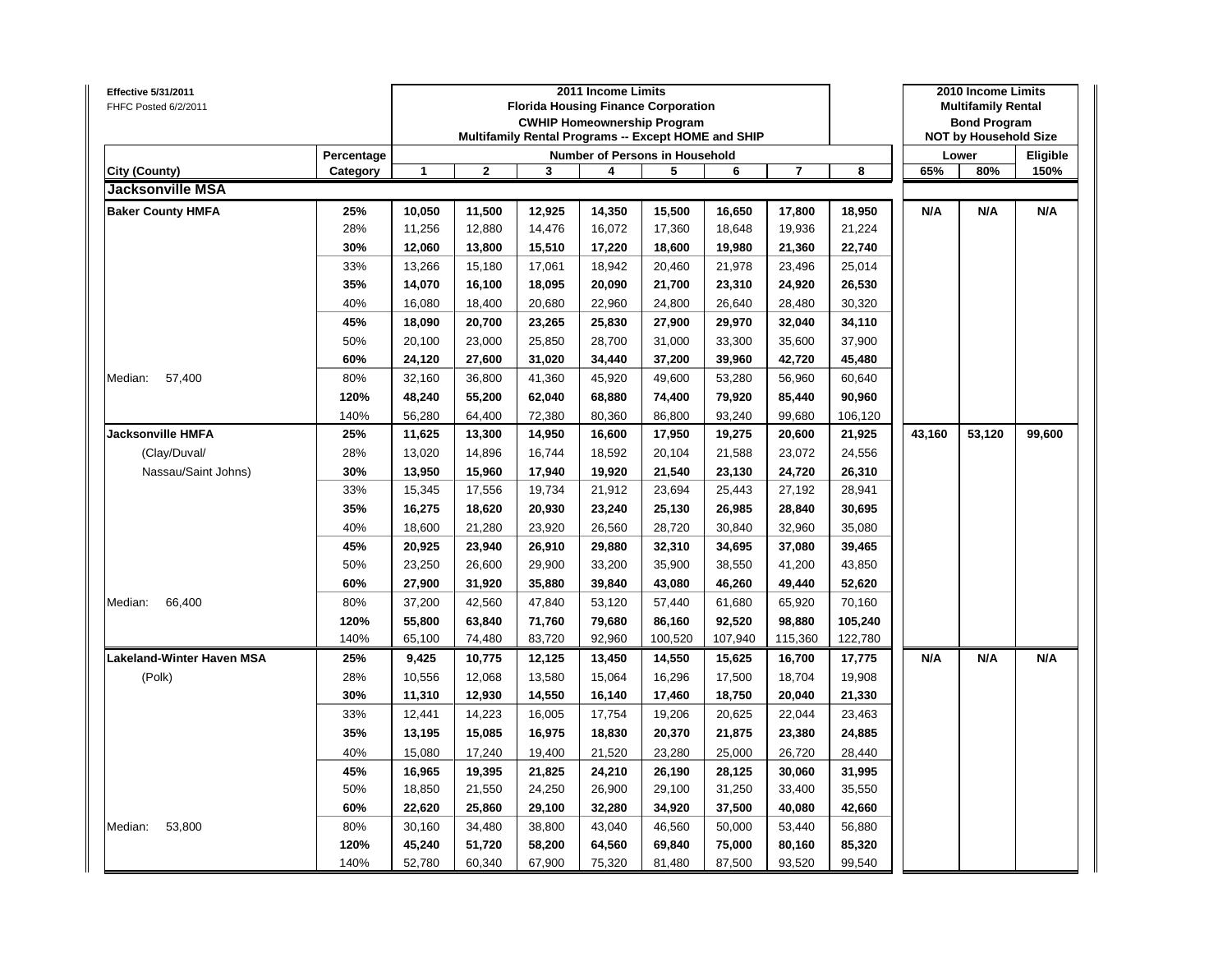| <b>Effective 5/31/2011</b><br>FHFC Posted 6/2/2011 |            |        |              |        | 2011 Income Limits | <b>Florida Housing Finance Corporation</b><br><b>CWHIP Homeownership Program</b><br>Multifamily Rental Programs -- Except HOME and SHIP |         |         |         |     | 2010 Income Limits<br><b>Multifamily Rental</b><br><b>Bond Program</b><br><b>NOT by Household Size</b> |          |
|----------------------------------------------------|------------|--------|--------------|--------|--------------------|-----------------------------------------------------------------------------------------------------------------------------------------|---------|---------|---------|-----|--------------------------------------------------------------------------------------------------------|----------|
|                                                    | Percentage |        |              |        |                    | <b>Number of Persons in Household</b>                                                                                                   |         |         |         |     | Lower                                                                                                  | Eligible |
| City (County)                                      | Category   | 1      | $\mathbf{2}$ | 3      | 4                  | 5                                                                                                                                       | 6       | 7       | 8       | 65% | 80%                                                                                                    | 150%     |
| Miami-Fort Lauderdale-Pompano Beach MSA            |            |        |              |        |                    |                                                                                                                                         |         |         |         |     |                                                                                                        |          |
| <b>Fort Lauderdale HMFA</b>                        | 25%        | 13,200 | 15,075       | 16,950 | 18,825             | 20,350                                                                                                                                  | 21,850  | 23,350  | 24,850  | N/A | 60,240                                                                                                 | 112,950  |
| (Broward)                                          | 28%        | 14.784 | 16,884       | 18.984 | 21,084             | 22,792                                                                                                                                  | 24,472  | 26,152  | 27,832  |     |                                                                                                        |          |
|                                                    | 30%        | 15,840 | 18,090       | 20,340 | 22,590             | 24,420                                                                                                                                  | 26,220  | 28,020  | 29,820  |     |                                                                                                        |          |
|                                                    | 33%        | 17,424 | 19,899       | 22,374 | 24,849             | 26,862                                                                                                                                  | 28.842  | 30,822  | 32,802  |     |                                                                                                        |          |
|                                                    | 35%        | 18,480 | 21,105       | 23,730 | 26,355             | 28,490                                                                                                                                  | 30,590  | 32,690  | 34,790  |     |                                                                                                        |          |
|                                                    | 40%        | 21,120 | 24,120       | 27,120 | 30,120             | 32,560                                                                                                                                  | 34,960  | 37,360  | 39,760  |     |                                                                                                        |          |
|                                                    | 45%        | 23,760 | 27,135       | 30,510 | 33,885             | 36,630                                                                                                                                  | 39,330  | 42,030  | 44,730  |     |                                                                                                        |          |
|                                                    | 50%        | 26,400 | 30,150       | 33,900 | 37,650             | 40,700                                                                                                                                  | 43,700  | 46,700  | 49,700  |     |                                                                                                        |          |
|                                                    | 60%        | 31,680 | 36,180       | 40,680 | 45,180             | 48,840                                                                                                                                  | 52,440  | 56,040  | 59,640  |     |                                                                                                        |          |
| 61,800<br>Median:                                  | 80%        | 42,240 | 48,240       | 54,240 | 60,240             | 65,120                                                                                                                                  | 69,920  | 74,720  | 79,520  |     |                                                                                                        |          |
|                                                    | 120%       | 63,360 | 72,360       | 81,360 | 90,360             | 97,680                                                                                                                                  | 104,880 | 112,080 | 119,280 |     |                                                                                                        |          |
|                                                    | 140%       | 73,920 | 84,420       | 94,920 | 105,420            | 113,960                                                                                                                                 | 122,360 | 130,760 | 139,160 |     |                                                                                                        |          |
| Miami-Miami Beach-                                 | 25%        | 12,075 | 13,800       | 15,525 | 17,250             | 18,650                                                                                                                                  | 20,025  | 21,400  | 22,775  | N/A | N/A                                                                                                    | N/A      |
| <b>Kendall HMFA</b>                                | 28%        | 13,524 | 15,456       | 17,388 | 19,320             | 20,888                                                                                                                                  | 22,428  | 23,968  | 25,508  |     |                                                                                                        |          |
| (Miami-Dade)                                       | 30%        | 14,490 | 16,560       | 18,630 | 20,700             | 22,380                                                                                                                                  | 24,030  | 25,680  | 27,330  |     |                                                                                                        |          |
|                                                    | 33%        | 15,939 | 18,216       | 20,493 | 22,770             | 24,618                                                                                                                                  | 26,433  | 28,248  | 30,063  |     |                                                                                                        |          |
|                                                    | 35%        | 16,905 | 19,320       | 21,735 | 24,150             | 26,110                                                                                                                                  | 28,035  | 29,960  | 31,885  |     |                                                                                                        |          |
|                                                    | 40%        | 19,320 | 22,080       | 24,840 | 27,600             | 29,840                                                                                                                                  | 32,040  | 34,240  | 36,440  |     |                                                                                                        |          |
|                                                    | 45%        | 21,735 | 24,840       | 27,945 | 31,050             | 33,570                                                                                                                                  | 36,045  | 38,520  | 40,995  |     |                                                                                                        |          |
|                                                    | 50%        | 24,150 | 27,600       | 31,050 | 34,500             | 37,300                                                                                                                                  | 40,050  | 42,800  | 45,550  |     |                                                                                                        |          |
|                                                    | 60%        | 28,980 | 33,120       | 37,260 | 41,400             | 44,760                                                                                                                                  | 48,060  | 51,360  | 54,660  |     |                                                                                                        |          |
| 51,900<br>Median:                                  | 80%        | 38,640 | 44,160       | 49,680 | 55,200             | 59,680                                                                                                                                  | 64,080  | 68,480  | 72,880  |     |                                                                                                        |          |
|                                                    | 120%       | 57,960 | 66,240       | 74,520 | 82,800             | 89,520                                                                                                                                  | 96,120  | 102,720 | 109,320 |     |                                                                                                        |          |
|                                                    | 140%       | 67,620 | 77,280       | 86,940 | 96,600             | 104,440                                                                                                                                 | 112,140 | 119,840 | 127,540 |     |                                                                                                        |          |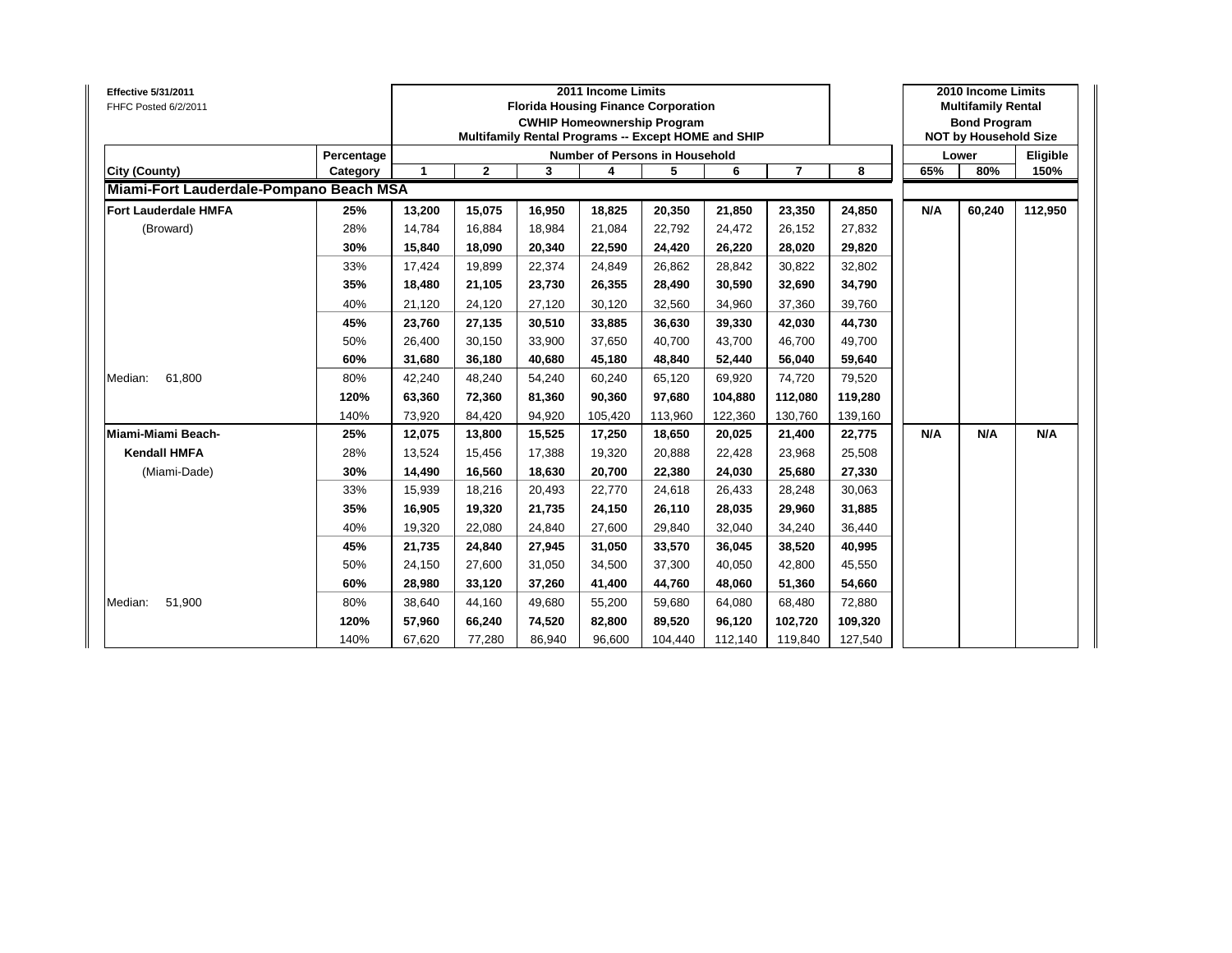| <b>Effective 5/31/2011</b><br>FHFC Posted 6/2/2011 |            |        |              |        | 2011 Income Limits | <b>Florida Housing Finance Corporation</b><br><b>CWHIP Homeownership Program</b><br>Multifamily Rental Programs -- Except HOME and SHIP |         |                |         |        | 2010 Income Limits<br><b>Multifamily Rental</b><br><b>Bond Program</b><br><b>NOT by Household Size</b> |          |
|----------------------------------------------------|------------|--------|--------------|--------|--------------------|-----------------------------------------------------------------------------------------------------------------------------------------|---------|----------------|---------|--------|--------------------------------------------------------------------------------------------------------|----------|
|                                                    | Percentage |        |              |        |                    | <b>Number of Persons in Household</b>                                                                                                   |         |                |         |        | Lower                                                                                                  | Eligible |
| City (County)                                      | Category   | 1      | $\mathbf{2}$ | 3      | 4                  | 5                                                                                                                                       | 6       | $\overline{7}$ | 8       | 65%    | 80%                                                                                                    | 150%     |
| <b>West Palm Beach-</b>                            | 25%        | 12,950 | 14,800       | 16,650 | 18,500             | 20,000                                                                                                                                  | 21,475  | 22,950         | 24,425  | 48,100 | N/A                                                                                                    | N/A      |
| <b>Boca Raton HMFA</b>                             | 28%        | 14,504 | 16.576       | 18.648 | 20,720             | 22.400                                                                                                                                  | 24.052  | 25,704         | 27,356  |        |                                                                                                        |          |
| (Palm Beach)                                       | 30%        | 15,540 | 17,760       | 19,980 | 22,200             | 24,000                                                                                                                                  | 25,770  | 27,540         | 29,310  |        |                                                                                                        |          |
|                                                    | 33%        | 17,094 | 19,536       | 21,978 | 24,420             | 26,400                                                                                                                                  | 28,347  | 30,294         | 32,241  |        |                                                                                                        |          |
|                                                    | 35%        | 18,130 | 20,720       | 23,310 | 25,900             | 28,000                                                                                                                                  | 30,065  | 32,130         | 34,195  |        |                                                                                                        |          |
|                                                    | 40%        | 20,720 | 23,680       | 26,640 | 29,600             | 32,000                                                                                                                                  | 34,360  | 36,720         | 39,080  |        |                                                                                                        |          |
|                                                    | 45%        | 23,310 | 26,640       | 29.970 | 33,300             | 36,000                                                                                                                                  | 38.655  | 41,310         | 43,965  |        |                                                                                                        |          |
|                                                    | 50%        | 25,900 | 29,600       | 33,300 | 37,000             | 40.000                                                                                                                                  | 42,950  | 45,900         | 48,850  |        |                                                                                                        |          |
|                                                    | 60%        | 31,080 | 35,520       | 39,960 | 44,400             | 48,000                                                                                                                                  | 51,540  | 55,080         | 58,620  |        |                                                                                                        |          |
| 63,300<br>Median:                                  | 80%        | 41,440 | 47,360       | 53,280 | 59,200             | 64,000                                                                                                                                  | 68,720  | 73,440         | 78,160  |        |                                                                                                        |          |
|                                                    | 120%       | 62,160 | 71,040       | 79,920 | 88,800             | 96,000                                                                                                                                  | 103,080 | 110,160        | 117,240 |        |                                                                                                        |          |
|                                                    | 140%       | 72,520 | 82,880       | 93,240 | 103,600            | 112,000                                                                                                                                 | 120,260 | 128,520        | 136,780 |        |                                                                                                        |          |
| <b>HERA Special Limits</b>                         | 25% - HS   | 13,200 | 15,100       | 16,975 | 18,850             | 20,375                                                                                                                                  | 21,875  | 23,375         | 24,900  |        |                                                                                                        |          |
| per Section 142(d)(2)(E)                           | 28% - HS   | 14.784 | 16.912       | 19.012 | 21,112             | 22,820                                                                                                                                  | 24.500  | 26,180         | 27,888  |        |                                                                                                        |          |
| (est. 2010)                                        | 30% - HS   | 15,840 | 18,120       | 20,370 | 22,620             | 24,450                                                                                                                                  | 26,250  | 28,050         | 29,880  |        |                                                                                                        |          |
|                                                    | 33% - HS   | 17,424 | 19,932       | 22,407 | 24,882             | 26,895                                                                                                                                  | 28,875  | 30,855         | 32,868  |        |                                                                                                        |          |
|                                                    | 35% - HS   | 18,480 | 21,140       | 23,765 | 26,390             | 28,525                                                                                                                                  | 30,625  | 32,725         | 34,860  |        |                                                                                                        |          |
|                                                    | 40% - HS   | 21,120 | 24,160       | 27,160 | 30,160             | 32,600                                                                                                                                  | 35,000  | 37,400         | 39,840  |        |                                                                                                        |          |
|                                                    | 45% - HS   | 23,760 | 27,180       | 30,555 | 33,930             | 36,675                                                                                                                                  | 39,375  | 42,075         | 44,820  |        |                                                                                                        |          |
|                                                    | 50% - HS   | 26,400 | 30,200       | 33,950 | 37,700             | 40,750                                                                                                                                  | 43.750  | 46,750         | 49,800  |        |                                                                                                        |          |
|                                                    | 60% - HS   | 31,680 | 36,240       | 40,740 | 45,240             | 48,900                                                                                                                                  | 52,500  | 56,100         | 59,760  |        |                                                                                                        |          |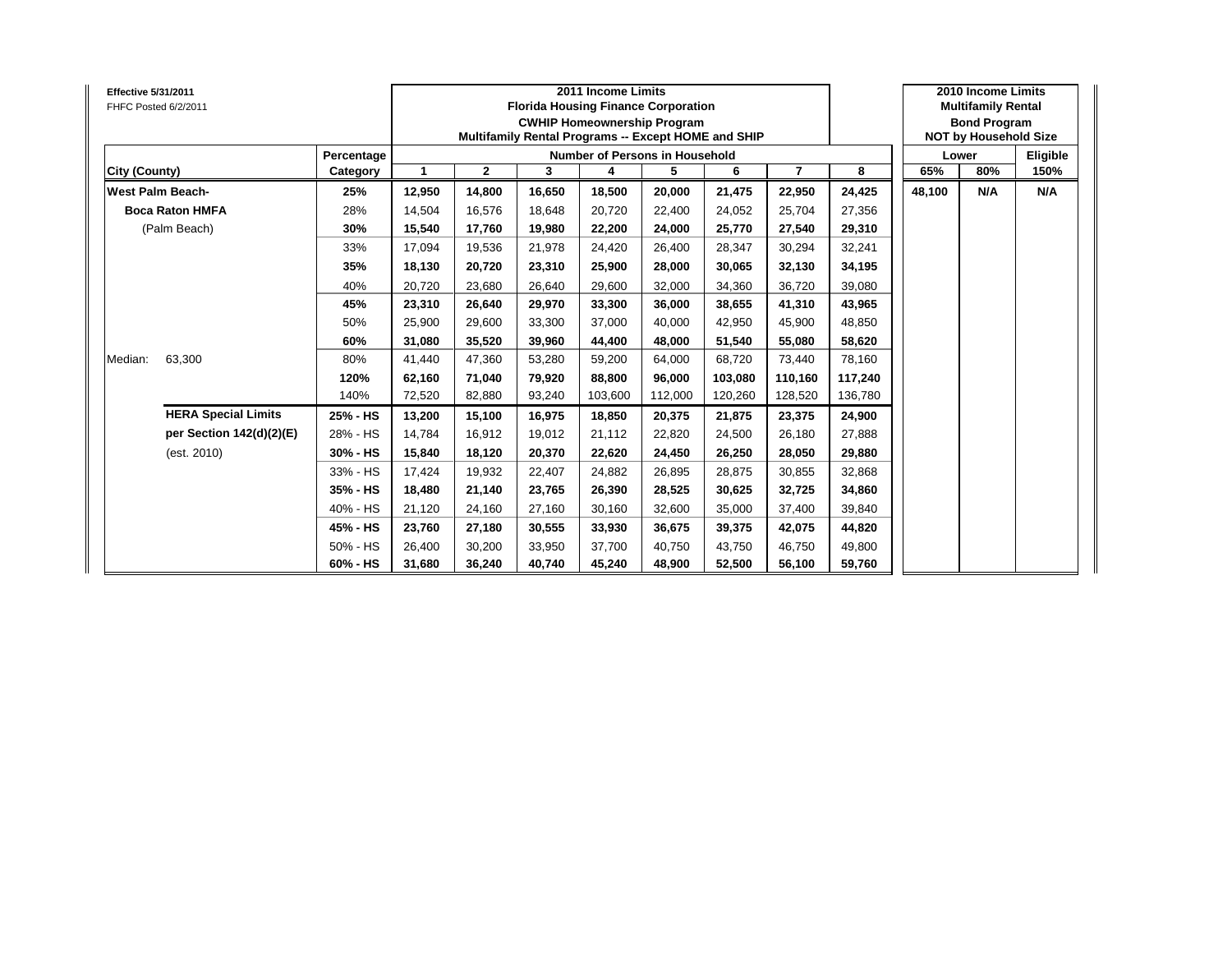| <b>Effective 5/31/2011</b><br>FHFC Posted 6/2/2011 |            |              |              |        | 2011 Income Limits<br><b>Florida Housing Finance Corporation</b><br><b>CWHIP Homeownership Program</b><br>Multifamily Rental Programs -- Except HOME and SHIP |         |         |                |         |     | 2010 Income Limits<br><b>Multifamily Rental</b><br><b>Bond Program</b><br><b>NOT by Household Size</b> |          |
|----------------------------------------------------|------------|--------------|--------------|--------|---------------------------------------------------------------------------------------------------------------------------------------------------------------|---------|---------|----------------|---------|-----|--------------------------------------------------------------------------------------------------------|----------|
|                                                    | Percentage |              |              |        | <b>Number of Persons in Household</b>                                                                                                                         |         |         |                |         |     | Lower                                                                                                  | Eligible |
| <b>City (County)</b>                               | Category   | $\mathbf{1}$ | $\mathbf{2}$ | 3      | 4                                                                                                                                                             | 5       | 6       | $\overline{7}$ | 8       | 65% | 80%                                                                                                    | 150%     |
| Naples-Marco Island MSA                            | 25%        | 12,575       | 14,375       | 16,175 | 17,950                                                                                                                                                        | 19,400  | 20,825  | 22,275         | 23,700  | N/A | N/A                                                                                                    | N/A      |
| (Collier)                                          | 28%        | 14,084       | 16,100       | 18.116 | 20,104                                                                                                                                                        | 21,728  | 23,324  | 24,948         | 26,544  |     |                                                                                                        |          |
|                                                    | 30%        | 15,090       | 17,250       | 19,410 | 21,540                                                                                                                                                        | 23,280  | 24,990  | 26,730         | 28,440  |     |                                                                                                        |          |
|                                                    | 33%        | 16,599       | 18,975       | 21,351 | 23,694                                                                                                                                                        | 25,608  | 27,489  | 29,403         | 31,284  |     |                                                                                                        |          |
|                                                    | 35%        | 17,605       | 20,125       | 22,645 | 25,130                                                                                                                                                        | 27,160  | 29,155  | 31,185         | 33,180  |     |                                                                                                        |          |
|                                                    | 40%        | 20,120       | 23,000       | 25,880 | 28,720                                                                                                                                                        | 31,040  | 33,320  | 35,640         | 37,920  |     |                                                                                                        |          |
|                                                    | 45%        | 22,635       | 25,875       | 29.115 | 32,310                                                                                                                                                        | 34,920  | 37,485  | 40,095         | 42,660  |     |                                                                                                        |          |
|                                                    | 50%        | 25,150       | 28,750       | 32.350 | 35,900                                                                                                                                                        | 38,800  | 41,650  | 44,550         | 47,400  |     |                                                                                                        |          |
|                                                    | 60%        | 30,180       | 34,500       | 38,820 | 43,080                                                                                                                                                        | 46,560  | 49,980  | 53,460         | 56,880  |     |                                                                                                        |          |
| 71,800<br>Median:                                  | 80%        | 40,240       | 46,000       | 51,760 | 57,440                                                                                                                                                        | 62,080  | 66,640  | 71,280         | 75,840  |     |                                                                                                        |          |
|                                                    | 120%       | 60,360       | 69,000       | 77,640 | 86,160                                                                                                                                                        | 93,120  | 99,960  | 106,920        | 113,760 |     |                                                                                                        |          |
|                                                    | 140%       | 70,420       | 80,500       | 90,580 | 100,520                                                                                                                                                       | 108,640 | 116,620 | 124,740        | 132,720 |     |                                                                                                        |          |
| <b>HERA Special Limits</b>                         | 25% - HS   | 12,775       | 14,600       | 16,425 | 18,225                                                                                                                                                        | 19,700  | 21,150  | 22,600         | 24,075  |     |                                                                                                        |          |
| per Section 142(d)(2)(E)                           | 28% - HS   | 14,308       | 16,352       | 18.396 | 20,412                                                                                                                                                        | 22,064  | 23.688  | 25,312         | 26,964  |     |                                                                                                        |          |
| (est. 2009)                                        | 30% - HS   | 15,330       | 17,520       | 19,710 | 21,870                                                                                                                                                        | 23,640  | 25,380  | 27,120         | 28,890  |     |                                                                                                        |          |
|                                                    | 33% - HS   | 16,863       | 19,272       | 21,681 | 24,057                                                                                                                                                        | 26,004  | 27,918  | 29,832         | 31,779  |     |                                                                                                        |          |
|                                                    | 35% - HS   | 17,885       | 20,440       | 22,995 | 25,515                                                                                                                                                        | 27,580  | 29,610  | 31,640         | 33,705  |     |                                                                                                        |          |
|                                                    | 40% - HS   | 20,440       | 23,360       | 26,280 | 29,160                                                                                                                                                        | 31,520  | 33,840  | 36,160         | 38,520  |     |                                                                                                        |          |
|                                                    | 45% - HS   | 22,995       | 26,280       | 29,565 | 32,805                                                                                                                                                        | 35,460  | 38,070  | 40,680         | 43,335  |     |                                                                                                        |          |
|                                                    | 50% - HS   | 25,550       | 29,200       | 32,850 | 36,450                                                                                                                                                        | 39,400  | 42,300  | 45,200         | 48,150  |     |                                                                                                        |          |
|                                                    | 60% - HS   | 30,660       | 35,040       | 39,420 | 43,740                                                                                                                                                        | 47,280  | 50,760  | 54,240         | 57,780  |     |                                                                                                        |          |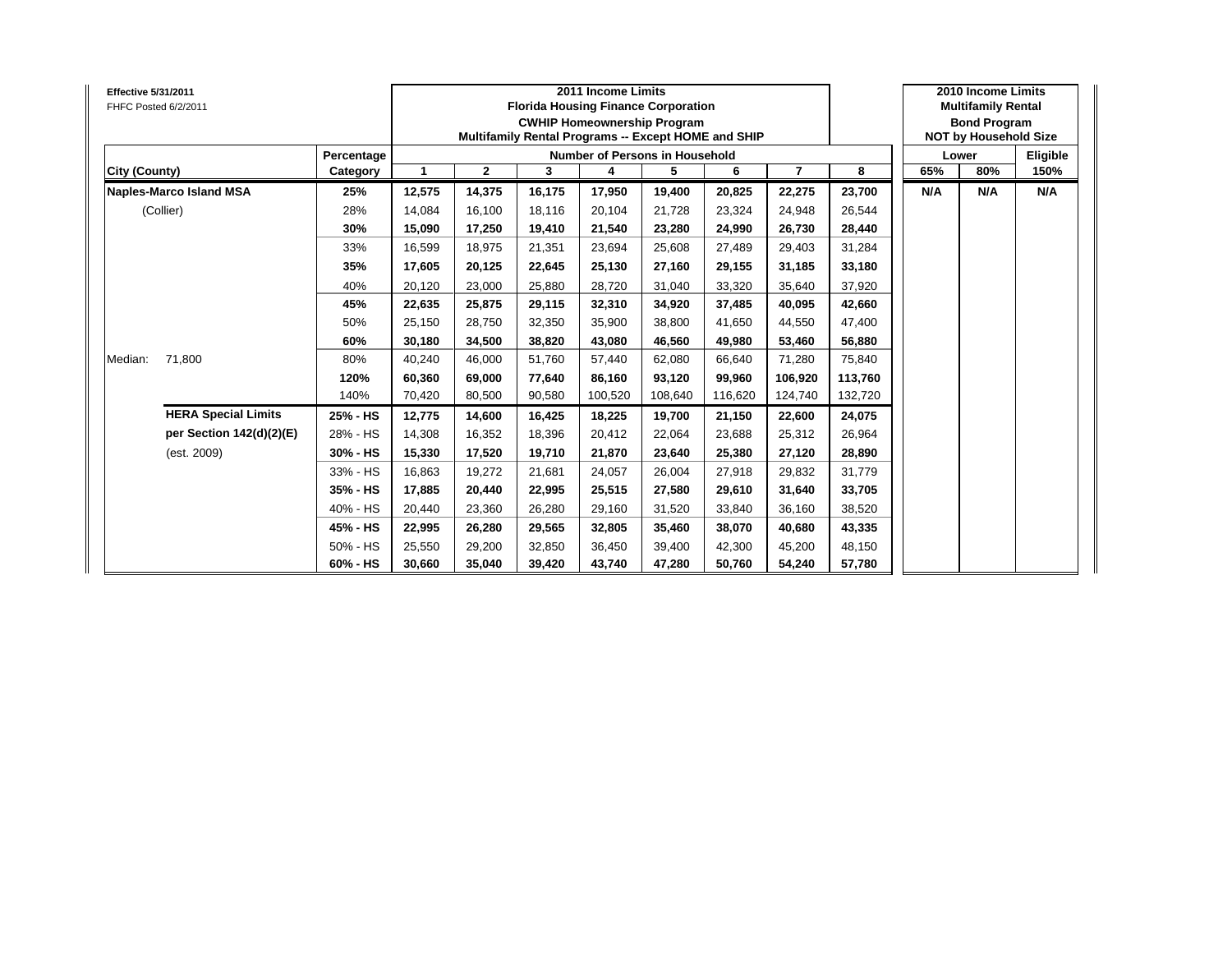| <b>Effective 5/31/2011</b><br>FHFC Posted 6/2/2011 |            |              |              | <b>Florida Housing Finance Corporation</b><br>Multifamily Rental Programs -- Except HOME and SHIP | 2011 Income Limits | <b>CWHIP Homeownership Program</b>    |         |                |         |     | 2010 Income Limits<br><b>Multifamily Rental</b><br><b>Bond Program</b><br><b>NOT by Household Size</b> |          |
|----------------------------------------------------|------------|--------------|--------------|---------------------------------------------------------------------------------------------------|--------------------|---------------------------------------|---------|----------------|---------|-----|--------------------------------------------------------------------------------------------------------|----------|
|                                                    | Percentage |              |              |                                                                                                   |                    | <b>Number of Persons in Household</b> |         |                |         |     | Lower                                                                                                  | Eligible |
| <b>City (County)</b>                               | Category   | $\mathbf{1}$ | $\mathbf{2}$ | 3                                                                                                 | 4                  | 5                                     | 6       | $\overline{7}$ | 8       | 65% | 80%                                                                                                    | 150%     |
| North Port-Bradenton-                              | 25%        | 11,350       | 12,975       | 14,600                                                                                            | 16,200             | 17,500                                | 18,800  | 20,100         | 21,400  | N/A | 51,840                                                                                                 | 97,200   |
| <b>Sarasota MSA</b>                                | 28%        | 12.712       | 14,532       | 16.352                                                                                            | 18,144             | 19.600                                | 21,056  | 22,512         | 23,968  |     |                                                                                                        |          |
| (Manatee/Sarasota)                                 | 30%        | 13,620       | 15,570       | 17,520                                                                                            | 19,440             | 21,000                                | 22,560  | 24,120         | 25,680  |     |                                                                                                        |          |
|                                                    | 33%        | 14,982       | 17,127       | 19,272                                                                                            | 21,384             | 23,100                                | 24,816  | 26,532         | 28,248  |     |                                                                                                        |          |
|                                                    | 35%        | 15,890       | 18,165       | 20,440                                                                                            | 22,680             | 24,500                                | 26,320  | 28,140         | 29,960  |     |                                                                                                        |          |
|                                                    | 40%        | 18,160       | 20,760       | 23,360                                                                                            | 25,920             | 28,000                                | 30,080  | 32,160         | 34,240  |     |                                                                                                        |          |
|                                                    | 45%        | 20,430       | 23,355       | 26.280                                                                                            | 29,160             | 31,500                                | 33,840  | 36,180         | 38,520  |     |                                                                                                        |          |
|                                                    | 50%        | 22,700       | 25,950       | 29.200                                                                                            | 32,400             | 35,000                                | 37.600  | 40,200         | 42,800  |     |                                                                                                        |          |
|                                                    | 60%        | 27,240       | 31,140       | 35,040                                                                                            | 38,880             | 42,000                                | 45,120  | 48,240         | 51,360  |     |                                                                                                        |          |
| 59,100<br>Median:                                  | 80%        | 36,320       | 41,520       | 46,720                                                                                            | 51,840             | 56,000                                | 60,160  | 64,320         | 68,480  |     |                                                                                                        |          |
|                                                    | 120%       | 54,480       | 62,280       | 70.080                                                                                            | 77,760             | 84,000                                | 90,240  | 96,480         | 102,720 |     |                                                                                                        |          |
|                                                    | 140%       | 63,560       | 72,660       | 81,760                                                                                            | 90,720             | 98,000                                | 105,280 | 112,560        | 119,840 |     |                                                                                                        |          |
| <b>HERA Special Limits</b>                         | 25% - HS   | 11,450       | 13,100       | 14,725                                                                                            | 16,350             | 17,675                                | 18,975  | 20,275         | 21,600  |     |                                                                                                        |          |
| per Section 142(d)(2)(E)                           | 28% - HS   | 12,824       | 14.672       | 16.492                                                                                            | 18,312             | 19,796                                | 21,252  | 22,708         | 24,192  |     |                                                                                                        |          |
| (est. 2011)                                        | 30% - HS   | 13,740       | 15,720       | 17,670                                                                                            | 19,620             | 21,210                                | 22,770  | 24,330         | 25,920  |     |                                                                                                        |          |
|                                                    | 33% - HS   | 15,114       | 17,292       | 19,437                                                                                            | 21,582             | 23,331                                | 25,047  | 26,763         | 28,512  |     |                                                                                                        |          |
|                                                    | 35% - HS   | 16,030       | 18,340       | 20,615                                                                                            | 22,890             | 24,745                                | 26,565  | 28,385         | 30,240  |     |                                                                                                        |          |
|                                                    | 40% - HS   | 18,320       | 20,960       | 23,560                                                                                            | 26,160             | 28,280                                | 30,360  | 32,440         | 34,560  |     |                                                                                                        |          |
|                                                    | 45% - HS   | 20,610       | 23,580       | 26,505                                                                                            | 29,430             | 31,815                                | 34,155  | 36,495         | 38,880  |     |                                                                                                        |          |
|                                                    | 50% - HS   | 22,900       | 26,200       | 29.450                                                                                            | 32,700             | 35,350                                | 37,950  | 40,550         | 43,200  |     |                                                                                                        |          |
|                                                    | 60% - HS   | 27,480       | 31,440       | 35,340                                                                                            | 39,240             | 42,420                                | 45,540  | 48,660         | 51,840  |     |                                                                                                        |          |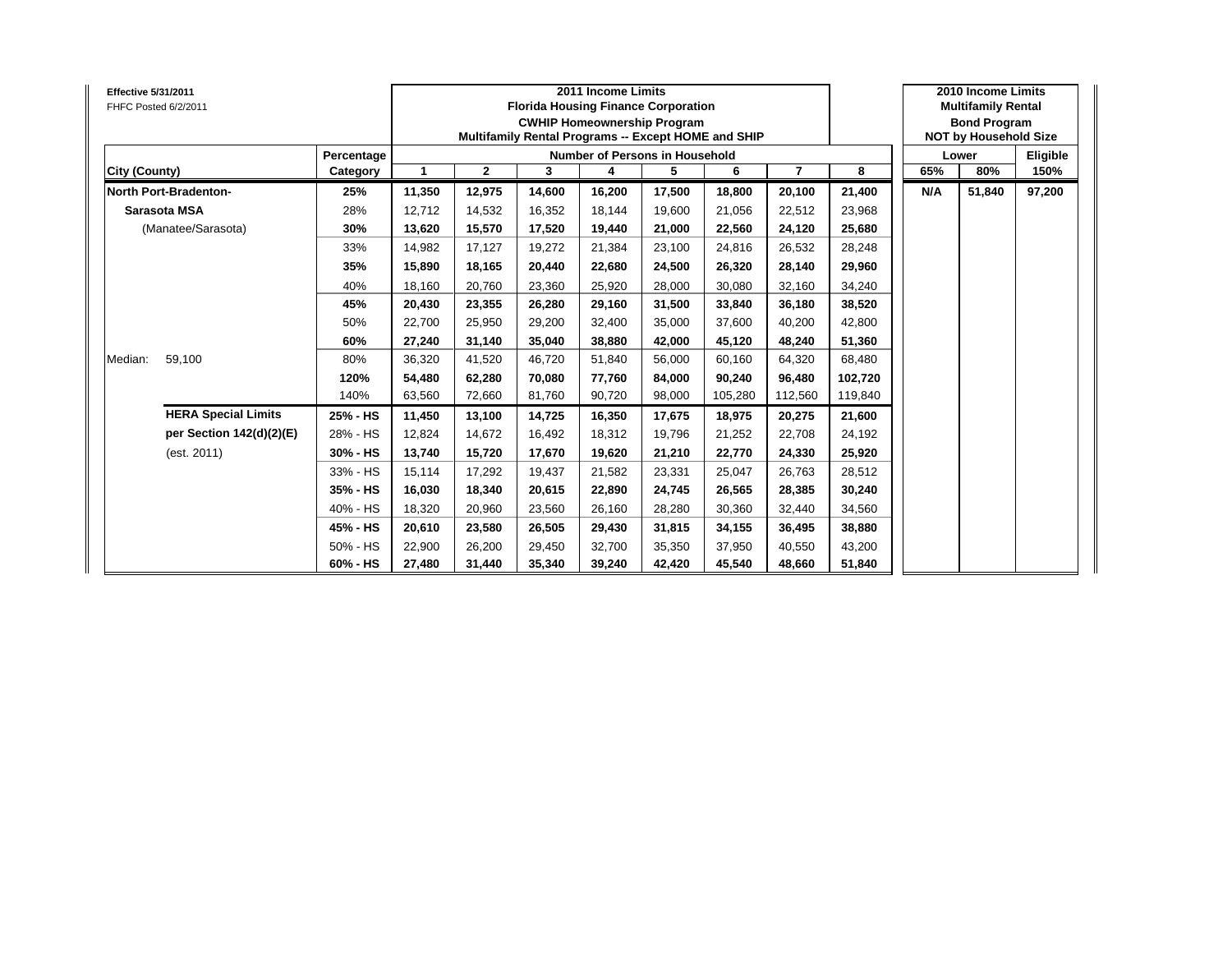| <b>Effective 5/31/2011</b><br>FHFC Posted 6/2/2011 |            |              |              |        | 2011 Income Limits<br><b>Florida Housing Finance Corporation</b><br><b>CWHIP Homeownership Program</b><br>Multifamily Rental Programs -- Except HOME and SHIP |        |        |                |        |     | 2010 Income Limits<br><b>Multifamily Rental</b><br><b>Bond Program</b><br><b>NOT by Household Size</b> |          |
|----------------------------------------------------|------------|--------------|--------------|--------|---------------------------------------------------------------------------------------------------------------------------------------------------------------|--------|--------|----------------|--------|-----|--------------------------------------------------------------------------------------------------------|----------|
|                                                    | Percentage |              |              |        | <b>Number of Persons in Household</b>                                                                                                                         |        |        |                |        |     | Lower                                                                                                  | Eligible |
| <b>City (County)</b>                               | Category   | $\mathbf{1}$ | $\mathbf{2}$ | 3      | 4                                                                                                                                                             | 5      | 6      | $\overline{7}$ | 8      | 65% | 80%                                                                                                    | 150%     |
| <b>Ocala MSA</b>                                   | 25%        | 8,750        | 10,000       | 11,250 | 12,475                                                                                                                                                        | 13,475 | 14,475 | 15,475         | 16,475 | N/A | N/A                                                                                                    | N/A      |
| (Marion)                                           | 28%        | 9.800        | 11,200       | 12.600 | 13,972                                                                                                                                                        | 15,092 | 16,212 | 17,332         | 18,452 |     |                                                                                                        |          |
|                                                    | 30%        | 10,500       | 12,000       | 13,500 | 14,970                                                                                                                                                        | 16,170 | 17,370 | 18,570         | 19,770 |     |                                                                                                        |          |
|                                                    | 33%        | 11,550       | 13,200       | 14,850 | 16,467                                                                                                                                                        | 17,787 | 19,107 | 20,427         | 21,747 |     |                                                                                                        |          |
|                                                    | 35%        | 12,250       | 14,000       | 15,750 | 17,465                                                                                                                                                        | 18,865 | 20,265 | 21,665         | 23,065 |     |                                                                                                        |          |
|                                                    | 40%        | 14,000       | 16,000       | 18,000 | 19,960                                                                                                                                                        | 21,560 | 23,160 | 24,760         | 26,360 |     |                                                                                                        |          |
|                                                    | 45%        | 15,750       | 18,000       | 20,250 | 22,455                                                                                                                                                        | 24,255 | 26,055 | 27,855         | 29,655 |     |                                                                                                        |          |
|                                                    | 50%        | 17,500       | 20,000       | 22.500 | 24,950                                                                                                                                                        | 26,950 | 28,950 | 30,950         | 32,950 |     |                                                                                                        |          |
|                                                    | 60%        | 21,000       | 24,000       | 27,000 | 29,940                                                                                                                                                        | 32,340 | 34,740 | 37,140         | 39,540 |     |                                                                                                        |          |
| 49,900<br>Median:                                  | 80%        | 28,000       | 32,000       | 36,000 | 39,920                                                                                                                                                        | 43,120 | 46,320 | 49,520         | 52,720 |     |                                                                                                        |          |
|                                                    | 120%       | 42,000       | 48,000       | 54.000 | 59,880                                                                                                                                                        | 64,680 | 69,480 | 74,280         | 79,080 |     |                                                                                                        |          |
|                                                    | 140%       | 49,000       | 56,000       | 63,000 | 69,860                                                                                                                                                        | 75,460 | 81,060 | 86,660         | 92,260 |     |                                                                                                        |          |
| <b>USDA-Eligible</b>                               | 25% - R    | 9,025        | 10,325       | 11,600 | 12,900                                                                                                                                                        | 13,925 | 14,975 | 16,000         | 17,025 |     |                                                                                                        |          |
| <b>Rural Addresses</b>                             | 28% - R    | 10.108       | 11.564       | 12.992 | 14,448                                                                                                                                                        | 15,596 | 16.772 | 17,920         | 19,068 |     |                                                                                                        |          |
| per Section 42(i)(8)                               | $30% - R$  | 10,830       | 12,390       | 13,920 | 15,480                                                                                                                                                        | 16,710 | 17,970 | 19,200         | 20,430 |     |                                                                                                        |          |
|                                                    | 33% - R    | 11,913       | 13,629       | 15,312 | 17,028                                                                                                                                                        | 18,381 | 19,767 | 21,120         | 22,473 |     |                                                                                                        |          |
|                                                    | 35% - R    | 12,635       | 14,455       | 16,240 | 18,060                                                                                                                                                        | 19,495 | 20,965 | 22,400         | 23,835 |     |                                                                                                        |          |
|                                                    | 40% - R    | 14,440       | 16,520       | 18,560 | 20,640                                                                                                                                                        | 22,280 | 23,960 | 25,600         | 27,240 |     |                                                                                                        |          |
|                                                    | 45% - R    | 16,245       | 18,585       | 20,880 | 23,220                                                                                                                                                        | 25,065 | 26,955 | 28,800         | 30,645 |     |                                                                                                        |          |
|                                                    | $50% - R$  | 18,050       | 20,650       | 23,200 | 25,800                                                                                                                                                        | 27,850 | 29,950 | 32,000         | 34,050 |     |                                                                                                        |          |
|                                                    | $60% - R$  | 21,660       | 24,780       | 27,840 | 30,960                                                                                                                                                        | 33,420 | 35,940 | 38,400         | 40,860 |     |                                                                                                        |          |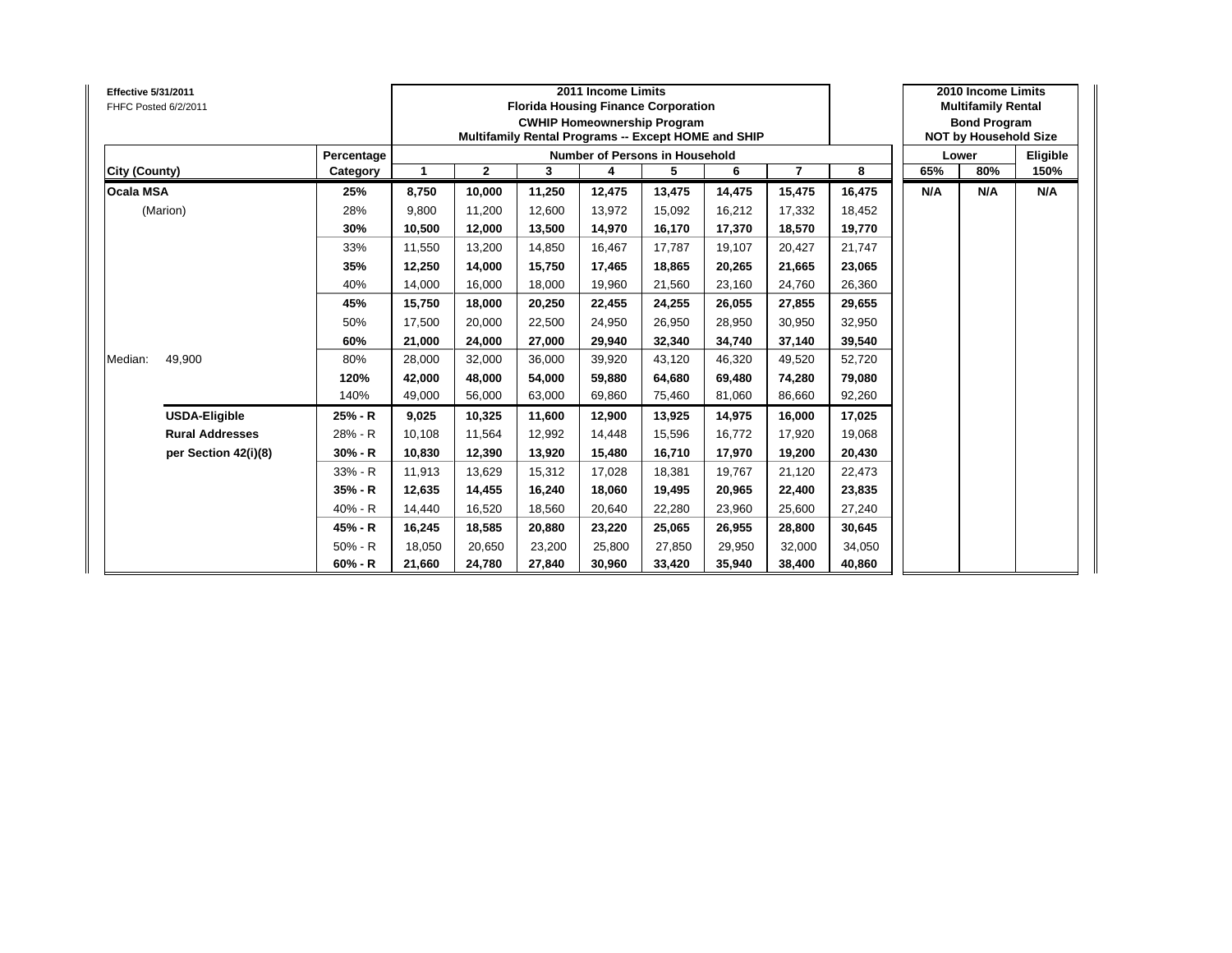| <b>Effective 5/31/2011</b><br>FHFC Posted 6/2/2011 |            |        |              | <b>Florida Housing Finance Corporation</b><br>Multifamily Rental Programs -- Except HOME and SHIP | 2011 Income Limits | <b>CWHIP Homeownership Program</b> |        |                |         |     | 2010 Income Limits<br><b>Multifamily Rental</b><br><b>Bond Program</b><br><b>NOT by Household Size</b> |          |
|----------------------------------------------------|------------|--------|--------------|---------------------------------------------------------------------------------------------------|--------------------|------------------------------------|--------|----------------|---------|-----|--------------------------------------------------------------------------------------------------------|----------|
|                                                    | Percentage |        |              |                                                                                                   |                    | Number of Persons in Household     |        |                |         |     | Lower                                                                                                  | Eligible |
| City (County)                                      | Category   |        | $\mathbf{2}$ | 3                                                                                                 | 4                  | 5                                  | 6      | $\overline{7}$ | 8       | 65% | 80%                                                                                                    | 150%     |
| Orlando-Kissimmee-                                 | 25%        | 10,225 | 11,675       | 13,125                                                                                            | 14,575             | 15,750                             | 16,925 | 18,075         | 19,250  | N/A | 46,640                                                                                                 | 87,450   |
| <b>Sanford MSA</b>                                 | 28%        | 11,452 | 13,076       | 14.700                                                                                            | 16,324             | 17,640                             | 18,956 | 20,244         | 21,560  |     |                                                                                                        |          |
| (Lake/Orange/                                      | 30%        | 12,270 | 14,010       | 15,750                                                                                            | 17,490             | 18,900                             | 20,310 | 21,690         | 23,100  |     |                                                                                                        |          |
| Osceola/Seminole)                                  | 33%        | 13,497 | 15,411       | 17,325                                                                                            | 19,239             | 20,790                             | 22,341 | 23,859         | 25,410  |     |                                                                                                        |          |
|                                                    | 35%        | 14,315 | 16,345       | 18,375                                                                                            | 20,405             | 22,050                             | 23,695 | 25,305         | 26,950  |     |                                                                                                        |          |
|                                                    | 40%        | 16,360 | 18,680       | 21,000                                                                                            | 23,320             | 25,200                             | 27,080 | 28,920         | 30,800  |     |                                                                                                        |          |
|                                                    | 45%        | 18,405 | 21,015       | 23,625                                                                                            | 26,235             | 28,350                             | 30,465 | 32,535         | 34,650  |     |                                                                                                        |          |
|                                                    | 50%        | 20,450 | 23,350       | 26,250                                                                                            | 29,150             | 31,500                             | 33,850 | 36,150         | 38,500  |     |                                                                                                        |          |
|                                                    | 55%        | 22,495 | 25,685       | 28,875                                                                                            | 32,065             | 34,650                             | 37,235 | 39,765         | 42,350  |     |                                                                                                        |          |
|                                                    | 60%        | 24,540 | 28,020       | 31,500                                                                                            | 34,980             | 37,800                             | 40,620 | 43,380         | 46,200  |     |                                                                                                        |          |
| 57,400<br>Median:                                  | 80%        | 32,720 | 37,360       | 42,000                                                                                            | 46,640             | 50,400                             | 54,160 | 57,840         | 61,600  |     |                                                                                                        |          |
|                                                    | 120%       | 49,080 | 56,040       | 63,000                                                                                            | 69,960             | 75,600                             | 81,240 | 86,760         | 92,400  |     |                                                                                                        |          |
|                                                    | 140%       | 57,260 | 65,380       | 73,500                                                                                            | 81,620             | 88,200                             | 94,780 | 101,220        | 107,800 |     |                                                                                                        |          |
| <b>HERA Special Limits</b>                         | 25% - HS   | 10,750 | 12,275       | 13,800                                                                                            | 15,325             | 16,575                             | 17,800 | 19,025         | 20,250  |     |                                                                                                        |          |
| per Section 142(d)(2)(E)                           | 28% - HS   | 12,040 | 13,748       | 15,456                                                                                            | 17,164             | 18,564                             | 19,936 | 21,308         | 22,680  |     |                                                                                                        |          |
| (est. 2011)                                        | 30% - HS   | 12,900 | 14,730       | 16,560                                                                                            | 18,390             | 19,890                             | 21,360 | 22,830         | 24,300  |     |                                                                                                        |          |
|                                                    | 33% - HS   | 14,190 | 16,203       | 18,216                                                                                            | 20,229             | 21,879                             | 23,496 | 25,113         | 26,730  |     |                                                                                                        |          |
|                                                    | 35% - HS   | 15,050 | 17,185       | 19,320                                                                                            | 21,455             | 23,205                             | 24,920 | 26,635         | 28,350  |     |                                                                                                        |          |
|                                                    | 40% - HS   | 17,200 | 19,640       | 22,080                                                                                            | 24,520             | 26,520                             | 28,480 | 30,440         | 32,400  |     |                                                                                                        |          |
|                                                    | 45% - HS   | 19,350 | 22,095       | 24,840                                                                                            | 27,585             | 29,835                             | 32,040 | 34,245         | 36,450  |     |                                                                                                        |          |
|                                                    | 50% - HS   | 21,500 | 24,550       | 27,600                                                                                            | 30,650             | 33,150                             | 35,600 | 38,050         | 40,500  |     |                                                                                                        |          |
|                                                    | 60% - HS   | 25,800 | 29,460       | 33,120                                                                                            | 36,780             | 39,780                             | 42,720 | 45,660         | 48,600  |     |                                                                                                        |          |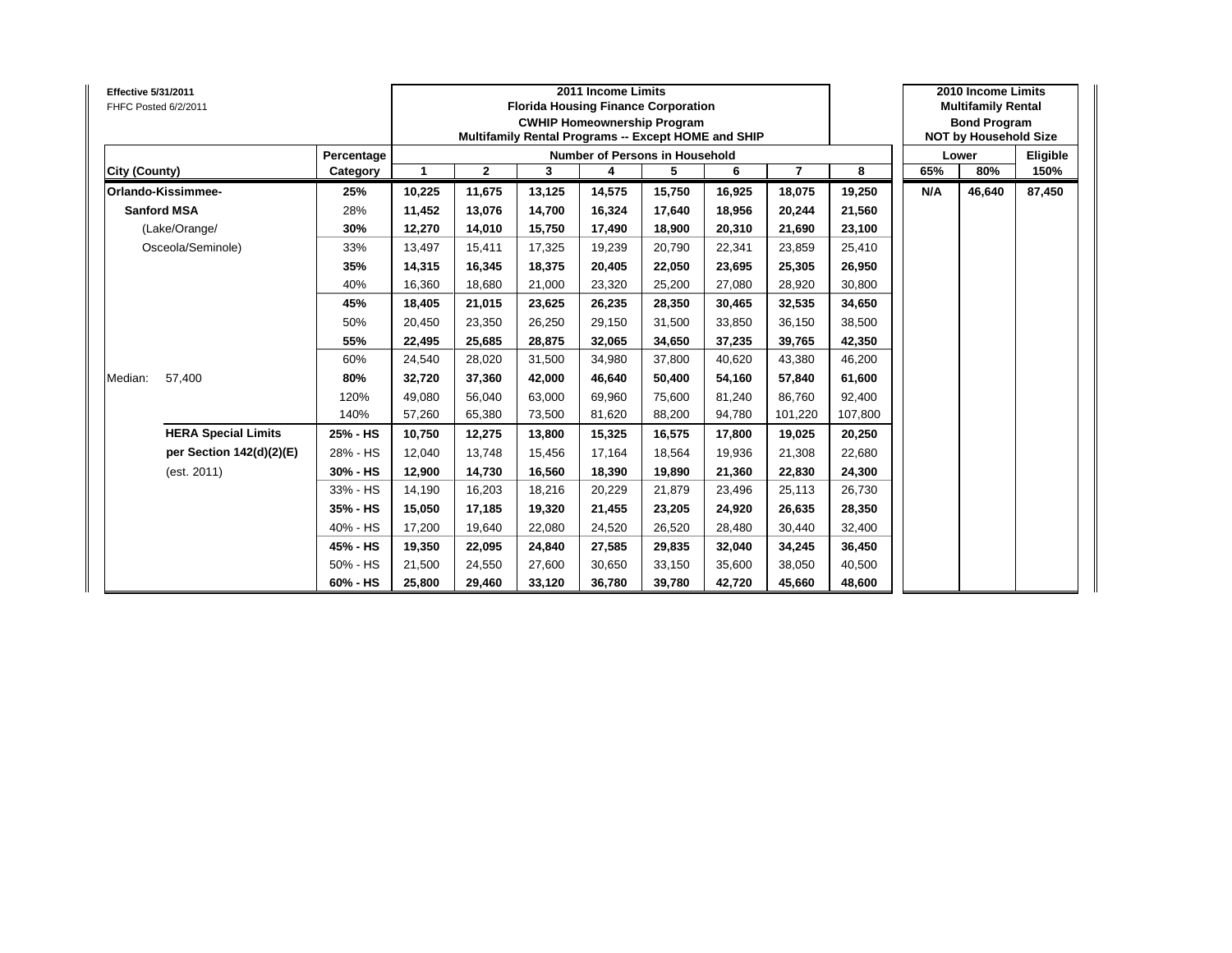| <b>Effective 5/31/2011</b><br>FHFC Posted 6/2/2011 |            |        |              |        | 2011 Income Limits | <b>Florida Housing Finance Corporation</b><br><b>CWHIP Homeownership Program</b><br>Multifamily Rental Programs -- Except HOME and SHIP |        |                |         |     | 2010 Income Limits<br><b>Multifamily Rental</b><br><b>Bond Program</b><br><b>NOT by Household Size</b> |          |
|----------------------------------------------------|------------|--------|--------------|--------|--------------------|-----------------------------------------------------------------------------------------------------------------------------------------|--------|----------------|---------|-----|--------------------------------------------------------------------------------------------------------|----------|
|                                                    | Percentage |        |              |        |                    | <b>Number of Persons in Household</b>                                                                                                   |        |                |         |     | Lower                                                                                                  | Eligible |
| City (County)                                      | Category   | 1      | $\mathbf{2}$ | 3      | 4                  | 5                                                                                                                                       | 6      | $\overline{7}$ | 8       | 65% | 80%                                                                                                    | 150%     |
| Palm Bay-Melbourne-                                | 25%        | 10,475 | 11,975       | 13,475 | 14,950             | 16,150                                                                                                                                  | 17,350 | 18,550         | 19,750  | N/A | N/A                                                                                                    | N/A      |
| <b>Titusville MSA</b>                              | 28%        | 11.732 | 13,412       | 15.092 | 16.744             | 18.088                                                                                                                                  | 19.432 | 20,776         | 22,120  |     |                                                                                                        |          |
| (Brevard)                                          | 30%        | 12,570 | 14,370       | 16,170 | 17,940             | 19,380                                                                                                                                  | 20,820 | 22,260         | 23,700  |     |                                                                                                        |          |
|                                                    | 33%        | 13,827 | 15,807       | 17,787 | 19,734             | 21,318                                                                                                                                  | 22,902 | 24,486         | 26,070  |     |                                                                                                        |          |
|                                                    | 35%        | 14,665 | 16,765       | 18,865 | 20,930             | 22,610                                                                                                                                  | 24,290 | 25,970         | 27,650  |     |                                                                                                        |          |
|                                                    | 40%        | 16,760 | 19,160       | 21,560 | 23,920             | 25,840                                                                                                                                  | 27,760 | 29,680         | 31,600  |     |                                                                                                        |          |
|                                                    | 45%        | 18,855 | 21,555       | 24,255 | 26,910             | 29,070                                                                                                                                  | 31,230 | 33,390         | 35,550  |     |                                                                                                        |          |
|                                                    | 50%        | 20,950 | 23,950       | 26,950 | 29,900             | 32,300                                                                                                                                  | 34.700 | 37,100         | 39,500  |     |                                                                                                        |          |
|                                                    | 60%        | 25,140 | 28,740       | 32,340 | 35,880             | 38,760                                                                                                                                  | 41,640 | 44,520         | 47,400  |     |                                                                                                        |          |
| 57,800<br>Median:                                  | 80%        | 33,520 | 38,320       | 43,120 | 47,840             | 51,680                                                                                                                                  | 55,520 | 59,360         | 63,200  |     |                                                                                                        |          |
|                                                    | 120%       | 50,280 | 57,480       | 64,680 | 71,760             | 77,520                                                                                                                                  | 83,280 | 89,040         | 94,800  |     |                                                                                                        |          |
|                                                    | 140%       | 58,660 | 67,060       | 75,460 | 83,720             | 90,440                                                                                                                                  | 97,160 | 103,880        | 110,600 |     |                                                                                                        |          |
| <b>HERA Special Limits</b>                         | 25% - HS   | 11,025 | 12,600       | 14,175 | 15,725             | 17,000                                                                                                                                  | 18,250 | 19,500         | 20,775  |     |                                                                                                        |          |
| per Section 142(d)(2)(E)                           | 28% - HS   | 12,348 | 14,112       | 15,876 | 17,612             | 19,040                                                                                                                                  | 20,440 | 21,840         | 23,268  |     |                                                                                                        |          |
| (est. 2011)                                        | 30% - HS   | 13,230 | 15,120       | 17,010 | 18,870             | 20,400                                                                                                                                  | 21,900 | 23,400         | 24,930  |     |                                                                                                        |          |
|                                                    | 33% - HS   | 14,553 | 16,632       | 18,711 | 20,757             | 22,440                                                                                                                                  | 24,090 | 25,740         | 27,423  |     |                                                                                                        |          |
|                                                    | 35% - HS   | 15,435 | 17,640       | 19,845 | 22,015             | 23,800                                                                                                                                  | 25,550 | 27,300         | 29,085  |     |                                                                                                        |          |
|                                                    | 40% - HS   | 17,640 | 20,160       | 22,680 | 25,160             | 27,200                                                                                                                                  | 29,200 | 31,200         | 33,240  |     |                                                                                                        |          |
|                                                    | 45% - HS   | 19,845 | 22,680       | 25,515 | 28,305             | 30,600                                                                                                                                  | 32,850 | 35,100         | 37,395  |     |                                                                                                        |          |
|                                                    | 50% - HS   | 22,050 | 25,200       | 28,350 | 31,450             | 34,000                                                                                                                                  | 36,500 | 39,000         | 41,550  |     |                                                                                                        |          |
|                                                    | 60% - HS   | 26,460 | 30,240       | 34,020 | 37,740             | 40,800                                                                                                                                  | 43,800 | 46,800         | 49,860  |     |                                                                                                        |          |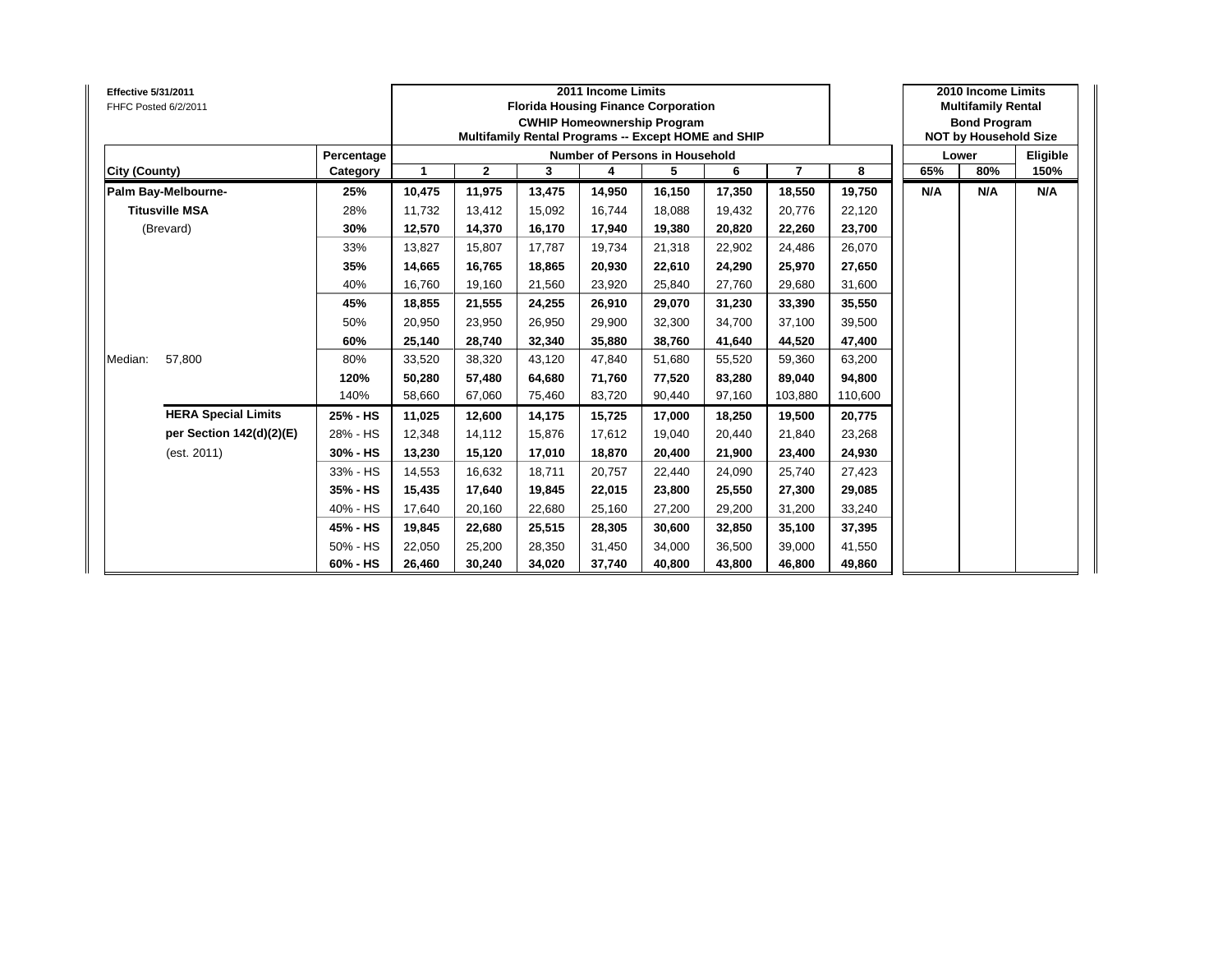| <b>Effective 5/31/2011</b><br>FHFC Posted 6/2/2011 |            |              |              | <b>Florida Housing Finance Corporation</b><br>Multifamily Rental Programs -- Except HOME and SHIP | 2011 Income Limits | <b>CWHIP Homeownership Program</b>    |        |                |         |     | 2010 Income Limits<br><b>Multifamily Rental</b><br><b>Bond Program</b><br><b>NOT by Household Size</b> |          |
|----------------------------------------------------|------------|--------------|--------------|---------------------------------------------------------------------------------------------------|--------------------|---------------------------------------|--------|----------------|---------|-----|--------------------------------------------------------------------------------------------------------|----------|
|                                                    | Percentage |              |              |                                                                                                   |                    | <b>Number of Persons in Household</b> |        |                |         |     | Lower                                                                                                  | Eligible |
| <b>City (County)</b>                               | Category   | $\mathbf{1}$ | $\mathbf{2}$ | 3                                                                                                 | 4                  | 5                                     | 6      | $\overline{7}$ | 8       | 65% | 80%                                                                                                    | 150%     |
| <b>Palm Coast MSA</b>                              | 25%        | 10,250       | 11,700       | 13,175                                                                                            | 14,625             | 15,800                                | 16,975 | 18,150         | 19,325  | N/A | N/A                                                                                                    | N/A      |
| (Flagler)                                          | 28%        | 11.480       | 13,104       | 14.756                                                                                            | 16,380             | 17.696                                | 19,012 | 20,328         | 21,644  |     |                                                                                                        |          |
|                                                    | 30%        | 12,300       | 14,040       | 15,810                                                                                            | 17,550             | 18,960                                | 20,370 | 21,780         | 23,190  |     |                                                                                                        |          |
|                                                    | 33%        | 13,530       | 15,444       | 17,391                                                                                            | 19,305             | 20,856                                | 22,407 | 23,958         | 25,509  |     |                                                                                                        |          |
|                                                    | 35%        | 14,350       | 16,380       | 18,445                                                                                            | 20,475             | 22,120                                | 23,765 | 25,410         | 27,055  |     |                                                                                                        |          |
|                                                    | 40%        | 16,400       | 18,720       | 21,080                                                                                            | 23,400             | 25,280                                | 27,160 | 29,040         | 30,920  |     |                                                                                                        |          |
|                                                    | 45%        | 18,450       | 21,060       | 23,715                                                                                            | 26,325             | 28,440                                | 30,555 | 32,670         | 34,785  |     |                                                                                                        |          |
|                                                    | 50%        | 20,500       | 23,400       | 26,350                                                                                            | 29,250             | 31,600                                | 33,950 | 36,300         | 38,650  |     |                                                                                                        |          |
|                                                    | 60%        | 24,600       | 28,080       | 31,620                                                                                            | 35,100             | 37,920                                | 40,740 | 43,560         | 46,380  |     |                                                                                                        |          |
| 56,800<br>Median:                                  | 80%        | 32,800       | 37,440       | 42,160                                                                                            | 46,800             | 50,560                                | 54,320 | 58,080         | 61,840  |     |                                                                                                        |          |
|                                                    | 120%       | 49,200       | 56,160       | 63,240                                                                                            | 70,200             | 75,840                                | 81,480 | 87,120         | 92,760  |     |                                                                                                        |          |
|                                                    | 140%       | 57,400       | 65,520       | 73,780                                                                                            | 81,900             | 88,480                                | 95,060 | 101,640        | 108,220 |     |                                                                                                        |          |
| <b>HERA Special Limits</b>                         | 25% - HS   | 10,350       | 11,825       | 13,300                                                                                            | 14,775             | 15,975                                | 17,150 | 18,325         | 19,525  |     |                                                                                                        |          |
| per Section 142(d)(2)(E)                           | 28% - HS   | 11,592       | 13,244       | 14,896                                                                                            | 16,548             | 17,892                                | 19,208 | 20,524         | 21,868  |     |                                                                                                        |          |
| (est. 2011)                                        | 30% - HS   | 12,420       | 14,190       | 15,960                                                                                            | 17,730             | 19,170                                | 20,580 | 21,990         | 23,430  |     |                                                                                                        |          |
|                                                    | 33% - HS   | 13,662       | 15,609       | 17,556                                                                                            | 19,503             | 21,087                                | 22,638 | 24,189         | 25,773  |     |                                                                                                        |          |
|                                                    | 35% - HS   | 14,490       | 16,555       | 18,620                                                                                            | 20,685             | 22,365                                | 24,010 | 25,655         | 27,335  |     |                                                                                                        |          |
|                                                    | 40% - HS   | 16,560       | 18,920       | 21,280                                                                                            | 23,640             | 25,560                                | 27,440 | 29,320         | 31,240  |     |                                                                                                        |          |
|                                                    | 45% - HS   | 18,630       | 21,285       | 23,940                                                                                            | 26,595             | 28,755                                | 30,870 | 32,985         | 35,145  |     |                                                                                                        |          |
|                                                    | 50% - HS   | 20,700       | 23,650       | 26,600                                                                                            | 29,550             | 31,950                                | 34,300 | 36,650         | 39,050  |     |                                                                                                        |          |
|                                                    | 60% - HS   | 24,840       | 28,380       | 31,920                                                                                            | 35,460             | 38,340                                | 41,160 | 43,980         | 46,860  |     |                                                                                                        |          |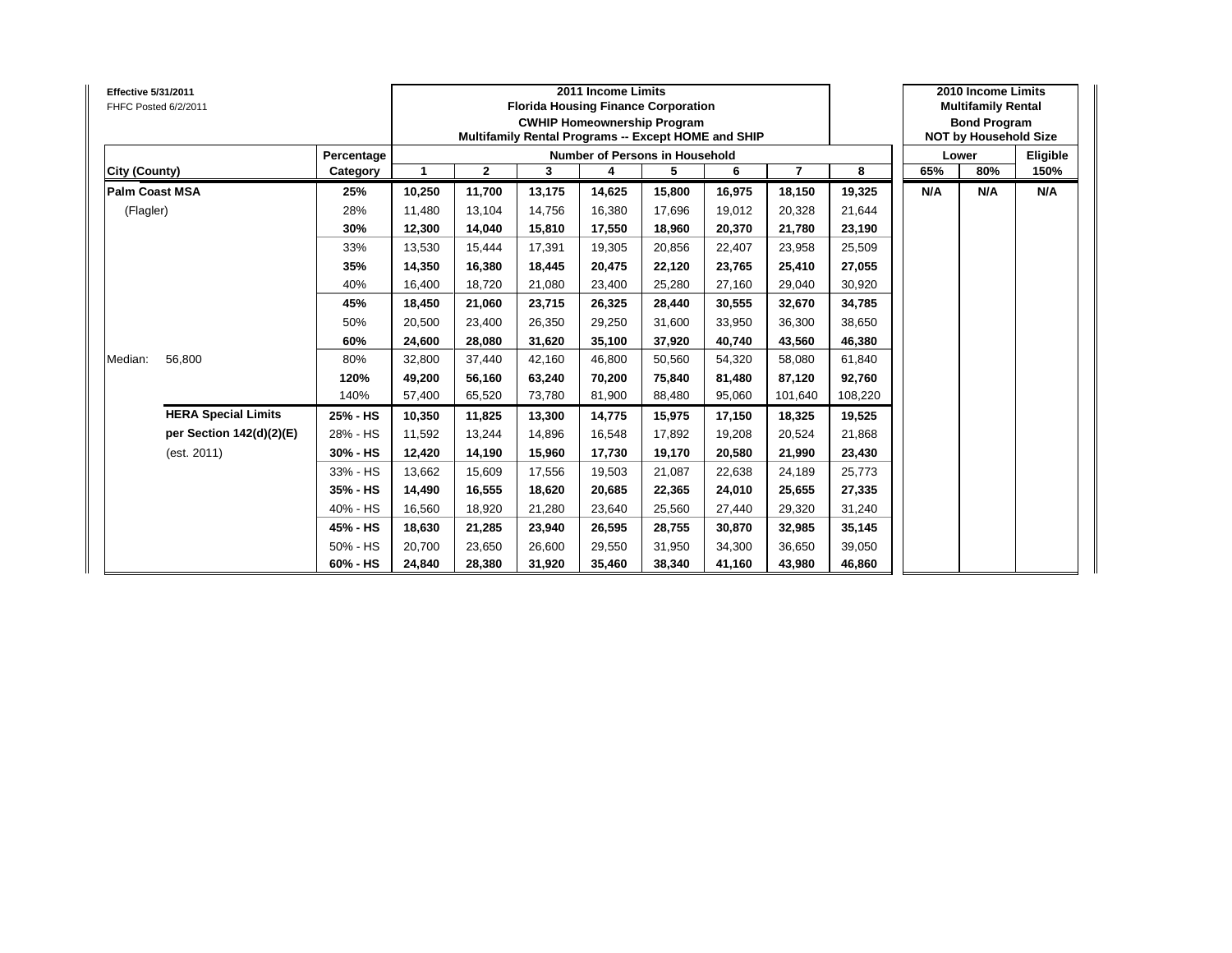| Effective 5/31/2011<br>FHFC Posted 6/2/2011 |            |              |              | <b>Florida Housing Finance Corporation</b><br>Multifamily Rental Programs -- Except HOME and SHIP | 2011 Income Limits<br><b>CWHIP Homeownership Program</b> |        |        |                |         |     | 2010 Income Limits<br><b>Multifamily Rental</b><br><b>Bond Program</b><br><b>NOT by Household Size</b> |          |
|---------------------------------------------|------------|--------------|--------------|---------------------------------------------------------------------------------------------------|----------------------------------------------------------|--------|--------|----------------|---------|-----|--------------------------------------------------------------------------------------------------------|----------|
|                                             | Percentage |              |              |                                                                                                   | <b>Number of Persons in Household</b>                    |        |        |                |         |     | Lower                                                                                                  | Eligible |
| City (County)                               | Category   | $\mathbf{1}$ | $\mathbf{2}$ | 3                                                                                                 | 4                                                        | 5      | 6      | $\overline{7}$ | 8       | 65% | 80%                                                                                                    | 150%     |
| Panama City-Lynn Haven-                     | 25%        | 10,075       | 11,500       | 12,950                                                                                            | 14,375                                                   | 15,525 | 16,675 | 17,825         | 18,975  | N/A | N/A                                                                                                    | N/A      |
| Panama City Beach MSA                       | 28%        | 11,284       | 12,880       | 14,504                                                                                            | 16,100                                                   | 17,388 | 18,676 | 19,964         | 21,252  |     |                                                                                                        |          |
| (Bay)                                       | 30%        | 12,090       | 13,800       | 15,540                                                                                            | 17,250                                                   | 18,630 | 20,010 | 21,390         | 22,770  |     |                                                                                                        |          |
|                                             | 33%        | 13,299       | 15,180       | 17,094                                                                                            | 18,975                                                   | 20,493 | 22,011 | 23,529         | 25,047  |     |                                                                                                        |          |
|                                             | 35%        | 14,105       | 16,100       | 18,130                                                                                            | 20,125                                                   | 21,735 | 23,345 | 24,955         | 26,565  |     |                                                                                                        |          |
|                                             | 40%        | 16,120       | 18,400       | 20,720                                                                                            | 23,000                                                   | 24,840 | 26,680 | 28,520         | 30,360  |     |                                                                                                        |          |
|                                             | 45%        | 18,135       | 20,700       | 23,310                                                                                            | 25,875                                                   | 27,945 | 30.015 | 32,085         | 34,155  |     |                                                                                                        |          |
|                                             | 50%        | 20,150       | 23,000       | 25,900                                                                                            | 28,750                                                   | 31,050 | 33,350 | 35,650         | 37,950  |     |                                                                                                        |          |
|                                             | 60%        | 24,180       | 27,600       | 31,080                                                                                            | 34,500                                                   | 37,260 | 40,020 | 42,780         | 45,540  |     |                                                                                                        |          |
| Median:<br>57,500                           | 80%        | 32,240       | 36,800       | 41,440                                                                                            | 46,000                                                   | 49,680 | 53,360 | 57,040         | 60,720  |     |                                                                                                        |          |
|                                             | 120%       | 48,360       | 55,200       | 62,160                                                                                            | 69,000                                                   | 74,520 | 80,040 | 85,560         | 91,080  |     |                                                                                                        |          |
|                                             | 140%       | 56,420       | 64,400       | 72,520                                                                                            | 80,500                                                   | 86,940 | 93,380 | 99,820         | 106,260 |     |                                                                                                        |          |
| Pensacola-Ferry Pass-                       | 25%        | 10,225       | 11,700       | 13,150                                                                                            | 14,600                                                   | 15,775 | 16,950 | 18,125         | 19,275  | N/A | N/A                                                                                                    | N/A      |
| <b>Brent MSA</b>                            | 28%        | 11,452       | 13,104       | 14,728                                                                                            | 16,352                                                   | 17,668 | 18,984 | 20,300         | 21,588  |     |                                                                                                        |          |
| (Escambia/Santa Rosa)                       | 30%        | 12,270       | 14,040       | 15,780                                                                                            | 17,520                                                   | 18,930 | 20,340 | 21,750         | 23,130  |     |                                                                                                        |          |
|                                             | 33%        | 13,497       | 15,444       | 17,358                                                                                            | 19,272                                                   | 20,823 | 22,374 | 23,925         | 25,443  |     |                                                                                                        |          |
|                                             | 35%        | 14,315       | 16,380       | 18,410                                                                                            | 20,440                                                   | 22,085 | 23,730 | 25,375         | 26,985  |     |                                                                                                        |          |
|                                             | 40%        | 16,360       | 18,720       | 21,040                                                                                            | 23,360                                                   | 25,240 | 27,120 | 29,000         | 30,840  |     |                                                                                                        |          |
|                                             | 45%        | 18,405       | 21,060       | 23,670                                                                                            | 26,280                                                   | 28,395 | 30,510 | 32,625         | 34,695  |     |                                                                                                        |          |
|                                             | 50%        | 20,450       | 23,400       | 26,300                                                                                            | 29,200                                                   | 31,550 | 33,900 | 36,250         | 38,550  |     |                                                                                                        |          |
|                                             | 60%        | 24,540       | 28,080       | 31,560                                                                                            | 35,040                                                   | 37,860 | 40,680 | 43,500         | 46,260  |     |                                                                                                        |          |
| 58,400<br>Median:                           | 80%        | 32,720       | 37,440       | 42,080                                                                                            | 46,720                                                   | 50,480 | 54,240 | 58,000         | 61,680  |     |                                                                                                        |          |
|                                             | 120%       | 49,080       | 56,160       | 63,120                                                                                            | 70,080                                                   | 75,720 | 81,360 | 87,000         | 92,520  |     |                                                                                                        |          |
|                                             | 140%       | 57,260       | 65,520       | 73,640                                                                                            | 81,760                                                   | 88,340 | 94,920 | 101,500        | 107,940 |     |                                                                                                        |          |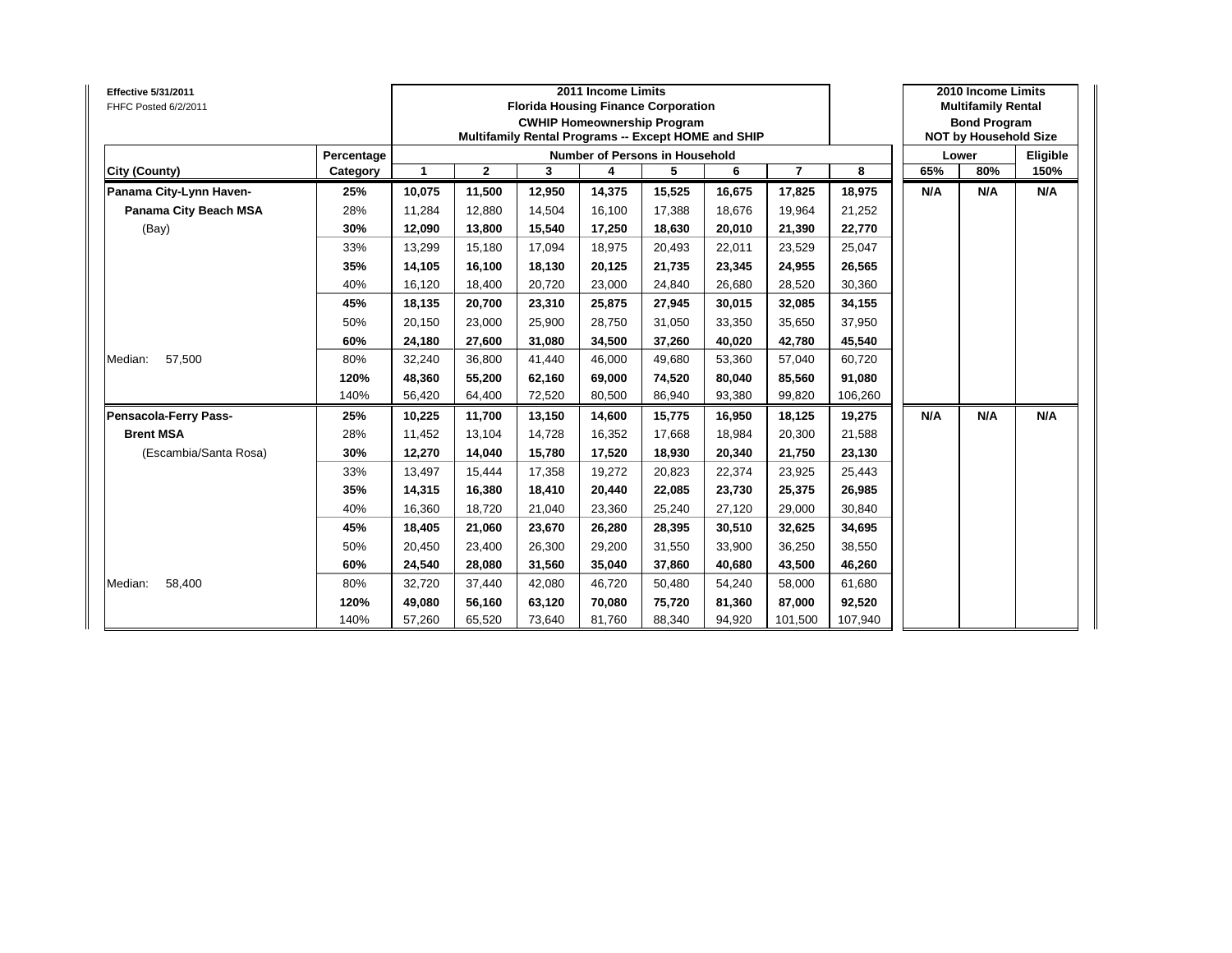| <b>Effective 5/31/2011</b><br>FHFC Posted 6/2/2011 |            |        |              |        | 2011 Income Limits<br><b>Florida Housing Finance Corporation</b><br><b>CWHIP Homeownership Program</b><br>Multifamily Rental Programs -- Except HOME and SHIP |        |        |                |         |     | 2010 Income Limits<br><b>Multifamily Rental</b><br><b>Bond Program</b><br><b>NOT by Household Size</b> |          |
|----------------------------------------------------|------------|--------|--------------|--------|---------------------------------------------------------------------------------------------------------------------------------------------------------------|--------|--------|----------------|---------|-----|--------------------------------------------------------------------------------------------------------|----------|
|                                                    | Percentage |        |              |        | Number of Persons in Household                                                                                                                                |        |        |                |         |     | Lower                                                                                                  | Eligible |
| <b>City (County)</b>                               | Category   | 1      | $\mathbf{2}$ | 3      | 4                                                                                                                                                             | 5      | 6      | $\overline{7}$ | 8       | 65% | 80%                                                                                                    | 150%     |
| <b>Port Saint Lucie MSA</b>                        | 25%        | 9,925  | 11,350       | 12,775 | 14,175                                                                                                                                                        | 15,325 | 16,450 | 17,600         | 18,725  | N/A | N/A                                                                                                    | N/A      |
| (Martin/Saint Lucie)                               | 28%        | 11,116 | 12,712       | 14,308 | 15,876                                                                                                                                                        | 17,164 | 18,424 | 19,712         | 20,972  |     |                                                                                                        |          |
|                                                    | 30%        | 11,910 | 13,620       | 15,330 | 17,010                                                                                                                                                        | 18,390 | 19,740 | 21,120         | 22,470  |     |                                                                                                        |          |
|                                                    | 33%        | 13,101 | 14,982       | 16,863 | 18,711                                                                                                                                                        | 20,229 | 21,714 | 23,232         | 24,717  |     |                                                                                                        |          |
|                                                    | 35%        | 13,895 | 15,890       | 17,885 | 19,845                                                                                                                                                        | 21,455 | 23,030 | 24,640         | 26,215  |     |                                                                                                        |          |
|                                                    | 40%        | 15,880 | 18,160       | 20,440 | 22,680                                                                                                                                                        | 24,520 | 26,320 | 28,160         | 29,960  |     |                                                                                                        |          |
|                                                    | 45%        | 17,865 | 20,430       | 22,995 | 25,515                                                                                                                                                        | 27,585 | 29,610 | 31,680         | 33,705  |     |                                                                                                        |          |
|                                                    | 50%        | 19,850 | 22,700       | 25,550 | 28,350                                                                                                                                                        | 30,650 | 32,900 | 35,200         | 37,450  |     |                                                                                                        |          |
|                                                    | 60%        | 23,820 | 27,240       | 30,660 | 34,020                                                                                                                                                        | 36,780 | 39,480 | 42,240         | 44,940  |     |                                                                                                        |          |
| 56,200<br>Median:                                  | 80%        | 31,760 | 36,320       | 40,880 | 45,360                                                                                                                                                        | 49,040 | 52,640 | 56,320         | 59,920  |     |                                                                                                        |          |
|                                                    | 120%       | 47,640 | 54,480       | 61,320 | 68,040                                                                                                                                                        | 73,560 | 78,960 | 84,480         | 89,880  |     |                                                                                                        |          |
|                                                    | 140%       | 55,580 | 63,560       | 71,540 | 79,380                                                                                                                                                        | 85,820 | 92,120 | 98,560         | 104,860 |     |                                                                                                        |          |
| <b>HERA Special Limits</b>                         | 25% - HS   | 10,475 | 11,975       | 13,475 | 14,950                                                                                                                                                        | 16,150 | 17,350 | 18,550         | 19,750  |     |                                                                                                        |          |
| per Section 142(d)(2)(E)                           | 28% - HS   | 11,732 | 13,412       | 15,092 | 16,744                                                                                                                                                        | 18,088 | 19,432 | 20,776         | 22,120  |     |                                                                                                        |          |
| (est. 2010)                                        | 30% - HS   | 12,570 | 14,370       | 16,170 | 17,940                                                                                                                                                        | 19,380 | 20,820 | 22,260         | 23,700  |     |                                                                                                        |          |
|                                                    | 33% - HS   | 13,827 | 15,807       | 17,787 | 19,734                                                                                                                                                        | 21,318 | 22,902 | 24,486         | 26,070  |     |                                                                                                        |          |
|                                                    | 35% - HS   | 14,665 | 16,765       | 18,865 | 20,930                                                                                                                                                        | 22,610 | 24,290 | 25,970         | 27,650  |     |                                                                                                        |          |
|                                                    | 40% - HS   | 16,760 | 19,160       | 21,560 | 23,920                                                                                                                                                        | 25,840 | 27,760 | 29,680         | 31,600  |     |                                                                                                        |          |
|                                                    | 45% - HS   | 18,855 | 21,555       | 24,255 | 26,910                                                                                                                                                        | 29,070 | 31,230 | 33,390         | 35,550  |     |                                                                                                        |          |
|                                                    | 50% - HS   | 20,950 | 23,950       | 26,950 | 29,900                                                                                                                                                        | 32,300 | 34,700 | 37,100         | 39,500  |     |                                                                                                        |          |
|                                                    | 60% - HS   | 25,140 | 28,740       | 32,340 | 35,880                                                                                                                                                        | 38,760 | 41,640 | 44,520         | 47,400  |     |                                                                                                        |          |
| <b>Punta Gorda MSA</b>                             | 25%        | 9,650  | 11,025       | 12,400 | 13,775                                                                                                                                                        | 14,900 | 16,000 | 17,100         | 18,200  | N/A | N/A                                                                                                    | N/A      |
| (Charlotte)                                        | 28%        | 10,808 | 12,348       | 13,888 | 15,428                                                                                                                                                        | 16,688 | 17,920 | 19,152         | 20,384  |     |                                                                                                        |          |
|                                                    | 30%        | 11,580 | 13,230       | 14,880 | 16,530                                                                                                                                                        | 17,880 | 19,200 | 20,520         | 21,840  |     |                                                                                                        |          |
|                                                    | 33%        | 12,738 | 14,553       | 16,368 | 18,183                                                                                                                                                        | 19,668 | 21,120 | 22,572         | 24,024  |     |                                                                                                        |          |
|                                                    | 35%        | 13,510 | 15,435       | 17,360 | 19,285                                                                                                                                                        | 20,860 | 22,400 | 23,940         | 25,480  |     |                                                                                                        |          |
|                                                    | 40%        | 15,440 | 17,640       | 19,840 | 22,040                                                                                                                                                        | 23,840 | 25,600 | 27,360         | 29,120  |     |                                                                                                        |          |
|                                                    | 45%        | 17,370 | 19,845       | 22,320 | 24,795                                                                                                                                                        | 26,820 | 28,800 | 30,780         | 32,760  |     |                                                                                                        |          |
|                                                    | 50%        | 19,300 | 22,050       | 24,800 | 27,550                                                                                                                                                        | 29,800 | 32,000 | 34,200         | 36,400  |     |                                                                                                        |          |
|                                                    | 60%        | 23,160 | 26,460       | 29,760 | 33,060                                                                                                                                                        | 35,760 | 38,400 | 41,040         | 43,680  |     |                                                                                                        |          |
| Median:<br>55,100                                  | 80%        | 30,880 | 35,280       | 39,680 | 44,080                                                                                                                                                        | 47,680 | 51,200 | 54,720         | 58,240  |     |                                                                                                        |          |
|                                                    | 120%       | 46,320 | 52,920       | 59,520 | 66,120                                                                                                                                                        | 71,520 | 76,800 | 82,080         | 87,360  |     |                                                                                                        |          |
|                                                    | 140%       | 54,040 | 61,740       | 69,440 | 77,140                                                                                                                                                        | 83,440 | 89,600 | 95,760         | 101,920 |     |                                                                                                        |          |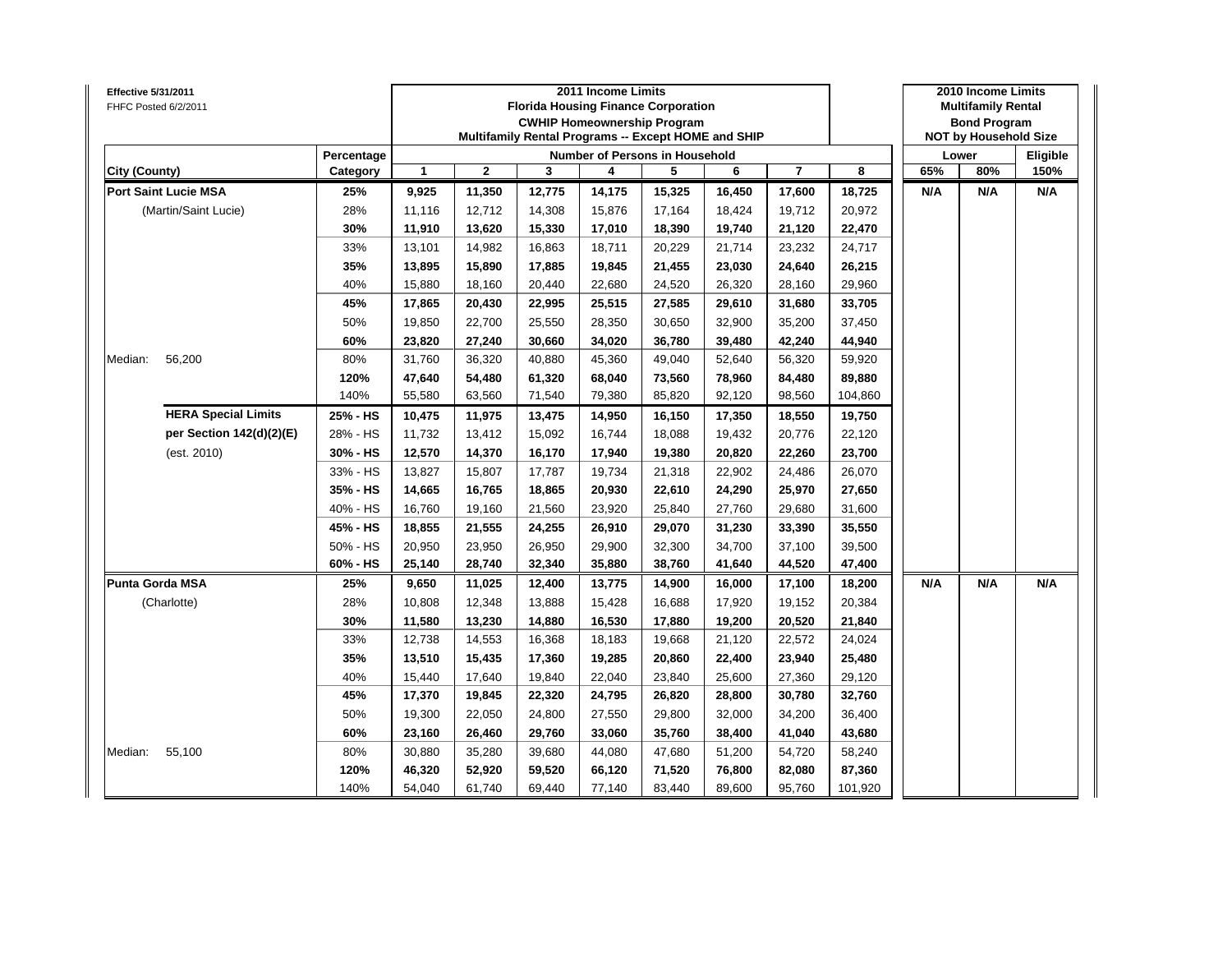| <b>Effective 5/31/2011</b><br>FHFC Posted 6/2/2011 |                            |            |             |              |        | 2011 Income Limits | <b>Florida Housing Finance Corporation</b><br><b>CWHIP Homeownership Program</b><br>Multifamily Rental Programs -- Except HOME and SHIP |        |        |         |     | 2010 Income Limits<br><b>Multifamily Rental</b><br><b>Bond Program</b><br><b>NOT by Household Size</b> |          |
|----------------------------------------------------|----------------------------|------------|-------------|--------------|--------|--------------------|-----------------------------------------------------------------------------------------------------------------------------------------|--------|--------|---------|-----|--------------------------------------------------------------------------------------------------------|----------|
|                                                    |                            | Percentage |             |              |        |                    | Number of Persons in Household                                                                                                          |        |        |         |     | Lower                                                                                                  | Eligible |
| City (County)                                      |                            | Category   | $\mathbf 1$ | $\mathbf{2}$ | 3      | 4                  | 5                                                                                                                                       | 6      | 7      | 8       | 65% | 80%                                                                                                    | 150%     |
|                                                    | Sebastian-Vero Beach MSA   | 25%        | 9,925       | 11,350       | 12,775 | 14,175             | 15,325                                                                                                                                  | 16,450 | 17,600 | 18,725  | N/A | N/A                                                                                                    | N/A      |
|                                                    | (Indian River)             | 28%        | 11,116      | 12,712       | 14,308 | 15,876             | 17,164                                                                                                                                  | 18,424 | 19,712 | 20,972  |     |                                                                                                        |          |
|                                                    |                            | 30%        | 11,910      | 13,620       | 15,330 | 17,010             | 18,390                                                                                                                                  | 19,740 | 21,120 | 22,470  |     |                                                                                                        |          |
|                                                    |                            | 33%        | 13,101      | 14,982       | 16.863 | 18,711             | 20,229                                                                                                                                  | 21.714 | 23,232 | 24,717  |     |                                                                                                        |          |
|                                                    |                            | 35%        | 13,895      | 15,890       | 17,885 | 19,845             | 21,455                                                                                                                                  | 23,030 | 24,640 | 26,215  |     |                                                                                                        |          |
|                                                    |                            | 40%        | 15,880      | 18,160       | 20,440 | 22,680             | 24,520                                                                                                                                  | 26,320 | 28,160 | 29,960  |     |                                                                                                        |          |
|                                                    |                            | 45%        | 17,865      | 20,430       | 22,995 | 25,515             | 27,585                                                                                                                                  | 29,610 | 31,680 | 33,705  |     |                                                                                                        |          |
|                                                    |                            | 50%        | 19,850      | 22,700       | 25,550 | 28,350             | 30,650                                                                                                                                  | 32,900 | 35,200 | 37,450  |     |                                                                                                        |          |
|                                                    |                            | 55%        | 21,835      | 24,970       | 28,105 | 31,185             | 33,715                                                                                                                                  | 36,190 | 38,720 | 41,195  |     |                                                                                                        |          |
|                                                    |                            | 60%        | 23,820      | 27,240       | 30,660 | 34,020             | 36,780                                                                                                                                  | 39,480 | 42,240 | 44,940  |     |                                                                                                        |          |
| Median:                                            | 53,100                     | 80%        | 31,760      | 36,320       | 40.880 | 45,360             | 49,040                                                                                                                                  | 52,640 | 56,320 | 59,920  |     |                                                                                                        |          |
|                                                    |                            | 120%       | 47,640      | 54,480       | 61,320 | 68,040             | 73,560                                                                                                                                  | 78,960 | 84,480 | 89,880  |     |                                                                                                        |          |
|                                                    |                            | 140%       | 55,580      | 63,560       | 71,540 | 79,380             | 85,820                                                                                                                                  | 92,120 | 98,560 | 104,860 |     |                                                                                                        |          |
|                                                    | <b>HERA Special Limits</b> | 25% - HS   | 10,450      | 11,925       | 13,425 | 14,900             | 16,100                                                                                                                                  | 17,300 | 18,500 | 19,675  |     |                                                                                                        |          |
|                                                    | per Section 142(d)(2)(E)   | 28% - HS   | 11,704      | 13,356       | 15,036 | 16,688             | 18,032                                                                                                                                  | 19,376 | 20,720 | 22,036  |     |                                                                                                        |          |
|                                                    | (est. 2011)                | 30% - HS   | 12,540      | 14,310       | 16,110 | 17,880             | 19,320                                                                                                                                  | 20,760 | 22,200 | 23,610  |     |                                                                                                        |          |
|                                                    |                            | 33% - HS   | 13,794      | 15,741       | 17,721 | 19,668             | 21,252                                                                                                                                  | 22,836 | 24,420 | 25,971  |     |                                                                                                        |          |
|                                                    |                            | 35% - HS   | 14,630      | 16,695       | 18,795 | 20,860             | 22,540                                                                                                                                  | 24,220 | 25,900 | 27,545  |     |                                                                                                        |          |
|                                                    |                            | 40% - HS   | 16,720      | 19,080       | 21,480 | 23,840             | 25,760                                                                                                                                  | 27,680 | 29,600 | 31,480  |     |                                                                                                        |          |
|                                                    |                            | 45% - HS   | 18,810      | 21,465       | 24,165 | 26,820             | 28,980                                                                                                                                  | 31,140 | 33,300 | 35,415  |     |                                                                                                        |          |
|                                                    |                            | 50% - HS   | 20,900      | 23,850       | 26,850 | 29,800             | 32,200                                                                                                                                  | 34,600 | 37,000 | 39,350  |     |                                                                                                        |          |
|                                                    |                            | 60% - HS   | 25,080      | 28,620       | 32,220 | 35,760             | 38,640                                                                                                                                  | 41,520 | 44,400 | 47,220  |     |                                                                                                        |          |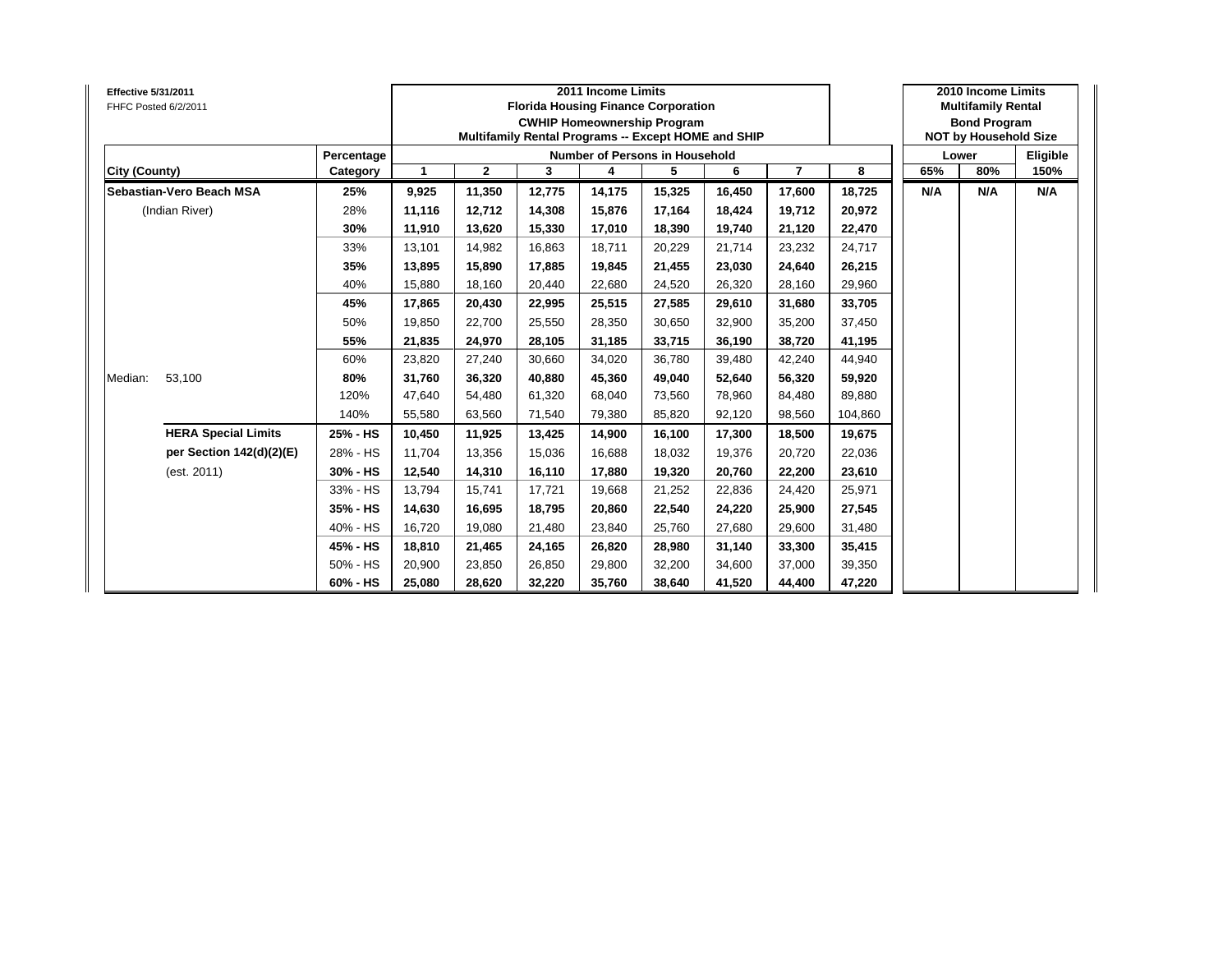| <b>Effective 5/31/2011</b><br>FHFC Posted 6/2/2011 |            |        |              | <b>Florida Housing Finance Corporation</b> | 2011 Income Limits<br><b>CWHIP Homeownership Program</b> |        | Multifamily Rental Programs -- Except HOME and SHIP |         |         |     | 2010 Income Limits<br><b>Multifamily Rental</b><br><b>Bond Program</b><br><b>NOT by Household Size</b> |          |
|----------------------------------------------------|------------|--------|--------------|--------------------------------------------|----------------------------------------------------------|--------|-----------------------------------------------------|---------|---------|-----|--------------------------------------------------------------------------------------------------------|----------|
|                                                    | Percentage |        |              |                                            | <b>Number of Persons in Household</b>                    |        |                                                     |         |         |     | Lower                                                                                                  | Eligible |
| City (County)                                      | Category   |        | $\mathbf{2}$ | 3                                          | 4                                                        | 5      | 6                                                   |         | 8       | 65% | 80%                                                                                                    | 150%     |
| Tallahassee MSA                                    |            |        |              |                                            |                                                          |        |                                                     |         |         |     |                                                                                                        |          |
| <b>Tallahassee HMFA</b>                            | 25%        | 11,100 | 12,700       | 14,275                                     | 15,850                                                   | 17,125 | 18,400                                              | 19,675  | 20,925  | N/A | N/A                                                                                                    | N/A      |
| (Gadsden/Leon/                                     | 28%        | 12,432 | 14.224       | 15.988                                     | 17,752                                                   | 19,180 | 20.608                                              | 22,036  | 23,436  |     |                                                                                                        |          |
| Jefferson)                                         | 30%        | 13,320 | 15,240       | 17,130                                     | 19,020                                                   | 20,550 | 22,080                                              | 23,610  | 25,110  |     |                                                                                                        |          |
|                                                    | 33%        | 14,652 | 16,764       | 18,843                                     | 20,922                                                   | 22,605 | 24,288                                              | 25,971  | 27,621  |     |                                                                                                        |          |
|                                                    | 35%        | 15,540 | 17,780       | 19.985                                     | 22,190                                                   | 23,975 | 25.760                                              | 27,545  | 29,295  |     |                                                                                                        |          |
|                                                    | 40%        | 17,760 | 20,320       | 22,840                                     | 25,360                                                   | 27,400 | 29,440                                              | 31,480  | 33,480  |     |                                                                                                        |          |
|                                                    | 45%        | 19,980 | 22,860       | 25,695                                     | 28,530                                                   | 30,825 | 33,120                                              | 35,415  | 37,665  |     |                                                                                                        |          |
|                                                    | 50%        | 22,200 | 25,400       | 28,550                                     | 31,700                                                   | 34,250 | 36,800                                              | 39,350  | 41,850  |     |                                                                                                        |          |
|                                                    | 60%        | 26,640 | 30,480       | 34,260                                     | 38,040                                                   | 41,100 | 44,160                                              | 47,220  | 50,220  |     |                                                                                                        |          |
| 63,400<br>Median:                                  | 80%        | 35,520 | 40,640       | 45,680                                     | 50,720                                                   | 54,800 | 58,880                                              | 62,960  | 66,960  |     |                                                                                                        |          |
|                                                    | 120%       | 53,280 | 60,960       | 68.520                                     | 76,080                                                   | 82,200 | 88,320                                              | 94,440  | 100,440 |     |                                                                                                        |          |
|                                                    | 140%       | 62,160 | 71,120       | 79,940                                     | 88,760                                                   | 95,900 | 103,040                                             | 110,180 | 117,180 |     |                                                                                                        |          |
| <b>HERA Special Limits</b>                         | 25% - HS   | 11,150 | 12,750       | 14,350                                     | 15,925                                                   | 17,200 | 18,475                                              | 19,750  | 21,025  |     |                                                                                                        |          |
| per Section 142(d)(2)(E)                           | 28% - HS   | 12,488 | 14,280       | 16.072                                     | 17,836                                                   | 19,264 | 20,692                                              | 22,120  | 23,548  |     |                                                                                                        |          |
| (est. 2011)                                        | 30% - HS   | 13,380 | 15,300       | 17,220                                     | 19,110                                                   | 20,640 | 22,170                                              | 23,700  | 25,230  |     |                                                                                                        |          |
|                                                    | 33% - HS   | 14,718 | 16,830       | 18,942                                     | 21,021                                                   | 22,704 | 24,387                                              | 26,070  | 27,753  |     |                                                                                                        |          |
|                                                    | 35% - HS   | 15,610 | 17,850       | 20,090                                     | 22,295                                                   | 24,080 | 25,865                                              | 27,650  | 29,435  |     |                                                                                                        |          |
|                                                    | 40% - HS   | 17,840 | 20,400       | 22,960                                     | 25,480                                                   | 27,520 | 29,560                                              | 31,600  | 33,640  |     |                                                                                                        |          |
|                                                    | 45% - HS   | 20,070 | 22,950       | 25,830                                     | 28,665                                                   | 30,960 | 33,255                                              | 35,550  | 37,845  |     |                                                                                                        |          |
|                                                    | 50% - HS   | 22,300 | 25,500       | 28,700                                     | 31,850                                                   | 34,400 | 36,950                                              | 39,500  | 42,050  |     |                                                                                                        |          |
|                                                    | 60% - HS   | 26,760 | 30,600       | 34,440                                     | 38,220                                                   | 41,280 | 44,340                                              | 47,400  | 50,460  |     |                                                                                                        |          |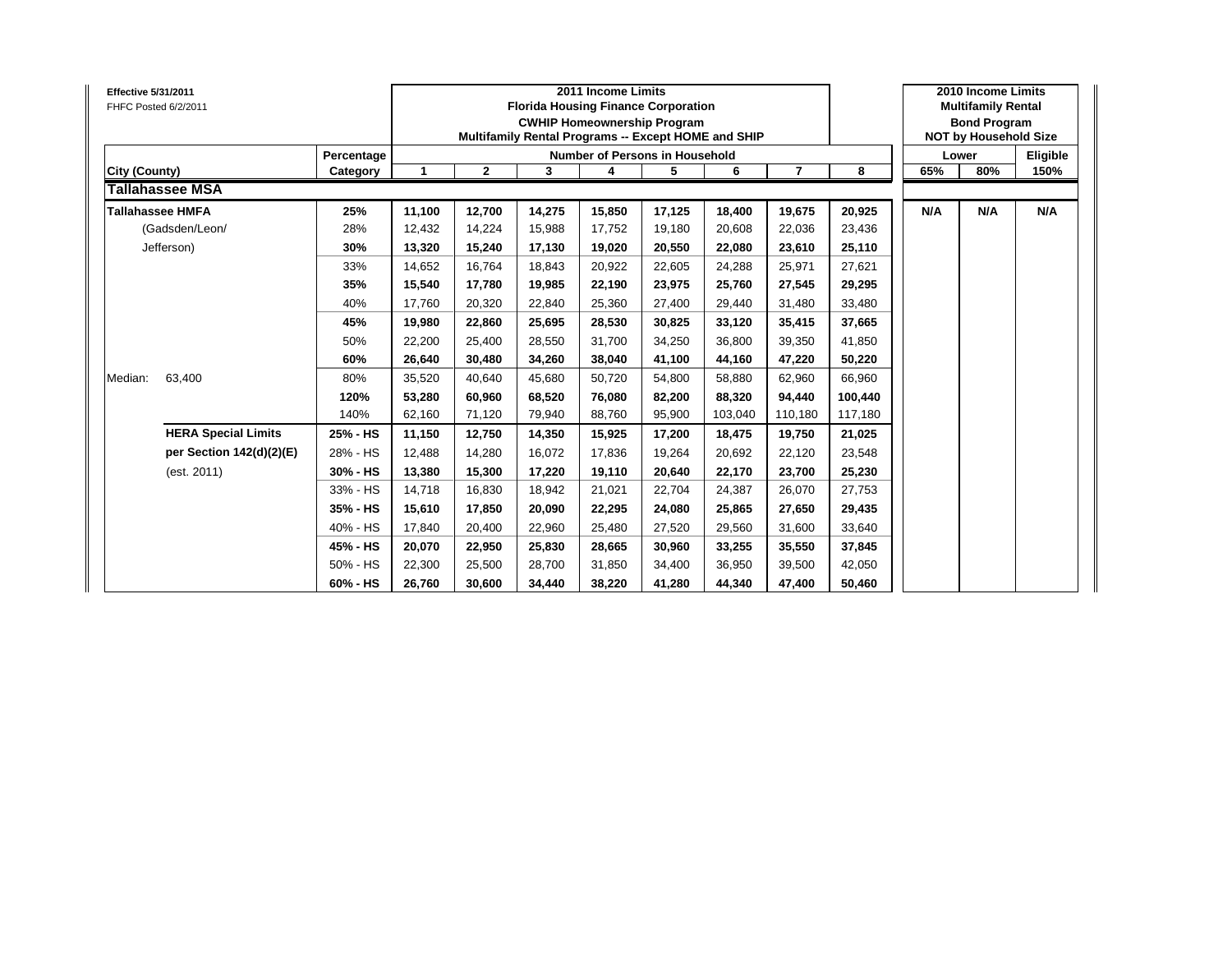| <b>Effective 5/31/2011</b><br>FHFC Posted 6/2/2011 |                            |            |              |              |        | 2011 Income Limits<br><b>Florida Housing Finance Corporation</b><br><b>CWHIP Homeownership Program</b><br>Multifamily Rental Programs -- Except HOME and SHIP |        |        |                |         |     | 2010 Income Limits<br><b>Multifamily Rental</b><br><b>Bond Program</b><br><b>NOT by Household Size</b> |          |
|----------------------------------------------------|----------------------------|------------|--------------|--------------|--------|---------------------------------------------------------------------------------------------------------------------------------------------------------------|--------|--------|----------------|---------|-----|--------------------------------------------------------------------------------------------------------|----------|
|                                                    |                            | Percentage |              |              |        | <b>Number of Persons in Household</b>                                                                                                                         |        |        |                |         |     | Lower                                                                                                  | Eligible |
| <b>City (County)</b>                               |                            | Category   | $\mathbf{1}$ | $\mathbf{2}$ | 3      | 4                                                                                                                                                             | 5      | 6      | $\overline{7}$ | 8       | 65% | 80%                                                                                                    | 150%     |
|                                                    | <b>Wakulla County HMFA</b> | 25%        | 10,475       | 11,975       | 13,475 | 14,950                                                                                                                                                        | 16,150 | 17,350 | 18,550         | 19,750  | N/A | N/A                                                                                                    | N/A      |
|                                                    |                            | 28%        | 11.732       | 13,412       | 15.092 | 16.744                                                                                                                                                        | 18,088 | 19.432 | 20,776         | 22,120  |     |                                                                                                        |          |
|                                                    |                            | 30%        | 12,570       | 14,370       | 16,170 | 17,940                                                                                                                                                        | 19,380 | 20,820 | 22,260         | 23,700  |     |                                                                                                        |          |
|                                                    |                            | 33%        | 13,827       | 15,807       | 17,787 | 19,734                                                                                                                                                        | 21,318 | 22,902 | 24,486         | 26,070  |     |                                                                                                        |          |
|                                                    |                            | 35%        | 14,665       | 16,765       | 18,865 | 20,930                                                                                                                                                        | 22,610 | 24,290 | 25,970         | 27,650  |     |                                                                                                        |          |
|                                                    |                            | 40%        | 16,760       | 19,160       | 21,560 | 23,920                                                                                                                                                        | 25,840 | 27,760 | 29,680         | 31,600  |     |                                                                                                        |          |
|                                                    |                            | 45%        | 18,855       | 21,555       | 24,255 | 26,910                                                                                                                                                        | 29,070 | 31,230 | 33,390         | 35,550  |     |                                                                                                        |          |
|                                                    |                            | 50%        | 20,950       | 23,950       | 26.950 | 29,900                                                                                                                                                        | 32,300 | 34.700 | 37,100         | 39,500  |     |                                                                                                        |          |
|                                                    |                            | 60%        | 25,140       | 28,740       | 32,340 | 35,880                                                                                                                                                        | 38,760 | 41,640 | 44,520         | 47,400  |     |                                                                                                        |          |
| Median:                                            | 65,100                     | 80%        | 33,520       | 38,320       | 43,120 | 47,840                                                                                                                                                        | 51,680 | 55,520 | 59,360         | 63,200  |     |                                                                                                        |          |
|                                                    |                            | 120%       | 50,280       | 57,480       | 64,680 | 71,760                                                                                                                                                        | 77,520 | 83,280 | 89,040         | 94,800  |     |                                                                                                        |          |
|                                                    |                            | 140%       | 58,660       | 67,060       | 75,460 | 83,720                                                                                                                                                        | 90,440 | 97,160 | 103,880        | 110,600 |     |                                                                                                        |          |
|                                                    | <b>HERA Special Limits</b> | 25% - HS   | 11,400       | 13,025       | 14,650 | 16,275                                                                                                                                                        | 17,600 | 18,900 | 20,200         | 21,500  |     |                                                                                                        |          |
|                                                    | per Section 142(d)(2)(E)   | 28% - HS   | 12,768       | 14,588       | 16,408 | 18,228                                                                                                                                                        | 19,712 | 21,168 | 22,624         | 24,080  |     |                                                                                                        |          |
|                                                    | (est. 2010)                | 30% - HS   | 13,680       | 15,630       | 17,580 | 19,530                                                                                                                                                        | 21,120 | 22,680 | 24,240         | 25,800  |     |                                                                                                        |          |
|                                                    |                            | 33% - HS   | 15,048       | 17,193       | 19,338 | 21,483                                                                                                                                                        | 23,232 | 24,948 | 26,664         | 28,380  |     |                                                                                                        |          |
|                                                    |                            | 35% - HS   | 15,960       | 18,235       | 20,510 | 22,785                                                                                                                                                        | 24,640 | 26,460 | 28,280         | 30,100  |     |                                                                                                        |          |
|                                                    |                            | 40% - HS   | 18,240       | 20,840       | 23,440 | 26,040                                                                                                                                                        | 28,160 | 30,240 | 32,320         | 34,400  |     |                                                                                                        |          |
|                                                    |                            | 45% - HS   | 20,520       | 23,445       | 26,370 | 29,295                                                                                                                                                        | 31,680 | 34,020 | 36,360         | 38,700  |     |                                                                                                        |          |
|                                                    |                            | 50% - HS   | 22,800       | 26,050       | 29,300 | 32,550                                                                                                                                                        | 35,200 | 37,800 | 40,400         | 43,000  |     |                                                                                                        |          |
|                                                    |                            | 60% - HS   | 27,360       | 31,260       | 35,160 | 39,060                                                                                                                                                        | 42,240 | 45,360 | 48,480         | 51,600  |     |                                                                                                        |          |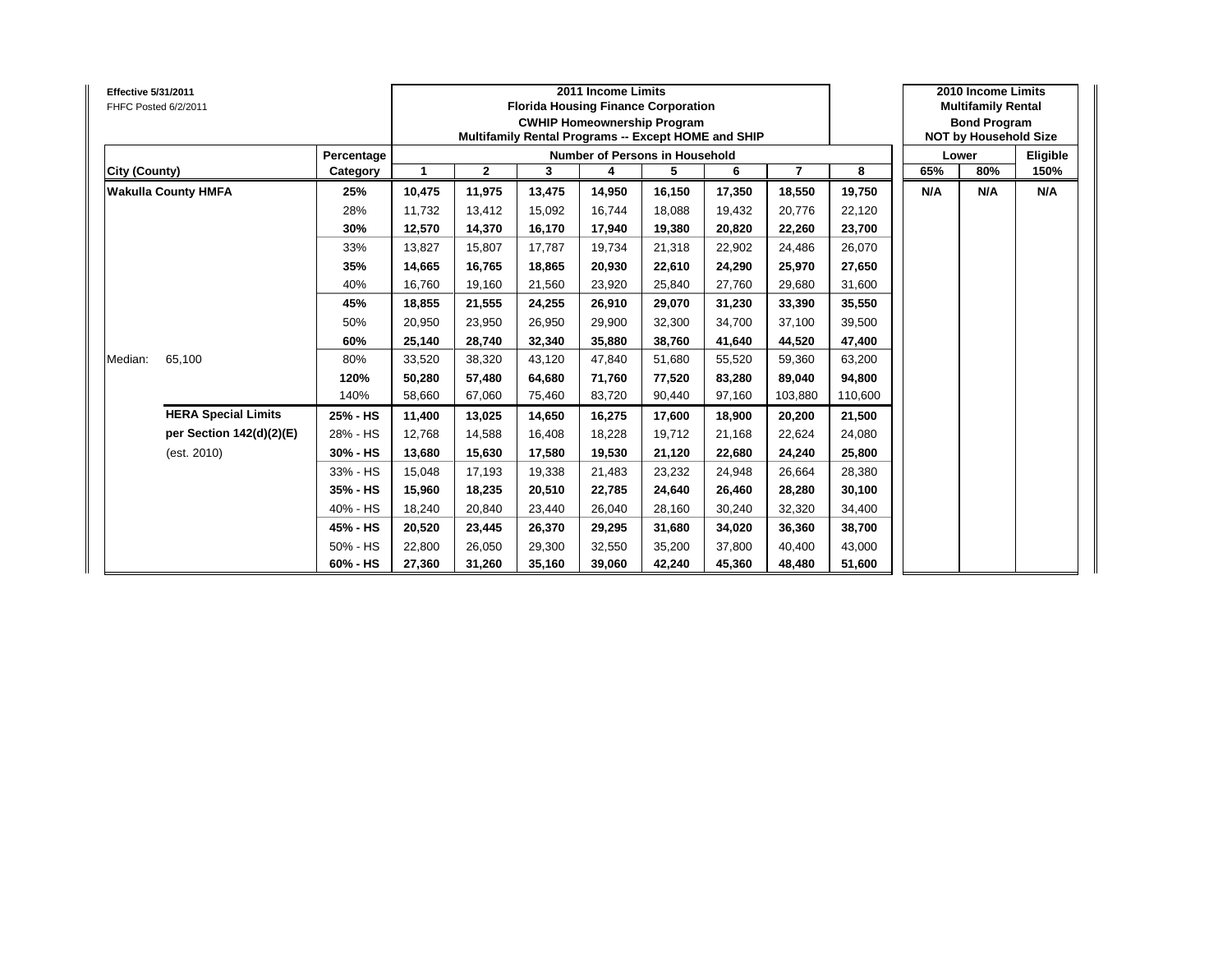| <b>Effective 5/31/2011</b><br>FHFC Posted 6/2/2011 |            |                      |              | <b>Florida Housing Finance Corporation</b><br>Multifamily Rental Programs -- Except HOME and SHIP | 2011 Income Limits<br><b>CWHIP Homeownership Program</b> |        |        |                |         |     | 2010 Income Limits<br><b>Multifamily Rental</b><br><b>Bond Program</b><br><b>NOT by Household Size</b> |          |
|----------------------------------------------------|------------|----------------------|--------------|---------------------------------------------------------------------------------------------------|----------------------------------------------------------|--------|--------|----------------|---------|-----|--------------------------------------------------------------------------------------------------------|----------|
|                                                    | Percentage |                      |              |                                                                                                   | <b>Number of Persons in Household</b>                    |        |        |                |         |     | Lower                                                                                                  | Eligible |
| City (County)                                      | Category   | $\blacktriangleleft$ | $\mathbf{2}$ | 3                                                                                                 | 4                                                        | 5      | 6      | $\overline{7}$ | 8       | 65% | 80%                                                                                                    | 150%     |
| Tampa-St.Petersburg-                               | 20%        | 7,920                | 9,040        | 10.180                                                                                            | 11,300                                                   | 12,220 | 13.120 | 14,020         | 14,920  | N/A | 45,200                                                                                                 | 84,750   |
| <b>Clearwater MSA</b>                              | 25%        | 9,900                | 11,300       | 12,725                                                                                            | 14,125                                                   | 15,275 | 16,400 | 17,525         | 18,650  |     |                                                                                                        |          |
| (Hernando/Hillsborough/                            | 28%        | 11,088               | 12,656       | 14,252                                                                                            | 15,820                                                   | 17,108 | 18,368 | 19,628         | 20,888  |     |                                                                                                        |          |
| Pasco/Pinellas)                                    | 30%        | 11,880               | 13,560       | 15,270                                                                                            | 16,950                                                   | 18,330 | 19,680 | 21,030         | 22,380  |     |                                                                                                        |          |
|                                                    | 33%        | 13,068               | 14,916       | 16,797                                                                                            | 18,645                                                   | 20,163 | 21,648 | 23,133         | 24,618  |     |                                                                                                        |          |
|                                                    | 35%        | 13,860               | 15,820       | 17,815                                                                                            | 19,775                                                   | 21,385 | 22,960 | 24,535         | 26,110  |     |                                                                                                        |          |
|                                                    | 40%        | 15,840               | 18,080       | 20,360                                                                                            | 22,600                                                   | 24,440 | 26,240 | 28,040         | 29,840  |     |                                                                                                        |          |
|                                                    | 45%        | 17,820               | 20,340       | 22,905                                                                                            | 25,425                                                   | 27,495 | 29,520 | 31,545         | 33,570  |     |                                                                                                        |          |
|                                                    | 50%        | 19,800               | 22,600       | 25,450                                                                                            | 28,250                                                   | 30,550 | 32,800 | 35,050         | 37,300  |     |                                                                                                        |          |
|                                                    | 60%        | 23,760               | 27,120       | 30,540                                                                                            | 33,900                                                   | 36,660 | 39,360 | 42,060         | 44,760  |     |                                                                                                        |          |
| 55,700<br>Median:                                  | 80%        | 31,680               | 36,160       | 40,720                                                                                            | 45,200                                                   | 48,880 | 52,480 | 56,080         | 59,680  |     |                                                                                                        |          |
|                                                    | 120%       | 47,520               | 54,240       | 61.080                                                                                            | 67,800                                                   | 73,320 | 78,720 | 84,120         | 89,520  |     |                                                                                                        |          |
|                                                    | 140%       | 55,440               | 63,280       | 71,260                                                                                            | 79,100                                                   | 85,540 | 91,840 | 98,140         | 104,440 |     |                                                                                                        |          |
| <b>HERA Special Limits</b>                         | 20% - HS   | 8,320                | 9,520        | 10.700                                                                                            | 11,880                                                   | 12,840 | 13,800 | 14,740         | 15,700  |     |                                                                                                        |          |
| per Section 142(d)(2)(E)                           | 25% - HS   | 10,400               | 11,900       | 13,375                                                                                            | 14,850                                                   | 16,050 | 17,250 | 18,425         | 19,625  |     |                                                                                                        |          |
| (est. 2011)                                        | 28% - HS   | 11,648               | 13,328       | 14,980                                                                                            | 16,632                                                   | 17,976 | 19,320 | 20,636         | 21,980  |     |                                                                                                        |          |
|                                                    | 30% - HS   | 12,480               | 14,280       | 16,050                                                                                            | 17,820                                                   | 19,260 | 20,700 | 22,110         | 23,550  |     |                                                                                                        |          |
|                                                    | 33% - HS   | 13,728               | 15,708       | 17,655                                                                                            | 19,602                                                   | 21,186 | 22,770 | 24,321         | 25,905  |     |                                                                                                        |          |
|                                                    | 35% - HS   | 14,560               | 16,660       | 18,725                                                                                            | 20,790                                                   | 22,470 | 24,150 | 25,795         | 27,475  |     |                                                                                                        |          |
|                                                    | 40% - HS   | 16,640               | 19,040       | 21,400                                                                                            | 23,760                                                   | 25,680 | 27,600 | 29,480         | 31,400  |     |                                                                                                        |          |
|                                                    | 45% - HS   | 18,720               | 21,420       | 24,075                                                                                            | 26,730                                                   | 28,890 | 31,050 | 33,165         | 35,325  |     |                                                                                                        |          |
|                                                    | 50% - HS   | 20,800               | 23,800       | 26,750                                                                                            | 29,700                                                   | 32,100 | 34,500 | 36,850         | 39,250  |     |                                                                                                        |          |
|                                                    | 60% - HS   | 24,960               | 28,560       | 32,100                                                                                            | 35,640                                                   | 38,520 | 41,400 | 44,220         | 47,100  |     |                                                                                                        |          |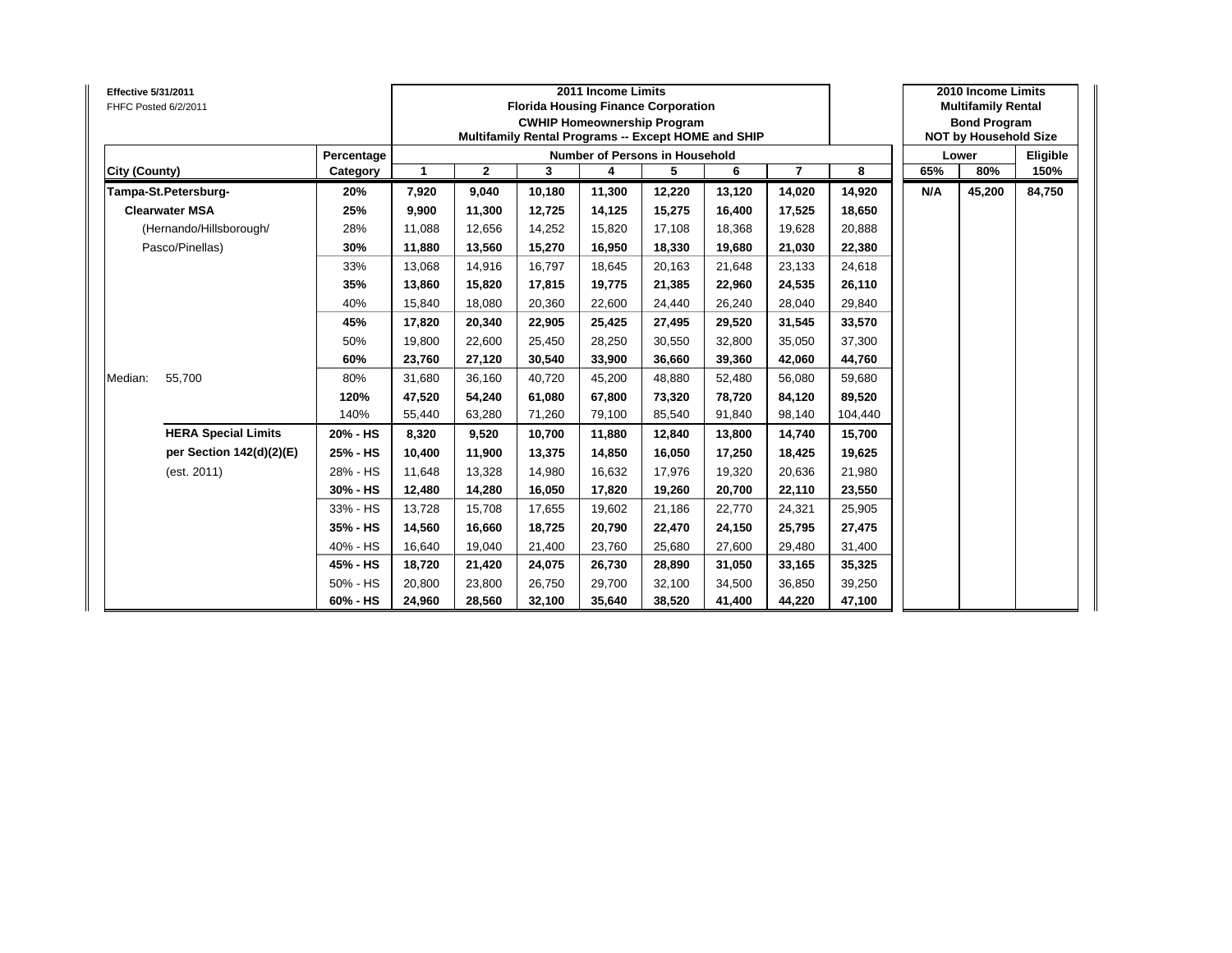| <b>Effective 5/31/2011</b> | FHFC Posted 6/2/2011       |            |        |              |        | 2011 Income Limits | <b>Florida Housing Finance Corporation</b><br><b>CWHIP Homeownership Program</b><br>Multifamily Rental Programs -- Except HOME and SHIP |        |                |        |     | 2010 Income Limits<br><b>Multifamily Rental</b><br><b>Bond Program</b><br><b>NOT by Household Size</b> |          |
|----------------------------|----------------------------|------------|--------|--------------|--------|--------------------|-----------------------------------------------------------------------------------------------------------------------------------------|--------|----------------|--------|-----|--------------------------------------------------------------------------------------------------------|----------|
|                            |                            | Percentage |        |              |        |                    | Number of Persons in Household                                                                                                          |        |                |        |     | Lower                                                                                                  | Eligible |
| City (County)              |                            | Category   | 1      | $\mathbf{2}$ | 3      | 4                  | 5                                                                                                                                       | 6      | $\overline{7}$ | 8      | 65% | 80%                                                                                                    | 150%     |
| <b>Bradford County</b>     |                            | 25%        | 8,800  | 10,050       | 11,300 | 12,550             | 13,575                                                                                                                                  | 14,575 | 15,575         | 16,575 | N/A | N/A                                                                                                    | N/A      |
|                            |                            | 28%        | 9,856  | 11,256       | 12,656 | 14,056             | 15,204                                                                                                                                  | 16,324 | 17,444         | 18,564 |     |                                                                                                        |          |
|                            |                            | 30%        | 10,560 | 12,060       | 13,560 | 15,060             | 16,290                                                                                                                                  | 17,490 | 18,690         | 19,890 |     |                                                                                                        |          |
|                            |                            | 33%        | 11,616 | 13,266       | 14,916 | 16,566             | 17,919                                                                                                                                  | 19,239 | 20,559         | 21,879 |     |                                                                                                        |          |
|                            |                            | 35%        | 12,320 | 14,070       | 15,820 | 17,570             | 19,005                                                                                                                                  | 20,405 | 21,805         | 23,205 |     |                                                                                                        |          |
|                            |                            | 40%        | 14,080 | 16,080       | 18,080 | 20,080             | 21,720                                                                                                                                  | 23,320 | 24,920         | 26,520 |     |                                                                                                        |          |
|                            |                            | 45%        | 15,840 | 18,090       | 20,340 | 22,590             | 24,435                                                                                                                                  | 26,235 | 28,035         | 29,835 |     |                                                                                                        |          |
|                            |                            | 50%        | 17,600 | 20,100       | 22,600 | 25,100             | 27,150                                                                                                                                  | 29,150 | 31,150         | 33,150 |     |                                                                                                        |          |
|                            |                            | 60%        | 21,120 | 24,120       | 27,120 | 30,120             | 32,580                                                                                                                                  | 34,980 | 37,380         | 39,780 |     |                                                                                                        |          |
| Median:                    | 50,200                     | 80%        | 28,160 | 32,160       | 36,160 | 40,160             | 43,440                                                                                                                                  | 46,640 | 49,840         | 53,040 |     |                                                                                                        |          |
|                            |                            | 120%       | 42,240 | 48,240       | 54,240 | 60,240             | 65,160                                                                                                                                  | 69,960 | 74,760         | 79,560 |     |                                                                                                        |          |
|                            |                            | 140%       | 49,280 | 56,280       | 63,280 | 70,280             | 76,020                                                                                                                                  | 81,620 | 87,220         | 92,820 |     |                                                                                                        |          |
|                            | <b>HERA Special Limits</b> | 25% - HS   | 8,975  | 10,250       | 11,525 | 12,800             | 13,825                                                                                                                                  | 14,850 | 15,875         | 16,900 |     |                                                                                                        |          |
|                            | per Section 142(d)(2)(E)   | 28% - HS   | 10,052 | 11,480       | 12,908 | 14,336             | 15,484                                                                                                                                  | 16,632 | 17,780         | 18,928 |     |                                                                                                        |          |
|                            | (est. 2011)                | 30% - HS   | 10,770 | 12,300       | 13,830 | 15,360             | 16,590                                                                                                                                  | 17,820 | 19,050         | 20,280 |     |                                                                                                        |          |
|                            |                            | 33% - HS   | 11,847 | 13,530       | 15,213 | 16,896             | 18,249                                                                                                                                  | 19,602 | 20,955         | 22,308 |     |                                                                                                        |          |
|                            |                            | 35% - HS   | 12,565 | 14,350       | 16,135 | 17,920             | 19,355                                                                                                                                  | 20,790 | 22,225         | 23,660 |     |                                                                                                        |          |
|                            |                            | 40% - HS   | 14,360 | 16,400       | 18,440 | 20,480             | 22,120                                                                                                                                  | 23,760 | 25,400         | 27,040 |     |                                                                                                        |          |
|                            |                            | 45% - HS   | 16,155 | 18,450       | 20,745 | 23,040             | 24,885                                                                                                                                  | 26,730 | 28,575         | 30,420 |     |                                                                                                        |          |
|                            |                            | 50% - HS   | 17,950 | 20,500       | 23,050 | 25,600             | 27,650                                                                                                                                  | 29,700 | 31,750         | 33,800 |     |                                                                                                        |          |
|                            |                            | 60% - HS   | 21,540 | 24,600       | 27,660 | 30,720             | 33,180                                                                                                                                  | 35,640 | 38,100         | 40,560 |     |                                                                                                        |          |
|                            | <b>USDA-Eligible</b>       | 25% - R    | 9,025  | 10,325       | 11,600 | 12,900             | 13,925                                                                                                                                  | 14,975 | 16,000         | 17,025 |     |                                                                                                        |          |
|                            | <b>Rural Addresses</b>     | 28% - R    | 10,108 | 11,564       | 12,992 | 14,448             | 15,596                                                                                                                                  | 16,772 | 17,920         | 19,068 |     |                                                                                                        |          |
|                            | per Section 42(i)(8)       | $30% - R$  | 10,830 | 12,390       | 13,920 | 15,480             | 16,710                                                                                                                                  | 17,970 | 19,200         | 20,430 |     |                                                                                                        |          |
|                            |                            | 33% - R    | 11,913 | 13,629       | 15,312 | 17,028             | 18,381                                                                                                                                  | 19,767 | 21,120         | 22,473 |     |                                                                                                        |          |
|                            |                            | $35% - R$  | 12,635 | 14,455       | 16,240 | 18,060             | 19,495                                                                                                                                  | 20,965 | 22,400         | 23,835 |     |                                                                                                        |          |
|                            |                            | 40% - R    | 14,440 | 16,520       | 18,560 | 20,640             | 22,280                                                                                                                                  | 23,960 | 25,600         | 27,240 |     |                                                                                                        |          |
|                            |                            | 45% - R    | 16,245 | 18,585       | 20,880 | 23,220             | 25,065                                                                                                                                  | 26,955 | 28,800         | 30,645 |     |                                                                                                        |          |
|                            |                            | $50% - R$  | 18,050 | 20,650       | 23,200 | 25,800             | 27,850                                                                                                                                  | 29,950 | 32,000         | 34,050 |     |                                                                                                        |          |
|                            |                            | $60% - R$  | 21,660 | 24,780       | 27,840 | 30,960             | 33,420                                                                                                                                  | 35,940 | 38,400         | 40,860 |     |                                                                                                        |          |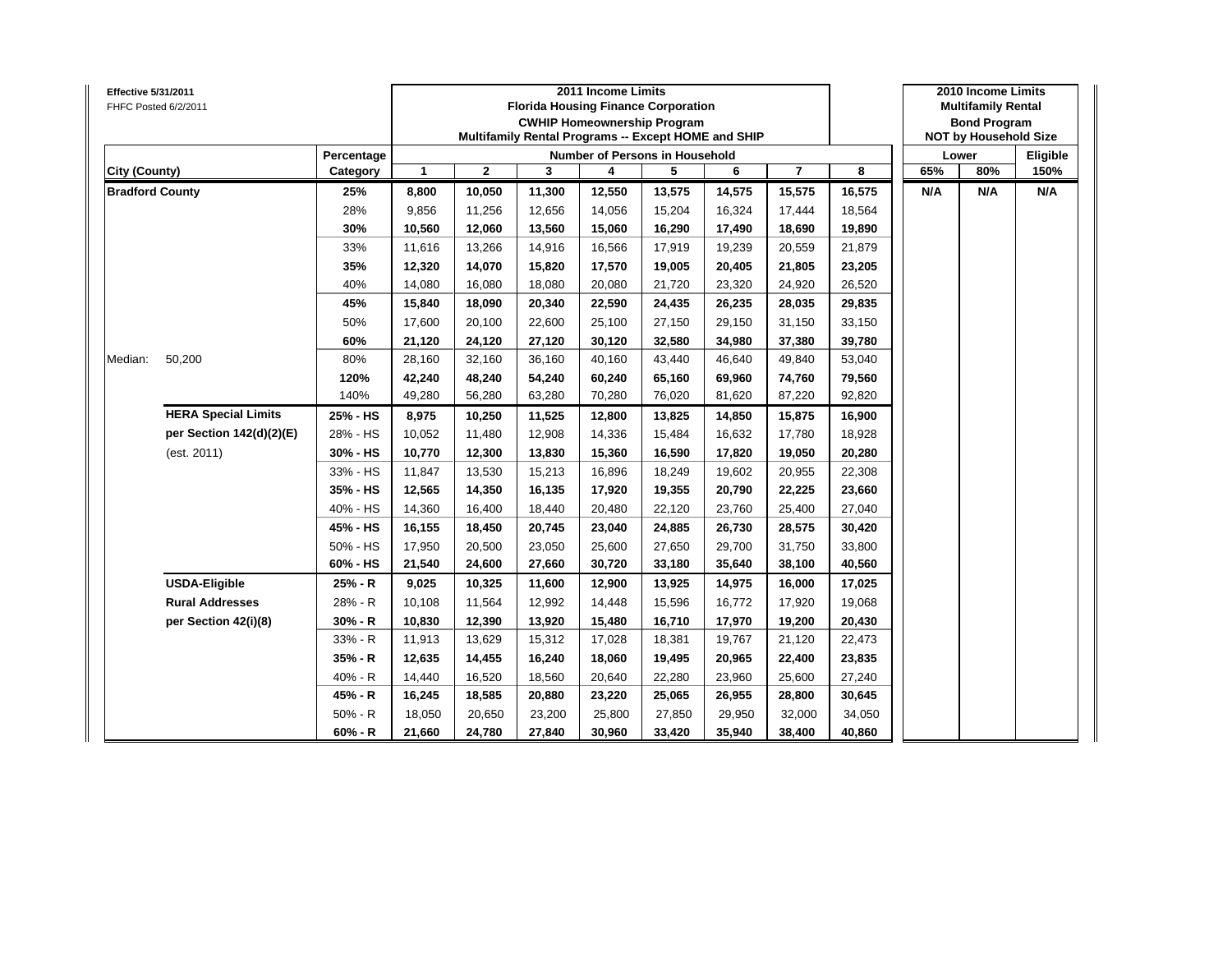| Effective 5/31/2011   | FHFC Posted 6/2/2011       |            |              |              |        | 2011 Income Limits | <b>Florida Housing Finance Corporation</b><br><b>CWHIP Homeownership Program</b><br>Multifamily Rental Programs -- Except HOME and SHIP |        |                         |        |     | 2010 Income Limits<br><b>Multifamily Rental</b><br><b>Bond Program</b><br><b>NOT by Household Size</b> |          |
|-----------------------|----------------------------|------------|--------------|--------------|--------|--------------------|-----------------------------------------------------------------------------------------------------------------------------------------|--------|-------------------------|--------|-----|--------------------------------------------------------------------------------------------------------|----------|
|                       |                            | Percentage |              |              |        |                    | <b>Number of Persons in Household</b>                                                                                                   |        |                         |        |     | Lower                                                                                                  | Eligible |
| City (County)         |                            | Category   | $\mathbf{1}$ | $\mathbf{2}$ | 3      | 4                  | 5                                                                                                                                       | 6      | $\overline{\mathbf{r}}$ | 8      | 65% | 80%                                                                                                    | 150%     |
| <b>Calhoun County</b> |                            | 25%        | 7,950        | 9,075        | 10,200 | 11,325             | 12,250                                                                                                                                  | 13,150 | 14,050                  | 14,950 | N/A | N/A                                                                                                    | N/A      |
|                       |                            | 28%        | 8,904        | 10,164       | 11,424 | 12,684             | 13,720                                                                                                                                  | 14,728 | 15,736                  | 16,744 |     |                                                                                                        |          |
|                       |                            | 30%        | 9,540        | 10,890       | 12,240 | 13,590             | 14,700                                                                                                                                  | 15,780 | 16,860                  | 17,940 |     |                                                                                                        |          |
|                       |                            | 33%        | 10,494       | 11,979       | 13,464 | 14,949             | 16,170                                                                                                                                  | 17,358 | 18,546                  | 19,734 |     |                                                                                                        |          |
|                       |                            | 35%        | 11,130       | 12,705       | 14,280 | 15,855             | 17,150                                                                                                                                  | 18,410 | 19,670                  | 20,930 |     |                                                                                                        |          |
|                       |                            | 40%        | 12,720       | 14,520       | 16,320 | 18,120             | 19,600                                                                                                                                  | 21,040 | 22,480                  | 23,920 |     |                                                                                                        |          |
|                       |                            | 45%        | 14,310       | 16,335       | 18,360 | 20,385             | 22,050                                                                                                                                  | 23,670 | 25,290                  | 26,910 |     |                                                                                                        |          |
|                       |                            | 50%        | 15,900       | 18,150       | 20,400 | 22,650             | 24,500                                                                                                                                  | 26,300 | 28,100                  | 29,900 |     |                                                                                                        |          |
|                       |                            | 60%        | 19,080       | 21,780       | 24,480 | 27,180             | 29,400                                                                                                                                  | 31,560 | 33,720                  | 35,880 |     |                                                                                                        |          |
| Median:               | 41,500                     | 80%        | 25,440       | 29,040       | 32,640 | 36,240             | 39,200                                                                                                                                  | 42,080 | 44,960                  | 47,840 |     |                                                                                                        |          |
|                       |                            | 120%       | 38,160       | 43,560       | 48,960 | 54,360             | 58,800                                                                                                                                  | 63,120 | 67,440                  | 71,760 |     |                                                                                                        |          |
|                       |                            | 140%       | 44,520       | 50,820       | 57,120 | 63,420             | 68,600                                                                                                                                  | 73,640 | 78,680                  | 83,720 |     |                                                                                                        |          |
|                       | <b>HERA Special Limits</b> | 25% - HS   | 8,500        | 9,700        | 10,925 | 12,125             | 13,100                                                                                                                                  | 14,075 | 15,050                  | 16,025 |     |                                                                                                        |          |
|                       | per Section 142(d)(2)(E)   | 28% - HS   | 9,520        | 10,864       | 12,236 | 13,580             | 14,672                                                                                                                                  | 15,764 | 16,856                  | 17,948 |     |                                                                                                        |          |
|                       | (est. 2009)                | 30% - HS   | 10,200       | 11,640       | 13,110 | 14,550             | 15,720                                                                                                                                  | 16,890 | 18,060                  | 19,230 |     |                                                                                                        |          |
|                       |                            | 33% - HS   | 11,220       | 12,804       | 14,421 | 16,005             | 17,292                                                                                                                                  | 18,579 | 19,866                  | 21,153 |     |                                                                                                        |          |
|                       |                            | 35% - HS   | 11,900       | 13,580       | 15,295 | 16,975             | 18,340                                                                                                                                  | 19,705 | 21,070                  | 22,435 |     |                                                                                                        |          |
|                       |                            | 40% - HS   | 13,600       | 15,520       | 17,480 | 19,400             | 20,960                                                                                                                                  | 22,520 | 24,080                  | 25,640 |     |                                                                                                        |          |
|                       |                            | 45% - HS   | 15,300       | 17,460       | 19,665 | 21,825             | 23,580                                                                                                                                  | 25,335 | 27,090                  | 28,845 |     |                                                                                                        |          |
|                       |                            | 50% - HS   | 17,000       | 19,400       | 21,850 | 24,250             | 26,200                                                                                                                                  | 28,150 | 30,100                  | 32,050 |     |                                                                                                        |          |
|                       |                            | 60% - HS   | 20,400       | 23,280       | 26,220 | 29,100             | 31,440                                                                                                                                  | 33,780 | 36,120                  | 38,460 |     |                                                                                                        |          |
|                       | <b>USDA-Eligible</b>       | 25% - R    | 9,025        | 10,325       | 11,600 | 12,900             | 13,925                                                                                                                                  | 14,975 | 16,000                  | 17,025 |     |                                                                                                        |          |
|                       | <b>Rural Addresses</b>     | 28% - R    | 10,108       | 11,564       | 12,992 | 14,448             | 15,596                                                                                                                                  | 16,772 | 17,920                  | 19,068 |     |                                                                                                        |          |
|                       | per Section 42(i)(8)       | $30% - R$  | 10,830       | 12,390       | 13,920 | 15,480             | 16,710                                                                                                                                  | 17,970 | 19,200                  | 20,430 |     |                                                                                                        |          |
|                       |                            | 33% - R    | 11,913       | 13,629       | 15,312 | 17,028             | 18,381                                                                                                                                  | 19,767 | 21,120                  | 22,473 |     |                                                                                                        |          |
|                       |                            | 35% - R    | 12,635       | 14,455       | 16,240 | 18,060             | 19,495                                                                                                                                  | 20,965 | 22,400                  | 23,835 |     |                                                                                                        |          |
|                       |                            | 40% - R    | 14,440       | 16,520       | 18,560 | 20,640             | 22,280                                                                                                                                  | 23,960 | 25,600                  | 27,240 |     |                                                                                                        |          |
|                       |                            | 45% - R    | 16,245       | 18,585       | 20,880 | 23,220             | 25,065                                                                                                                                  | 26,955 | 28,800                  | 30,645 |     |                                                                                                        |          |
|                       |                            | $50% - R$  | 18,050       | 20,650       | 23,200 | 25,800             | 27,850                                                                                                                                  | 29,950 | 32,000                  | 34,050 |     |                                                                                                        |          |
|                       |                            | $60% - R$  | 21,660       | 24,780       | 27,840 | 30,960             | 33,420                                                                                                                                  | 35,940 | 38,400                  | 40,860 |     |                                                                                                        |          |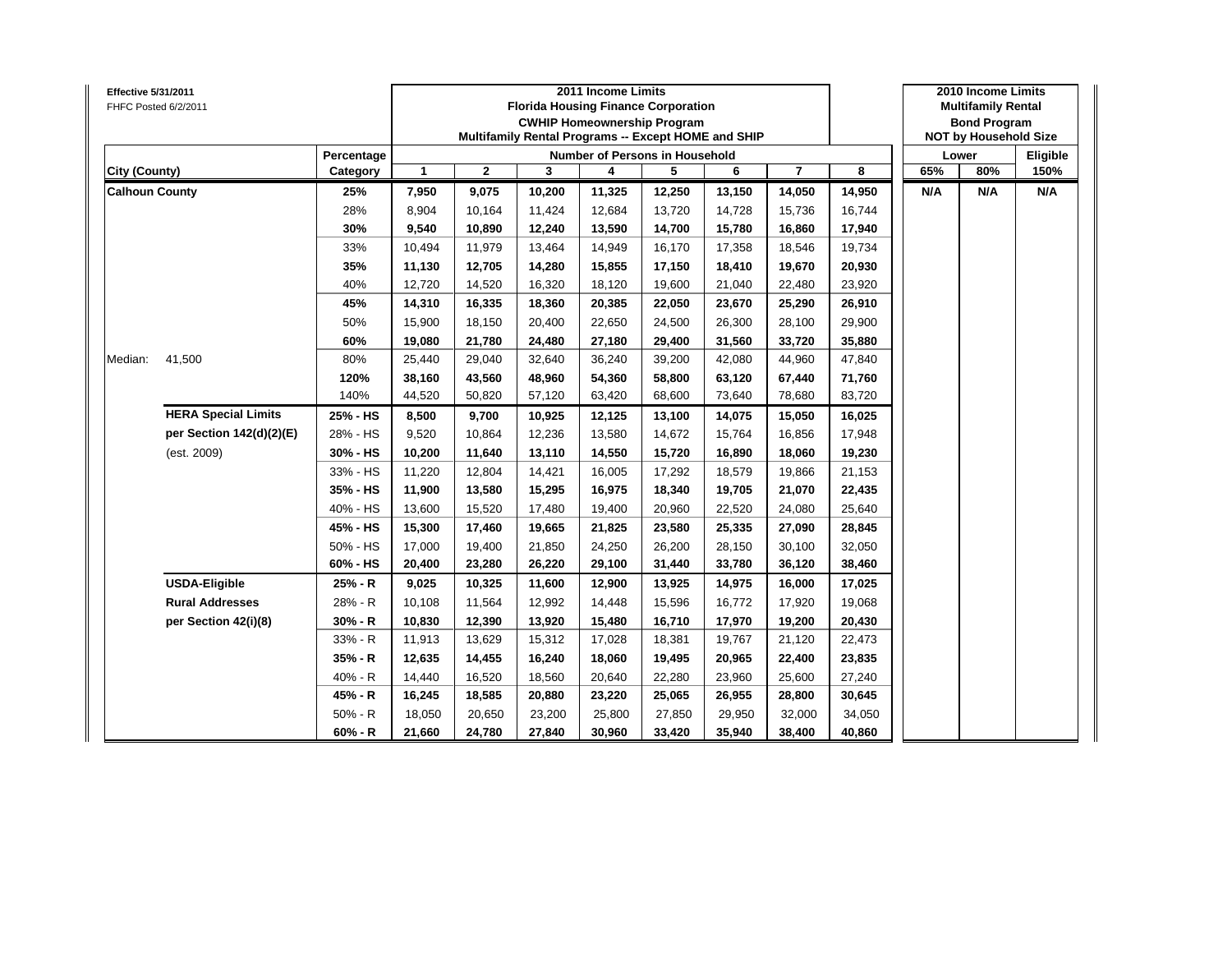| <b>Effective 5/31/2011</b><br>FHFC Posted 6/2/2011 |            |              |              |        | 2011 Income Limits | <b>Florida Housing Finance Corporation</b><br><b>CWHIP Homeownership Program</b><br>Multifamily Rental Programs -- Except HOME and SHIP |        |                |        |     | 2010 Income Limits<br><b>Multifamily Rental</b><br><b>Bond Program</b><br><b>NOT by Household Size</b> |          |
|----------------------------------------------------|------------|--------------|--------------|--------|--------------------|-----------------------------------------------------------------------------------------------------------------------------------------|--------|----------------|--------|-----|--------------------------------------------------------------------------------------------------------|----------|
|                                                    | Percentage |              |              |        |                    | <b>Number of Persons in Household</b>                                                                                                   |        |                |        |     | Lower                                                                                                  | Eligible |
| City (County)                                      | Category   | $\mathbf{1}$ | $\mathbf{2}$ | 3      | 4                  | 5                                                                                                                                       | 6      | $\overline{7}$ | 8      | 65% | 80%                                                                                                    | 150%     |
| <b>Citrus County</b>                               | 25%        | 8,325        | 9,500        | 10.700 | 11,875             | 12,825                                                                                                                                  | 13,775 | 14,725         | 15,675 | N/A | N/A                                                                                                    | N/A      |
|                                                    | 28%        | 9,324        | 10,640       | 11.984 | 13,300             | 14,364                                                                                                                                  | 15,428 | 16,492         | 17,556 |     |                                                                                                        |          |
|                                                    | 30%        | 9,990        | 11,400       | 12,840 | 14,250             | 15,390                                                                                                                                  | 16,530 | 17,670         | 18,810 |     |                                                                                                        |          |
|                                                    | 33%        | 10,989       | 12,540       | 14,124 | 15,675             | 16,929                                                                                                                                  | 18,183 | 19,437         | 20,691 |     |                                                                                                        |          |
|                                                    | 35%        | 11,655       | 13,300       | 14.980 | 16,625             | 17,955                                                                                                                                  | 19,285 | 20,615         | 21,945 |     |                                                                                                        |          |
|                                                    | 40%        | 13,320       | 15,200       | 17,120 | 19,000             | 20,520                                                                                                                                  | 22,040 | 23,560         | 25,080 |     |                                                                                                        |          |
|                                                    | 45%        | 14,985       | 17,100       | 19.260 | 21,375             | 23,085                                                                                                                                  | 24,795 | 26,505         | 28,215 |     |                                                                                                        |          |
|                                                    | 50%        | 16,650       | 19,000       | 21,400 | 23,750             | 25,650                                                                                                                                  | 27,550 | 29,450         | 31,350 |     |                                                                                                        |          |
|                                                    | 60%        | 19,980       | 22,800       | 25.680 | 28,500             | 30,780                                                                                                                                  | 33,060 | 35,340         | 37,620 |     |                                                                                                        |          |
| 47,500<br>Median:                                  | 80%        | 26,640       | 30,400       | 34.240 | 38,000             | 41,040                                                                                                                                  | 44,080 | 47,120         | 50,160 |     |                                                                                                        |          |
|                                                    | 120%       | 39,960       | 45,600       | 51,360 | 57,000             | 61,560                                                                                                                                  | 66,120 | 70,680         | 75,240 |     |                                                                                                        |          |
|                                                    | 140%       | 46,620       | 53,200       | 59.920 | 66,500             | 71,820                                                                                                                                  | 77,140 | 82,460         | 87,780 |     |                                                                                                        |          |
| <b>USDA-Eligible</b>                               | 25% - R    | 9,025        | 10,325       | 11,600 | 12,900             | 13,925                                                                                                                                  | 14,975 | 16,000         | 17,025 |     |                                                                                                        |          |
| <b>Rural Addresses</b>                             | 28% - R    | 10,108       | 11,564       | 12.992 | 14,448             | 15,596                                                                                                                                  | 16,772 | 17,920         | 19,068 |     |                                                                                                        |          |
| per Section 42(i)(8)                               | 30% - R    | 10,830       | 12,390       | 13,920 | 15,480             | 16,710                                                                                                                                  | 17,970 | 19,200         | 20,430 |     |                                                                                                        |          |
|                                                    | 33% - R    | 11,913       | 13,629       | 15.312 | 17,028             | 18,381                                                                                                                                  | 19.767 | 21,120         | 22,473 |     |                                                                                                        |          |
|                                                    | 35% - R    | 12,635       | 14,455       | 16,240 | 18,060             | 19,495                                                                                                                                  | 20,965 | 22,400         | 23,835 |     |                                                                                                        |          |
|                                                    | 40% - R    | 14,440       | 16,520       | 18,560 | 20,640             | 22,280                                                                                                                                  | 23,960 | 25,600         | 27,240 |     |                                                                                                        |          |
|                                                    | 45% - R    | 16,245       | 18,585       | 20.880 | 23,220             | 25,065                                                                                                                                  | 26,955 | 28,800         | 30,645 |     |                                                                                                        |          |
|                                                    | $50% - R$  | 18,050       | 20,650       | 23,200 | 25,800             | 27,850                                                                                                                                  | 29,950 | 32,000         | 34,050 |     |                                                                                                        |          |
|                                                    | $60% - R$  | 21,660       | 24,780       | 27,840 | 30,960             | 33,420                                                                                                                                  | 35,940 | 38,400         | 40,860 |     |                                                                                                        |          |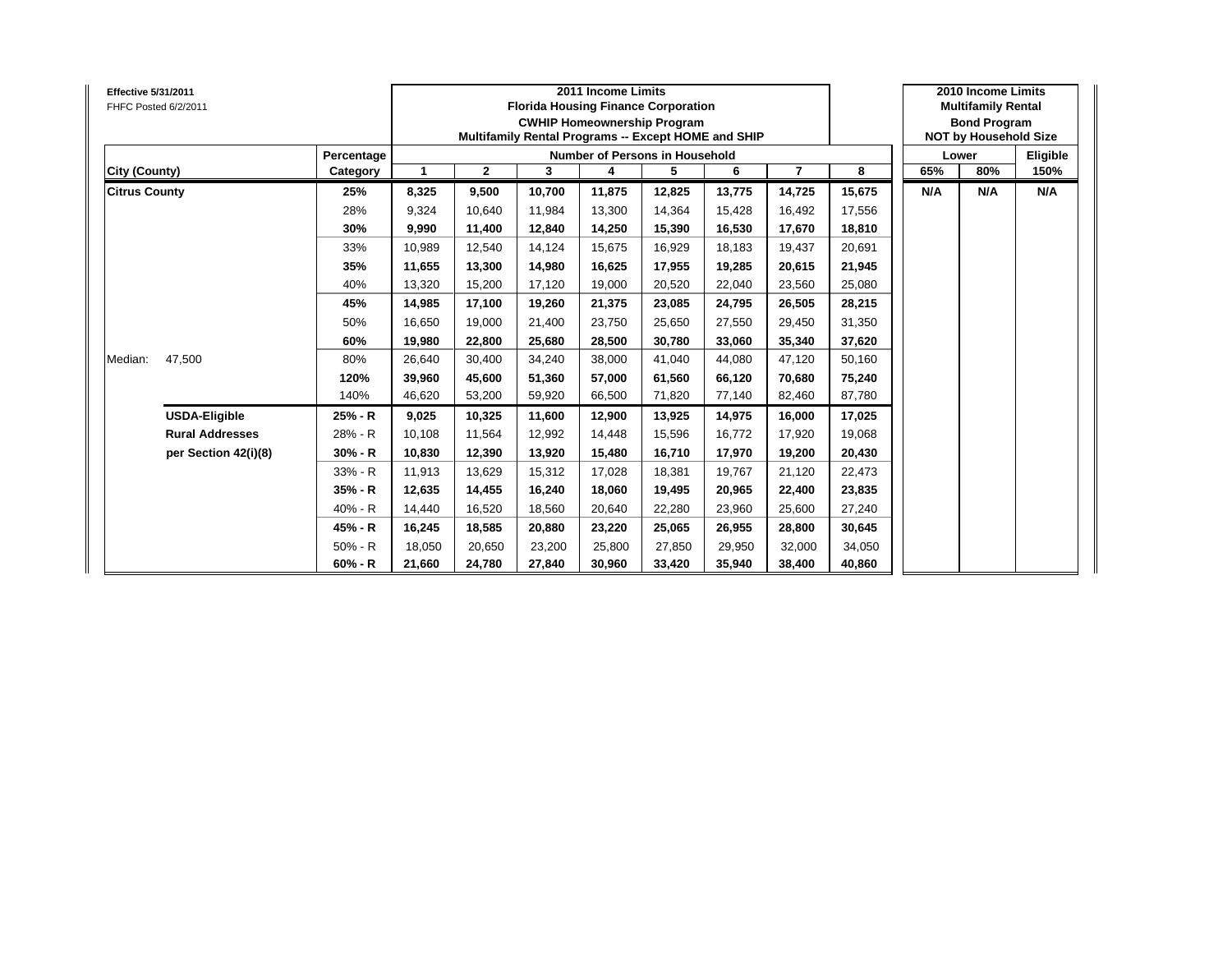| Effective 5/31/2011    | FHFC Posted 6/2/2011       |            |        |              | <b>Florida Housing Finance Corporation</b><br><b>CWHIP Homeownership Program</b><br>Multifamily Rental Programs -- Except HOME and SHIP | 2011 Income Limits |                                       |        |                |        |     | 2010 Income Limits<br><b>Multifamily Rental</b><br><b>Bond Program</b><br><b>NOT by Household Size</b> |          |
|------------------------|----------------------------|------------|--------|--------------|-----------------------------------------------------------------------------------------------------------------------------------------|--------------------|---------------------------------------|--------|----------------|--------|-----|--------------------------------------------------------------------------------------------------------|----------|
|                        |                            | Percentage |        |              |                                                                                                                                         |                    | <b>Number of Persons in Household</b> |        |                |        |     | Lower                                                                                                  | Eligible |
| City (County)          |                            | Category   | 1      | $\mathbf{2}$ | 3                                                                                                                                       | 4                  | 5                                     | 6      | $\overline{7}$ | 8      | 65% | 80%                                                                                                    | 150%     |
| <b>Columbia County</b> |                            | 25%        | 8,500  | 9,700        | 10,925                                                                                                                                  | 12,125             | 13,100                                | 14,075 | 15,050         | 16,025 | N/A | N/A                                                                                                    | N/A      |
|                        |                            | 28%        | 9,520  | 10,864       | 12,236                                                                                                                                  | 13,580             | 14,672                                | 15,764 | 16,856         | 17,948 |     |                                                                                                        |          |
|                        |                            | 30%        | 10,200 | 11,640       | 13,110                                                                                                                                  | 14,550             | 15,720                                | 16,890 | 18,060         | 19,230 |     |                                                                                                        |          |
|                        |                            | 33%        | 11,220 | 12,804       | 14,421                                                                                                                                  | 16,005             | 17,292                                | 18,579 | 19,866         | 21,153 |     |                                                                                                        |          |
|                        |                            | 35%        | 11,900 | 13,580       | 15,295                                                                                                                                  | 16,975             | 18,340                                | 19,705 | 21,070         | 22,435 |     |                                                                                                        |          |
|                        |                            | 40%        | 13,600 | 15,520       | 17,480                                                                                                                                  | 19,400             | 20,960                                | 22,520 | 24,080         | 25,640 |     |                                                                                                        |          |
|                        |                            | 45%        | 15,300 | 17,460       | 19,665                                                                                                                                  | 21,825             | 23,580                                | 25,335 | 27,090         | 28,845 |     |                                                                                                        |          |
|                        |                            | 50%        | 17,000 | 19,400       | 21,850                                                                                                                                  | 24,250             | 26,200                                | 28,150 | 30,100         | 32,050 |     |                                                                                                        |          |
|                        |                            | 60%        | 20,400 | 23,280       | 26,220                                                                                                                                  | 29,100             | 31,440                                | 33,780 | 36,120         | 38,460 |     |                                                                                                        |          |
| Median:                | 48,500                     | 80%        | 27,200 | 31,040       | 34,960                                                                                                                                  | 38,800             | 41,920                                | 45,040 | 48,160         | 51,280 |     |                                                                                                        |          |
|                        |                            | 120%       | 40,800 | 46,560       | 52,440                                                                                                                                  | 58,200             | 62,880                                | 67,560 | 72,240         | 76,920 |     |                                                                                                        |          |
|                        |                            | 140%       | 47,600 | 54,320       | 61,180                                                                                                                                  | 67,900             | 73,360                                | 78,820 | 84,280         | 89,740 |     |                                                                                                        |          |
|                        | <b>HERA Special Limits</b> | 25% - HS   | 8,550  | 9,775        | 11,000                                                                                                                                  | 12,200             | 13,200                                | 14,175 | 15,150         | 16,125 |     |                                                                                                        |          |
|                        | per Section 142(d)(2)(E)   | 28% - HS   | 9,576  | 10,948       | 12,320                                                                                                                                  | 13,664             | 14,784                                | 15,876 | 16,968         | 18,060 |     |                                                                                                        |          |
|                        | (est. 2009)                | 30% - HS   | 10,260 | 11,730       | 13,200                                                                                                                                  | 14,640             | 15,840                                | 17,010 | 18,180         | 19,350 |     |                                                                                                        |          |
|                        |                            | 33% - HS   | 11,286 | 12,903       | 14,520                                                                                                                                  | 16,104             | 17,424                                | 18,711 | 19,998         | 21,285 |     |                                                                                                        |          |
|                        |                            | 35% - HS   | 11,970 | 13,685       | 15,400                                                                                                                                  | 17,080             | 18,480                                | 19,845 | 21,210         | 22,575 |     |                                                                                                        |          |
|                        |                            | 40% - HS   | 13,680 | 15,640       | 17,600                                                                                                                                  | 19,520             | 21,120                                | 22,680 | 24,240         | 25,800 |     |                                                                                                        |          |
|                        |                            | 45% - HS   | 15,390 | 17,595       | 19,800                                                                                                                                  | 21,960             | 23,760                                | 25,515 | 27,270         | 29,025 |     |                                                                                                        |          |
|                        |                            | 50% - HS   | 17,100 | 19,550       | 22,000                                                                                                                                  | 24,400             | 26,400                                | 28,350 | 30,300         | 32,250 |     |                                                                                                        |          |
|                        |                            | 60% - HS   | 20,520 | 23,460       | 26,400                                                                                                                                  | 29,280             | 31,680                                | 34,020 | 36,360         | 38,700 |     |                                                                                                        |          |
|                        | <b>USDA-Eligible</b>       | 25% - R    | 9,025  | 10,325       | 11,600                                                                                                                                  | 12,900             | 13,925                                | 14,975 | 16,000         | 17,025 |     |                                                                                                        |          |
|                        | <b>Rural Addresses</b>     | 28% - R    | 10,108 | 11,564       | 12,992                                                                                                                                  | 14,448             | 15,596                                | 16,772 | 17,920         | 19,068 |     |                                                                                                        |          |
|                        | per Section 42(i)(8)       | 30% - R    | 10,830 | 12,390       | 13,920                                                                                                                                  | 15,480             | 16,710                                | 17,970 | 19,200         | 20,430 |     |                                                                                                        |          |
|                        |                            | 33% - R    | 11,913 | 13,629       | 15,312                                                                                                                                  | 17,028             | 18,381                                | 19,767 | 21,120         | 22,473 |     |                                                                                                        |          |
|                        |                            | 35% - R    | 12,635 | 14,455       | 16,240                                                                                                                                  | 18,060             | 19,495                                | 20,965 | 22,400         | 23,835 |     |                                                                                                        |          |
|                        |                            | 40% - R    | 14,440 | 16,520       | 18,560                                                                                                                                  | 20,640             | 22,280                                | 23,960 | 25,600         | 27,240 |     |                                                                                                        |          |
|                        |                            | 45% - R    | 16,245 | 18,585       | 20,880                                                                                                                                  | 23,220             | 25,065                                | 26,955 | 28,800         | 30,645 |     |                                                                                                        |          |
|                        |                            | $50% - R$  | 18,050 | 20,650       | 23,200                                                                                                                                  | 25,800             | 27,850                                | 29,950 | 32,000         | 34,050 |     |                                                                                                        |          |
|                        |                            | $60% - R$  | 21,660 | 24,780       | 27,840                                                                                                                                  | 30,960             | 33,420                                | 35,940 | 38,400         | 40,860 |     |                                                                                                        |          |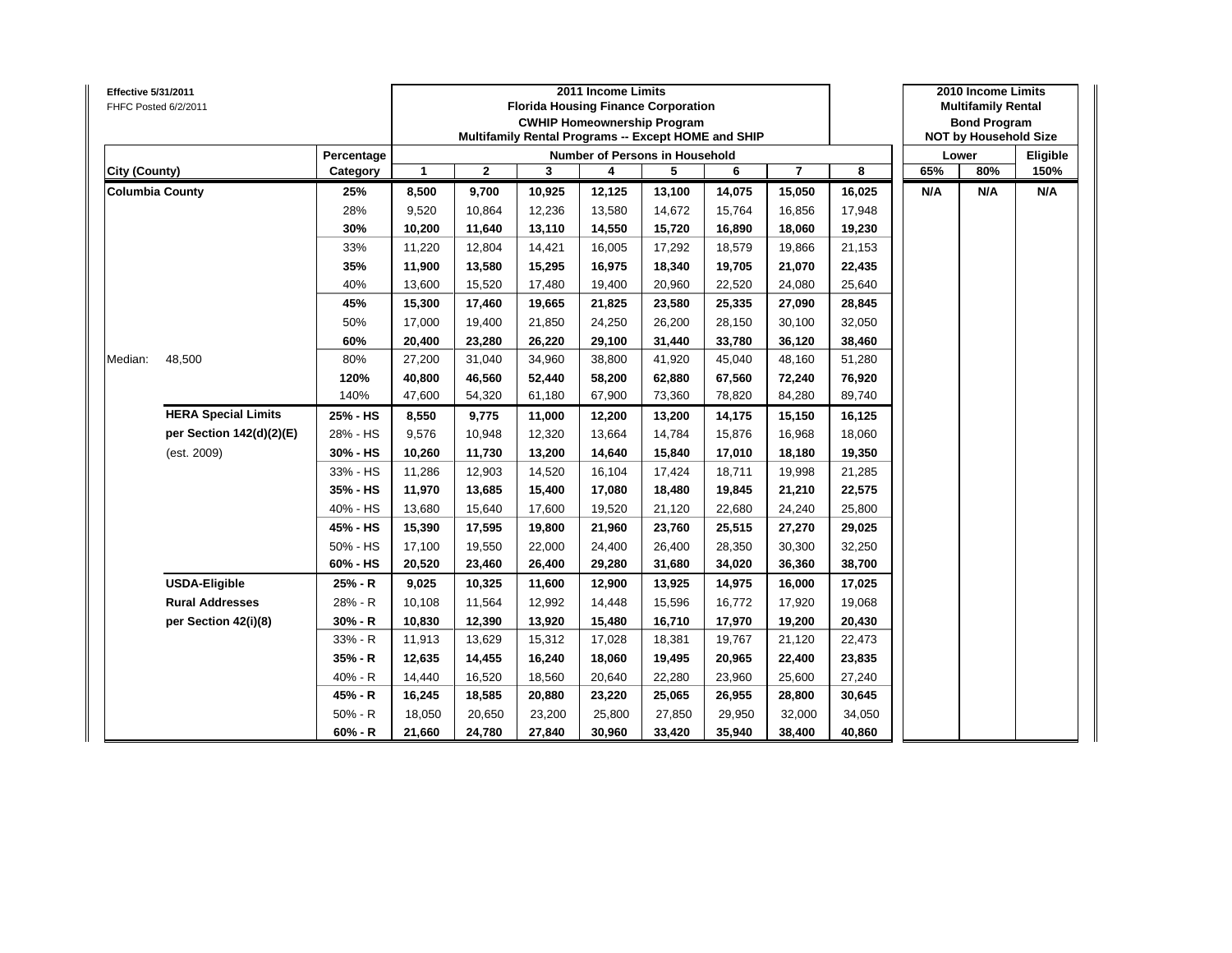| Effective 5/31/2011  | FHFC Posted 6/2/2011       |            |              |              |        | 2011 Income Limits | <b>Florida Housing Finance Corporation</b><br><b>CWHIP Homeownership Program</b><br>Multifamily Rental Programs -- Except HOME and SHIP |        |                         |        |     | 2010 Income Limits<br><b>Multifamily Rental</b><br><b>Bond Program</b><br><b>NOT by Household Size</b> |          |
|----------------------|----------------------------|------------|--------------|--------------|--------|--------------------|-----------------------------------------------------------------------------------------------------------------------------------------|--------|-------------------------|--------|-----|--------------------------------------------------------------------------------------------------------|----------|
|                      |                            | Percentage |              |              |        |                    | <b>Number of Persons in Household</b>                                                                                                   |        |                         |        |     | Lower                                                                                                  | Eligible |
| City (County)        |                            | Category   | $\mathbf{1}$ | $\mathbf{2}$ | 3      | 4                  | 5                                                                                                                                       | 6      | $\overline{\mathbf{r}}$ | 8      | 65% | 80%                                                                                                    | 150%     |
| <b>DeSoto County</b> |                            | 25%        | 7,950        | 9,075        | 10,200 | 11,325             | 12,250                                                                                                                                  | 13,150 | 14,050                  | 14,950 | N/A | N/A                                                                                                    | N/A      |
|                      |                            | 28%        | 8,904        | 10,164       | 11,424 | 12,684             | 13,720                                                                                                                                  | 14,728 | 15,736                  | 16,744 |     |                                                                                                        |          |
|                      |                            | 30%        | 9,540        | 10,890       | 12,240 | 13,590             | 14,700                                                                                                                                  | 15,780 | 16,860                  | 17,940 |     |                                                                                                        |          |
|                      |                            | 33%        | 10,494       | 11,979       | 13,464 | 14,949             | 16,170                                                                                                                                  | 17,358 | 18,546                  | 19,734 |     |                                                                                                        |          |
|                      |                            | 35%        | 11,130       | 12,705       | 14,280 | 15,855             | 17,150                                                                                                                                  | 18,410 | 19,670                  | 20,930 |     |                                                                                                        |          |
|                      |                            | 40%        | 12,720       | 14,520       | 16,320 | 18,120             | 19,600                                                                                                                                  | 21,040 | 22,480                  | 23,920 |     |                                                                                                        |          |
|                      |                            | 45%        | 14,310       | 16,335       | 18,360 | 20,385             | 22,050                                                                                                                                  | 23,670 | 25,290                  | 26,910 |     |                                                                                                        |          |
|                      |                            | 50%        | 15,900       | 18,150       | 20,400 | 22,650             | 24,500                                                                                                                                  | 26,300 | 28,100                  | 29,900 |     |                                                                                                        |          |
|                      |                            | 60%        | 19,080       | 21,780       | 24,480 | 27,180             | 29,400                                                                                                                                  | 31,560 | 33,720                  | 35,880 |     |                                                                                                        |          |
| Median:              | 45,100                     | 80%        | 25,440       | 29,040       | 32,640 | 36,240             | 39,200                                                                                                                                  | 42,080 | 44,960                  | 47,840 |     |                                                                                                        |          |
|                      |                            | 120%       | 38,160       | 43,560       | 48,960 | 54,360             | 58,800                                                                                                                                  | 63,120 | 67,440                  | 71,760 |     |                                                                                                        |          |
|                      |                            | 140%       | 44,520       | 50,820       | 57,120 | 63,420             | 68,600                                                                                                                                  | 73,640 | 78,680                  | 83,720 |     |                                                                                                        |          |
|                      | <b>HERA Special Limits</b> | 25% - HS   | 8,275        | 9,450        | 10,625 | 11,800             | 12,750                                                                                                                                  | 13,700 | 14,650                  | 15,600 |     |                                                                                                        |          |
|                      | per Section 142(d)(2)(E)   | 28% - HS   | 9,268        | 10,584       | 11,900 | 13,216             | 14,280                                                                                                                                  | 15,344 | 16,408                  | 17,472 |     |                                                                                                        |          |
|                      | (est. 2011)                | 30% - HS   | 9,930        | 11,340       | 12,750 | 14,160             | 15,300                                                                                                                                  | 16,440 | 17,580                  | 18,720 |     |                                                                                                        |          |
|                      |                            | 33% - HS   | 10,923       | 12,474       | 14,025 | 15,576             | 16,830                                                                                                                                  | 18,084 | 19,338                  | 20,592 |     |                                                                                                        |          |
|                      |                            | 35% - HS   | 11,585       | 13,230       | 14,875 | 16,520             | 17,850                                                                                                                                  | 19,180 | 20,510                  | 21,840 |     |                                                                                                        |          |
|                      |                            | 40% - HS   | 13,240       | 15,120       | 17,000 | 18,880             | 20,400                                                                                                                                  | 21,920 | 23,440                  | 24,960 |     |                                                                                                        |          |
|                      |                            | 45% - HS   | 14,895       | 17,010       | 19,125 | 21,240             | 22,950                                                                                                                                  | 24,660 | 26,370                  | 28,080 |     |                                                                                                        |          |
|                      |                            | 50% - HS   | 16,550       | 18,900       | 21,250 | 23,600             | 25,500                                                                                                                                  | 27,400 | 29,300                  | 31,200 |     |                                                                                                        |          |
|                      |                            | 60% - HS   | 19,860       | 22,680       | 25,500 | 28,320             | 30,600                                                                                                                                  | 32,880 | 35,160                  | 37,440 |     |                                                                                                        |          |
|                      | <b>USDA-Eligible</b>       | 25% - R    | 9,025        | 10,325       | 11,600 | 12,900             | 13,925                                                                                                                                  | 14,975 | 16,000                  | 17,025 |     |                                                                                                        |          |
|                      | <b>Rural Addresses</b>     | 28% - R    | 10,108       | 11,564       | 12,992 | 14,448             | 15,596                                                                                                                                  | 16,772 | 17,920                  | 19,068 |     |                                                                                                        |          |
|                      | per Section 42(i)(8)       | $30% - R$  | 10,830       | 12,390       | 13,920 | 15,480             | 16,710                                                                                                                                  | 17,970 | 19,200                  | 20,430 |     |                                                                                                        |          |
|                      |                            | 33% - R    | 11,913       | 13,629       | 15,312 | 17,028             | 18,381                                                                                                                                  | 19,767 | 21,120                  | 22,473 |     |                                                                                                        |          |
|                      |                            | 35% - R    | 12,635       | 14,455       | 16,240 | 18,060             | 19,495                                                                                                                                  | 20,965 | 22,400                  | 23,835 |     |                                                                                                        |          |
|                      |                            | 40% - R    | 14,440       | 16,520       | 18,560 | 20,640             | 22,280                                                                                                                                  | 23,960 | 25,600                  | 27,240 |     |                                                                                                        |          |
|                      |                            | 45% - R    | 16,245       | 18,585       | 20,880 | 23,220             | 25,065                                                                                                                                  | 26,955 | 28,800                  | 30,645 |     |                                                                                                        |          |
|                      |                            | $50% - R$  | 18,050       | 20,650       | 23,200 | 25,800             | 27,850                                                                                                                                  | 29,950 | 32,000                  | 34,050 |     |                                                                                                        |          |
|                      |                            | $60% - R$  | 21,660       | 24,780       | 27,840 | 30,960             | 33,420                                                                                                                                  | 35,940 | 38,400                  | 40,860 |     |                                                                                                        |          |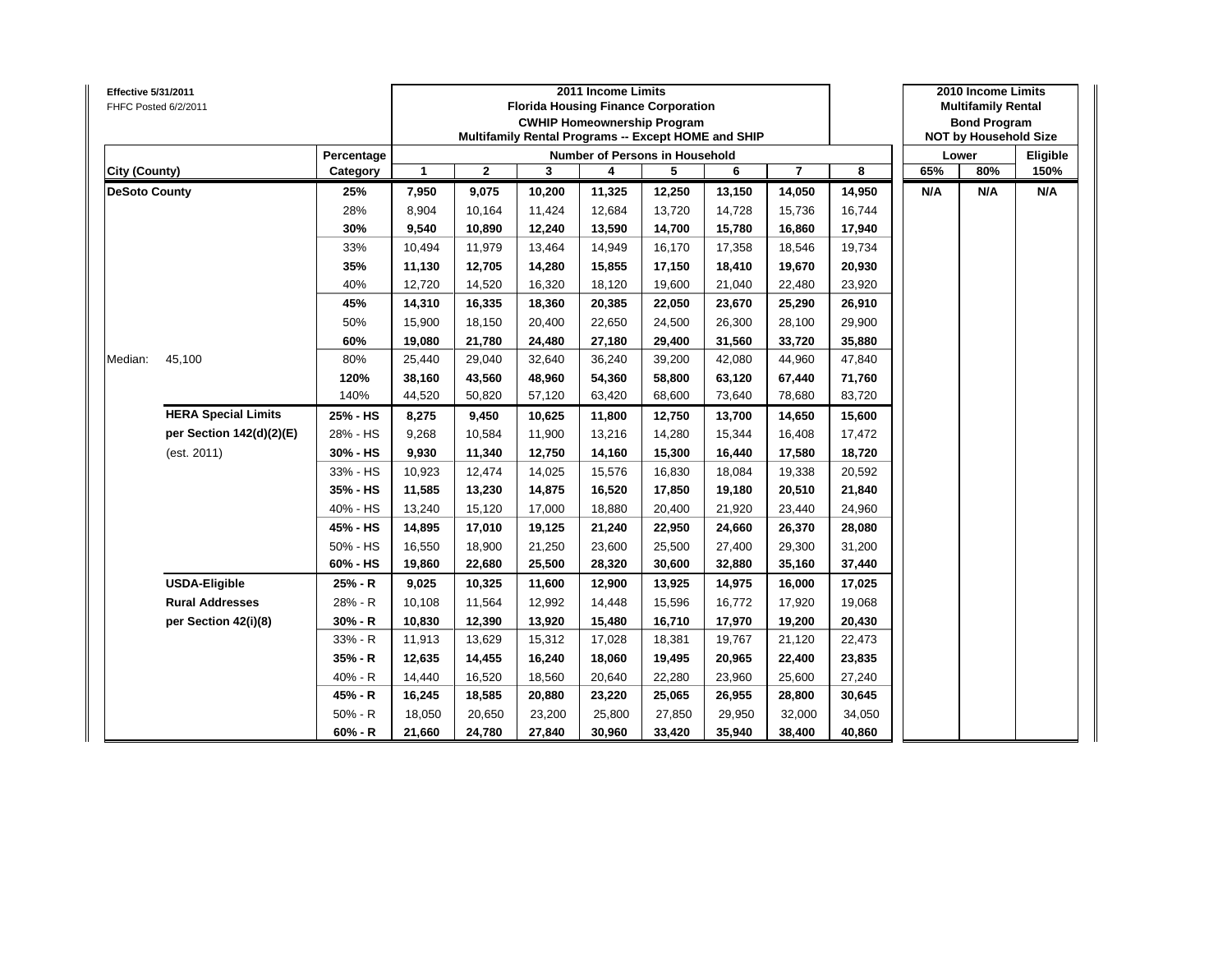| Effective 5/31/2011 | FHFC Posted 6/2/2011       |            |              |              |        | 2011 Income Limits | <b>Florida Housing Finance Corporation</b><br><b>CWHIP Homeownership Program</b><br>Multifamily Rental Programs -- Except HOME and SHIP |        |                         |        |     | 2010 Income Limits<br><b>Multifamily Rental</b><br><b>Bond Program</b><br><b>NOT by Household Size</b> |          |
|---------------------|----------------------------|------------|--------------|--------------|--------|--------------------|-----------------------------------------------------------------------------------------------------------------------------------------|--------|-------------------------|--------|-----|--------------------------------------------------------------------------------------------------------|----------|
|                     |                            | Percentage |              |              |        |                    | Number of Persons in Household                                                                                                          |        |                         |        |     | Lower                                                                                                  | Eligible |
| City (County)       |                            | Category   | $\mathbf{1}$ | $\mathbf{2}$ | 3      | 4                  | 5                                                                                                                                       | 6      | $\overline{\mathbf{r}}$ | 8      | 65% | 80%                                                                                                    | 150%     |
| <b>Dixie County</b> |                            | 25%        | 7,950        | 9,075        | 10,200 | 11,325             | 12,250                                                                                                                                  | 13,150 | 14,050                  | 14,950 | N/A | N/A                                                                                                    | N/A      |
|                     |                            | 28%        | 8,904        | 10,164       | 11,424 | 12,684             | 13,720                                                                                                                                  | 14,728 | 15,736                  | 16,744 |     |                                                                                                        |          |
|                     |                            | 30%        | 9,540        | 10,890       | 12,240 | 13,590             | 14,700                                                                                                                                  | 15,780 | 16,860                  | 17,940 |     |                                                                                                        |          |
|                     |                            | 33%        | 10,494       | 11,979       | 13,464 | 14,949             | 16,170                                                                                                                                  | 17,358 | 18,546                  | 19,734 |     |                                                                                                        |          |
|                     |                            | 35%        | 11,130       | 12,705       | 14,280 | 15,855             | 17,150                                                                                                                                  | 18,410 | 19,670                  | 20,930 |     |                                                                                                        |          |
|                     |                            | 40%        | 12,720       | 14,520       | 16,320 | 18,120             | 19,600                                                                                                                                  | 21,040 | 22,480                  | 23,920 |     |                                                                                                        |          |
|                     |                            | 45%        | 14,310       | 16,335       | 18,360 | 20,385             | 22,050                                                                                                                                  | 23,670 | 25,290                  | 26,910 |     |                                                                                                        |          |
|                     |                            | 50%        | 15,900       | 18,150       | 20,400 | 22,650             | 24,500                                                                                                                                  | 26,300 | 28,100                  | 29,900 |     |                                                                                                        |          |
|                     |                            | 60%        | 19,080       | 21,780       | 24,480 | 27,180             | 29,400                                                                                                                                  | 31,560 | 33,720                  | 35,880 |     |                                                                                                        |          |
| Median:             | 38,200                     | 80%        | 25,440       | 29,040       | 32,640 | 36,240             | 39,200                                                                                                                                  | 42,080 | 44,960                  | 47,840 |     |                                                                                                        |          |
|                     |                            | 120%       | 38,160       | 43,560       | 48,960 | 54,360             | 58,800                                                                                                                                  | 63,120 | 67,440                  | 71,760 |     |                                                                                                        |          |
|                     |                            | 140%       | 44,520       | 50,820       | 57,120 | 63,420             | 68,600                                                                                                                                  | 73,640 | 78,680                  | 83,720 |     |                                                                                                        |          |
|                     | <b>HERA Special Limits</b> | 25% - HS   | 8,325        | 9,500        | 10,700 | 11,875             | 12,825                                                                                                                                  | 13,775 | 14,725                  | 15,675 |     |                                                                                                        |          |
|                     | per Section 142(d)(2)(E)   | 28% - HS   | 9,324        | 10,640       | 11,984 | 13,300             | 14,364                                                                                                                                  | 15,428 | 16,492                  | 17,556 |     |                                                                                                        |          |
|                     | (est. 2009)                | 30% - HS   | 9,990        | 11,400       | 12,840 | 14,250             | 15,390                                                                                                                                  | 16,530 | 17,670                  | 18,810 |     |                                                                                                        |          |
|                     |                            | 33% - HS   | 10,989       | 12,540       | 14,124 | 15,675             | 16,929                                                                                                                                  | 18,183 | 19,437                  | 20,691 |     |                                                                                                        |          |
|                     |                            | 35% - HS   | 11,655       | 13,300       | 14,980 | 16,625             | 17,955                                                                                                                                  | 19,285 | 20,615                  | 21,945 |     |                                                                                                        |          |
|                     |                            | 40% - HS   | 13,320       | 15,200       | 17,120 | 19,000             | 20,520                                                                                                                                  | 22,040 | 23,560                  | 25,080 |     |                                                                                                        |          |
|                     |                            | 45% - HS   | 14,985       | 17,100       | 19,260 | 21,375             | 23,085                                                                                                                                  | 24,795 | 26,505                  | 28,215 |     |                                                                                                        |          |
|                     |                            | 50% - HS   | 16,650       | 19,000       | 21,400 | 23,750             | 25,650                                                                                                                                  | 27,550 | 29,450                  | 31,350 |     |                                                                                                        |          |
|                     |                            | 60% - HS   | 19,980       | 22,800       | 25,680 | 28,500             | 30,780                                                                                                                                  | 33,060 | 35,340                  | 37,620 |     |                                                                                                        |          |
|                     | <b>USDA-Eligible</b>       | 25% - R    | 9,025        | 10,325       | 11,600 | 12,900             | 13,925                                                                                                                                  | 14,975 | 16,000                  | 17,025 |     |                                                                                                        |          |
|                     | <b>Rural Addresses</b>     | 28% - R    | 10,108       | 11,564       | 12,992 | 14,448             | 15,596                                                                                                                                  | 16,772 | 17,920                  | 19,068 |     |                                                                                                        |          |
|                     | per Section 42(i)(8)       | $30% - R$  | 10,830       | 12,390       | 13,920 | 15,480             | 16,710                                                                                                                                  | 17,970 | 19,200                  | 20,430 |     |                                                                                                        |          |
|                     |                            | 33% - R    | 11,913       | 13,629       | 15,312 | 17,028             | 18,381                                                                                                                                  | 19,767 | 21,120                  | 22,473 |     |                                                                                                        |          |
|                     |                            | 35% - R    | 12,635       | 14,455       | 16,240 | 18,060             | 19,495                                                                                                                                  | 20,965 | 22,400                  | 23,835 |     |                                                                                                        |          |
|                     |                            | 40% - R    | 14,440       | 16,520       | 18,560 | 20,640             | 22,280                                                                                                                                  | 23,960 | 25,600                  | 27,240 |     |                                                                                                        |          |
|                     |                            | 45% - R    | 16,245       | 18,585       | 20,880 | 23,220             | 25,065                                                                                                                                  | 26,955 | 28,800                  | 30,645 |     |                                                                                                        |          |
|                     |                            | $50% - R$  | 18,050       | 20,650       | 23,200 | 25,800             | 27,850                                                                                                                                  | 29,950 | 32,000                  | 34,050 |     |                                                                                                        |          |
|                     |                            | $60% - R$  | 21,660       | 24,780       | 27,840 | 30,960             | 33,420                                                                                                                                  | 35,940 | 38,400                  | 40,860 |     |                                                                                                        |          |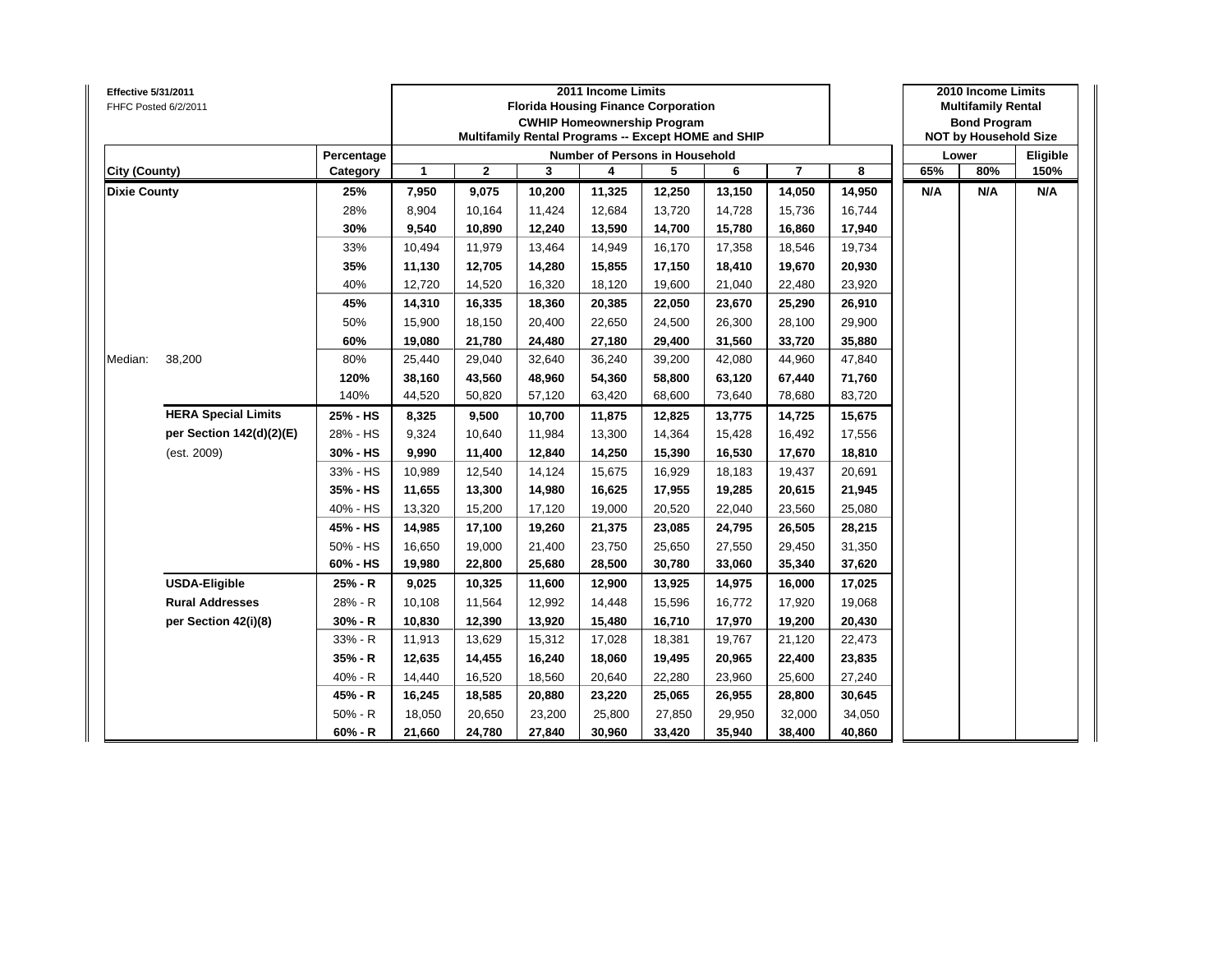| Effective 5/31/2011    | FHFC Posted 6/2/2011       |            |        |              | <b>Florida Housing Finance Corporation</b><br>Multifamily Rental Programs -- Except HOME and SHIP | 2011 Income Limits | <b>CWHIP Homeownership Program</b>    |        |                |        |     | 2010 Income Limits<br><b>Multifamily Rental</b><br><b>Bond Program</b><br><b>NOT by Household Size</b> |          |
|------------------------|----------------------------|------------|--------|--------------|---------------------------------------------------------------------------------------------------|--------------------|---------------------------------------|--------|----------------|--------|-----|--------------------------------------------------------------------------------------------------------|----------|
|                        |                            | Percentage |        |              |                                                                                                   |                    | <b>Number of Persons in Household</b> |        |                |        |     | Lower                                                                                                  | Eligible |
| City (County)          |                            | Category   | 1      | $\mathbf{2}$ | 3                                                                                                 | 4                  | 5                                     | 6      | $\overline{7}$ | 8      | 65% | 80%                                                                                                    | 150%     |
| <b>Franklin County</b> |                            | 25%        | 8,425  | 9,625        | 10,825                                                                                            | 12,025             | 13,000                                | 13,950 | 14,925         | 15,875 | N/A | N/A                                                                                                    | N/A      |
|                        |                            | 28%        | 9,436  | 10,780       | 12,124                                                                                            | 13,468             | 14,560                                | 15,624 | 16,716         | 17,780 |     |                                                                                                        |          |
|                        |                            | 30%        | 10,110 | 11,550       | 12,990                                                                                            | 14,430             | 15,600                                | 16,740 | 17,910         | 19,050 |     |                                                                                                        |          |
|                        |                            | 33%        | 11,121 | 12,705       | 14,289                                                                                            | 15,873             | 17,160                                | 18,414 | 19,701         | 20,955 |     |                                                                                                        |          |
|                        |                            | 35%        | 11,795 | 13,475       | 15,155                                                                                            | 16,835             | 18,200                                | 19,530 | 20,895         | 22,225 |     |                                                                                                        |          |
|                        |                            | 40%        | 13,480 | 15,400       | 17,320                                                                                            | 19,240             | 20,800                                | 22,320 | 23,880         | 25,400 |     |                                                                                                        |          |
|                        |                            | 45%        | 15,165 | 17,325       | 19,485                                                                                            | 21,645             | 23,400                                | 25,110 | 26,865         | 28,575 |     |                                                                                                        |          |
|                        |                            | 50%        | 16,850 | 19,250       | 21,650                                                                                            | 24,050             | 26,000                                | 27,900 | 29,850         | 31,750 |     |                                                                                                        |          |
|                        |                            | 60%        | 20,220 | 23,100       | 25,980                                                                                            | 28,860             | 31,200                                | 33,480 | 35,820         | 38,100 |     |                                                                                                        |          |
| Median:                | 48,100                     | 80%        | 26,960 | 30,800       | 34,640                                                                                            | 38,480             | 41,600                                | 44,640 | 47,760         | 50,800 |     |                                                                                                        |          |
|                        |                            | 120%       | 40,440 | 46,200       | 51,960                                                                                            | 57,720             | 62,400                                | 66,960 | 71,640         | 76,200 |     |                                                                                                        |          |
|                        |                            | 140%       | 47,180 | 53,900       | 60,620                                                                                            | 67,340             | 72,800                                | 78,120 | 83,580         | 88,900 |     |                                                                                                        |          |
|                        | <b>HERA Special Limits</b> | 25% - HS   | 9,750  | 11,125       | 12,525                                                                                            | 13,900             | 15,025                                | 16,125 | 17,250         | 18,350 |     |                                                                                                        |          |
|                        | per Section 142(d)(2)(E)   | 28% - HS   | 10,920 | 12,460       | 14,028                                                                                            | 15,568             | 16,828                                | 18,060 | 19,320         | 20,552 |     |                                                                                                        |          |
|                        | (est. 2011)                | 30% - HS   | 11,700 | 13,350       | 15,030                                                                                            | 16,680             | 18,030                                | 19,350 | 20,700         | 22,020 |     |                                                                                                        |          |
|                        |                            | 33% - HS   | 12,870 | 14,685       | 16,533                                                                                            | 18,348             | 19,833                                | 21,285 | 22,770         | 24,222 |     |                                                                                                        |          |
|                        |                            | 35% - HS   | 13,650 | 15,575       | 17,535                                                                                            | 19,460             | 21,035                                | 22,575 | 24,150         | 25,690 |     |                                                                                                        |          |
|                        |                            | 40% - HS   | 15,600 | 17,800       | 20,040                                                                                            | 22,240             | 24,040                                | 25,800 | 27,600         | 29,360 |     |                                                                                                        |          |
|                        |                            | 45% - HS   | 17,550 | 20,025       | 22,545                                                                                            | 25,020             | 27,045                                | 29,025 | 31,050         | 33,030 |     |                                                                                                        |          |
|                        |                            | 50% - HS   | 19,500 | 22,250       | 25,050                                                                                            | 27,800             | 30,050                                | 32,250 | 34,500         | 36,700 |     |                                                                                                        |          |
|                        |                            | 60% - HS   | 23,400 | 26,700       | 30,060                                                                                            | 33,360             | 36,060                                | 38,700 | 41,400         | 44,040 |     |                                                                                                        |          |
|                        | <b>USDA-Eligible</b>       | 25% - R    | 9,025  | 10,325       | 11,600                                                                                            | 12,900             | 13,925                                | 14,975 | 16,000         | 17,025 |     |                                                                                                        |          |
|                        | <b>Rural Addresses</b>     | 28% - R    | 10,108 | 11,564       | 12,992                                                                                            | 14,448             | 15,596                                | 16,772 | 17,920         | 19,068 |     |                                                                                                        |          |
|                        | per Section 42(i)(8)       | 30% - R    | 10,830 | 12,390       | 13,920                                                                                            | 15,480             | 16,710                                | 17,970 | 19,200         | 20,430 |     |                                                                                                        |          |
|                        |                            | 33% - R    | 11,913 | 13,629       | 15,312                                                                                            | 17,028             | 18,381                                | 19,767 | 21,120         | 22,473 |     |                                                                                                        |          |
|                        |                            | 35% - R    | 12,635 | 14,455       | 16,240                                                                                            | 18,060             | 19,495                                | 20,965 | 22,400         | 23,835 |     |                                                                                                        |          |
|                        |                            | 40% - R    | 14,440 | 16,520       | 18,560                                                                                            | 20,640             | 22,280                                | 23,960 | 25,600         | 27,240 |     |                                                                                                        |          |
|                        |                            | 45% - R    | 16,245 | 18,585       | 20,880                                                                                            | 23,220             | 25,065                                | 26,955 | 28,800         | 30,645 |     |                                                                                                        |          |
|                        |                            | $50% - R$  | 18,050 | 20,650       | 23,200                                                                                            | 25,800             | 27,850                                | 29,950 | 32,000         | 34,050 |     |                                                                                                        |          |
|                        |                            | $60% - R$  | 21,660 | 24,780       | 27,840                                                                                            | 30,960             | 33,420                                | 35,940 | 38,400         | 40,860 |     |                                                                                                        |          |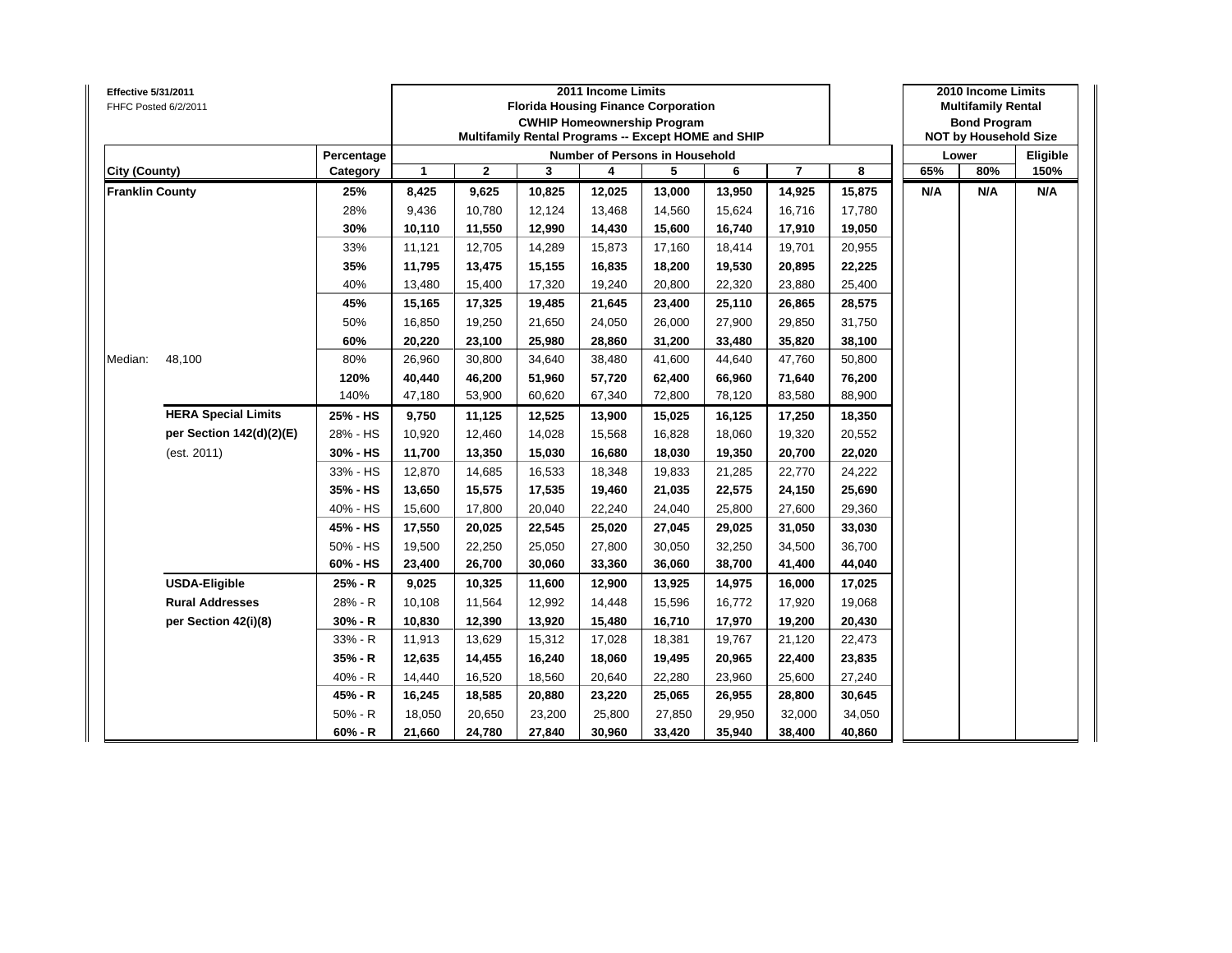| Effective 5/31/2011  | FHFC Posted 6/2/2011       |            |              |              |        | 2011 Income Limits | <b>Florida Housing Finance Corporation</b><br><b>CWHIP Homeownership Program</b><br>Multifamily Rental Programs -- Except HOME and SHIP |        |                         |        |     | 2010 Income Limits<br><b>Multifamily Rental</b><br><b>Bond Program</b><br><b>NOT by Household Size</b> |          |
|----------------------|----------------------------|------------|--------------|--------------|--------|--------------------|-----------------------------------------------------------------------------------------------------------------------------------------|--------|-------------------------|--------|-----|--------------------------------------------------------------------------------------------------------|----------|
|                      |                            | Percentage |              |              |        |                    | <b>Number of Persons in Household</b>                                                                                                   |        |                         |        |     | Lower                                                                                                  | Eligible |
| City (County)        |                            | Category   | $\mathbf{1}$ | $\mathbf{2}$ | 3      | 4                  | 5                                                                                                                                       | 6      | $\overline{\mathbf{r}}$ | 8      | 65% | 80%                                                                                                    | 150%     |
| <b>Glades County</b> |                            | 25%        | 8,100        | 9,250        | 10,400 | 11,550             | 12,475                                                                                                                                  | 13,400 | 14,325                  | 15,250 | N/A | N/A                                                                                                    | N/A      |
|                      |                            | 28%        | 9,072        | 10,360       | 11,648 | 12,936             | 13,972                                                                                                                                  | 15,008 | 16,044                  | 17,080 |     |                                                                                                        |          |
|                      |                            | 30%        | 9,720        | 11,100       | 12,480 | 13,860             | 14,970                                                                                                                                  | 16,080 | 17,190                  | 18,300 |     |                                                                                                        |          |
|                      |                            | 33%        | 10,692       | 12,210       | 13,728 | 15,246             | 16,467                                                                                                                                  | 17,688 | 18,909                  | 20,130 |     |                                                                                                        |          |
|                      |                            | 35%        | 11,340       | 12,950       | 14,560 | 16,170             | 17,465                                                                                                                                  | 18,760 | 20,055                  | 21,350 |     |                                                                                                        |          |
|                      |                            | 40%        | 12,960       | 14,800       | 16,640 | 18,480             | 19,960                                                                                                                                  | 21,440 | 22,920                  | 24,400 |     |                                                                                                        |          |
|                      |                            | 45%        | 14,580       | 16,650       | 18,720 | 20,790             | 22,455                                                                                                                                  | 24,120 | 25,785                  | 27,450 |     |                                                                                                        |          |
|                      |                            | 50%        | 16,200       | 18,500       | 20,800 | 23,100             | 24,950                                                                                                                                  | 26,800 | 28,650                  | 30,500 |     |                                                                                                        |          |
|                      |                            | 60%        | 19,440       | 22,200       | 24,960 | 27,720             | 29,940                                                                                                                                  | 32,160 | 34,380                  | 36,600 |     |                                                                                                        |          |
| Median:              | 46,200                     | 80%        | 25,920       | 29,600       | 33,280 | 36,960             | 39,920                                                                                                                                  | 42,880 | 45,840                  | 48,800 |     |                                                                                                        |          |
|                      |                            | 120%       | 38,880       | 44,400       | 49,920 | 55,440             | 59,880                                                                                                                                  | 64,320 | 68,760                  | 73,200 |     |                                                                                                        |          |
|                      |                            | 140%       | 45,360       | 51,800       | 58,240 | 64,680             | 69,860                                                                                                                                  | 75,040 | 80,220                  | 85,400 |     |                                                                                                        |          |
|                      | <b>HERA Special Limits</b> | 25% - HS   | 8,400        | 9,600        | 10,800 | 12,000             | 12,975                                                                                                                                  | 13,925 | 14,900                  | 15,850 |     |                                                                                                        |          |
|                      | per Section 142(d)(2)(E)   | 28% - HS   | 9,408        | 10,752       | 12,096 | 13,440             | 14,532                                                                                                                                  | 15,596 | 16,688                  | 17,752 |     |                                                                                                        |          |
|                      | (est. 2011)                | 30% - HS   | 10,080       | 11,520       | 12,960 | 14,400             | 15,570                                                                                                                                  | 16,710 | 17,880                  | 19,020 |     |                                                                                                        |          |
|                      |                            | 33% - HS   | 11,088       | 12,672       | 14,256 | 15,840             | 17,127                                                                                                                                  | 18,381 | 19,668                  | 20,922 |     |                                                                                                        |          |
|                      |                            | 35% - HS   | 11,760       | 13,440       | 15,120 | 16,800             | 18,165                                                                                                                                  | 19,495 | 20,860                  | 22,190 |     |                                                                                                        |          |
|                      |                            | 40% - HS   | 13,440       | 15,360       | 17,280 | 19,200             | 20,760                                                                                                                                  | 22,280 | 23,840                  | 25,360 |     |                                                                                                        |          |
|                      |                            | 45% - HS   | 15,120       | 17,280       | 19,440 | 21,600             | 23,355                                                                                                                                  | 25,065 | 26,820                  | 28,530 |     |                                                                                                        |          |
|                      |                            | 50% - HS   | 16,800       | 19,200       | 21,600 | 24,000             | 25,950                                                                                                                                  | 27,850 | 29,800                  | 31,700 |     |                                                                                                        |          |
|                      |                            | 60% - HS   | 20,160       | 23,040       | 25,920 | 28,800             | 31,140                                                                                                                                  | 33,420 | 35,760                  | 38,040 |     |                                                                                                        |          |
|                      | <b>USDA-Eligible</b>       | 25% - R    | 9,025        | 10,325       | 11,600 | 12,900             | 13,925                                                                                                                                  | 14,975 | 16,000                  | 17,025 |     |                                                                                                        |          |
|                      | <b>Rural Addresses</b>     | 28% - R    | 10,108       | 11,564       | 12,992 | 14,448             | 15,596                                                                                                                                  | 16,772 | 17,920                  | 19,068 |     |                                                                                                        |          |
|                      | per Section 42(i)(8)       | $30% - R$  | 10,830       | 12,390       | 13,920 | 15,480             | 16,710                                                                                                                                  | 17,970 | 19,200                  | 20,430 |     |                                                                                                        |          |
|                      |                            | 33% - R    | 11,913       | 13,629       | 15,312 | 17,028             | 18,381                                                                                                                                  | 19,767 | 21,120                  | 22,473 |     |                                                                                                        |          |
|                      |                            | 35% - R    | 12,635       | 14,455       | 16,240 | 18,060             | 19,495                                                                                                                                  | 20,965 | 22,400                  | 23,835 |     |                                                                                                        |          |
|                      |                            | 40% - R    | 14,440       | 16,520       | 18,560 | 20,640             | 22,280                                                                                                                                  | 23,960 | 25,600                  | 27,240 |     |                                                                                                        |          |
|                      |                            | 45% - R    | 16,245       | 18,585       | 20,880 | 23,220             | 25,065                                                                                                                                  | 26,955 | 28,800                  | 30,645 |     |                                                                                                        |          |
|                      |                            | $50% - R$  | 18,050       | 20,650       | 23,200 | 25,800             | 27,850                                                                                                                                  | 29,950 | 32,000                  | 34,050 |     |                                                                                                        |          |
|                      |                            | $60% - R$  | 21,660       | 24,780       | 27,840 | 30,960             | 33,420                                                                                                                                  | 35,940 | 38,400                  | 40,860 |     |                                                                                                        |          |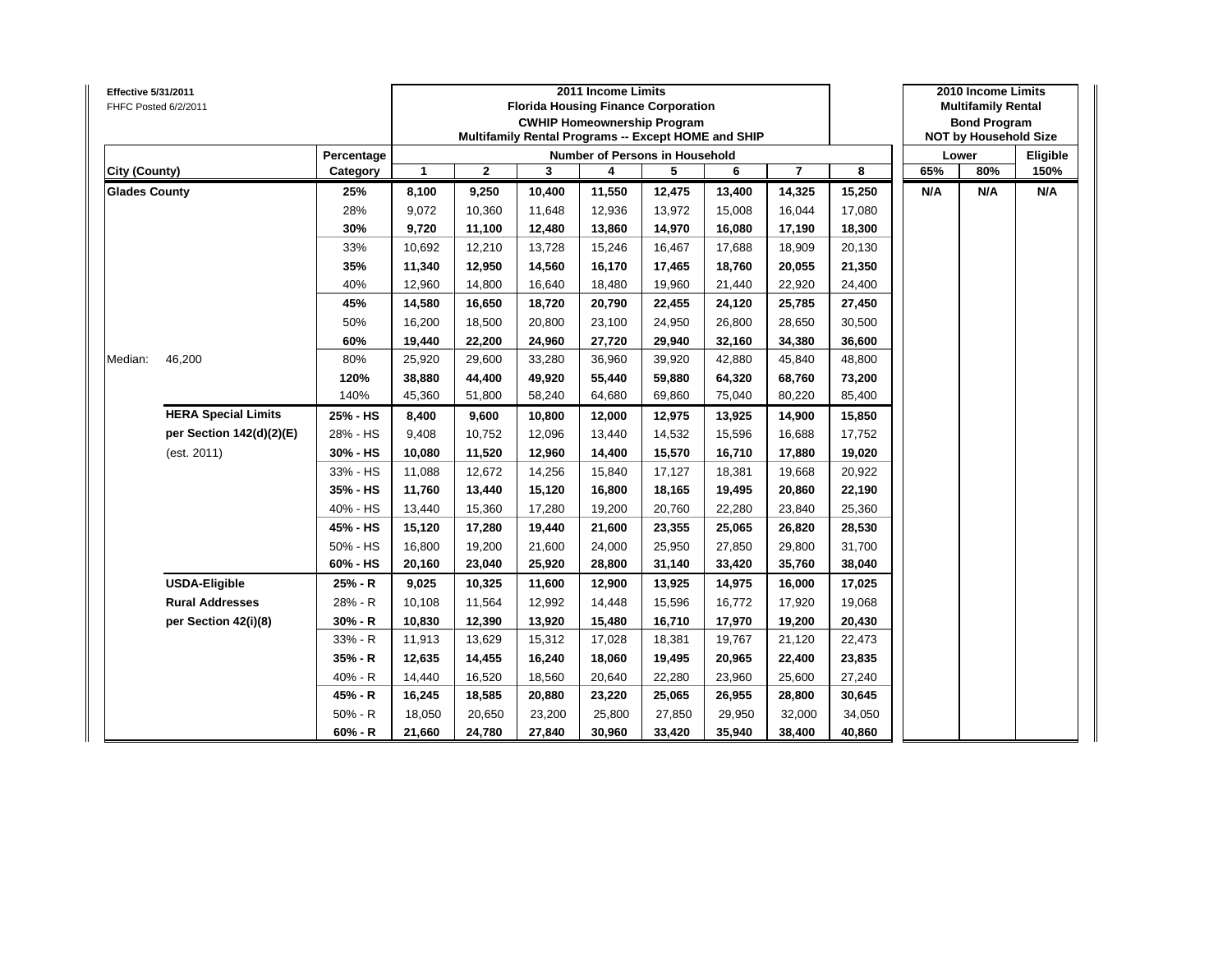| Effective 5/31/2011 | FHFC Posted 6/2/2011       |            |              |              |        | 2011 Income Limits | <b>Florida Housing Finance Corporation</b><br><b>CWHIP Homeownership Program</b><br>Multifamily Rental Programs -- Except HOME and SHIP |        |                         |        |     | 2010 Income Limits<br><b>Multifamily Rental</b><br><b>Bond Program</b><br><b>NOT by Household Size</b> |          |
|---------------------|----------------------------|------------|--------------|--------------|--------|--------------------|-----------------------------------------------------------------------------------------------------------------------------------------|--------|-------------------------|--------|-----|--------------------------------------------------------------------------------------------------------|----------|
|                     |                            | Percentage |              |              |        |                    | <b>Number of Persons in Household</b>                                                                                                   |        |                         |        |     | Lower                                                                                                  | Eligible |
| City (County)       |                            | Category   | $\mathbf{1}$ | $\mathbf{2}$ | 3      | 4                  | 5                                                                                                                                       | 6      | $\overline{\mathbf{r}}$ | 8      | 65% | 80%                                                                                                    | 150%     |
| <b>Gulf County</b>  |                            | 25%        | 8,700        | 9,925        | 11,175 | 12,400             | 13,400                                                                                                                                  | 14,400 | 15,400                  | 16,375 | N/A | N/A                                                                                                    | N/A      |
|                     |                            | 28%        | 9,744        | 11,116       | 12,516 | 13,888             | 15,008                                                                                                                                  | 16,128 | 17,248                  | 18,340 |     |                                                                                                        |          |
|                     |                            | 30%        | 10,440       | 11,910       | 13,410 | 14,880             | 16,080                                                                                                                                  | 17,280 | 18,480                  | 19,650 |     |                                                                                                        |          |
|                     |                            | 33%        | 11,484       | 13,101       | 14,751 | 16,368             | 17,688                                                                                                                                  | 19,008 | 20,328                  | 21,615 |     |                                                                                                        |          |
|                     |                            | 35%        | 12,180       | 13,895       | 15,645 | 17,360             | 18,760                                                                                                                                  | 20,160 | 21,560                  | 22,925 |     |                                                                                                        |          |
|                     |                            | 40%        | 13,920       | 15,880       | 17,880 | 19,840             | 21,440                                                                                                                                  | 23,040 | 24,640                  | 26,200 |     |                                                                                                        |          |
|                     |                            | 45%        | 15,660       | 17,865       | 20,115 | 22,320             | 24,120                                                                                                                                  | 25,920 | 27,720                  | 29,475 |     |                                                                                                        |          |
|                     |                            | 50%        | 17,400       | 19,850       | 22,350 | 24,800             | 26,800                                                                                                                                  | 28,800 | 30,800                  | 32,750 |     |                                                                                                        |          |
|                     |                            | 60%        | 20,880       | 23,820       | 26,820 | 29,760             | 32,160                                                                                                                                  | 34,560 | 36,960                  | 39,300 |     |                                                                                                        |          |
| Median:             | 50,800                     | 80%        | 27,840       | 31,760       | 35,760 | 39,680             | 42,880                                                                                                                                  | 46,080 | 49,280                  | 52,400 |     |                                                                                                        |          |
|                     |                            | 120%       | 41,760       | 47,640       | 53,640 | 59,520             | 64,320                                                                                                                                  | 69,120 | 73,920                  | 78,600 |     |                                                                                                        |          |
|                     |                            | 140%       | 48,720       | 55,580       | 62,580 | 69,440             | 75,040                                                                                                                                  | 80,640 | 86,240                  | 91,700 |     |                                                                                                        |          |
|                     | <b>HERA Special Limits</b> | 25% - HS   | 8,925        | 10,200       | 11,475 | 12,750             | 13,775                                                                                                                                  | 14,800 | 15,825                  | 16,850 |     |                                                                                                        |          |
|                     | per Section 142(d)(2)(E)   | 28% - HS   | 9,996        | 11,424       | 12,852 | 14,280             | 15,428                                                                                                                                  | 16,576 | 17,724                  | 18,872 |     |                                                                                                        |          |
|                     | (est. 2009)                | 30% - HS   | 10,710       | 12,240       | 13,770 | 15,300             | 16,530                                                                                                                                  | 17,760 | 18,990                  | 20,220 |     |                                                                                                        |          |
|                     |                            | 33% - HS   | 11,781       | 13,464       | 15,147 | 16,830             | 18,183                                                                                                                                  | 19,536 | 20,889                  | 22,242 |     |                                                                                                        |          |
|                     |                            | 35% - HS   | 12,495       | 14,280       | 16,065 | 17,850             | 19,285                                                                                                                                  | 20,720 | 22,155                  | 23,590 |     |                                                                                                        |          |
|                     |                            | 40% - HS   | 14,280       | 16,320       | 18,360 | 20,400             | 22,040                                                                                                                                  | 23,680 | 25,320                  | 26,960 |     |                                                                                                        |          |
|                     |                            | 45% - HS   | 16,065       | 18,360       | 20,655 | 22,950             | 24,795                                                                                                                                  | 26,640 | 28,485                  | 30,330 |     |                                                                                                        |          |
|                     |                            | 50% - HS   | 17,850       | 20,400       | 22,950 | 25,500             | 27,550                                                                                                                                  | 29,600 | 31,650                  | 33,700 |     |                                                                                                        |          |
|                     |                            | 60% - HS   | 21,420       | 24,480       | 27,540 | 30,600             | 33,060                                                                                                                                  | 35,520 | 37,980                  | 40,440 |     |                                                                                                        |          |
|                     | <b>USDA-Eligible</b>       | 25% - R    | 9,025        | 10,325       | 11,600 | 12,900             | 13,925                                                                                                                                  | 14,975 | 16,000                  | 17,025 |     |                                                                                                        |          |
|                     | <b>Rural Addresses</b>     | 28% - R    | 10,108       | 11,564       | 12,992 | 14,448             | 15,596                                                                                                                                  | 16,772 | 17,920                  | 19,068 |     |                                                                                                        |          |
|                     | per Section 42(i)(8)       | $30% - R$  | 10,830       | 12,390       | 13,920 | 15,480             | 16,710                                                                                                                                  | 17,970 | 19,200                  | 20,430 |     |                                                                                                        |          |
|                     |                            | 33% - R    | 11,913       | 13,629       | 15,312 | 17,028             | 18,381                                                                                                                                  | 19,767 | 21,120                  | 22,473 |     |                                                                                                        |          |
|                     |                            | 35% - R    | 12,635       | 14,455       | 16,240 | 18,060             | 19,495                                                                                                                                  | 20,965 | 22,400                  | 23,835 |     |                                                                                                        |          |
|                     |                            | 40% - R    | 14,440       | 16,520       | 18,560 | 20,640             | 22,280                                                                                                                                  | 23,960 | 25,600                  | 27,240 |     |                                                                                                        |          |
|                     |                            | 45% - R    | 16,245       | 18,585       | 20,880 | 23,220             | 25,065                                                                                                                                  | 26,955 | 28,800                  | 30,645 |     |                                                                                                        |          |
|                     |                            | $50% - R$  | 18,050       | 20,650       | 23,200 | 25,800             | 27,850                                                                                                                                  | 29,950 | 32,000                  | 34,050 |     |                                                                                                        |          |
|                     |                            | $60% - R$  | 21,660       | 24,780       | 27,840 | 30,960             | 33,420                                                                                                                                  | 35,940 | 38,400                  | 40,860 |     |                                                                                                        |          |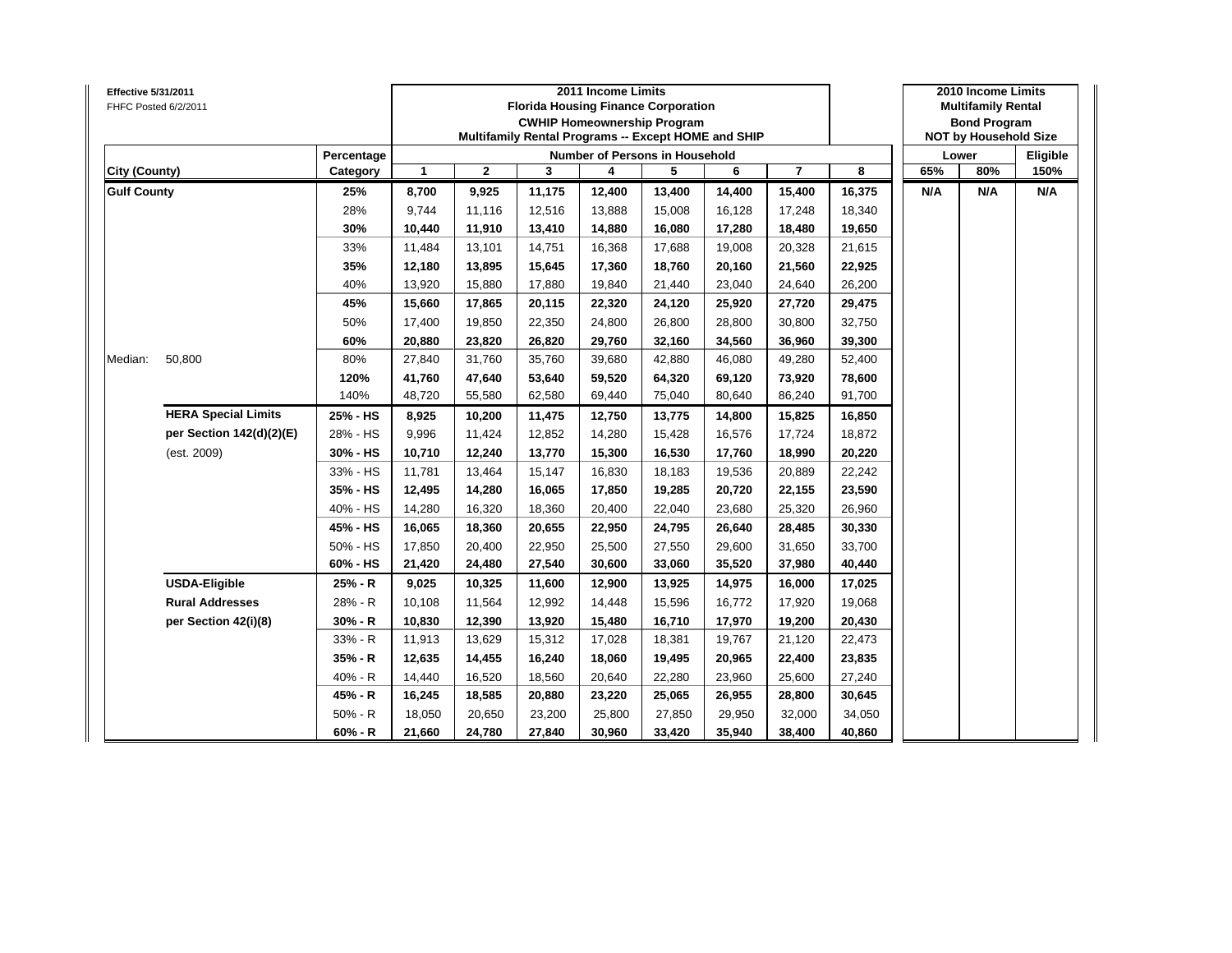| <b>Effective 5/31/2011</b> | FHFC Posted 6/2/2011       |            |        |              | <b>Florida Housing Finance Corporation</b><br>Multifamily Rental Programs -- Except HOME and SHIP | 2011 Income Limits | <b>CWHIP Homeownership Program</b> |        |                |        |     | 2010 Income Limits<br><b>Multifamily Rental</b><br><b>Bond Program</b><br><b>NOT by Household Size</b> |          |
|----------------------------|----------------------------|------------|--------|--------------|---------------------------------------------------------------------------------------------------|--------------------|------------------------------------|--------|----------------|--------|-----|--------------------------------------------------------------------------------------------------------|----------|
|                            |                            | Percentage |        |              |                                                                                                   |                    | Number of Persons in Household     |        |                |        |     | Lower                                                                                                  | Eligible |
| City (County)              |                            | Category   | 1      | $\mathbf{2}$ | 3                                                                                                 | 4                  | 5                                  | 6      | $\overline{7}$ | 8      | 65% | 80%                                                                                                    | 150%     |
| <b>Hamilton County</b>     |                            | 25%        | 7,950  | 9,075        | 10,200                                                                                            | 11,325             | 12,250                             | 13,150 | 14,050         | 14,950 | N/A | N/A                                                                                                    | N/A      |
|                            |                            | 28%        | 8,904  | 10,164       | 11,424                                                                                            | 12,684             | 13,720                             | 14,728 | 15,736         | 16,744 |     |                                                                                                        |          |
|                            |                            | 30%        | 9,540  | 10,890       | 12,240                                                                                            | 13,590             | 14,700                             | 15,780 | 16,860         | 17,940 |     |                                                                                                        |          |
|                            |                            | 33%        | 10,494 | 11,979       | 13,464                                                                                            | 14,949             | 16,170                             | 17,358 | 18,546         | 19,734 |     |                                                                                                        |          |
|                            |                            | 35%        | 11,130 | 12,705       | 14,280                                                                                            | 15,855             | 17,150                             | 18,410 | 19,670         | 20,930 |     |                                                                                                        |          |
|                            |                            | 40%        | 12,720 | 14,520       | 16,320                                                                                            | 18,120             | 19,600                             | 21,040 | 22,480         | 23,920 |     |                                                                                                        |          |
|                            |                            | 45%        | 14,310 | 16,335       | 18,360                                                                                            | 20,385             | 22,050                             | 23,670 | 25,290         | 26,910 |     |                                                                                                        |          |
|                            |                            | 50%        | 15,900 | 18,150       | 20,400                                                                                            | 22,650             | 24,500                             | 26,300 | 28,100         | 29,900 |     |                                                                                                        |          |
|                            |                            | 60%        | 19,080 | 21,780       | 24,480                                                                                            | 27,180             | 29,400                             | 31,560 | 33,720         | 35,880 |     |                                                                                                        |          |
| Median:                    | 44,600                     | 80%        | 25,440 | 29,040       | 32,640                                                                                            | 36,240             | 39,200                             | 42,080 | 44,960         | 47,840 |     |                                                                                                        |          |
|                            |                            | 120%       | 38,160 | 43,560       | 48,960                                                                                            | 54,360             | 58,800                             | 63,120 | 67,440         | 71,760 |     |                                                                                                        |          |
|                            |                            | 140%       | 44,520 | 50,820       | 57,120                                                                                            | 63,420             | 68,600                             | 73,640 | 78,680         | 83,720 |     |                                                                                                        |          |
|                            | <b>HERA Special Limits</b> | 25% - HS   | 9,350  | 10,675       | 12,000                                                                                            | 13,325             | 14,400                             | 15,475 | 16,525         | 17,600 |     |                                                                                                        |          |
|                            | per Section 142(d)(2)(E)   | 28% - HS   | 10,472 | 11,956       | 13,440                                                                                            | 14,924             | 16,128                             | 17,332 | 18,508         | 19,712 |     |                                                                                                        |          |
|                            | (est. 2009)                | 30% - HS   | 11,220 | 12,810       | 14,400                                                                                            | 15,990             | 17,280                             | 18,570 | 19,830         | 21,120 |     |                                                                                                        |          |
|                            |                            | 33% - HS   | 12,342 | 14,091       | 15,840                                                                                            | 17,589             | 19,008                             | 20,427 | 21,813         | 23,232 |     |                                                                                                        |          |
|                            |                            | 35% - HS   | 13,090 | 14,945       | 16,800                                                                                            | 18,655             | 20,160                             | 21,665 | 23,135         | 24,640 |     |                                                                                                        |          |
|                            |                            | 40% - HS   | 14,960 | 17,080       | 19,200                                                                                            | 21,320             | 23,040                             | 24,760 | 26,440         | 28,160 |     |                                                                                                        |          |
|                            |                            | 45% - HS   | 16,830 | 19,215       | 21,600                                                                                            | 23,985             | 25,920                             | 27,855 | 29,745         | 31,680 |     |                                                                                                        |          |
|                            |                            | 50% - HS   | 18,700 | 21,350       | 24,000                                                                                            | 26,650             | 28,800                             | 30,950 | 33,050         | 35,200 |     |                                                                                                        |          |
|                            |                            | 60% - HS   | 22,440 | 25,620       | 28,800                                                                                            | 31,980             | 34,560                             | 37,140 | 39,660         | 42,240 |     |                                                                                                        |          |
|                            | <b>USDA-Eligible</b>       | 25% - R    | 9,025  | 10,325       | 11,600                                                                                            | 12,900             | 13,925                             | 14,975 | 16,000         | 17,025 |     |                                                                                                        |          |
|                            | <b>Rural Addresses</b>     | 28% - R    | 10,108 | 11,564       | 12,992                                                                                            | 14,448             | 15,596                             | 16,772 | 17,920         | 19,068 |     |                                                                                                        |          |
|                            | per Section 42(i)(8)       | $30% - R$  | 10,830 | 12,390       | 13,920                                                                                            | 15,480             | 16,710                             | 17,970 | 19,200         | 20,430 |     |                                                                                                        |          |
|                            |                            | 33% - R    | 11,913 | 13,629       | 15,312                                                                                            | 17,028             | 18,381                             | 19,767 | 21,120         | 22,473 |     |                                                                                                        |          |
|                            |                            | 35% - R    | 12,635 | 14,455       | 16,240                                                                                            | 18,060             | 19,495                             | 20,965 | 22,400         | 23,835 |     |                                                                                                        |          |
|                            |                            | 40% - R    | 14,440 | 16,520       | 18,560                                                                                            | 20,640             | 22,280                             | 23,960 | 25,600         | 27,240 |     |                                                                                                        |          |
|                            |                            | 45% - R    | 16,245 | 18,585       | 20,880                                                                                            | 23,220             | 25,065                             | 26,955 | 28,800         | 30,645 |     |                                                                                                        |          |
|                            |                            | $50% - R$  | 18,050 | 20,650       | 23,200                                                                                            | 25,800             | 27,850                             | 29,950 | 32,000         | 34,050 |     |                                                                                                        |          |
|                            |                            | $60% - R$  | 21,660 | 24,780       | 27,840                                                                                            | 30,960             | 33,420                             | 35,940 | 38,400         | 40,860 |     |                                                                                                        |          |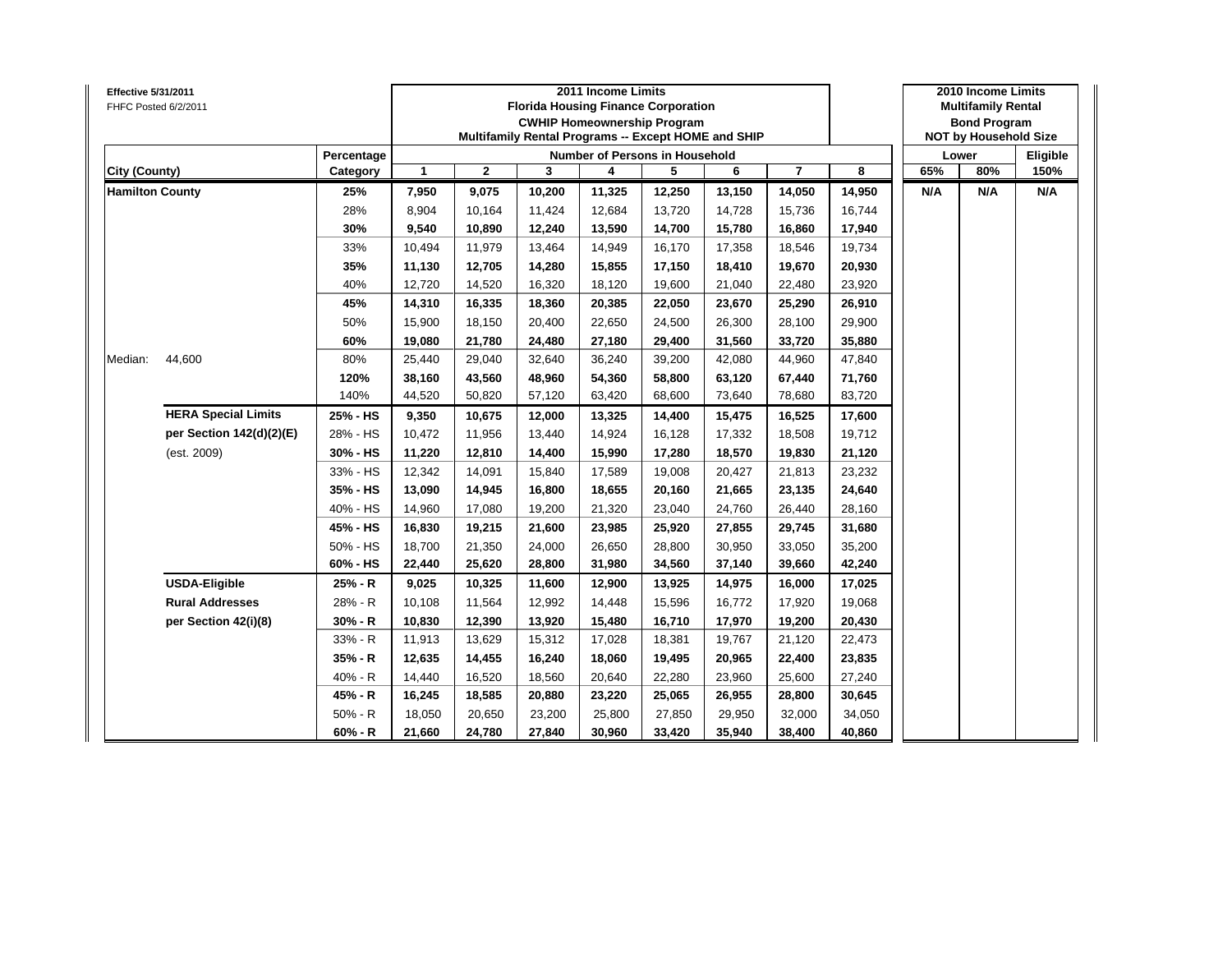| <b>Effective 5/31/2011</b> | FHFC Posted 6/2/2011       |            |        |              |        | 2011 Income Limits | <b>Florida Housing Finance Corporation</b><br><b>CWHIP Homeownership Program</b><br>Multifamily Rental Programs -- Except HOME and SHIP |        |                |        |     | 2010 Income Limits<br><b>Multifamily Rental</b><br><b>Bond Program</b><br><b>NOT by Household Size</b> |          |
|----------------------------|----------------------------|------------|--------|--------------|--------|--------------------|-----------------------------------------------------------------------------------------------------------------------------------------|--------|----------------|--------|-----|--------------------------------------------------------------------------------------------------------|----------|
|                            |                            | Percentage |        |              |        |                    | Number of Persons in Household                                                                                                          |        |                |        |     | Lower                                                                                                  | Eligible |
| City (County)              |                            | Category   | 1      | $\mathbf{2}$ | 3      | 4                  | 5                                                                                                                                       | 6      | $\overline{7}$ | 8      | 65% | 80%                                                                                                    | 150%     |
| <b>Hardee County</b>       |                            | 25%        | 8,050  | 9,200        | 10,350 | 11,475             | 12,400                                                                                                                                  | 13,325 | 14,250         | 15,150 | N/A | N/A                                                                                                    | N/A      |
|                            |                            | 28%        | 9,016  | 10,304       | 11,592 | 12,852             | 13,888                                                                                                                                  | 14,924 | 15,960         | 16,968 |     |                                                                                                        |          |
|                            |                            | 30%        | 9,660  | 11,040       | 12,420 | 13,770             | 14,880                                                                                                                                  | 15,990 | 17,100         | 18,180 |     |                                                                                                        |          |
|                            |                            | 33%        | 10,626 | 12,144       | 13,662 | 15,147             | 16,368                                                                                                                                  | 17,589 | 18,810         | 19,998 |     |                                                                                                        |          |
|                            |                            | 35%        | 11,270 | 12,880       | 14,490 | 16,065             | 17,360                                                                                                                                  | 18,655 | 19,950         | 21,210 |     |                                                                                                        |          |
|                            |                            | 40%        | 12,880 | 14,720       | 16,560 | 18,360             | 19,840                                                                                                                                  | 21,320 | 22,800         | 24,240 |     |                                                                                                        |          |
|                            |                            | 45%        | 14,490 | 16,560       | 18,630 | 20,655             | 22,320                                                                                                                                  | 23,985 | 25,650         | 27,270 |     |                                                                                                        |          |
|                            |                            | 50%        | 16,100 | 18,400       | 20,700 | 22,950             | 24,800                                                                                                                                  | 26,650 | 28,500         | 30,300 |     |                                                                                                        |          |
|                            |                            | 60%        | 19,320 | 22,080       | 24,840 | 27,540             | 29,760                                                                                                                                  | 31,980 | 34,200         | 36,360 |     |                                                                                                        |          |
| Median:                    | 45,900                     | 80%        | 25,760 | 29,440       | 33,120 | 36,720             | 39,680                                                                                                                                  | 42,640 | 45,600         | 48,480 |     |                                                                                                        |          |
|                            | <b>HERA Special Limits</b> | 120%       | 38,640 | 44,160       | 49,680 | 55,080             | 59,520                                                                                                                                  | 63,960 | 68,400         | 72,720 |     |                                                                                                        |          |
|                            |                            | 140%       | 45,080 | 51,520       | 57,960 | 64,260             | 69,440                                                                                                                                  | 74,620 | 79,800         | 84,840 |     |                                                                                                        |          |
|                            |                            | 25% - HS   | 9,050  | 10,350       | 11,650 | 12,925             | 13,975                                                                                                                                  | 15,000 | 16,050         | 17,075 |     |                                                                                                        |          |
|                            | per Section 142(d)(2)(E)   | 28% - HS   | 10,136 | 11,592       | 13,048 | 14,476             | 15,652                                                                                                                                  | 16,800 | 17,976         | 19,124 |     |                                                                                                        |          |
|                            | (est. 2009)                | 30% - HS   | 10,860 | 12,420       | 13,980 | 15,510             | 16,770                                                                                                                                  | 18,000 | 19,260         | 20,490 |     |                                                                                                        |          |
|                            |                            | 33% - HS   | 11,946 | 13,662       | 15,378 | 17,061             | 18,447                                                                                                                                  | 19,800 | 21,186         | 22,539 |     |                                                                                                        |          |
|                            |                            | 35% - HS   | 12,670 | 14,490       | 16,310 | 18,095             | 19,565                                                                                                                                  | 21,000 | 22,470         | 23,905 |     |                                                                                                        |          |
|                            |                            | 40% - HS   | 14,480 | 16,560       | 18,640 | 20,680             | 22,360                                                                                                                                  | 24,000 | 25,680         | 27,320 |     |                                                                                                        |          |
|                            |                            | 45% - HS   | 16,290 | 18,630       | 20,970 | 23,265             | 25,155                                                                                                                                  | 27,000 | 28,890         | 30,735 |     |                                                                                                        |          |
|                            |                            | 50% - HS   | 18,100 | 20,700       | 23,300 | 25,850             | 27,950                                                                                                                                  | 30,000 | 32,100         | 34,150 |     |                                                                                                        |          |
|                            |                            | 60% - HS   | 21,720 | 24,840       | 27,960 | 31,020             | 33,540                                                                                                                                  | 36,000 | 38,520         | 40,980 |     |                                                                                                        |          |
|                            | <b>USDA-Eligible</b>       | 25% - R    | 9,025  | 10,325       | 11,600 | 12,900             | 13,925                                                                                                                                  | 14,975 | 16,000         | 17,025 |     |                                                                                                        |          |
|                            | <b>Rural Addresses</b>     | 28% - R    | 10,108 | 11,564       | 12,992 | 14,448             | 15,596                                                                                                                                  | 16,772 | 17,920         | 19,068 |     |                                                                                                        |          |
|                            | per Section 42(i)(8)       | $30% - R$  | 10,830 | 12,390       | 13,920 | 15,480             | 16,710                                                                                                                                  | 17,970 | 19,200         | 20,430 |     |                                                                                                        |          |
|                            |                            | 33% - R    | 11,913 | 13,629       | 15,312 | 17,028             | 18,381                                                                                                                                  | 19,767 | 21,120         | 22,473 |     |                                                                                                        |          |
|                            |                            | $35% - R$  | 12,635 | 14,455       | 16,240 | 18,060             | 19,495                                                                                                                                  | 20,965 | 22,400         | 23,835 |     |                                                                                                        |          |
|                            |                            | 40% - R    | 14,440 | 16,520       | 18,560 | 20,640             | 22,280                                                                                                                                  | 23,960 | 25,600         | 27,240 |     |                                                                                                        |          |
|                            |                            | 45% - R    | 16,245 | 18,585       | 20,880 | 23,220             | 25,065                                                                                                                                  | 26,955 | 28,800         | 30,645 |     |                                                                                                        |          |
|                            |                            | $50% - R$  | 18,050 | 20,650       | 23,200 | 25,800             | 27,850                                                                                                                                  | 29,950 | 32,000         | 34,050 |     |                                                                                                        |          |
|                            |                            | $60% - R$  | 21,660 | 24,780       | 27,840 | 30,960             | 33,420                                                                                                                                  | 35,940 | 38,400         | 40,860 |     |                                                                                                        |          |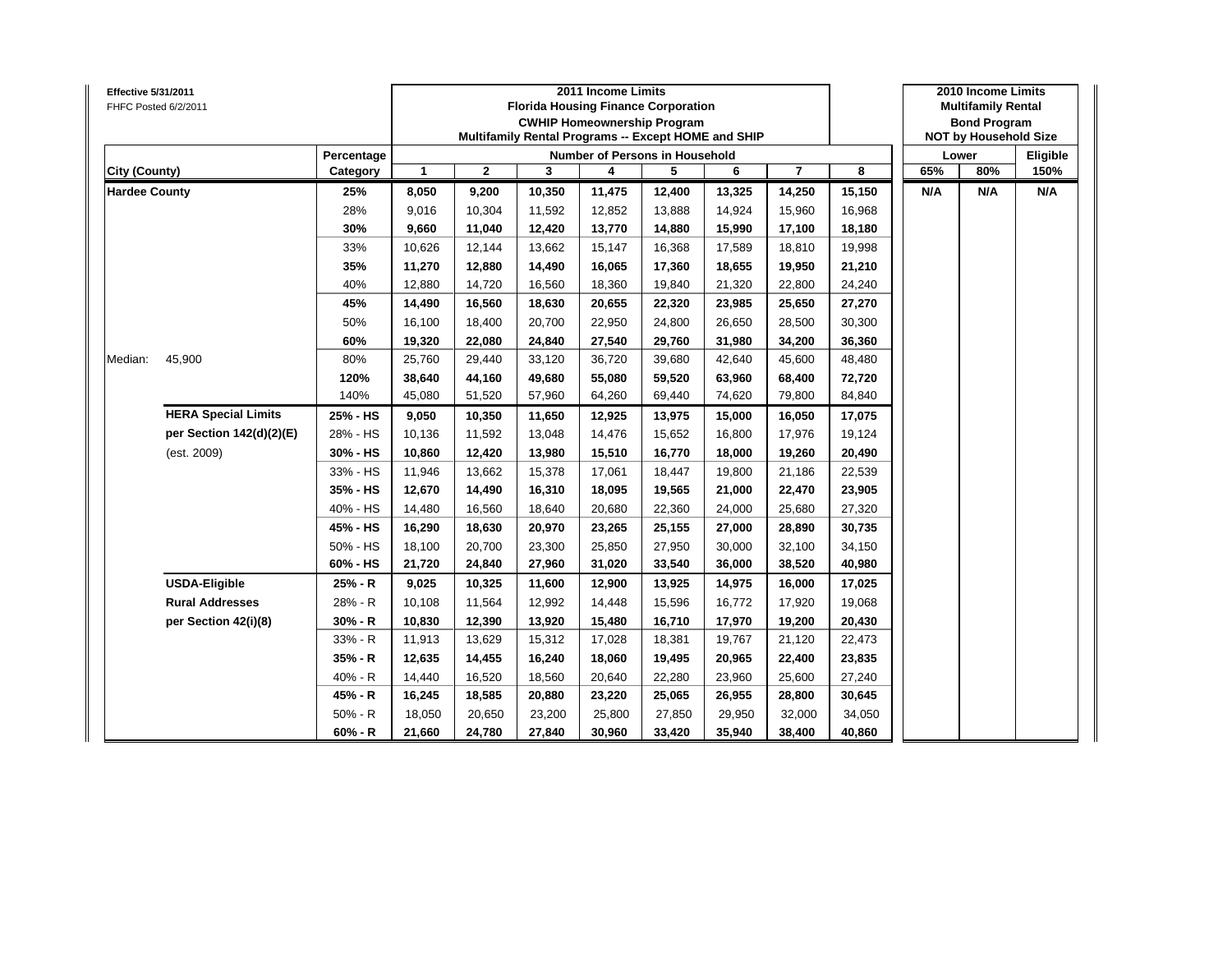| Effective 5/31/2011<br>FHFC Posted 6/2/2011 |                            |            |              |              |        | 2011 Income Limits | <b>Florida Housing Finance Corporation</b><br><b>CWHIP Homeownership Program</b><br>Multifamily Rental Programs -- Except HOME and SHIP |        |                         |        |     | 2010 Income Limits<br><b>Multifamily Rental</b><br><b>Bond Program</b><br><b>NOT by Household Size</b> |          |
|---------------------------------------------|----------------------------|------------|--------------|--------------|--------|--------------------|-----------------------------------------------------------------------------------------------------------------------------------------|--------|-------------------------|--------|-----|--------------------------------------------------------------------------------------------------------|----------|
|                                             |                            | Percentage |              |              |        |                    | <b>Number of Persons in Household</b>                                                                                                   |        |                         |        |     | Lower                                                                                                  | Eligible |
| City (County)                               |                            | Category   | $\mathbf{1}$ | $\mathbf{2}$ | 3      | 4                  | 5                                                                                                                                       | 6      | $\overline{\mathbf{r}}$ | 8      | 65% | 80%                                                                                                    | 150%     |
| <b>Hendry County</b>                        |                            | 25%        | 7,950        | 9,075        | 10,200 | 11,325             | 12,250                                                                                                                                  | 13,150 | 14,050                  | 14,950 | N/A | N/A                                                                                                    | N/A      |
|                                             |                            | 28%        | 8,904        | 10,164       | 11,424 | 12,684             | 13,720                                                                                                                                  | 14,728 | 15,736                  | 16,744 |     |                                                                                                        |          |
|                                             |                            | 30%        | 9,540        | 10,890       | 12,240 | 13,590             | 14,700                                                                                                                                  | 15,780 | 16,860                  | 17,940 |     |                                                                                                        |          |
|                                             |                            | 33%        | 10,494       | 11,979       | 13,464 | 14,949             | 16,170                                                                                                                                  | 17,358 | 18,546                  | 19,734 |     |                                                                                                        |          |
|                                             |                            | 35%        | 11,130       | 12,705       | 14,280 | 15,855             | 17,150                                                                                                                                  | 18,410 | 19,670                  | 20,930 |     |                                                                                                        |          |
|                                             |                            | 40%        | 12,720       | 14,520       | 16,320 | 18,120             | 19,600                                                                                                                                  | 21,040 | 22,480                  | 23,920 |     |                                                                                                        |          |
|                                             |                            | 45%        | 14,310       | 16,335       | 18,360 | 20,385             | 22,050                                                                                                                                  | 23,670 | 25,290                  | 26,910 |     |                                                                                                        |          |
|                                             |                            | 50%        | 15,900       | 18,150       | 20,400 | 22,650             | 24,500                                                                                                                                  | 26,300 | 28,100                  | 29,900 |     |                                                                                                        |          |
|                                             |                            | 60%        | 19,080       | 21,780       | 24,480 | 27,180             | 29,400                                                                                                                                  | 31,560 | 33,720                  | 35,880 |     |                                                                                                        |          |
| Median:                                     | 42,900                     | 80%        | 25,440       | 29,040       | 32,640 | 36,240             | 39,200                                                                                                                                  | 42,080 | 44,960                  | 47,840 |     |                                                                                                        |          |
|                                             | 120%<br>38,160             | 43,560     | 48,960       | 54,360       | 58,800 | 63,120             | 67,440                                                                                                                                  | 71,760 |                         |        |     |                                                                                                        |          |
|                                             |                            | 140%       | 44,520       | 50,820       | 57,120 | 63,420             | 68,600                                                                                                                                  | 73,640 | 78,680                  | 83,720 |     |                                                                                                        |          |
|                                             | <b>HERA Special Limits</b> | 25% - HS   | 8,300        | 9,500        | 10,675 | 11,850             | 12,800                                                                                                                                  | 13,750 | 14,700                  | 15,650 |     |                                                                                                        |          |
|                                             | per Section 142(d)(2)(E)   | 28% - HS   | 9,296        | 10,640       | 11,956 | 13,272             | 14,336                                                                                                                                  | 15,400 | 16,464                  | 17,528 |     |                                                                                                        |          |
|                                             | (est. 2009)                | 30% - HS   | 9,960        | 11,400       | 12,810 | 14,220             | 15,360                                                                                                                                  | 16,500 | 17,640                  | 18,780 |     |                                                                                                        |          |
|                                             |                            | 33% - HS   | 10,956       | 12,540       | 14,091 | 15,642             | 16,896                                                                                                                                  | 18,150 | 19,404                  | 20,658 |     |                                                                                                        |          |
|                                             |                            | 35% - HS   | 11,620       | 13,300       | 14,945 | 16,590             | 17,920                                                                                                                                  | 19,250 | 20,580                  | 21,910 |     |                                                                                                        |          |
|                                             |                            | 40% - HS   | 13,280       | 15,200       | 17,080 | 18,960             | 20,480                                                                                                                                  | 22,000 | 23,520                  | 25,040 |     |                                                                                                        |          |
|                                             |                            | 45% - HS   | 14,940       | 17,100       | 19,215 | 21,330             | 23,040                                                                                                                                  | 24,750 | 26,460                  | 28,170 |     |                                                                                                        |          |
|                                             |                            | 50% - HS   | 16,600       | 19,000       | 21,350 | 23,700             | 25,600                                                                                                                                  | 27,500 | 29,400                  | 31,300 |     |                                                                                                        |          |
|                                             |                            | 60% - HS   | 19,920       | 22,800       | 25,620 | 28,440             | 30,720                                                                                                                                  | 33,000 | 35,280                  | 37,560 |     |                                                                                                        |          |
|                                             | <b>USDA-Eligible</b>       | 25% - R    | 9,025        | 10,325       | 11,600 | 12,900             | 13,925                                                                                                                                  | 14,975 | 16,000                  | 17,025 |     |                                                                                                        |          |
|                                             | <b>Rural Addresses</b>     | 28% - R    | 10,108       | 11,564       | 12,992 | 14,448             | 15,596                                                                                                                                  | 16,772 | 17,920                  | 19,068 |     |                                                                                                        |          |
|                                             | per Section 42(i)(8)       | $30% - R$  | 10,830       | 12,390       | 13,920 | 15,480             | 16,710                                                                                                                                  | 17,970 | 19,200                  | 20,430 |     |                                                                                                        |          |
|                                             |                            | 33% - R    | 11,913       | 13,629       | 15,312 | 17,028             | 18,381                                                                                                                                  | 19,767 | 21,120                  | 22,473 |     |                                                                                                        |          |
|                                             |                            | 35% - R    | 12,635       | 14,455       | 16,240 | 18,060             | 19,495                                                                                                                                  | 20,965 | 22,400                  | 23,835 |     |                                                                                                        |          |
|                                             |                            | 40% - R    | 14,440       | 16,520       | 18,560 | 20,640             | 22,280                                                                                                                                  | 23,960 | 25,600                  | 27,240 |     |                                                                                                        |          |
|                                             |                            | 45% - R    | 16,245       | 18,585       | 20,880 | 23,220             | 25,065                                                                                                                                  | 26,955 | 28,800                  | 30,645 |     |                                                                                                        |          |
|                                             |                            | $50% - R$  | 18,050       | 20,650       | 23,200 | 25,800             | 27,850                                                                                                                                  | 29,950 | 32,000                  | 34,050 |     |                                                                                                        |          |
|                                             |                            | $60% - R$  | 21,660       | 24,780       | 27,840 | 30,960             | 33,420                                                                                                                                  | 35,940 | 38,400                  | 40,860 |     |                                                                                                        |          |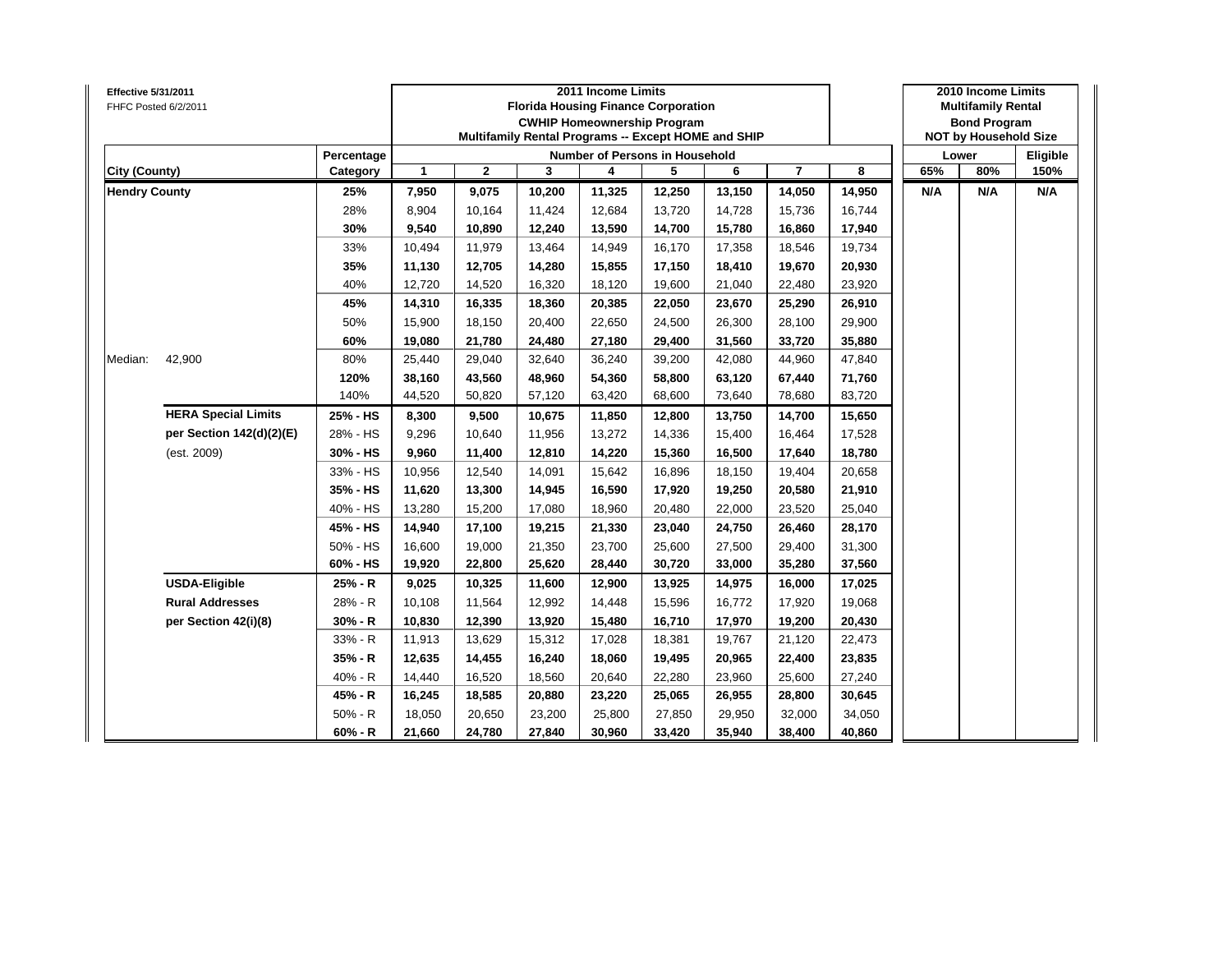| <b>Effective 5/31/2011</b> | FHFC Posted 6/2/2011       |            |        |              | <b>Florida Housing Finance Corporation</b><br>Multifamily Rental Programs -- Except HOME and SHIP | 2011 Income Limits | <b>CWHIP Homeownership Program</b> |        |                |        |     | 2010 Income Limits<br><b>Multifamily Rental</b><br><b>Bond Program</b><br><b>NOT by Household Size</b> |          |
|----------------------------|----------------------------|------------|--------|--------------|---------------------------------------------------------------------------------------------------|--------------------|------------------------------------|--------|----------------|--------|-----|--------------------------------------------------------------------------------------------------------|----------|
|                            |                            | Percentage |        |              |                                                                                                   |                    | Number of Persons in Household     |        |                |        |     | Lower                                                                                                  | Eligible |
| City (County)              |                            | Category   | 1      | $\mathbf{2}$ | 3                                                                                                 | 4                  | 5                                  | 6      | $\overline{7}$ | 8      | 65% | 80%                                                                                                    | 150%     |
|                            | <b>Highlands County</b>    | 25%        | 7,950  | 9,075        | 10,200                                                                                            | 11,325             | 12,250                             | 13,150 | 14,050         | 14,950 | N/A | N/A                                                                                                    | N/A      |
|                            |                            | 28%        | 8,904  | 10,164       | 11,424                                                                                            | 12,684             | 13,720                             | 14,728 | 15,736         | 16,744 |     |                                                                                                        |          |
|                            |                            | 30%        | 9,540  | 10,890       | 12,240                                                                                            | 13,590             | 14,700                             | 15,780 | 16,860         | 17,940 |     |                                                                                                        |          |
|                            |                            | 33%        | 10,494 | 11,979       | 13,464                                                                                            | 14,949             | 16,170                             | 17,358 | 18,546         | 19,734 |     |                                                                                                        |          |
|                            |                            | 35%        | 11,130 | 12,705       | 14,280                                                                                            | 15,855             | 17,150                             | 18,410 | 19,670         | 20,930 |     |                                                                                                        |          |
|                            |                            | 40%        | 12,720 | 14,520       | 16,320                                                                                            | 18,120             | 19,600                             | 21,040 | 22,480         | 23,920 |     |                                                                                                        |          |
|                            |                            | 45%        | 14,310 | 16,335       | 18,360                                                                                            | 20,385             | 22,050                             | 23,670 | 25,290         | 26,910 |     |                                                                                                        |          |
|                            |                            | 50%        | 15,900 | 18,150       | 20,400                                                                                            | 22,650             | 24,500                             | 26,300 | 28,100         | 29,900 |     |                                                                                                        |          |
|                            |                            | 60%        | 19,080 | 21,780       | 24,480                                                                                            | 27,180             | 29,400                             | 31,560 | 33,720         | 35,880 |     |                                                                                                        |          |
| Median:                    | 43,100                     | 80%        | 25,440 | 29,040       | 32,640                                                                                            | 36,240             | 39,200                             | 42,080 | 44,960         | 47,840 |     |                                                                                                        |          |
|                            |                            | 120%       | 38,160 | 43,560       | 48,960                                                                                            | 54,360             | 58,800                             | 63,120 | 67,440         | 71,760 |     |                                                                                                        |          |
|                            |                            | 140%       | 44,520 | 50,820       | 57,120                                                                                            | 63,420             | 68,600                             | 73,640 | 78,680         | 83,720 |     |                                                                                                        |          |
|                            | <b>HERA Special Limits</b> | 25% - HS   | 8,575  | 9,800        | 11,025                                                                                            | 12,250             | 13,250                             | 14,225 | 15,200         | 16,175 |     |                                                                                                        |          |
|                            | per Section 142(d)(2)(E)   | 28% - HS   | 9,604  | 10,976       | 12,348                                                                                            | 13,720             | 14,840                             | 15,932 | 17,024         | 18,116 |     |                                                                                                        |          |
|                            | (est. 2009)                | 30% - HS   | 10,290 | 11,760       | 13,230                                                                                            | 14,700             | 15,900                             | 17,070 | 18,240         | 19,410 |     |                                                                                                        |          |
|                            |                            | 33% - HS   | 11,319 | 12,936       | 14,553                                                                                            | 16,170             | 17,490                             | 18,777 | 20,064         | 21,351 |     |                                                                                                        |          |
|                            |                            | 35% - HS   | 12,005 | 13,720       | 15,435                                                                                            | 17,150             | 18,550                             | 19,915 | 21,280         | 22,645 |     |                                                                                                        |          |
|                            |                            | 40% - HS   | 13,720 | 15,680       | 17,640                                                                                            | 19,600             | 21,200                             | 22,760 | 24,320         | 25,880 |     |                                                                                                        |          |
|                            |                            | 45% - HS   | 15,435 | 17,640       | 19,845                                                                                            | 22,050             | 23,850                             | 25,605 | 27,360         | 29,115 |     |                                                                                                        |          |
|                            |                            | 50% - HS   | 17,150 | 19,600       | 22,050                                                                                            | 24,500             | 26,500                             | 28,450 | 30,400         | 32,350 |     |                                                                                                        |          |
|                            |                            | 60% - HS   | 20,580 | 23,520       | 26,460                                                                                            | 29,400             | 31,800                             | 34,140 | 36,480         | 38,820 |     |                                                                                                        |          |
|                            | <b>USDA-Eligible</b>       | 25% - R    | 9,025  | 10,325       | 11,600                                                                                            | 12,900             | 13,925                             | 14,975 | 16,000         | 17,025 |     |                                                                                                        |          |
|                            | <b>Rural Addresses</b>     | 28% - R    | 10,108 | 11,564       | 12,992                                                                                            | 14,448             | 15,596                             | 16,772 | 17,920         | 19,068 |     |                                                                                                        |          |
|                            | per Section 42(i)(8)       | $30% - R$  | 10,830 | 12,390       | 13,920                                                                                            | 15,480             | 16,710                             | 17,970 | 19,200         | 20,430 |     |                                                                                                        |          |
|                            |                            | 33% - R    | 11,913 | 13,629       | 15,312                                                                                            | 17,028             | 18,381                             | 19,767 | 21,120         | 22,473 |     |                                                                                                        |          |
|                            |                            | 35% - R    | 12,635 | 14,455       | 16,240                                                                                            | 18,060             | 19,495                             | 20,965 | 22,400         | 23,835 |     |                                                                                                        |          |
|                            |                            | 40% - R    | 14,440 | 16,520       | 18,560                                                                                            | 20,640             | 22,280                             | 23,960 | 25,600         | 27,240 |     |                                                                                                        |          |
|                            |                            | 45% - R    | 16,245 | 18,585       | 20,880                                                                                            | 23,220             | 25,065                             | 26,955 | 28,800         | 30,645 |     |                                                                                                        |          |
|                            |                            | $50% - R$  | 18,050 | 20,650       | 23,200                                                                                            | 25,800             | 27,850                             | 29,950 | 32,000         | 34,050 |     |                                                                                                        |          |
|                            |                            | $60% - R$  | 21,660 | 24,780       | 27,840                                                                                            | 30,960             | 33,420                             | 35,940 | 38,400         | 40,860 |     |                                                                                                        |          |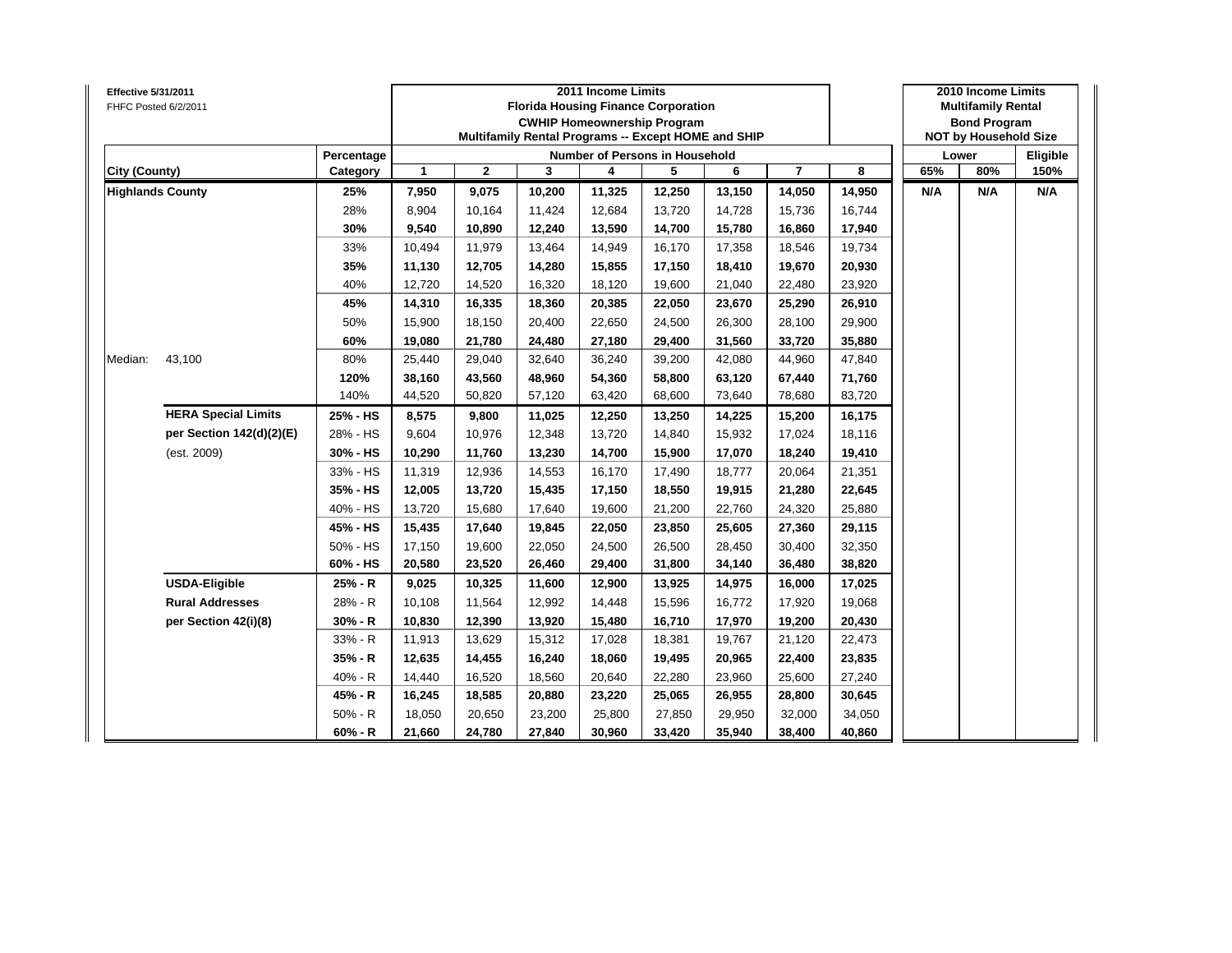| Effective 5/31/2011  | FHFC Posted 6/2/2011       |                |              |              |        | 2011 Income Limits | <b>Florida Housing Finance Corporation</b><br><b>CWHIP Homeownership Program</b><br>Multifamily Rental Programs -- Except HOME and SHIP |        |                         |        |     | 2010 Income Limits<br><b>Multifamily Rental</b><br><b>Bond Program</b><br><b>NOT by Household Size</b> |          |
|----------------------|----------------------------|----------------|--------------|--------------|--------|--------------------|-----------------------------------------------------------------------------------------------------------------------------------------|--------|-------------------------|--------|-----|--------------------------------------------------------------------------------------------------------|----------|
|                      |                            | Percentage     |              |              |        |                    | Number of Persons in Household                                                                                                          |        |                         |        |     | Lower                                                                                                  | Eligible |
| City (County)        |                            | Category       | $\mathbf{1}$ | $\mathbf{2}$ | 3      | 4                  | 5                                                                                                                                       | 6      | $\overline{\mathbf{r}}$ | 8      | 65% | 80%                                                                                                    | 150%     |
| <b>Holmes County</b> |                            | 25%            | 7,950        | 9,075        | 10,200 | 11,325             | 12,250                                                                                                                                  | 13,150 | 14,050                  | 14,950 | N/A | N/A                                                                                                    | N/A      |
|                      |                            | 28%            | 8,904        | 10,164       | 11,424 | 12,684             | 13,720                                                                                                                                  | 14,728 | 15,736                  | 16,744 |     |                                                                                                        |          |
|                      |                            | 30%            | 9,540        | 10,890       | 12,240 | 13,590             | 14,700                                                                                                                                  | 15,780 | 16,860                  | 17,940 |     |                                                                                                        |          |
|                      |                            | 33%            | 10,494       | 11,979       | 13,464 | 14,949             | 16,170                                                                                                                                  | 17,358 | 18,546                  | 19,734 |     |                                                                                                        |          |
|                      |                            | 35%            | 11,130       | 12,705       | 14,280 | 15,855             | 17,150                                                                                                                                  | 18,410 | 19,670                  | 20,930 |     |                                                                                                        |          |
|                      |                            | 40%            | 12,720       | 14,520       | 16,320 | 18,120             | 19,600                                                                                                                                  | 21,040 | 22,480                  | 23,920 |     |                                                                                                        |          |
|                      |                            | 45%            | 14,310       | 16,335       | 18,360 | 20,385             | 22,050                                                                                                                                  | 23,670 | 25,290                  | 26,910 |     |                                                                                                        |          |
|                      |                            | 50%            | 15,900       | 18,150       | 20,400 | 22,650             | 24,500                                                                                                                                  | 26,300 | 28,100                  | 29,900 |     |                                                                                                        |          |
|                      |                            | 60%            | 19,080       | 21,780       | 24,480 | 27,180             | 29,400                                                                                                                                  | 31,560 | 33,720                  | 35,880 |     |                                                                                                        |          |
| Median:              | 44,500                     | 80%            | 25,440       | 29,040       | 32,640 | 36,240             | 39,200                                                                                                                                  | 42,080 | 44,960                  | 47,840 |     |                                                                                                        |          |
|                      |                            | 120%           | 38,160       | 43,560       | 48,960 | 54,360             | 58,800                                                                                                                                  | 63,120 | 67,440                  | 71,760 |     |                                                                                                        |          |
|                      |                            | 140%<br>44,520 | 50,820       | 57,120       | 63,420 | 68,600             | 73,640                                                                                                                                  | 78,680 | 83,720                  |        |     |                                                                                                        |          |
|                      | <b>HERA Special Limits</b> | 25% - HS       | 8,300        | 9,475        | 10,650 | 11,825             | 12,775                                                                                                                                  | 13,725 | 14,675                  | 15,625 |     |                                                                                                        |          |
|                      | per Section 142(d)(2)(E)   | 28% - HS       | 9,296        | 10,612       | 11,928 | 13,244             | 14,308                                                                                                                                  | 15,372 | 16,436                  | 17,500 |     |                                                                                                        |          |
|                      | (est. 2009)                | 30% - HS       | 9,960        | 11,370       | 12,780 | 14,190             | 15,330                                                                                                                                  | 16,470 | 17,610                  | 18,750 |     |                                                                                                        |          |
|                      |                            | 33% - HS       | 10,956       | 12,507       | 14,058 | 15,609             | 16,863                                                                                                                                  | 18,117 | 19,371                  | 20,625 |     |                                                                                                        |          |
|                      |                            | 35% - HS       | 11,620       | 13,265       | 14,910 | 16,555             | 17,885                                                                                                                                  | 19,215 | 20,545                  | 21,875 |     |                                                                                                        |          |
|                      |                            | 40% - HS       | 13,280       | 15,160       | 17,040 | 18,920             | 20,440                                                                                                                                  | 21,960 | 23,480                  | 25,000 |     |                                                                                                        |          |
|                      |                            | 45% - HS       | 14,940       | 17,055       | 19,170 | 21,285             | 22,995                                                                                                                                  | 24,705 | 26,415                  | 28,125 |     |                                                                                                        |          |
|                      |                            | 50% - HS       | 16,600       | 18,950       | 21,300 | 23,650             | 25,550                                                                                                                                  | 27,450 | 29,350                  | 31,250 |     |                                                                                                        |          |
|                      |                            | 60% - HS       | 19,920       | 22,740       | 25,560 | 28,380             | 30,660                                                                                                                                  | 32,940 | 35,220                  | 37,500 |     |                                                                                                        |          |
|                      | <b>USDA-Eligible</b>       | 25% - R        | 9,025        | 10,325       | 11,600 | 12,900             | 13,925                                                                                                                                  | 14,975 | 16,000                  | 17,025 |     |                                                                                                        |          |
|                      | <b>Rural Addresses</b>     | 28% - R        | 10,108       | 11,564       | 12,992 | 14,448             | 15,596                                                                                                                                  | 16,772 | 17,920                  | 19,068 |     |                                                                                                        |          |
|                      | per Section 42(i)(8)       | $30% - R$      | 10,830       | 12,390       | 13,920 | 15,480             | 16,710                                                                                                                                  | 17,970 | 19,200                  | 20,430 |     |                                                                                                        |          |
|                      |                            | 33% - R        | 11,913       | 13,629       | 15,312 | 17,028             | 18,381                                                                                                                                  | 19,767 | 21,120                  | 22,473 |     |                                                                                                        |          |
|                      |                            | 35% - R        | 12,635       | 14,455       | 16,240 | 18,060             | 19,495                                                                                                                                  | 20,965 | 22,400                  | 23,835 |     |                                                                                                        |          |
|                      |                            | 40% - R        | 14,440       | 16,520       | 18,560 | 20,640             | 22,280                                                                                                                                  | 23,960 | 25,600                  | 27,240 |     |                                                                                                        |          |
|                      |                            | 45% - R        | 16,245       | 18,585       | 20,880 | 23,220             | 25,065                                                                                                                                  | 26,955 | 28,800                  | 30,645 |     |                                                                                                        |          |
|                      |                            | $50% - R$      | 18,050       | 20,650       | 23,200 | 25,800             | 27,850                                                                                                                                  | 29,950 | 32,000                  | 34,050 |     |                                                                                                        |          |
|                      |                            | $60% - R$      | 21,660       | 24,780       | 27,840 | 30,960             | 33,420                                                                                                                                  | 35,940 | 38,400                  | 40,860 |     |                                                                                                        |          |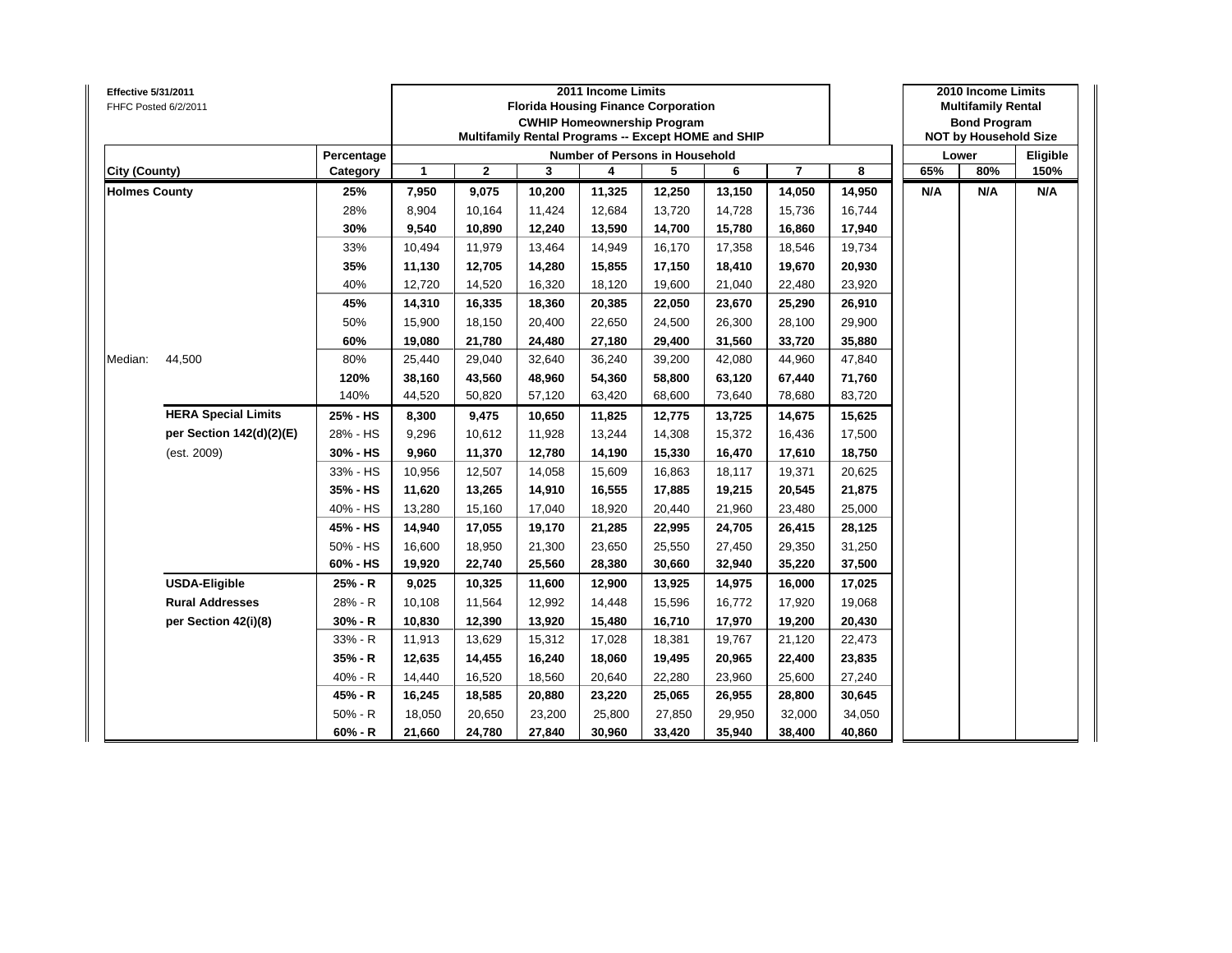| <b>Effective 5/31/2011</b><br>FHFC Posted 6/2/2011 |            |        |              |        | 2011 Income Limits | <b>Florida Housing Finance Corporation</b><br><b>CWHIP Homeownership Program</b><br>Multifamily Rental Programs -- Except HOME and SHIP |        |                |        |     | 2010 Income Limits<br><b>Multifamily Rental</b><br><b>Bond Program</b><br><b>NOT by Household Size</b> |          |
|----------------------------------------------------|------------|--------|--------------|--------|--------------------|-----------------------------------------------------------------------------------------------------------------------------------------|--------|----------------|--------|-----|--------------------------------------------------------------------------------------------------------|----------|
|                                                    | Percentage |        |              |        |                    | <b>Number of Persons in Household</b>                                                                                                   |        |                |        |     | Lower                                                                                                  | Eligible |
| City (County)                                      | Category   | 1      | $\mathbf{2}$ | 3      | 4                  | 5                                                                                                                                       | 6      | $\overline{7}$ | 8      | 65% | 80%                                                                                                    | 150%     |
| <b>Jackson County</b>                              | 25%        | 8,500  | 9,700        | 10,925 | 12,125             | 13,100                                                                                                                                  | 14,075 | 15,050         | 16,025 | N/A | N/A                                                                                                    | N/A      |
|                                                    | 28%        | 9,520  | 10,864       | 12.236 | 13,580             | 14.672                                                                                                                                  | 15.764 | 16,856         | 17,948 |     |                                                                                                        |          |
|                                                    | 30%        | 10,200 | 11,640       | 13,110 | 14,550             | 15,720                                                                                                                                  | 16,890 | 18,060         | 19,230 |     |                                                                                                        |          |
|                                                    | 33%        | 11,220 | 12,804       | 14,421 | 16,005             | 17,292                                                                                                                                  | 18,579 | 19,866         | 21,153 |     |                                                                                                        |          |
|                                                    | 35%        | 11,900 | 13,580       | 15,295 | 16,975             | 18,340                                                                                                                                  | 19,705 | 21,070         | 22,435 |     |                                                                                                        |          |
|                                                    | 40%        | 13,600 | 15,520       | 17,480 | 19,400             | 20,960                                                                                                                                  | 22,520 | 24,080         | 25,640 |     |                                                                                                        |          |
|                                                    | 45%        | 15,300 | 17,460       | 19,665 | 21,825             | 23,580                                                                                                                                  | 25,335 | 27,090         | 28,845 |     |                                                                                                        |          |
|                                                    | 50%        | 17.000 | 19,400       | 21.850 | 24,250             | 26,200                                                                                                                                  | 28.150 | 30,100         | 32,050 |     |                                                                                                        |          |
|                                                    | 60%        | 20,400 | 23,280       | 26,220 | 29,100             | 31,440                                                                                                                                  | 33,780 | 36,120         | 38,460 |     |                                                                                                        |          |
| 48,500<br>Median:                                  | 80%        | 27,200 | 31,040       | 34,960 | 38,800             | 41,920                                                                                                                                  | 45,040 | 48,160         | 51,280 |     |                                                                                                        |          |
|                                                    | 120%       | 40,800 | 46,560       | 52,440 | 58,200             | 62,880                                                                                                                                  | 67,560 | 72,240         | 76,920 |     |                                                                                                        |          |
|                                                    | 140%       | 47,600 | 54,320       | 61,180 | 67,900             | 73,360                                                                                                                                  | 78,820 | 84,280         | 89,740 |     |                                                                                                        |          |
| <b>USDA-Eligible</b>                               | 25% - R    | 9,025  | 10,325       | 11,600 | 12,900             | 13,925                                                                                                                                  | 14,975 | 16,000         | 17,025 |     |                                                                                                        |          |
| <b>Rural Addresses</b>                             | 28% - R    | 10.108 | 11.564       | 12.992 | 14,448             | 15.596                                                                                                                                  | 16.772 | 17,920         | 19,068 |     |                                                                                                        |          |
| per Section 42(i)(8)                               | $30% - R$  | 10,830 | 12,390       | 13,920 | 15,480             | 16,710                                                                                                                                  | 17,970 | 19,200         | 20,430 |     |                                                                                                        |          |
|                                                    | 33% - R    | 11,913 | 13,629       | 15,312 | 17,028             | 18,381                                                                                                                                  | 19,767 | 21,120         | 22,473 |     |                                                                                                        |          |
|                                                    | 35% - R    | 12,635 | 14,455       | 16,240 | 18,060             | 19,495                                                                                                                                  | 20,965 | 22,400         | 23,835 |     |                                                                                                        |          |
|                                                    | $40% - R$  | 14,440 | 16,520       | 18,560 | 20,640             | 22,280                                                                                                                                  | 23,960 | 25,600         | 27,240 |     |                                                                                                        |          |
|                                                    | 45% - R    | 16,245 | 18,585       | 20,880 | 23,220             | 25,065                                                                                                                                  | 26,955 | 28,800         | 30,645 |     |                                                                                                        |          |
|                                                    | $50% - R$  | 18,050 | 20,650       | 23,200 | 25,800             | 27,850                                                                                                                                  | 29,950 | 32,000         | 34,050 |     |                                                                                                        |          |
|                                                    | $60% - R$  | 21,660 | 24,780       | 27,840 | 30,960             | 33,420                                                                                                                                  | 35,940 | 38,400         | 40,860 |     |                                                                                                        |          |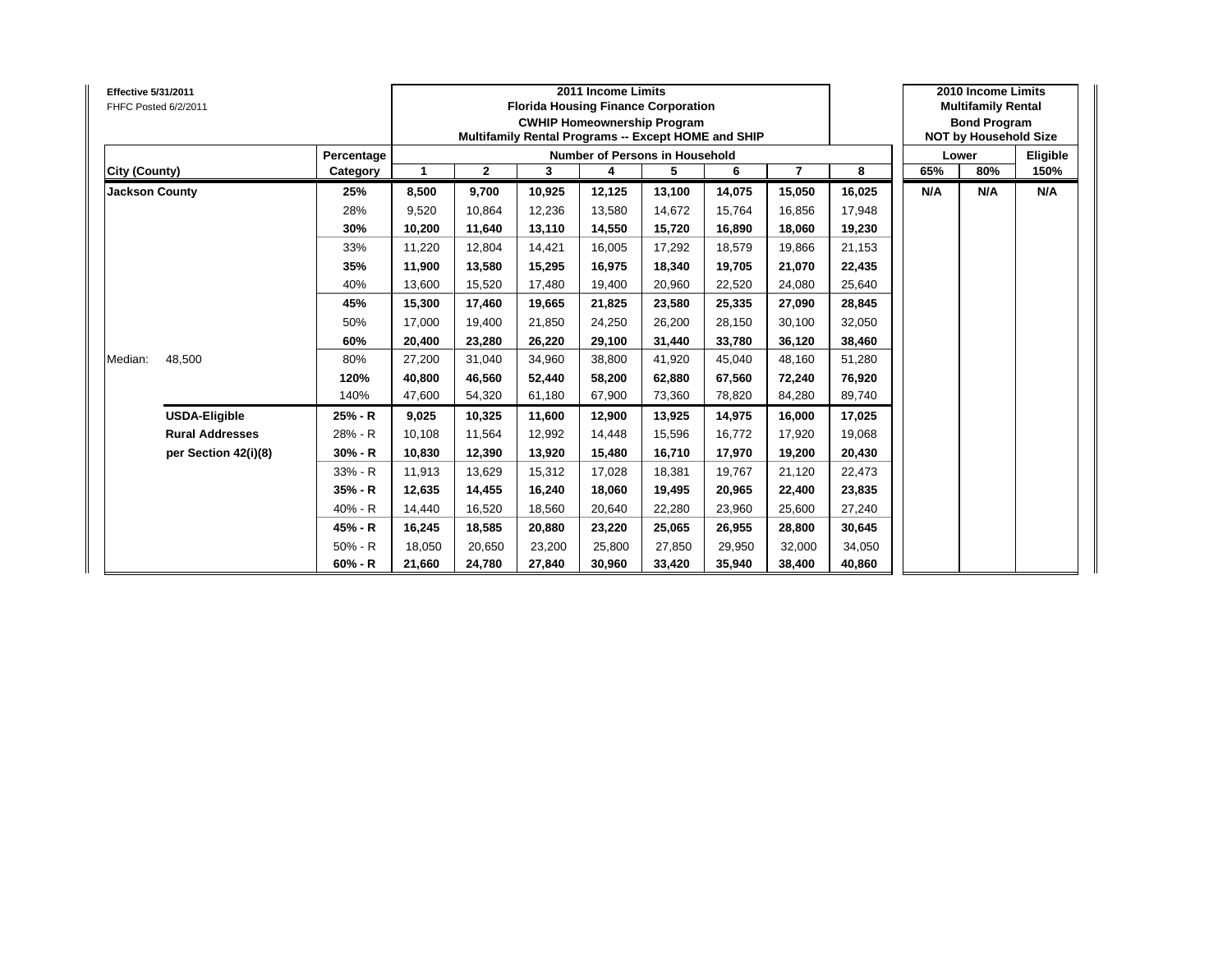| Effective 5/31/2011     | FHFC Posted 6/2/2011       |            |              |              |        | 2011 Income Limits | <b>Florida Housing Finance Corporation</b><br><b>CWHIP Homeownership Program</b><br>Multifamily Rental Programs -- Except HOME and SHIP |        |                |        |     | 2010 Income Limits<br><b>Multifamily Rental</b><br><b>Bond Program</b><br><b>NOT by Household Size</b> |          |
|-------------------------|----------------------------|------------|--------------|--------------|--------|--------------------|-----------------------------------------------------------------------------------------------------------------------------------------|--------|----------------|--------|-----|--------------------------------------------------------------------------------------------------------|----------|
|                         |                            | Percentage |              |              |        |                    | Number of Persons in Household                                                                                                          |        |                |        |     | Lower                                                                                                  | Eligible |
| City (County)           |                            | Category   | $\mathbf{1}$ | $\mathbf{2}$ | 3      | 4                  | 5                                                                                                                                       | 6      | $\overline{7}$ | 8      | 65% | 80%                                                                                                    | 150%     |
| <b>Lafayette County</b> |                            | 25%        | 8,675        | 9,900        | 11,150 | 12,375             | 13,375                                                                                                                                  | 14,375 | 15,350         | 16,350 | N/A | N/A                                                                                                    | N/A      |
|                         |                            | 28%        | 9,716        | 11,088       | 12,488 | 13,860             | 14,980                                                                                                                                  | 16,100 | 17,192         | 18,312 |     |                                                                                                        |          |
|                         |                            | 30%        | 10,410       | 11,880       | 13,380 | 14,850             | 16,050                                                                                                                                  | 17,250 | 18,420         | 19,620 |     |                                                                                                        |          |
|                         |                            | 33%        | 11,451       | 13,068       | 14,718 | 16,335             | 17,655                                                                                                                                  | 18,975 | 20,262         | 21,582 |     |                                                                                                        |          |
|                         |                            | 35%        | 12,145       | 13,860       | 15,610 | 17,325             | 18,725                                                                                                                                  | 20,125 | 21,490         | 22,890 |     |                                                                                                        |          |
|                         |                            | 40%        | 13,880       | 15,840       | 17,840 | 19,800             | 21,400                                                                                                                                  | 23,000 | 24,560         | 26,160 |     |                                                                                                        |          |
|                         |                            | 45%        | 15,615       | 17,820       | 20,070 | 22,275             | 24,075                                                                                                                                  | 25,875 | 27,630         | 29,430 |     |                                                                                                        |          |
|                         |                            | 50%        | 17,350       | 19,800       | 22,300 | 24,750             | 26,750                                                                                                                                  | 28,750 | 30,700         | 32,700 |     |                                                                                                        |          |
|                         |                            | 60%        | 20,820       | 23,760       | 26,760 | 29,700             | 32,100                                                                                                                                  | 34,500 | 36,840         | 39,240 |     |                                                                                                        |          |
| Median:                 | 51,500                     | 80%        | 27,760       | 31,680       | 35,680 | 39,600             | 42,800                                                                                                                                  | 46,000 | 49,120         | 52,320 |     |                                                                                                        |          |
|                         |                            | 120%       | 41,640       | 47,520       | 53,520 | 59,400             | 64,200                                                                                                                                  | 69,000 | 73,680         | 78,480 |     |                                                                                                        |          |
|                         |                            | 140%       | 48,580       | 55,440       | 62,440 | 69,300             | 74,900                                                                                                                                  | 80,500 | 85,960         | 91,560 |     |                                                                                                        |          |
|                         | <b>HERA Special Limits</b> | 25% - HS   | 9,350        | 10,675       | 12,000 | 13,325             | 14,400                                                                                                                                  | 15,475 | 16,525         | 17,600 |     |                                                                                                        |          |
|                         | per Section 142(d)(2)(E)   | 28% - HS   | 10,472       | 11,956       | 13,440 | 14,924             | 16,128                                                                                                                                  | 17,332 | 18,508         | 19,712 |     |                                                                                                        |          |
|                         | (est. 2011)                | 30% - HS   | 11,220       | 12,810       | 14,400 | 15,990             | 17,280                                                                                                                                  | 18,570 | 19,830         | 21,120 |     |                                                                                                        |          |
|                         |                            | 33% - HS   | 12,342       | 14,091       | 15,840 | 17,589             | 19,008                                                                                                                                  | 20,427 | 21,813         | 23,232 |     |                                                                                                        |          |
|                         |                            | 35% - HS   | 13,090       | 14,945       | 16,800 | 18,655             | 20,160                                                                                                                                  | 21,665 | 23,135         | 24,640 |     |                                                                                                        |          |
|                         |                            | 40% - HS   | 14,960       | 17,080       | 19,200 | 21,320             | 23,040                                                                                                                                  | 24,760 | 26,440         | 28,160 |     |                                                                                                        |          |
|                         |                            | 45% - HS   | 16,830       | 19,215       | 21,600 | 23,985             | 25,920                                                                                                                                  | 27,855 | 29,745         | 31,680 |     |                                                                                                        |          |
|                         |                            | 50% - HS   | 18,700       | 21,350       | 24,000 | 26,650             | 28,800                                                                                                                                  | 30,950 | 33,050         | 35,200 |     |                                                                                                        |          |
|                         |                            | 60% - HS   | 22,440       | 25,620       | 28,800 | 31,980             | 34,560                                                                                                                                  | 37,140 | 39,660         | 42,240 |     |                                                                                                        |          |
|                         | <b>USDA-Eligible</b>       | 25% - R    | 9,025        | 10,325       | 11,600 | 12,900             | 13,925                                                                                                                                  | 14,975 | 16,000         | 17,025 |     |                                                                                                        |          |
|                         | <b>Rural Addresses</b>     | 28% - R    | 10,108       | 11,564       | 12,992 | 14,448             | 15,596                                                                                                                                  | 16,772 | 17,920         | 19,068 |     |                                                                                                        |          |
|                         | per Section 42(i)(8)       | 30% - R    | 10,830       | 12,390       | 13,920 | 15,480             | 16,710                                                                                                                                  | 17,970 | 19,200         | 20,430 |     |                                                                                                        |          |
|                         |                            | 33% - R    | 11,913       | 13,629       | 15,312 | 17,028             | 18,381                                                                                                                                  | 19,767 | 21,120         | 22,473 |     |                                                                                                        |          |
|                         |                            | 35% - R    | 12,635       | 14,455       | 16,240 | 18,060             | 19,495                                                                                                                                  | 20,965 | 22,400         | 23,835 |     |                                                                                                        |          |
|                         |                            | 40% - R    | 14,440       | 16,520       | 18,560 | 20,640             | 22,280                                                                                                                                  | 23,960 | 25,600         | 27,240 |     |                                                                                                        |          |
|                         |                            | 45% - R    | 16,245       | 18,585       | 20,880 | 23,220             | 25,065                                                                                                                                  | 26,955 | 28,800         | 30,645 |     |                                                                                                        |          |
|                         |                            | $50% - R$  | 18,050       | 20,650       | 23,200 | 25,800             | 27,850                                                                                                                                  | 29,950 | 32,000         | 34,050 |     |                                                                                                        |          |
|                         |                            | $60% - R$  | 21,660       | 24,780       | 27,840 | 30,960             | 33,420                                                                                                                                  | 35,940 | 38,400         | 40,860 |     |                                                                                                        |          |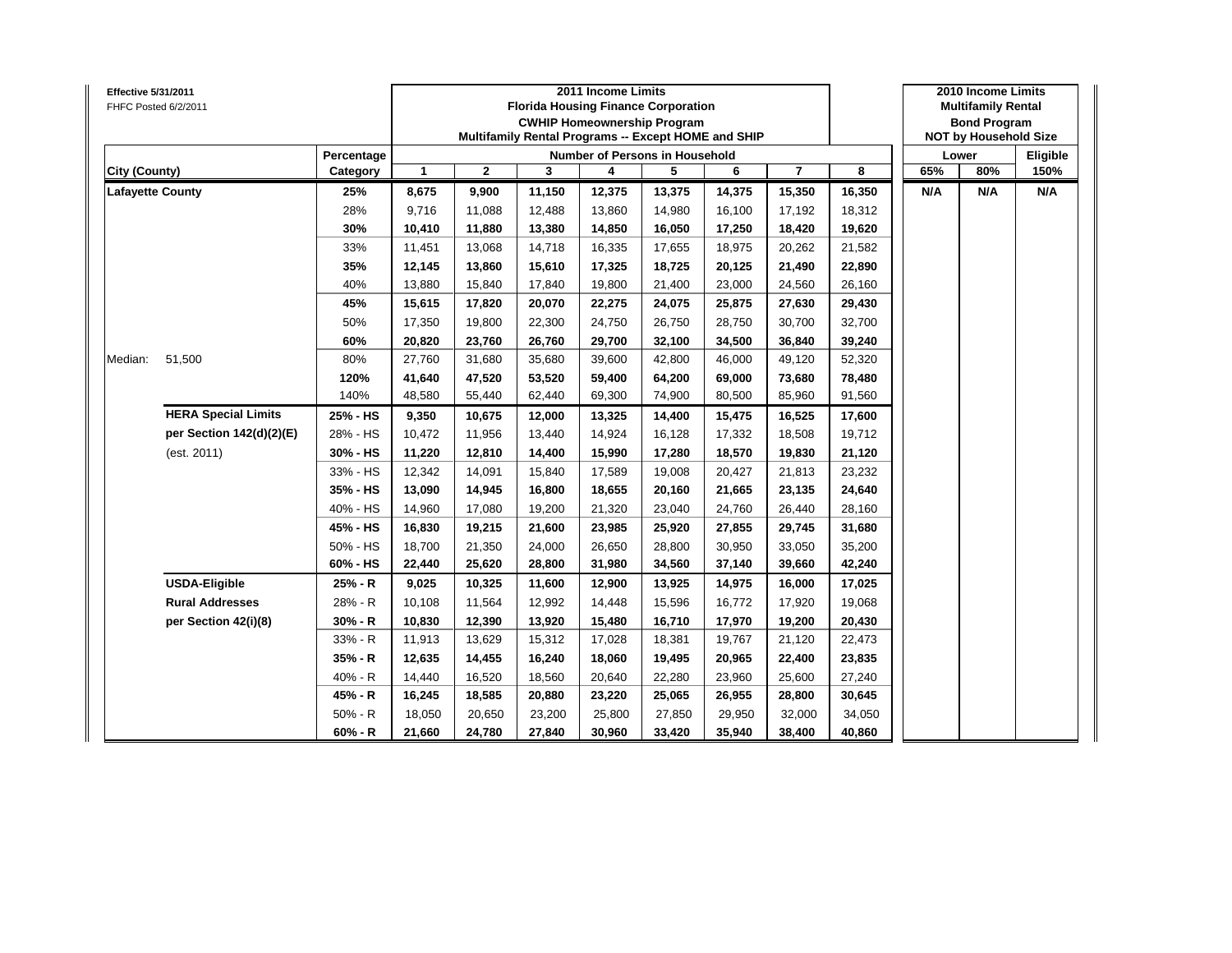| Effective 5/31/2011<br>FHFC Posted 6/2/2011 |                            |            |                                                                              |              |        | 2011 Income Limits | <b>Florida Housing Finance Corporation</b><br><b>CWHIP Homeownership Program</b><br>Multifamily Rental Programs -- Except HOME and SHIP |        |                         |        |     | 2010 Income Limits<br><b>Multifamily Rental</b><br><b>Bond Program</b><br><b>NOT by Household Size</b> |          |
|---------------------------------------------|----------------------------|------------|------------------------------------------------------------------------------|--------------|--------|--------------------|-----------------------------------------------------------------------------------------------------------------------------------------|--------|-------------------------|--------|-----|--------------------------------------------------------------------------------------------------------|----------|
|                                             |                            | Percentage |                                                                              |              |        |                    | <b>Number of Persons in Household</b>                                                                                                   |        |                         |        |     | Lower                                                                                                  | Eligible |
| City (County)                               |                            | Category   | $\mathbf{1}$                                                                 | $\mathbf{2}$ | 3      | 4                  | 5                                                                                                                                       | 6      | $\overline{\mathbf{r}}$ | 8      | 65% | 80%                                                                                                    | 150%     |
| <b>Levy County</b>                          |                            | 25%        | 7,950                                                                        | 9,075        | 10,200 | 11,325             | 12,250                                                                                                                                  | 13,150 | 14,050                  | 14,950 | N/A | N/A                                                                                                    | N/A      |
|                                             |                            | 28%        | 8,904                                                                        | 10,164       | 11,424 | 12,684             | 13,720                                                                                                                                  | 14,728 | 15,736                  | 16,744 |     |                                                                                                        |          |
|                                             |                            | 30%        | 9,540                                                                        | 10,890       | 12,240 | 13,590             | 14,700                                                                                                                                  | 15,780 | 16,860                  | 17,940 |     |                                                                                                        |          |
|                                             |                            | 33%        | 10,494                                                                       | 11,979       | 13,464 | 14,949             | 16,170                                                                                                                                  | 17,358 | 18,546                  | 19,734 |     |                                                                                                        |          |
|                                             |                            | 35%        | 11,130                                                                       | 12,705       | 14,280 | 15,855             | 17,150                                                                                                                                  | 18,410 | 19,670                  | 20,930 |     |                                                                                                        |          |
|                                             |                            | 40%        | 12,720                                                                       | 14,520       | 16,320 | 18,120             | 19,600                                                                                                                                  | 21,040 | 22,480                  | 23,920 |     |                                                                                                        |          |
|                                             |                            | 45%        | 14,310                                                                       | 16,335       | 18,360 | 20,385             | 22,050                                                                                                                                  | 23,670 | 25,290                  | 26,910 |     |                                                                                                        |          |
|                                             |                            | 50%        | 15,900                                                                       | 18,150       | 20,400 | 22,650             | 24,500                                                                                                                                  | 26,300 | 28,100                  | 29,900 |     |                                                                                                        |          |
|                                             |                            | 60%        | 19,080                                                                       | 21,780       | 24,480 | 27,180             | 29,400                                                                                                                                  | 31,560 | 33,720                  | 35,880 |     |                                                                                                        |          |
| Median:                                     | 43,000                     | 80%        | 25,440                                                                       | 29,040       | 32,640 | 36,240             | 39,200                                                                                                                                  | 42,080 | 44,960                  | 47,840 |     |                                                                                                        |          |
|                                             |                            | 120%       | 43,560<br>58,800<br>63,120<br>71,760<br>38,160<br>48,960<br>54,360<br>67,440 |              |        |                    |                                                                                                                                         |        |                         |        |     |                                                                                                        |          |
|                                             |                            | 140%       | 44,520                                                                       | 50,820       | 57,120 | 63,420             | 68,600                                                                                                                                  | 73,640 | 78,680                  | 83,720 |     |                                                                                                        |          |
|                                             | <b>HERA Special Limits</b> | 25% - HS   | 8,900                                                                        | 10,175       | 11,450 | 12,700             | 13,725                                                                                                                                  | 14,750 | 15,750                  | 16,775 |     |                                                                                                        |          |
|                                             | per Section 142(d)(2)(E)   | 28% - HS   | 9,968                                                                        | 11,396       | 12,824 | 14,224             | 15,372                                                                                                                                  | 16,520 | 17,640                  | 18,788 |     |                                                                                                        |          |
|                                             | (est. 2009)                | 30% - HS   | 10,680                                                                       | 12,210       | 13,740 | 15,240             | 16,470                                                                                                                                  | 17,700 | 18,900                  | 20,130 |     |                                                                                                        |          |
|                                             |                            | 33% - HS   | 11,748                                                                       | 13,431       | 15,114 | 16,764             | 18,117                                                                                                                                  | 19,470 | 20,790                  | 22,143 |     |                                                                                                        |          |
|                                             |                            | 35% - HS   | 12,460                                                                       | 14,245       | 16,030 | 17,780             | 19,215                                                                                                                                  | 20,650 | 22,050                  | 23,485 |     |                                                                                                        |          |
|                                             |                            | 40% - HS   | 14,240                                                                       | 16,280       | 18,320 | 20,320             | 21,960                                                                                                                                  | 23,600 | 25,200                  | 26,840 |     |                                                                                                        |          |
|                                             |                            | 45% - HS   | 16,020                                                                       | 18,315       | 20,610 | 22,860             | 24,705                                                                                                                                  | 26,550 | 28,350                  | 30,195 |     |                                                                                                        |          |
|                                             |                            | 50% - HS   | 17,800                                                                       | 20,350       | 22,900 | 25,400             | 27,450                                                                                                                                  | 29,500 | 31,500                  | 33,550 |     |                                                                                                        |          |
|                                             |                            | 60% - HS   | 21,360                                                                       | 24,420       | 27,480 | 30,480             | 32,940                                                                                                                                  | 35,400 | 37,800                  | 40,260 |     |                                                                                                        |          |
|                                             | <b>USDA-Eligible</b>       | 25% - R    | 9,025                                                                        | 10,325       | 11,600 | 12,900             | 13,925                                                                                                                                  | 14,975 | 16,000                  | 17,025 |     |                                                                                                        |          |
|                                             | <b>Rural Addresses</b>     | 28% - R    | 10,108                                                                       | 11,564       | 12,992 | 14,448             | 15,596                                                                                                                                  | 16,772 | 17,920                  | 19,068 |     |                                                                                                        |          |
|                                             | per Section 42(i)(8)       | $30% - R$  | 10,830                                                                       | 12,390       | 13,920 | 15,480             | 16,710                                                                                                                                  | 17,970 | 19,200                  | 20,430 |     |                                                                                                        |          |
|                                             |                            | 33% - R    | 11,913                                                                       | 13,629       | 15,312 | 17,028             | 18,381                                                                                                                                  | 19,767 | 21,120                  | 22,473 |     |                                                                                                        |          |
|                                             |                            | 35% - R    | 12,635                                                                       | 14,455       | 16,240 | 18,060             | 19,495                                                                                                                                  | 20,965 | 22,400                  | 23,835 |     |                                                                                                        |          |
|                                             |                            | 40% - R    | 14,440                                                                       | 16,520       | 18,560 | 20,640             | 22,280                                                                                                                                  | 23,960 | 25,600                  | 27,240 |     |                                                                                                        |          |
|                                             |                            | 45% - R    | 16,245                                                                       | 18,585       | 20,880 | 23,220             | 25,065                                                                                                                                  | 26,955 | 28,800                  | 30,645 |     |                                                                                                        |          |
|                                             |                            | $50% - R$  | 18,050                                                                       | 20,650       | 23,200 | 25,800             | 27,850                                                                                                                                  | 29,950 | 32,000                  | 34,050 |     |                                                                                                        |          |
|                                             |                            | $60% - R$  | 21,660                                                                       | 24,780       | 27,840 | 30,960             | 33,420                                                                                                                                  | 35,940 | 38,400                  | 40,860 |     |                                                                                                        |          |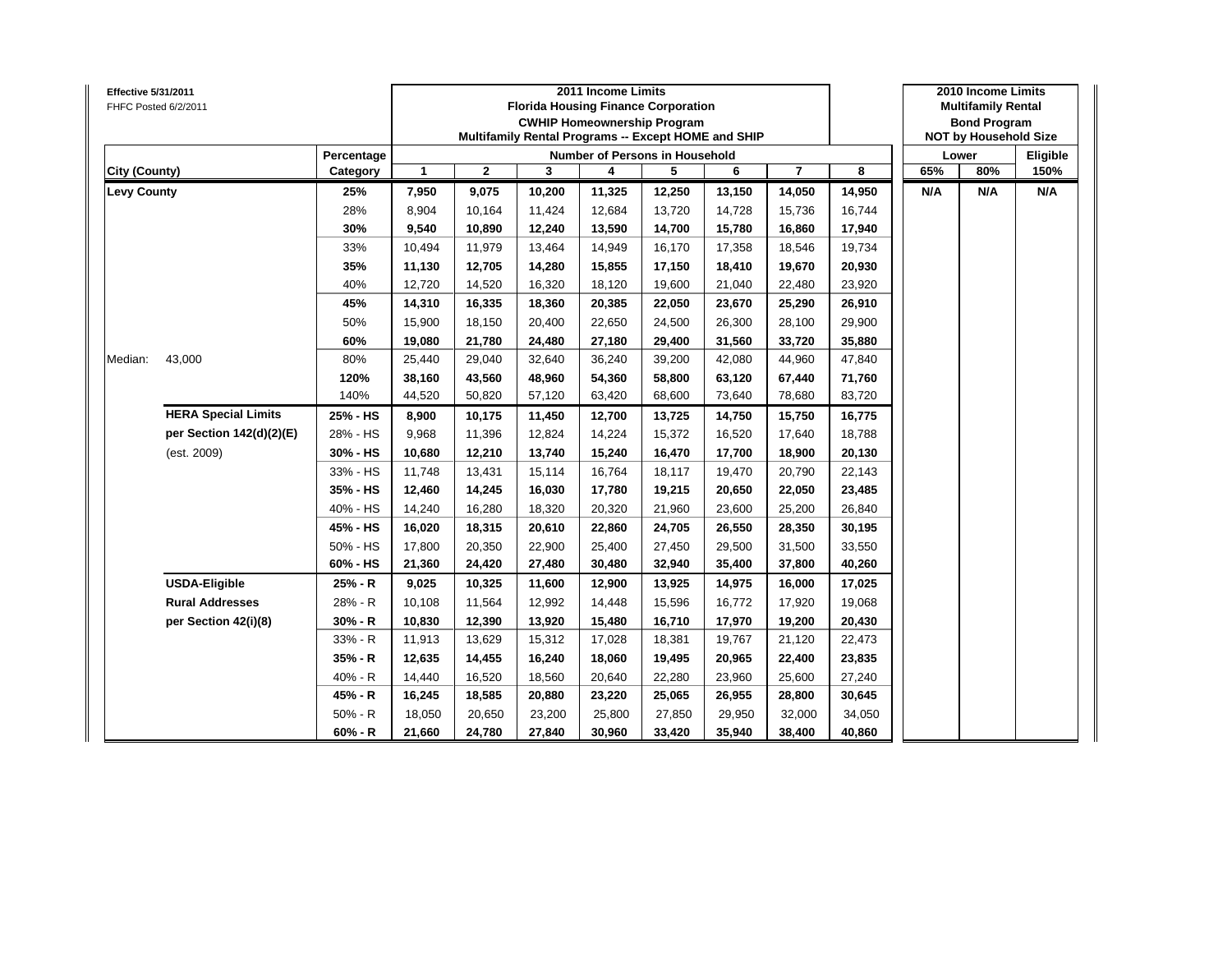| Effective 5/31/2011   | FHFC Posted 6/2/2011       |            |              |              |        | 2011 Income Limits | <b>Florida Housing Finance Corporation</b><br><b>CWHIP Homeownership Program</b><br>Multifamily Rental Programs -- Except HOME and SHIP |        |                         |        |     | 2010 Income Limits<br><b>Multifamily Rental</b><br><b>Bond Program</b><br><b>NOT by Household Size</b> |          |
|-----------------------|----------------------------|------------|--------------|--------------|--------|--------------------|-----------------------------------------------------------------------------------------------------------------------------------------|--------|-------------------------|--------|-----|--------------------------------------------------------------------------------------------------------|----------|
|                       |                            | Percentage |              |              |        |                    | Number of Persons in Household                                                                                                          |        |                         |        |     | Lower                                                                                                  | Eligible |
| City (County)         |                            | Category   | $\mathbf{1}$ | $\mathbf{2}$ | 3      | 4                  | 5                                                                                                                                       | 6      | $\overline{\mathbf{r}}$ | 8      | 65% | 80%                                                                                                    | 150%     |
| <b>Liberty County</b> |                            | 25%        | 8,675        | 9,900        | 11,150 | 12,375             | 13,375                                                                                                                                  | 14,375 | 15,350                  | 16,350 | N/A | N/A                                                                                                    | N/A      |
|                       |                            | 28%        | 9,716        | 11,088       | 12,488 | 13,860             | 14,980                                                                                                                                  | 16,100 | 17,192                  | 18,312 |     |                                                                                                        |          |
|                       |                            | 30%        | 10,410       | 11,880       | 13,380 | 14,850             | 16,050                                                                                                                                  | 17,250 | 18,420                  | 19,620 |     |                                                                                                        |          |
|                       |                            | 33%        | 11,451       | 13,068       | 14,718 | 16,335             | 17,655                                                                                                                                  | 18,975 | 20,262                  | 21,582 |     |                                                                                                        |          |
|                       |                            | 35%        | 12,145       | 13,860       | 15,610 | 17,325             | 18,725                                                                                                                                  | 20,125 | 21,490                  | 22,890 |     |                                                                                                        |          |
|                       |                            | 40%        | 13,880       | 15,840       | 17,840 | 19,800             | 21,400                                                                                                                                  | 23,000 | 24,560                  | 26,160 |     |                                                                                                        |          |
|                       |                            | 45%        | 15,615       | 17,820       | 20,070 | 22,275             | 24,075                                                                                                                                  | 25,875 | 27,630                  | 29,430 |     |                                                                                                        |          |
|                       |                            | 50%        | 17,350       | 19,800       | 22,300 | 24,750             | 26,750                                                                                                                                  | 28,750 | 30,700                  | 32,700 |     |                                                                                                        |          |
|                       |                            | 60%        | 20,820       | 23,760       | 26,760 | 29,700             | 32,100                                                                                                                                  | 34,500 | 36,840                  | 39,240 |     |                                                                                                        |          |
| Median:               | 54,100                     | 80%        | 27,760       | 31,680       | 35,680 | 39,600             | 42,800                                                                                                                                  | 46,000 | 49,120                  | 52,320 |     |                                                                                                        |          |
|                       |                            | 120%       | 41,640       | 47,520       | 53,520 | 59,400             | 64,200                                                                                                                                  | 69,000 | 73,680                  | 78,480 |     |                                                                                                        |          |
|                       |                            | 140%       | 48,580       | 55,440       | 62,440 | 69,300             | 74,900                                                                                                                                  | 80,500 | 85,960                  | 91,560 |     |                                                                                                        |          |
|                       | <b>HERA Special Limits</b> | 25% - HS   | 10,000       | 11,425       | 12,850 | 14,275             | 15,425                                                                                                                                  | 16,575 | 17,725                  | 18,850 |     |                                                                                                        |          |
|                       | per Section 142(d)(2)(E)   | 28% - HS   | 11,200       | 12,796       | 14,392 | 15,988             | 17,276                                                                                                                                  | 18,564 | 19,852                  | 21,112 |     |                                                                                                        |          |
|                       | (est. 2011)                | 30% - HS   | 12,000       | 13,710       | 15,420 | 17,130             | 18,510                                                                                                                                  | 19,890 | 21,270                  | 22,620 |     |                                                                                                        |          |
|                       |                            | 33% - HS   | 13,200       | 15,081       | 16,962 | 18,843             | 20,361                                                                                                                                  | 21,879 | 23,397                  | 24,882 |     |                                                                                                        |          |
|                       |                            | 35% - HS   | 14,000       | 15,995       | 17,990 | 19,985             | 21,595                                                                                                                                  | 23,205 | 24,815                  | 26,390 |     |                                                                                                        |          |
|                       |                            | 40% - HS   | 16,000       | 18,280       | 20,560 | 22,840             | 24,680                                                                                                                                  | 26,520 | 28,360                  | 30,160 |     |                                                                                                        |          |
|                       |                            | 45% - HS   | 18,000       | 20,565       | 23,130 | 25,695             | 27,765                                                                                                                                  | 29,835 | 31,905                  | 33,930 |     |                                                                                                        |          |
|                       |                            | 50% - HS   | 20,000       | 22,850       | 25,700 | 28,550             | 30,850                                                                                                                                  | 33,150 | 35,450                  | 37,700 |     |                                                                                                        |          |
|                       |                            | 60% - HS   | 24,000       | 27,420       | 30,840 | 34,260             | 37,020                                                                                                                                  | 39,780 | 42,540                  | 45,240 |     |                                                                                                        |          |
|                       | <b>USDA-Eligible</b>       | 25% - R    | 9,025        | 10,325       | 11,600 | 12,900             | 13,925                                                                                                                                  | 14,975 | 16,000                  | 17,025 |     |                                                                                                        |          |
|                       | <b>Rural Addresses</b>     | 28% - R    | 10,108       | 11,564       | 12,992 | 14,448             | 15,596                                                                                                                                  | 16,772 | 17,920                  | 19,068 |     |                                                                                                        |          |
|                       | per Section 42(i)(8)       | $30% - R$  | 10,830       | 12,390       | 13,920 | 15,480             | 16,710                                                                                                                                  | 17,970 | 19,200                  | 20,430 |     |                                                                                                        |          |
|                       |                            | 33% - R    | 11,913       | 13,629       | 15,312 | 17,028             | 18,381                                                                                                                                  | 19,767 | 21,120                  | 22,473 |     |                                                                                                        |          |
|                       |                            | 35% - R    | 12,635       | 14,455       | 16,240 | 18,060             | 19,495                                                                                                                                  | 20,965 | 22,400                  | 23,835 |     |                                                                                                        |          |
|                       |                            | 40% - R    | 14,440       | 16,520       | 18,560 | 20,640             | 22,280                                                                                                                                  | 23,960 | 25,600                  | 27,240 |     |                                                                                                        |          |
|                       |                            | 45% - R    | 16,245       | 18,585       | 20,880 | 23,220             | 25,065                                                                                                                                  | 26,955 | 28,800                  | 30,645 |     |                                                                                                        |          |
|                       |                            | $50% - R$  | 18,050       | 20,650       | 23,200 | 25,800             | 27,850                                                                                                                                  | 29,950 | 32,000                  | 34,050 |     |                                                                                                        |          |
|                       |                            | $60% - R$  | 21,660       | 24,780       | 27,840 | 30,960             | 33,420                                                                                                                                  | 35,940 | 38,400                  | 40,860 |     |                                                                                                        |          |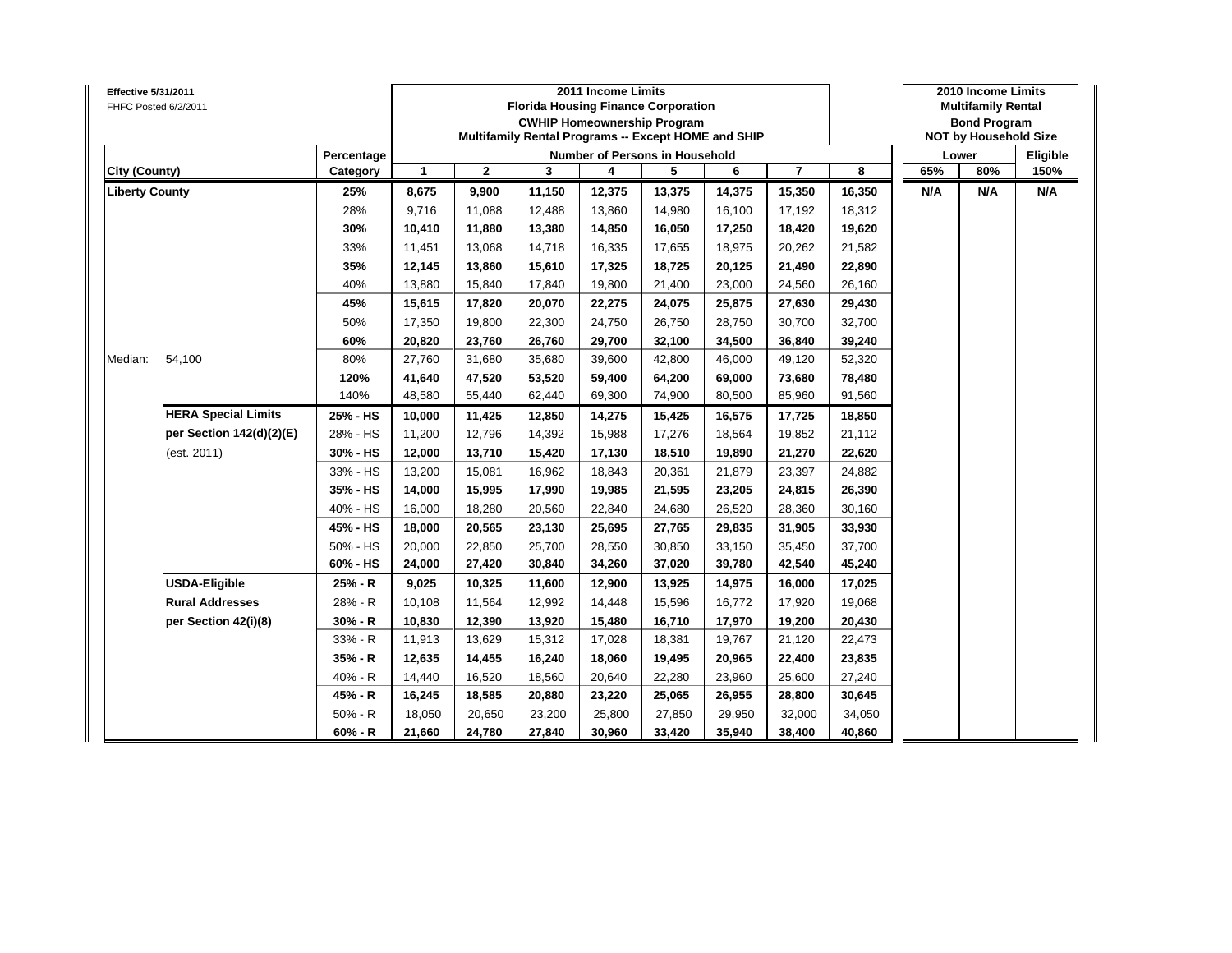| Effective 5/31/2011   | FHFC Posted 6/2/2011       |            |              |              |        | 2011 Income Limits | <b>Florida Housing Finance Corporation</b><br><b>CWHIP Homeownership Program</b><br>Multifamily Rental Programs -- Except HOME and SHIP |        |                         |        |     | 2010 Income Limits<br><b>Multifamily Rental</b><br><b>Bond Program</b><br><b>NOT by Household Size</b> |          |
|-----------------------|----------------------------|------------|--------------|--------------|--------|--------------------|-----------------------------------------------------------------------------------------------------------------------------------------|--------|-------------------------|--------|-----|--------------------------------------------------------------------------------------------------------|----------|
|                       |                            | Percentage |              |              |        |                    | <b>Number of Persons in Household</b>                                                                                                   |        |                         |        |     | Lower                                                                                                  | Eligible |
| City (County)         |                            | Category   | $\mathbf{1}$ | $\mathbf{2}$ | 3      | 4                  | 5                                                                                                                                       | 6      | $\overline{\mathbf{r}}$ | 8      | 65% | 80%                                                                                                    | 150%     |
| <b>Madison County</b> |                            | 25%        | 7,950        | 9,075        | 10,200 | 11,325             | 12,250                                                                                                                                  | 13,150 | 14,050                  | 14,950 | N/A | N/A                                                                                                    | N/A      |
|                       |                            | 28%        | 8,904        | 10,164       | 11,424 | 12,684             | 13,720                                                                                                                                  | 14,728 | 15,736                  | 16,744 |     |                                                                                                        |          |
|                       |                            | 30%        | 9,540        | 10,890       | 12,240 | 13,590             | 14,700                                                                                                                                  | 15,780 | 16,860                  | 17,940 |     |                                                                                                        |          |
|                       |                            | 33%        | 10,494       | 11,979       | 13,464 | 14,949             | 16,170                                                                                                                                  | 17,358 | 18,546                  | 19,734 |     |                                                                                                        |          |
|                       |                            | 35%        | 11,130       | 12,705       | 14,280 | 15,855             | 17,150                                                                                                                                  | 18,410 | 19,670                  | 20,930 |     |                                                                                                        |          |
|                       |                            | 40%        | 12,720       | 14,520       | 16,320 | 18,120             | 19,600                                                                                                                                  | 21,040 | 22,480                  | 23,920 |     |                                                                                                        |          |
|                       |                            | 45%        | 14,310       | 16,335       | 18,360 | 20,385             | 22,050                                                                                                                                  | 23,670 | 25,290                  | 26,910 |     |                                                                                                        |          |
|                       |                            | 50%        | 15,900       | 18,150       | 20,400 | 22,650             | 24,500                                                                                                                                  | 26,300 | 28,100                  | 29,900 |     |                                                                                                        |          |
|                       |                            | 60%        | 19,080       | 21,780       | 24,480 | 27,180             | 29,400                                                                                                                                  | 31,560 | 33,720                  | 35,880 |     |                                                                                                        |          |
| Median:               | 44,200                     | 80%        | 25,440       | 29,040       | 32,640 | 36,240             | 39,200                                                                                                                                  | 42,080 | 44,960                  | 47,840 |     |                                                                                                        |          |
|                       |                            | 120%       | 38,160       | 43,560       | 48,960 | 54,360             | 58,800                                                                                                                                  | 63,120 | 67,440                  | 71,760 |     |                                                                                                        |          |
|                       |                            | 140%       | 44,520       | 50,820       | 57,120 | 63,420             | 68,600                                                                                                                                  | 73,640 | 78,680                  | 83,720 |     |                                                                                                        |          |
|                       | <b>HERA Special Limits</b> | 25% - HS   | 8,800        | 10,050       | 11,300 | 12,550             | 13,575                                                                                                                                  | 14,575 | 15,575                  | 16,575 |     |                                                                                                        |          |
|                       | per Section 142(d)(2)(E)   | 28% - HS   | 9,856        | 11,256       | 12,656 | 14,056             | 15,204                                                                                                                                  | 16,324 | 17,444                  | 18,564 |     |                                                                                                        |          |
|                       | (est. 2011)                | 30% - HS   | 10,560       | 12,060       | 13,560 | 15,060             | 16,290                                                                                                                                  | 17,490 | 18,690                  | 19,890 |     |                                                                                                        |          |
|                       |                            | 33% - HS   | 11,616       | 13,266       | 14,916 | 16,566             | 17,919                                                                                                                                  | 19,239 | 20,559                  | 21,879 |     |                                                                                                        |          |
|                       |                            | 35% - HS   | 12,320       | 14,070       | 15,820 | 17,570             | 19,005                                                                                                                                  | 20,405 | 21,805                  | 23,205 |     |                                                                                                        |          |
|                       |                            | 40% - HS   | 14,080       | 16,080       | 18,080 | 20,080             | 21,720                                                                                                                                  | 23,320 | 24,920                  | 26,520 |     |                                                                                                        |          |
|                       |                            | 45% - HS   | 15,840       | 18,090       | 20,340 | 22,590             | 24,435                                                                                                                                  | 26,235 | 28,035                  | 29,835 |     |                                                                                                        |          |
|                       |                            | 50% - HS   | 17,600       | 20,100       | 22,600 | 25,100             | 27,150                                                                                                                                  | 29,150 | 31,150                  | 33,150 |     |                                                                                                        |          |
|                       |                            | 60% - HS   | 21,120       | 24,120       | 27,120 | 30,120             | 32,580                                                                                                                                  | 34,980 | 37,380                  | 39,780 |     |                                                                                                        |          |
|                       | <b>USDA-Eligible</b>       | 25% - R    | 9,025        | 10,325       | 11,600 | 12,900             | 13,925                                                                                                                                  | 14,975 | 16,000                  | 17,025 |     |                                                                                                        |          |
|                       | <b>Rural Addresses</b>     | 28% - R    | 10,108       | 11,564       | 12,992 | 14,448             | 15,596                                                                                                                                  | 16,772 | 17,920                  | 19,068 |     |                                                                                                        |          |
|                       | per Section 42(i)(8)       | $30% - R$  | 10,830       | 12,390       | 13,920 | 15,480             | 16,710                                                                                                                                  | 17,970 | 19,200                  | 20,430 |     |                                                                                                        |          |
|                       |                            | 33% - R    | 11,913       | 13,629       | 15,312 | 17,028             | 18,381                                                                                                                                  | 19,767 | 21,120                  | 22,473 |     |                                                                                                        |          |
|                       |                            | 35% - R    | 12,635       | 14,455       | 16,240 | 18,060             | 19,495                                                                                                                                  | 20,965 | 22,400                  | 23,835 |     |                                                                                                        |          |
|                       |                            | 40% - R    | 14,440       | 16,520       | 18,560 | 20,640             | 22,280                                                                                                                                  | 23,960 | 25,600                  | 27,240 |     |                                                                                                        |          |
|                       |                            | 45% - R    | 16,245       | 18,585       | 20,880 | 23,220             | 25,065                                                                                                                                  | 26,955 | 28,800                  | 30,645 |     |                                                                                                        |          |
|                       |                            | $50% - R$  | 18,050       | 20,650       | 23,200 | 25,800             | 27,850                                                                                                                                  | 29,950 | 32,000                  | 34,050 |     |                                                                                                        |          |
|                       |                            | $60% - R$  | 21,660       | 24,780       | 27,840 | 30,960             | 33,420                                                                                                                                  | 35,940 | 38,400                  | 40,860 |     |                                                                                                        |          |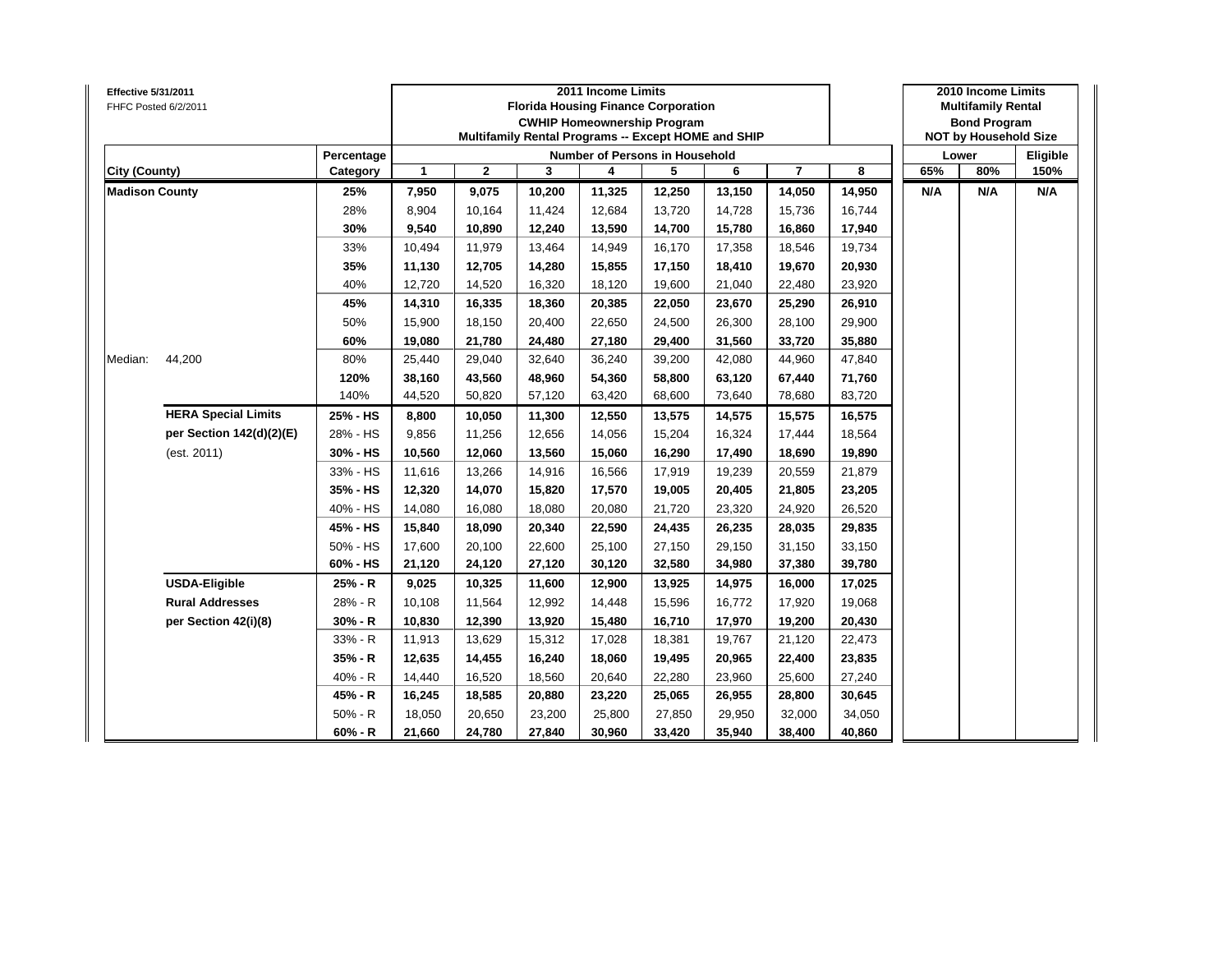| <b>Effective 5/31/2011</b><br>FHFC Posted 6/2/2011 |            |        |              | 2011 Income Limits<br><b>Florida Housing Finance Corporation</b><br><b>CWHIP Homeownership Program</b><br>Multifamily Rental Programs -- Except HOME and SHIP |         |                                | 2010 Income Limits<br><b>Multifamily Rental</b><br><b>Bond Program</b><br><b>NOT by Household Size</b> |         |         |     |       |          |
|----------------------------------------------------|------------|--------|--------------|---------------------------------------------------------------------------------------------------------------------------------------------------------------|---------|--------------------------------|--------------------------------------------------------------------------------------------------------|---------|---------|-----|-------|----------|
|                                                    | Percentage |        |              |                                                                                                                                                               |         | Number of Persons in Household |                                                                                                        |         |         |     | Lower | Eligible |
| City (County)                                      | Category   | 1      | $\mathbf{2}$ | 3                                                                                                                                                             | 4       | 5                              | 6                                                                                                      | 7       | 8       | 65% | 80%   | 150%     |
| <b>Monroe County</b>                               | 25%        | 13,775 | 15,750       | 17,725                                                                                                                                                        | 19,675  | 21,250                         | 22,825                                                                                                 | 24,400  | 25,975  | N/A | N/A   | N/A      |
|                                                    | 28%        | 15,428 | 17,640       | 19,852                                                                                                                                                        | 22,036  | 23,800                         | 25,564                                                                                                 | 27,328  | 29,092  |     |       |          |
|                                                    | 30%        | 16,530 | 18,900       | 21,270                                                                                                                                                        | 23,610  | 25,500                         | 27,390                                                                                                 | 29,280  | 31,170  |     |       |          |
|                                                    | 33%        | 18.183 | 20,790       | 23,397                                                                                                                                                        | 25,971  | 28,050                         | 30,129                                                                                                 | 32,208  | 34,287  |     |       |          |
|                                                    | 35%        | 19,285 | 22,050       | 24,815                                                                                                                                                        | 27,545  | 29,750                         | 31,955                                                                                                 | 34,160  | 36,365  |     |       |          |
|                                                    | 40%        | 22,040 | 25,200       | 28.360                                                                                                                                                        | 31,480  | 34,000                         | 36,520                                                                                                 | 39,040  | 41,560  |     |       |          |
|                                                    | 45%        | 24,795 | 28,350       | 31,905                                                                                                                                                        | 35,415  | 38,250                         | 41,085                                                                                                 | 43,920  | 46,755  |     |       |          |
|                                                    | 50%        | 27,550 | 31,500       | 35,450                                                                                                                                                        | 39,350  | 42,500                         | 45,650                                                                                                 | 48,800  | 51,950  |     |       |          |
|                                                    | 60%        | 33,060 | 37,800       | 42,540                                                                                                                                                        | 47,220  | 51,000                         | 54,780                                                                                                 | 58,560  | 62,340  |     |       |          |
| 71,400<br>Median:                                  | 80%        | 44,080 | 50,400       | 56,720                                                                                                                                                        | 62,960  | 68,000                         | 73,040                                                                                                 | 78,080  | 83,120  |     |       |          |
|                                                    | 120%       | 66,120 | 75,600       | 85.080                                                                                                                                                        | 94,440  | 102,000                        | 109,560                                                                                                | 117,120 | 124,680 |     |       |          |
|                                                    | 140%       | 77,140 | 88,200       | 99,260                                                                                                                                                        | 110,180 | 119,000                        | 127,820                                                                                                | 136,640 | 145,460 |     |       |          |
|                                                    | 150%       | 82,650 | 94,500       | 106,350                                                                                                                                                       | 118,050 | 127,500                        | 136,950                                                                                                | 146,400 | 155,850 |     |       |          |
| <b>HERA Special Limits</b>                         | 25% - HS   | 13,825 | 15,800       | 17,775                                                                                                                                                        | 19,725  | 21,325                         | 22,900                                                                                                 | 24,475  | 26,050  |     |       |          |
| per Section 142(d)(2)(E)                           | 28% - HS   | 15,484 | 17,696       | 19,908                                                                                                                                                        | 22,092  | 23,884                         | 25,648                                                                                                 | 27,412  | 29,176  |     |       |          |
| (est. 2011)                                        | 30% - HS   | 16,590 | 18,960       | 21,330                                                                                                                                                        | 23,670  | 25,590                         | 27,480                                                                                                 | 29,370  | 31,260  |     |       |          |
|                                                    | 33% - HS   | 18,249 | 20,856       | 23,463                                                                                                                                                        | 26,037  | 28,149                         | 30,228                                                                                                 | 32,307  | 34,386  |     |       |          |
|                                                    | 35% - HS   | 19,355 | 22,120       | 24,885                                                                                                                                                        | 27,615  | 29,855                         | 32,060                                                                                                 | 34,265  | 36,470  |     |       |          |
|                                                    | 40% - HS   | 22,120 | 25,280       | 28,440                                                                                                                                                        | 31,560  | 34,120                         | 36,640                                                                                                 | 39,160  | 41,680  |     |       |          |
|                                                    | 45% - HS   | 24,885 | 28,440       | 31,995                                                                                                                                                        | 35,505  | 38,385                         | 41,220                                                                                                 | 44,055  | 46,890  |     |       |          |
|                                                    | 50% - HS   | 27,650 | 31,600       | 35,550                                                                                                                                                        | 39,450  | 42,650                         | 45,800                                                                                                 | 48,950  | 52,100  |     |       |          |
|                                                    | 60% - HS   | 33,180 | 37,920       | 42,660                                                                                                                                                        | 47,340  | 51,180                         | 54,960                                                                                                 | 58,740  | 62,520  |     |       |          |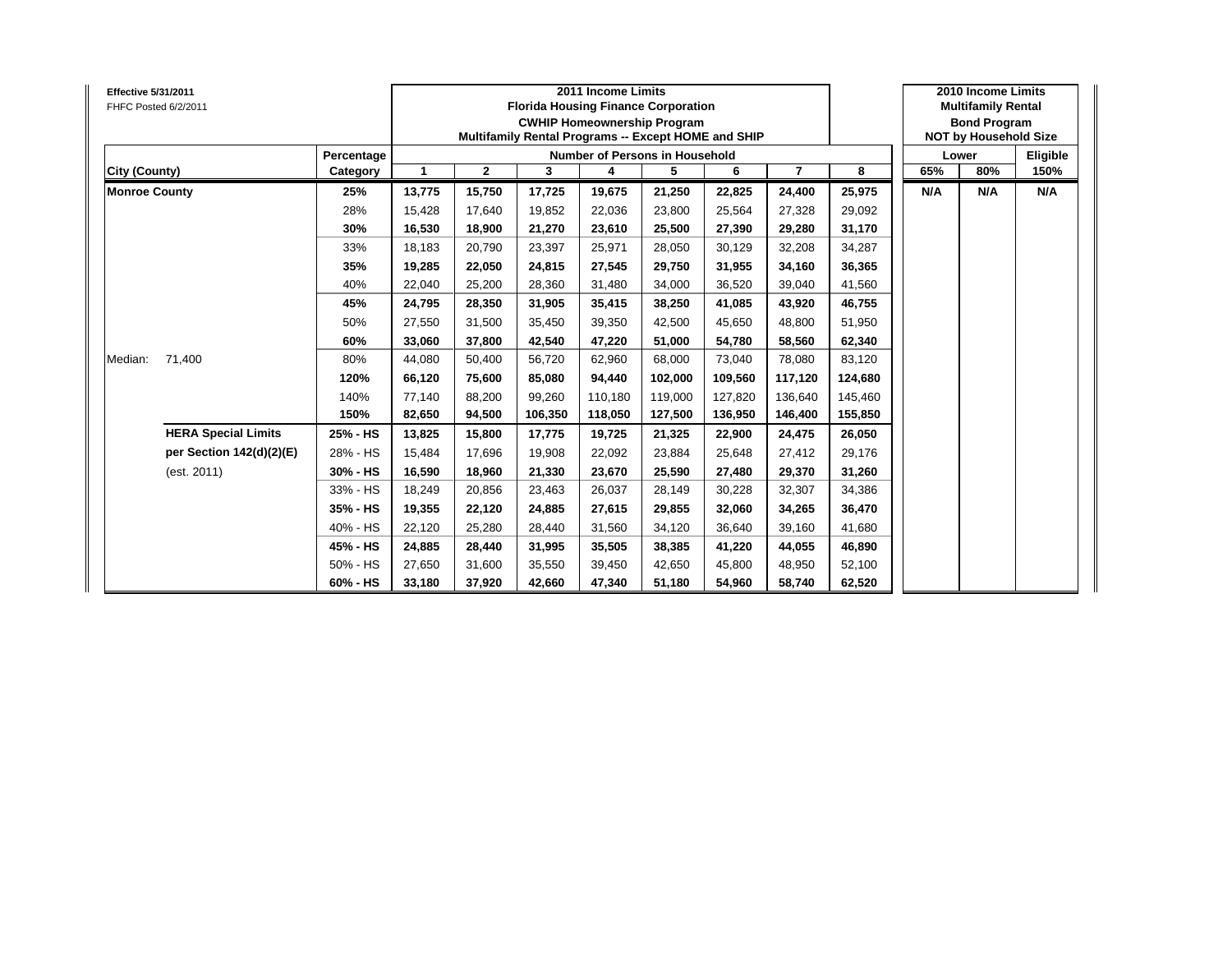| Effective 5/31/2011 | FHFC Posted 6/2/2011       |            |              |              | 2011 Income Limits<br><b>Florida Housing Finance Corporation</b><br><b>CWHIP Homeownership Program</b><br>Multifamily Rental Programs -- Except HOME and SHIP |        |                                       | 2010 Income Limits<br><b>Multifamily Rental</b><br><b>Bond Program</b><br><b>NOT by Household Size</b> |                         |        |     |       |          |
|---------------------|----------------------------|------------|--------------|--------------|---------------------------------------------------------------------------------------------------------------------------------------------------------------|--------|---------------------------------------|--------------------------------------------------------------------------------------------------------|-------------------------|--------|-----|-------|----------|
|                     |                            | Percentage |              |              |                                                                                                                                                               |        | <b>Number of Persons in Household</b> |                                                                                                        |                         |        |     | Lower | Eligible |
| City (County)       |                            | Category   | $\mathbf{1}$ | $\mathbf{2}$ | 3                                                                                                                                                             | 4      | 5                                     | 6                                                                                                      | $\overline{\mathbf{r}}$ | 8      | 65% | 80%   | 150%     |
|                     | <b>Okeechobee County</b>   | 25%        | 7,950        | 9,075        | 10,200                                                                                                                                                        | 11,325 | 12,250                                | 13,150                                                                                                 | 14,050                  | 14,950 | N/A | N/A   | N/A      |
|                     |                            | 28%        | 8,904        | 10,164       | 11,424                                                                                                                                                        | 12,684 | 13,720                                | 14,728                                                                                                 | 15,736                  | 16,744 |     |       |          |
|                     |                            | 30%        | 9,540        | 10,890       | 12,240                                                                                                                                                        | 13,590 | 14,700                                | 15,780                                                                                                 | 16,860                  | 17,940 |     |       |          |
|                     |                            | 33%        | 10,494       | 11,979       | 13,464                                                                                                                                                        | 14,949 | 16,170                                | 17,358                                                                                                 | 18,546                  | 19,734 |     |       |          |
|                     |                            | 35%        | 11,130       | 12,705       | 14,280                                                                                                                                                        | 15,855 | 17,150                                | 18,410                                                                                                 | 19,670                  | 20,930 |     |       |          |
|                     |                            | 40%        | 12,720       | 14,520       | 16,320                                                                                                                                                        | 18,120 | 19,600                                | 21,040                                                                                                 | 22,480                  | 23,920 |     |       |          |
|                     |                            | 45%        | 14,310       | 16,335       | 18,360                                                                                                                                                        | 20,385 | 22,050                                | 23,670                                                                                                 | 25,290                  | 26,910 |     |       |          |
| Median:             |                            | 50%        | 15,900       | 18,150       | 20,400                                                                                                                                                        | 22,650 | 24,500                                | 26,300                                                                                                 | 28,100                  | 29,900 |     |       |          |
|                     |                            | 60%        | 19,080       | 21,780       | 24,480                                                                                                                                                        | 27,180 | 29,400                                | 31,560                                                                                                 | 33,720                  | 35,880 |     |       |          |
|                     | 44,300                     | 80%        | 25,440       | 29,040       | 32,640                                                                                                                                                        | 36,240 | 39,200                                | 42,080                                                                                                 | 44,960                  | 47,840 |     |       |          |
|                     |                            | 120%       | 38,160       | 43,560       | 48,960                                                                                                                                                        | 54,360 | 58,800                                | 63,120                                                                                                 | 67,440                  | 71,760 |     |       |          |
|                     |                            | 140%       | 44,520       | 50,820       | 57,120                                                                                                                                                        | 63,420 | 68,600                                | 73,640                                                                                                 | 78,680                  | 83,720 |     |       |          |
|                     | <b>HERA Special Limits</b> | 25% - HS   | 8,275        | 9,450        | 10,625                                                                                                                                                        | 11,800 | 12,750                                | 13,700                                                                                                 | 14,650                  | 15,600 |     |       |          |
|                     | per Section 142(d)(2)(E)   | 28% - HS   | 9,268        | 10,584       | 11,900                                                                                                                                                        | 13,216 | 14,280                                | 15,344                                                                                                 | 16,408                  | 17,472 |     |       |          |
|                     | (est. 2011)                | 30% - HS   | 9,930        | 11,340       | 12,750                                                                                                                                                        | 14,160 | 15,300                                | 16,440                                                                                                 | 17,580                  | 18,720 |     |       |          |
|                     |                            | 33% - HS   | 10,923       | 12,474       | 14,025                                                                                                                                                        | 15,576 | 16,830                                | 18,084                                                                                                 | 19,338                  | 20,592 |     |       |          |
|                     |                            | 35% - HS   | 11,585       | 13,230       | 14,875                                                                                                                                                        | 16,520 | 17,850                                | 19,180                                                                                                 | 20,510                  | 21,840 |     |       |          |
|                     |                            | 40% - HS   | 13,240       | 15,120       | 17,000                                                                                                                                                        | 18,880 | 20,400                                | 21,920                                                                                                 | 23,440                  | 24,960 |     |       |          |
|                     |                            | 45% - HS   | 14,895       | 17,010       | 19,125                                                                                                                                                        | 21,240 | 22,950                                | 24,660                                                                                                 | 26,370                  | 28,080 |     |       |          |
|                     |                            | 50% - HS   | 16,550       | 18,900       | 21,250                                                                                                                                                        | 23,600 | 25,500                                | 27,400                                                                                                 | 29,300                  | 31,200 |     |       |          |
|                     |                            | 60% - HS   | 19,860       | 22,680       | 25,500                                                                                                                                                        | 28,320 | 30,600                                | 32,880                                                                                                 | 35,160                  | 37,440 |     |       |          |
|                     | <b>USDA-Eligible</b>       | 25% - R    | 9,025        | 10,325       | 11,600                                                                                                                                                        | 12,900 | 13,925                                | 14,975                                                                                                 | 16,000                  | 17,025 |     |       |          |
|                     | <b>Rural Addresses</b>     | 28% - R    | 10,108       | 11,564       | 12,992                                                                                                                                                        | 14,448 | 15,596                                | 16,772                                                                                                 | 17,920                  | 19,068 |     |       |          |
|                     | per Section 42(i)(8)       | $30% - R$  | 10,830       | 12,390       | 13,920                                                                                                                                                        | 15,480 | 16,710                                | 17,970                                                                                                 | 19,200                  | 20,430 |     |       |          |
|                     |                            | 33% - R    | 11,913       | 13,629       | 15,312                                                                                                                                                        | 17,028 | 18,381                                | 19,767                                                                                                 | 21,120                  | 22,473 |     |       |          |
|                     |                            | 35% - R    | 12,635       | 14,455       | 16,240                                                                                                                                                        | 18,060 | 19,495                                | 20,965                                                                                                 | 22,400                  | 23,835 |     |       |          |
|                     |                            | 40% - R    | 14,440       | 16,520       | 18,560                                                                                                                                                        | 20,640 | 22,280                                | 23,960                                                                                                 | 25,600                  | 27,240 |     |       |          |
|                     |                            | 45% - R    | 16,245       | 18,585       | 20,880                                                                                                                                                        | 23,220 | 25,065                                | 26,955                                                                                                 | 28,800                  | 30,645 |     |       |          |
|                     |                            | $50% - R$  | 18,050       | 20,650       | 23,200                                                                                                                                                        | 25,800 | 27,850                                | 29,950                                                                                                 | 32,000                  | 34,050 |     |       |          |
|                     |                            | $60% - R$  | 21,660       | 24,780       | 27,840                                                                                                                                                        | 30,960 | 33,420                                | 35,940                                                                                                 | 38,400                  | 40,860 |     |       |          |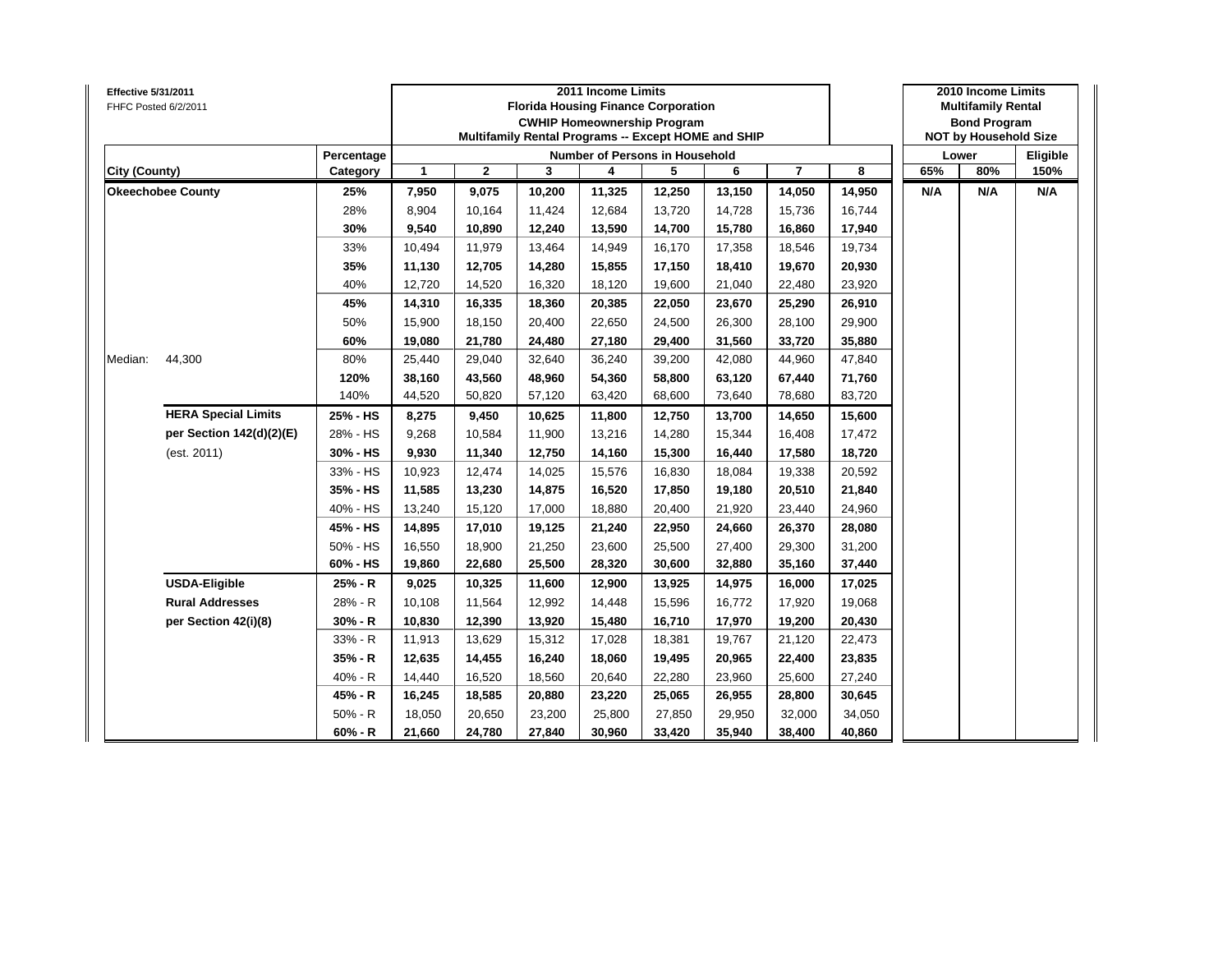| Effective 5/31/2011  | FHFC Posted 6/2/2011       |            |              |              | 2011 Income Limits<br><b>Florida Housing Finance Corporation</b><br><b>CWHIP Homeownership Program</b><br>Multifamily Rental Programs -- Except HOME and SHIP |        |                                       | 2010 Income Limits<br><b>Multifamily Rental</b><br><b>Bond Program</b><br><b>NOT by Household Size</b> |                         |        |     |       |          |
|----------------------|----------------------------|------------|--------------|--------------|---------------------------------------------------------------------------------------------------------------------------------------------------------------|--------|---------------------------------------|--------------------------------------------------------------------------------------------------------|-------------------------|--------|-----|-------|----------|
|                      |                            | Percentage |              |              |                                                                                                                                                               |        | <b>Number of Persons in Household</b> |                                                                                                        |                         |        |     | Lower | Eligible |
| City (County)        |                            | Category   | $\mathbf{1}$ | $\mathbf{2}$ | 3                                                                                                                                                             | 4      | 5                                     | 6                                                                                                      | $\overline{\mathbf{r}}$ | 8      | 65% | 80%   | 150%     |
| <b>Putnam County</b> |                            | 25%        | 7,950        | 9,075        | 10,200                                                                                                                                                        | 11,325 | 12,250                                | 13,150                                                                                                 | 14,050                  | 14,950 | N/A | N/A   | N/A      |
|                      |                            | 28%        | 8,904        | 10,164       | 11,424                                                                                                                                                        | 12,684 | 13,720                                | 14,728                                                                                                 | 15,736                  | 16,744 |     |       |          |
|                      |                            | 30%        | 9,540        | 10,890       | 12,240                                                                                                                                                        | 13,590 | 14,700                                | 15,780                                                                                                 | 16,860                  | 17,940 |     |       |          |
|                      |                            | 33%        | 10,494       | 11,979       | 13,464                                                                                                                                                        | 14,949 | 16,170                                | 17,358                                                                                                 | 18,546                  | 19,734 |     |       |          |
|                      |                            | 35%        | 11,130       | 12,705       | 14,280                                                                                                                                                        | 15,855 | 17,150                                | 18,410                                                                                                 | 19,670                  | 20,930 |     |       |          |
|                      |                            | 40%        | 12,720       | 14,520       | 16,320                                                                                                                                                        | 18,120 | 19,600                                | 21,040                                                                                                 | 22,480                  | 23,920 |     |       |          |
|                      |                            | 45%        | 14,310       | 16,335       | 18,360                                                                                                                                                        | 20,385 | 22,050                                | 23,670                                                                                                 | 25,290                  | 26,910 |     |       |          |
|                      |                            | 50%        | 15,900       | 18,150       | 20,400                                                                                                                                                        | 22,650 | 24,500                                | 26,300                                                                                                 | 28,100                  | 29,900 |     |       |          |
| Median:              |                            | 60%        | 19,080       | 21,780       | 24,480                                                                                                                                                        | 27,180 | 29,400                                | 31,560                                                                                                 | 33,720                  | 35,880 |     |       |          |
|                      | 44,500                     | 80%        | 25,440       | 29,040       | 32,640                                                                                                                                                        | 36,240 | 39,200                                | 42,080                                                                                                 | 44,960                  | 47,840 |     |       |          |
|                      |                            | 120%       | 38,160       | 43,560       | 48,960                                                                                                                                                        | 54,360 | 58,800                                | 63,120                                                                                                 | 67,440                  | 71,760 |     |       |          |
|                      |                            | 140%       | 44,520       | 50,820       | 57,120                                                                                                                                                        | 63,420 | 68,600                                | 73,640                                                                                                 | 78,680                  | 83,720 |     |       |          |
|                      | <b>HERA Special Limits</b> | 25% - HS   | 8,300        | 9,500        | 10,675                                                                                                                                                        | 11,850 | 12,800                                | 13,750                                                                                                 | 14,700                  | 15,650 |     |       |          |
|                      | per Section 142(d)(2)(E)   | 28% - HS   | 9,296        | 10,640       | 11,956                                                                                                                                                        | 13,272 | 14,336                                | 15,400                                                                                                 | 16,464                  | 17,528 |     |       |          |
|                      | (est. 2010)                | 30% - HS   | 9,960        | 11,400       | 12,810                                                                                                                                                        | 14,220 | 15,360                                | 16,500                                                                                                 | 17,640                  | 18,780 |     |       |          |
|                      |                            | 33% - HS   | 10,956       | 12,540       | 14,091                                                                                                                                                        | 15,642 | 16,896                                | 18,150                                                                                                 | 19,404                  | 20,658 |     |       |          |
|                      |                            | 35% - HS   | 11,620       | 13,300       | 14,945                                                                                                                                                        | 16,590 | 17,920                                | 19,250                                                                                                 | 20,580                  | 21,910 |     |       |          |
|                      |                            | 40% - HS   | 13,280       | 15,200       | 17,080                                                                                                                                                        | 18,960 | 20,480                                | 22,000                                                                                                 | 23,520                  | 25,040 |     |       |          |
|                      |                            | 45% - HS   | 14,940       | 17,100       | 19,215                                                                                                                                                        | 21,330 | 23,040                                | 24,750                                                                                                 | 26,460                  | 28,170 |     |       |          |
|                      |                            | 50% - HS   | 16,600       | 19,000       | 21,350                                                                                                                                                        | 23,700 | 25,600                                | 27,500                                                                                                 | 29,400                  | 31,300 |     |       |          |
|                      |                            | 60% - HS   | 19,920       | 22,800       | 25,620                                                                                                                                                        | 28,440 | 30,720                                | 33,000                                                                                                 | 35,280                  | 37,560 |     |       |          |
|                      | <b>USDA-Eligible</b>       | 25% - R    | 9,025        | 10,325       | 11,600                                                                                                                                                        | 12,900 | 13,925                                | 14,975                                                                                                 | 16,000                  | 17,025 |     |       |          |
|                      | <b>Rural Addresses</b>     | 28% - R    | 10,108       | 11,564       | 12,992                                                                                                                                                        | 14,448 | 15,596                                | 16,772                                                                                                 | 17,920                  | 19,068 |     |       |          |
|                      | per Section 42(i)(8)       | $30% - R$  | 10,830       | 12,390       | 13,920                                                                                                                                                        | 15,480 | 16,710                                | 17,970                                                                                                 | 19,200                  | 20,430 |     |       |          |
|                      |                            | 33% - R    | 11,913       | 13,629       | 15,312                                                                                                                                                        | 17,028 | 18,381                                | 19,767                                                                                                 | 21,120                  | 22,473 |     |       |          |
|                      |                            | 35% - R    | 12,635       | 14,455       | 16,240                                                                                                                                                        | 18,060 | 19,495                                | 20,965                                                                                                 | 22,400                  | 23,835 |     |       |          |
|                      |                            | 40% - R    | 14,440       | 16,520       | 18,560                                                                                                                                                        | 20,640 | 22,280                                | 23,960                                                                                                 | 25,600                  | 27,240 |     |       |          |
|                      |                            | 45% - R    | 16,245       | 18,585       | 20,880                                                                                                                                                        | 23,220 | 25,065                                | 26,955                                                                                                 | 28,800                  | 30,645 |     |       |          |
|                      |                            | $50% - R$  | 18,050       | 20,650       | 23,200                                                                                                                                                        | 25,800 | 27,850                                | 29,950                                                                                                 | 32,000                  | 34,050 |     |       |          |
|                      |                            | $60% - R$  | 21,660       | 24,780       | 27,840                                                                                                                                                        | 30,960 | 33,420                                | 35,940                                                                                                 | 38,400                  | 40,860 |     |       |          |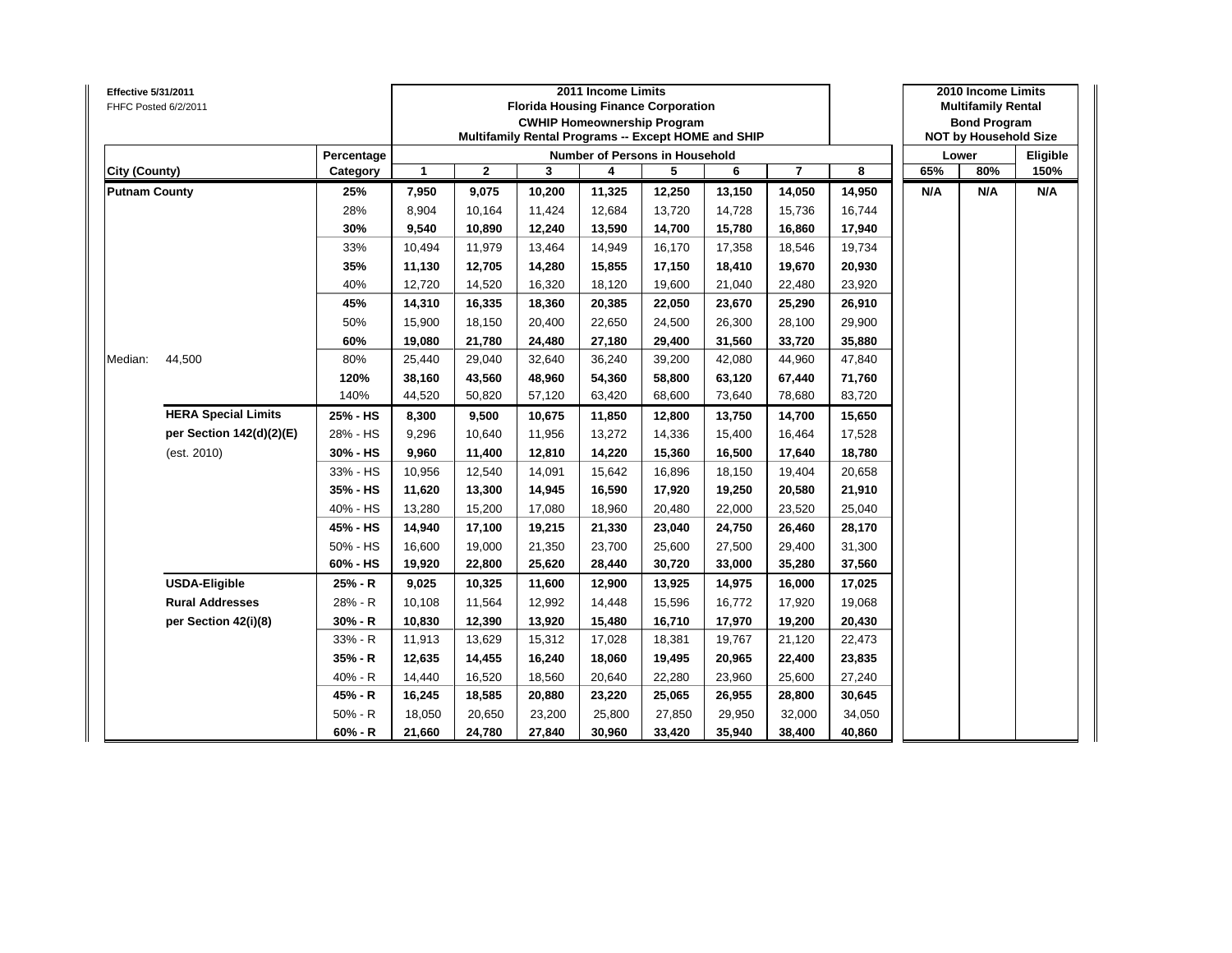| <b>Effective 5/31/2011</b><br>FHFC Posted 6/2/2011 |            |        |              | 2011 Income Limits<br><b>Florida Housing Finance Corporation</b><br><b>CWHIP Homeownership Program</b><br>Multifamily Rental Programs -- Except HOME and SHIP |        |                                       | 2010 Income Limits<br><b>Multifamily Rental</b><br><b>Bond Program</b><br><b>NOT by Household Size</b> |                |        |     |       |          |
|----------------------------------------------------|------------|--------|--------------|---------------------------------------------------------------------------------------------------------------------------------------------------------------|--------|---------------------------------------|--------------------------------------------------------------------------------------------------------|----------------|--------|-----|-------|----------|
|                                                    | Percentage |        |              |                                                                                                                                                               |        | <b>Number of Persons in Household</b> |                                                                                                        |                |        |     | Lower | Eligible |
| City (County)                                      | Category   | 1      | $\mathbf{2}$ | 3                                                                                                                                                             | 4      | 5                                     | 6                                                                                                      | $\overline{7}$ | 8      | 65% | 80%   | 150%     |
| <b>Sumter County</b>                               | 25%        | 8,725  | 9,975        | 11,225                                                                                                                                                        | 12,450 | 13,450                                | 14,450                                                                                                 | 15,450         | 16,450 | N/A | N/A   | N/A      |
|                                                    | 28%        | 9.772  | 11.172       | 12.572                                                                                                                                                        | 13,944 | 15.064                                | 16.184                                                                                                 | 17.304         | 18,424 |     |       |          |
|                                                    | 30%        | 10,470 | 11,970       | 13,470                                                                                                                                                        | 14,940 | 16,140                                | 17,340                                                                                                 | 18,540         | 19,740 |     |       |          |
|                                                    | 33%        | 11,517 | 13,167       | 14,817                                                                                                                                                        | 16,434 | 17,754                                | 19,074                                                                                                 | 20,394         | 21,714 |     |       |          |
|                                                    | 35%        | 12,215 | 13,965       | 15,715                                                                                                                                                        | 17,430 | 18,830                                | 20,230                                                                                                 | 21,630         | 23,030 |     |       |          |
|                                                    | 40%        | 13,960 | 15,960       | 17,960                                                                                                                                                        | 19,920 | 21,520                                | 23,120                                                                                                 | 24,720         | 26,320 |     |       |          |
|                                                    | 45%        | 15,705 | 17,955       | 20,205                                                                                                                                                        | 22,410 | 24,210                                | 26.010                                                                                                 | 27,810         | 29,610 |     |       |          |
|                                                    | 50%        | 17,450 | 19,950       | 22,450                                                                                                                                                        | 24,900 | 26,900                                | 28,900                                                                                                 | 30,900         | 32,900 |     |       |          |
|                                                    | 60%        | 20,940 | 23,940       | 26,940                                                                                                                                                        | 29,880 | 32,280                                | 34,680                                                                                                 | 37,080         | 39,480 |     |       |          |
| 49,800<br>Median:                                  | 80%        | 27,920 | 31,920       | 35,920                                                                                                                                                        | 39,840 | 43,040                                | 46,240                                                                                                 | 49,440         | 52,640 |     |       |          |
|                                                    | 120%       | 41,880 | 47,880       | 53,880                                                                                                                                                        | 59,760 | 64,560                                | 69,360                                                                                                 | 74,160         | 78,960 |     |       |          |
|                                                    | 140%       | 48,860 | 55,860       | 62,860                                                                                                                                                        | 69,720 | 75,320                                | 80,920                                                                                                 | 86,520         | 92,120 |     |       |          |
| <b>USDA-Eligible</b>                               | 25% - R    | 9,025  | 10,325       | 11,600                                                                                                                                                        | 12,900 | 13,925                                | 14,975                                                                                                 | 16,000         | 17,025 |     |       |          |
| <b>Rural Addresses</b>                             | 28% - R    | 10.108 | 11.564       | 12.992                                                                                                                                                        | 14,448 | 15.596                                | 16.772                                                                                                 | 17,920         | 19,068 |     |       |          |
| per Section 42(i)(8)                               | $30% - R$  | 10,830 | 12,390       | 13,920                                                                                                                                                        | 15,480 | 16,710                                | 17,970                                                                                                 | 19,200         | 20,430 |     |       |          |
|                                                    | 33% - R    | 11,913 | 13,629       | 15,312                                                                                                                                                        | 17,028 | 18,381                                | 19,767                                                                                                 | 21,120         | 22,473 |     |       |          |
|                                                    | 35% - R    | 12,635 | 14,455       | 16,240                                                                                                                                                        | 18,060 | 19,495                                | 20,965                                                                                                 | 22,400         | 23,835 |     |       |          |
|                                                    | $40% - R$  | 14,440 | 16,520       | 18,560                                                                                                                                                        | 20,640 | 22,280                                | 23,960                                                                                                 | 25,600         | 27,240 |     |       |          |
|                                                    | 45% - R    | 16,245 | 18,585       | 20,880                                                                                                                                                        | 23,220 | 25,065                                | 26,955                                                                                                 | 28,800         | 30,645 |     |       |          |
|                                                    | $50% - R$  | 18,050 | 20,650       | 23,200                                                                                                                                                        | 25,800 | 27,850                                | 29,950                                                                                                 | 32,000         | 34,050 |     |       |          |
|                                                    | $60% - R$  | 21,660 | 24,780       | 27,840                                                                                                                                                        | 30,960 | 33,420                                | 35,940                                                                                                 | 38,400         | 40,860 |     |       |          |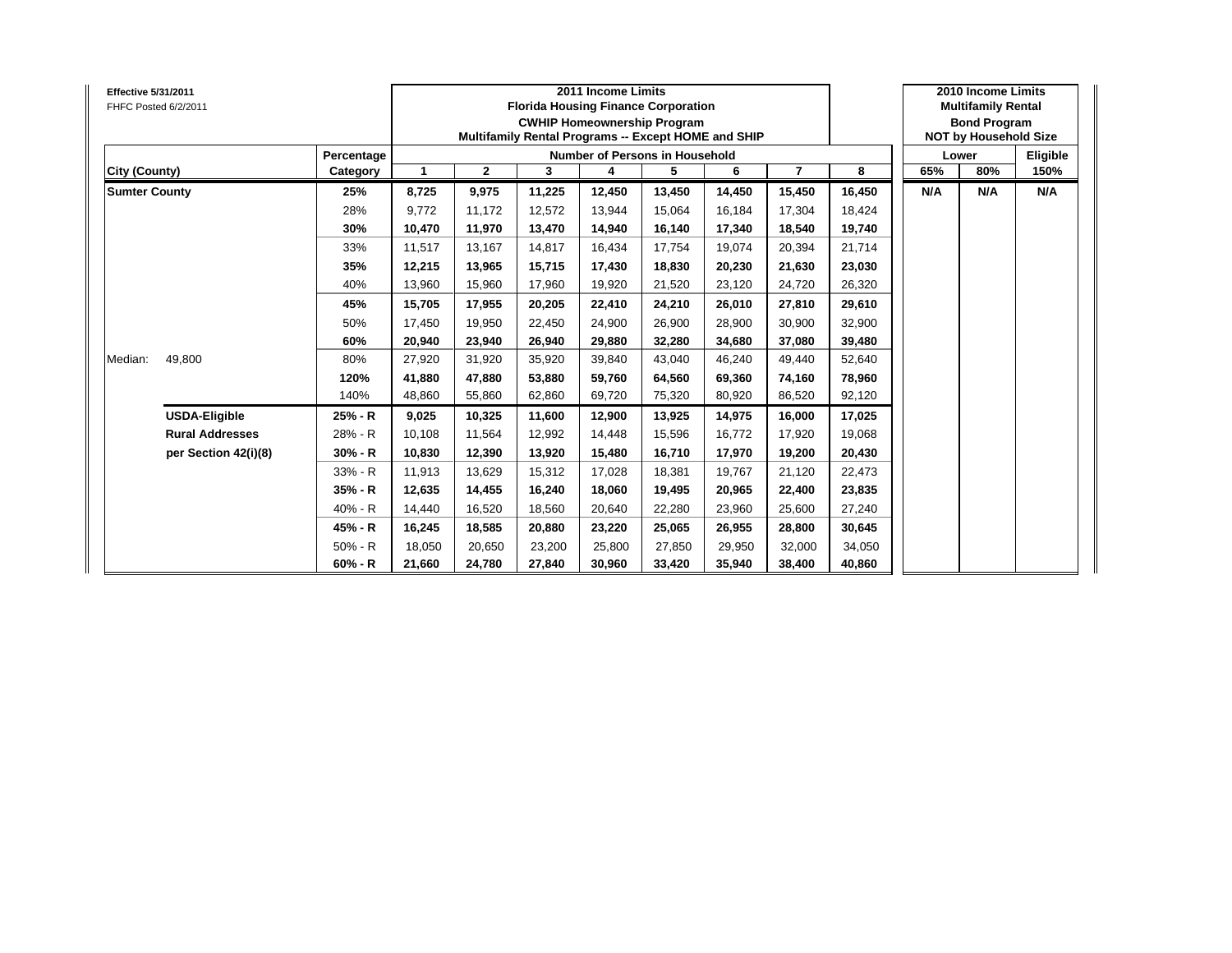| Effective 5/31/2011 | FHFC Posted 6/2/2011       |            |        |              | 2011 Income Limits<br><b>Florida Housing Finance Corporation</b><br><b>CWHIP Homeownership Program</b><br>Multifamily Rental Programs -- Except HOME and SHIP |        |                                       | 2010 Income Limits<br><b>Multifamily Rental</b><br><b>Bond Program</b><br><b>NOT by Household Size</b> |                |        |     |       |          |
|---------------------|----------------------------|------------|--------|--------------|---------------------------------------------------------------------------------------------------------------------------------------------------------------|--------|---------------------------------------|--------------------------------------------------------------------------------------------------------|----------------|--------|-----|-------|----------|
|                     |                            | Percentage |        |              |                                                                                                                                                               |        | <b>Number of Persons in Household</b> |                                                                                                        |                |        |     | Lower | Eligible |
| City (County)       |                            | Category   | 1      | $\mathbf{2}$ | 3                                                                                                                                                             | 4      | 5                                     | 6                                                                                                      | $\overline{7}$ | 8      | 65% | 80%   | 150%     |
|                     | <b>Suwannee County</b>     | 25%        | 8,000  | 9,125        | 10,275                                                                                                                                                        | 11,400 | 12,325                                | 13,225                                                                                                 | 14,150         | 15,050 | N/A | N/A   | N/A      |
|                     |                            | 28%        | 8,960  | 10,220       | 11,508                                                                                                                                                        | 12,768 | 13,804                                | 14,812                                                                                                 | 15,848         | 16,856 |     |       |          |
|                     |                            | 30%        | 9,600  | 10,950       | 12,330                                                                                                                                                        | 13,680 | 14,790                                | 15,870                                                                                                 | 16,980         | 18,060 |     |       |          |
|                     |                            | 33%        | 10,560 | 12,045       | 13,563                                                                                                                                                        | 15,048 | 16,269                                | 17,457                                                                                                 | 18,678         | 19,866 |     |       |          |
|                     |                            | 35%        | 11,200 | 12,775       | 14,385                                                                                                                                                        | 15,960 | 17,255                                | 18,515                                                                                                 | 19,810         | 21,070 |     |       |          |
|                     |                            | 40%        | 12,800 | 14,600       | 16,440                                                                                                                                                        | 18,240 | 19,720                                | 21,160                                                                                                 | 22,640         | 24,080 |     |       |          |
|                     |                            | 45%        | 14,400 | 16,425       | 18,495                                                                                                                                                        | 20,520 | 22,185                                | 23,805                                                                                                 | 25,470         | 27,090 |     |       |          |
| Median:             |                            | 50%        | 16,000 | 18,250       | 20,550                                                                                                                                                        | 22,800 | 24,650                                | 26,450                                                                                                 | 28,300         | 30,100 |     |       |          |
|                     |                            | 60%        | 19,200 | 21,900       | 24,660                                                                                                                                                        | 27,360 | 29,580                                | 31,740                                                                                                 | 33,960         | 36,120 |     |       |          |
|                     | 45,600                     | 80%        | 25,600 | 29,200       | 32,880                                                                                                                                                        | 36,480 | 39,440                                | 42,320                                                                                                 | 45,280         | 48,160 |     |       |          |
|                     |                            | 120%       | 38,400 | 43,800       | 49,320                                                                                                                                                        | 54,720 | 59,160                                | 63,480                                                                                                 | 67,920         | 72,240 |     |       |          |
|                     |                            | 140%       | 44,800 | 51,100       | 57,540                                                                                                                                                        | 63,840 | 69,020                                | 74,060                                                                                                 | 79,240         | 84,280 |     |       |          |
|                     | <b>HERA Special Limits</b> | 25% - HS   | 8,475  | 9,700        | 10,900                                                                                                                                                        | 12,100 | 13,075                                | 14,050                                                                                                 | 15,025         | 15,975 |     |       |          |
|                     | per Section 142(d)(2)(E)   | 28% - HS   | 9,492  | 10,864       | 12,208                                                                                                                                                        | 13,552 | 14,644                                | 15,736                                                                                                 | 16,828         | 17,892 |     |       |          |
|                     | (est. 2009)                | 30% - HS   | 10,170 | 11,640       | 13,080                                                                                                                                                        | 14,520 | 15,690                                | 16,860                                                                                                 | 18,030         | 19,170 |     |       |          |
|                     |                            | 33% - HS   | 11,187 | 12,804       | 14,388                                                                                                                                                        | 15,972 | 17,259                                | 18,546                                                                                                 | 19,833         | 21,087 |     |       |          |
|                     |                            | 35% - HS   | 11,865 | 13,580       | 15,260                                                                                                                                                        | 16,940 | 18,305                                | 19,670                                                                                                 | 21,035         | 22,365 |     |       |          |
|                     |                            | 40% - HS   | 13,560 | 15,520       | 17,440                                                                                                                                                        | 19,360 | 20,920                                | 22,480                                                                                                 | 24,040         | 25,560 |     |       |          |
|                     |                            | 45% - HS   | 15,255 | 17,460       | 19,620                                                                                                                                                        | 21,780 | 23,535                                | 25,290                                                                                                 | 27,045         | 28,755 |     |       |          |
|                     |                            | 50% - HS   | 16,950 | 19,400       | 21,800                                                                                                                                                        | 24,200 | 26,150                                | 28,100                                                                                                 | 30,050         | 31,950 |     |       |          |
|                     |                            | 60% - HS   | 20,340 | 23,280       | 26,160                                                                                                                                                        | 29,040 | 31,380                                | 33,720                                                                                                 | 36,060         | 38,340 |     |       |          |
|                     | <b>USDA-Eligible</b>       | 25% - R    | 9,025  | 10,325       | 11,600                                                                                                                                                        | 12,900 | 13,925                                | 14,975                                                                                                 | 16,000         | 17,025 |     |       |          |
|                     | <b>Rural Addresses</b>     | 28% - R    | 10,108 | 11,564       | 12,992                                                                                                                                                        | 14,448 | 15,596                                | 16,772                                                                                                 | 17,920         | 19,068 |     |       |          |
|                     | per Section 42(i)(8)       | 30% - R    | 10,830 | 12,390       | 13,920                                                                                                                                                        | 15,480 | 16,710                                | 17,970                                                                                                 | 19,200         | 20,430 |     |       |          |
|                     |                            | 33% - R    | 11,913 | 13,629       | 15,312                                                                                                                                                        | 17,028 | 18,381                                | 19,767                                                                                                 | 21,120         | 22,473 |     |       |          |
|                     |                            | 35% - R    | 12,635 | 14,455       | 16,240                                                                                                                                                        | 18,060 | 19,495                                | 20,965                                                                                                 | 22,400         | 23,835 |     |       |          |
|                     |                            | 40% - R    | 14,440 | 16,520       | 18,560                                                                                                                                                        | 20,640 | 22,280                                | 23,960                                                                                                 | 25,600         | 27,240 |     |       |          |
|                     |                            | 45% - R    | 16,245 | 18,585       | 20,880                                                                                                                                                        | 23,220 | 25,065                                | 26,955                                                                                                 | 28,800         | 30,645 |     |       |          |
|                     |                            | $50% - R$  | 18,050 | 20,650       | 23,200                                                                                                                                                        | 25,800 | 27,850                                | 29,950                                                                                                 | 32,000         | 34,050 |     |       |          |
|                     |                            | $60% - R$  | 21,660 | 24,780       | 27,840                                                                                                                                                        | 30,960 | 33,420                                | 35,940                                                                                                 | 38,400         | 40,860 |     |       |          |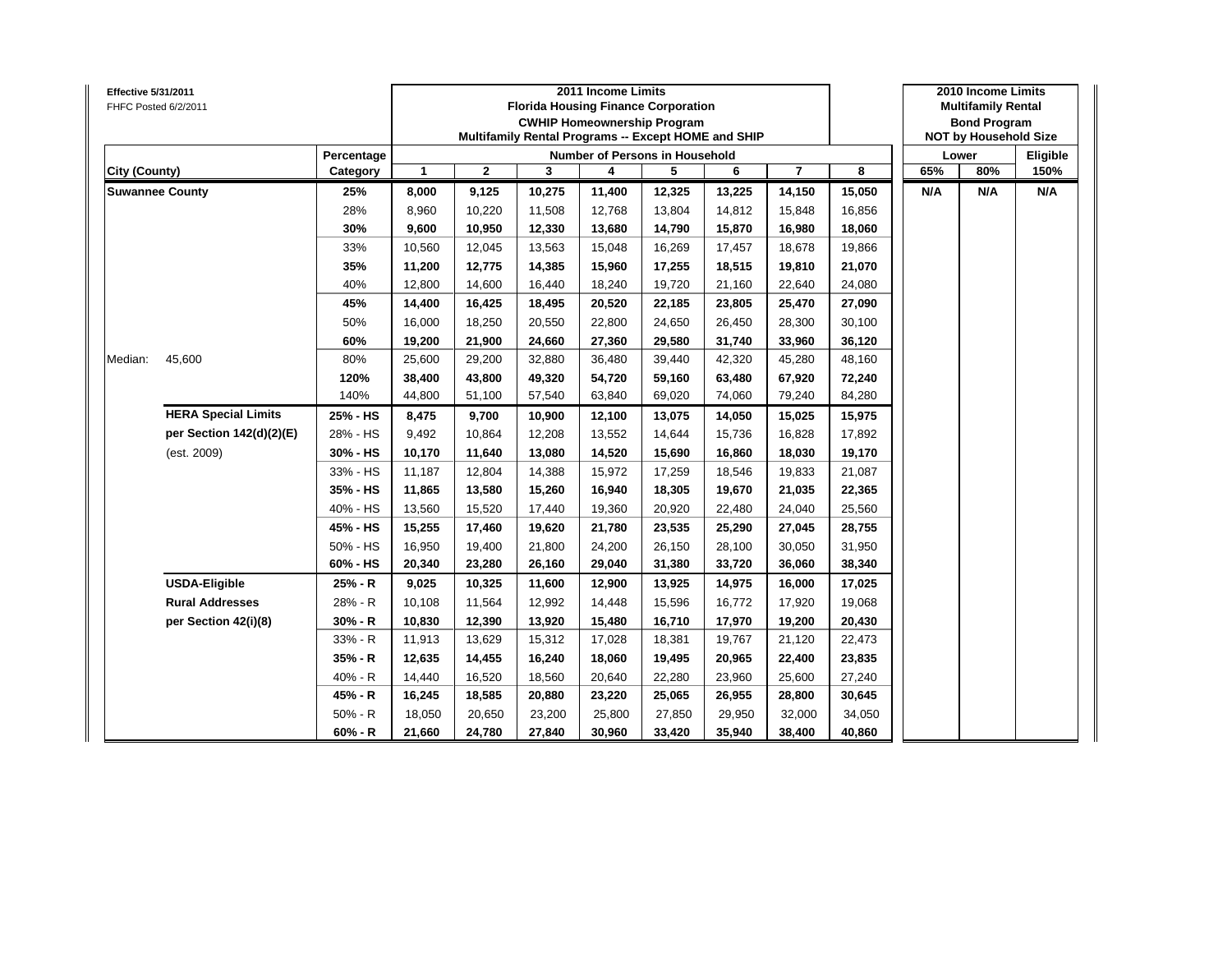| Effective 5/31/2011  | FHFC Posted 6/2/2011       |            |              | <b>Florida Housing Finance Corporation</b><br>Multifamily Rental Programs -- Except HOME and SHIP |        | 2010 Income Limits<br><b>Multifamily Rental</b><br><b>Bond Program</b><br><b>NOT by Household Size</b> |                                |        |                |        |     |       |          |
|----------------------|----------------------------|------------|--------------|---------------------------------------------------------------------------------------------------|--------|--------------------------------------------------------------------------------------------------------|--------------------------------|--------|----------------|--------|-----|-------|----------|
|                      |                            | Percentage |              |                                                                                                   |        |                                                                                                        | Number of Persons in Household |        |                |        |     | Lower | Eligible |
| City (County)        |                            | Category   | $\mathbf{1}$ | $\mathbf{2}$                                                                                      | 3      | 4                                                                                                      | 5                              | 6      | $\overline{7}$ | 8      | 65% | 80%   | 150%     |
| <b>Taylor County</b> |                            | 25%        | 8,325        | 9,500                                                                                             | 10,700 | 11,875                                                                                                 | 12,825                         | 13,775 | 14,725         | 15,675 | N/A | N/A   | N/A      |
|                      |                            | 28%        | 9,324        | 10,640                                                                                            | 11,984 | 13,300                                                                                                 | 14,364                         | 15,428 | 16,492         | 17,556 |     |       |          |
|                      |                            | 30%        | 9,990        | 11,400                                                                                            | 12,840 | 14,250                                                                                                 | 15,390                         | 16,530 | 17,670         | 18,810 |     |       |          |
|                      |                            | 33%        | 10,989       | 12,540                                                                                            | 14,124 | 15,675                                                                                                 | 16,929                         | 18,183 | 19,437         | 20,691 |     |       |          |
|                      |                            | 35%        | 11,655       | 13,300                                                                                            | 14,980 | 16,625                                                                                                 | 17,955                         | 19,285 | 20,615         | 21,945 |     |       |          |
|                      |                            | 40%        | 13,320       | 15,200                                                                                            | 17,120 | 19,000                                                                                                 | 20,520                         | 22,040 | 23,560         | 25,080 |     |       |          |
|                      |                            | 45%        | 14,985       | 17,100                                                                                            | 19,260 | 21,375                                                                                                 | 23,085                         | 24,795 | 26,505         | 28,215 |     |       |          |
|                      |                            | 50%        | 16,650       | 19,000                                                                                            | 21,400 | 23,750                                                                                                 | 25,650                         | 27,550 | 29,450         | 31,350 |     |       |          |
|                      |                            | 60%        | 19,980       | 22,800                                                                                            | 25,680 | 28,500                                                                                                 | 30,780                         | 33,060 | 35,340         | 37,620 |     |       |          |
| Median:              | 47,500                     | 80%        | 26,640       | 30,400                                                                                            | 34,240 | 38,000                                                                                                 | 41,040                         | 44,080 | 47,120         | 50,160 |     |       |          |
|                      |                            | 120%       | 39,960       | 45,600                                                                                            | 51,360 | 57,000                                                                                                 | 61,560                         | 66,120 | 70,680         | 75,240 |     |       |          |
|                      |                            | 140%       | 46,620       | 53,200                                                                                            | 59,920 | 66,500                                                                                                 | 71,820                         | 77,140 | 82,460         | 87,780 |     |       |          |
|                      | <b>HERA Special Limits</b> | 25% - HS   | 8,725        | 9,975                                                                                             | 11,225 | 12,450                                                                                                 | 13,450                         | 14,450 | 15,450         | 16,450 |     |       |          |
|                      | per Section 142(d)(2)(E)   | 28% - HS   | 9,772        | 11,172                                                                                            | 12,572 | 13,944                                                                                                 | 15,064                         | 16,184 | 17,304         | 18,424 |     |       |          |
|                      | (est. 2009)                | 30% - HS   | 10,470       | 11,970                                                                                            | 13,470 | 14,940                                                                                                 | 16,140                         | 17,340 | 18,540         | 19,740 |     |       |          |
|                      |                            | 33% - HS   | 11,517       | 13,167                                                                                            | 14,817 | 16,434                                                                                                 | 17,754                         | 19,074 | 20,394         | 21,714 |     |       |          |
|                      |                            | 35% - HS   | 12,215       | 13,965                                                                                            | 15,715 | 17,430                                                                                                 | 18,830                         | 20,230 | 21,630         | 23,030 |     |       |          |
|                      |                            | 40% - HS   | 13,960       | 15,960                                                                                            | 17,960 | 19,920                                                                                                 | 21,520                         | 23,120 | 24,720         | 26,320 |     |       |          |
|                      |                            | 45% - HS   | 15,705       | 17,955                                                                                            | 20,205 | 22,410                                                                                                 | 24,210                         | 26,010 | 27,810         | 29,610 |     |       |          |
|                      |                            | 50% - HS   | 17,450       | 19,950                                                                                            | 22,450 | 24,900                                                                                                 | 26,900                         | 28,900 | 30,900         | 32,900 |     |       |          |
|                      |                            | 60% - HS   | 20,940       | 23,940                                                                                            | 26,940 | 29,880                                                                                                 | 32,280                         | 34,680 | 37,080         | 39,480 |     |       |          |
|                      | <b>USDA-Eligible</b>       | 25% - R    | 9,025        | 10,325                                                                                            | 11,600 | 12,900                                                                                                 | 13,925                         | 14,975 | 16,000         | 17,025 |     |       |          |
|                      | <b>Rural Addresses</b>     | 28% - R    | 10,108       | 11,564                                                                                            | 12,992 | 14,448                                                                                                 | 15,596                         | 16,772 | 17,920         | 19,068 |     |       |          |
|                      | per Section 42(i)(8)       | $30% - R$  | 10,830       | 12,390                                                                                            | 13,920 | 15,480                                                                                                 | 16,710                         | 17,970 | 19,200         | 20,430 |     |       |          |
|                      |                            | 33% - R    | 11,913       | 13,629                                                                                            | 15,312 | 17,028                                                                                                 | 18,381                         | 19,767 | 21,120         | 22,473 |     |       |          |
|                      |                            | $35% - R$  | 12,635       | 14,455                                                                                            | 16,240 | 18,060                                                                                                 | 19,495                         | 20,965 | 22,400         | 23,835 |     |       |          |
|                      |                            | 40% - R    | 14,440       | 16,520                                                                                            | 18,560 | 20,640                                                                                                 | 22,280                         | 23,960 | 25,600         | 27,240 |     |       |          |
|                      |                            | 45% - R    | 16,245       | 18,585                                                                                            | 20,880 | 23,220                                                                                                 | 25,065                         | 26,955 | 28,800         | 30,645 |     |       |          |
|                      |                            | $50% - R$  | 18,050       | 20,650                                                                                            | 23,200 | 25,800                                                                                                 | 27,850                         | 29,950 | 32,000         | 34,050 |     |       |          |
|                      |                            | $60% - R$  | 21,660       | 24,780                                                                                            | 27,840 | 30,960                                                                                                 | 33,420                         | 35,940 | 38,400         | 40,860 |     |       |          |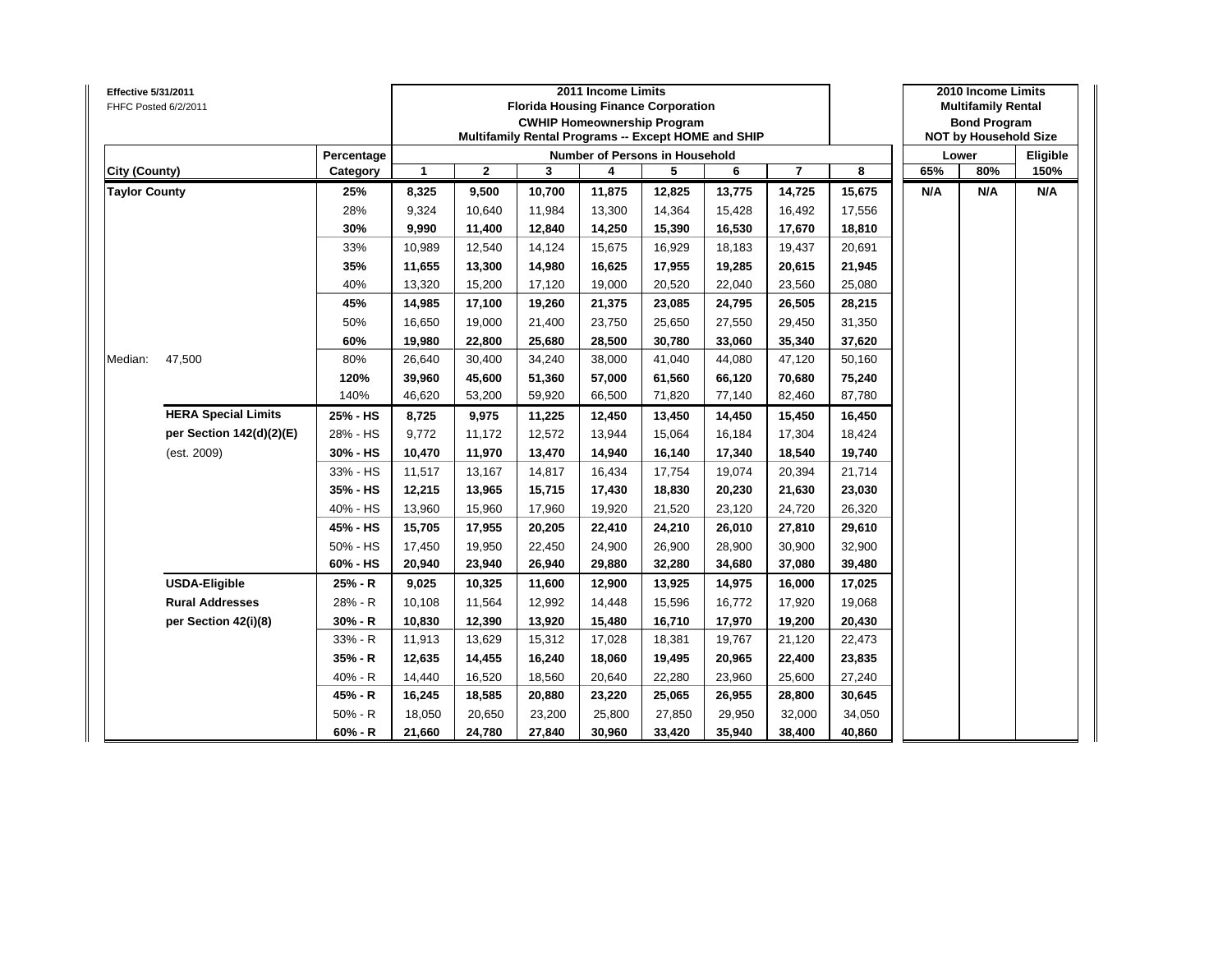| Effective 5/31/2011<br>FHFC Posted 6/2/2011 |                            |            |              |              | 2011 Income Limits<br><b>Florida Housing Finance Corporation</b><br><b>CWHIP Homeownership Program</b><br>Multifamily Rental Programs -- Except HOME and SHIP |        |                                       | 2010 Income Limits<br><b>Multifamily Rental</b><br><b>Bond Program</b><br><b>NOT by Household Size</b> |                         |        |     |       |          |
|---------------------------------------------|----------------------------|------------|--------------|--------------|---------------------------------------------------------------------------------------------------------------------------------------------------------------|--------|---------------------------------------|--------------------------------------------------------------------------------------------------------|-------------------------|--------|-----|-------|----------|
|                                             |                            | Percentage |              |              |                                                                                                                                                               |        | <b>Number of Persons in Household</b> |                                                                                                        |                         |        |     | Lower | Eligible |
| City (County)                               |                            | Category   | $\mathbf{1}$ | $\mathbf{2}$ | 3                                                                                                                                                             | 4      | 5                                     | 6                                                                                                      | $\overline{\mathbf{r}}$ | 8      | 65% | 80%   | 150%     |
| <b>Union County</b>                         |                            | 25%        | 9,000        | 10,275       | 11,550                                                                                                                                                        | 12,825 | 13,875                                | 14,900                                                                                                 | 15,925                  | 16,950 | N/A | N/A   | N/A      |
|                                             |                            | 28%        | 10,080       | 11,508       | 12,936                                                                                                                                                        | 14,364 | 15,540                                | 16,688                                                                                                 | 17,836                  | 18,984 |     |       |          |
|                                             |                            | 30%        | 10,800       | 12,330       | 13,860                                                                                                                                                        | 15,390 | 16,650                                | 17,880                                                                                                 | 19,110                  | 20,340 |     |       |          |
|                                             |                            | 33%        | 11,880       | 13,563       | 15,246                                                                                                                                                        | 16,929 | 18,315                                | 19,668                                                                                                 | 21,021                  | 22,374 |     |       |          |
|                                             |                            | 35%        | 12,600       | 14,385       | 16,170                                                                                                                                                        | 17,955 | 19,425                                | 20,860                                                                                                 | 22,295                  | 23,730 |     |       |          |
|                                             |                            | 40%        | 14,400       | 16,440       | 18,480                                                                                                                                                        | 20,520 | 22,200                                | 23,840                                                                                                 | 25,480                  | 27,120 |     |       |          |
|                                             |                            | 45%        | 16,200       | 18,495       | 20,790                                                                                                                                                        | 23,085 | 24,975                                | 26,820                                                                                                 | 28,665                  | 30,510 |     |       |          |
|                                             |                            | 50%        | 18,000       | 20,550       | 23,100                                                                                                                                                        | 25,650 | 27,750                                | 29,800                                                                                                 | 31,850                  | 33,900 |     |       |          |
| Median:                                     |                            | 60%        | 21,600       | 24,660       | 27,720                                                                                                                                                        | 30,780 | 33,300                                | 35,760                                                                                                 | 38,220                  | 40,680 |     |       |          |
|                                             | 53,100                     | 80%        | 28,800       | 32,880       | 36,960                                                                                                                                                        | 41,040 | 44,400                                | 47,680                                                                                                 | 50,960                  | 54,240 |     |       |          |
|                                             |                            | 120%       | 43,200       | 49,320       | 55,440                                                                                                                                                        | 61,560 | 66,600                                | 71,520                                                                                                 | 76,440                  | 81,360 |     |       |          |
|                                             |                            | 140%       | 50,400       | 57,540       | 64,680                                                                                                                                                        | 71,820 | 77,700                                | 83,440                                                                                                 | 89,180                  | 94,920 |     |       |          |
|                                             | <b>HERA Special Limits</b> | 25% - HS   | 9,300        | 10,625       | 11,950                                                                                                                                                        | 13,275 | 14,350                                | 15,400                                                                                                 | 16,475                  | 17,525 |     |       |          |
|                                             | per Section 142(d)(2)(E)   | 28% - HS   | 10,416       | 11,900       | 13,384                                                                                                                                                        | 14,868 | 16,072                                | 17,248                                                                                                 | 18,452                  | 19,628 |     |       |          |
|                                             | (est. 2011)                | 30% - HS   | 11,160       | 12,750       | 14,340                                                                                                                                                        | 15,930 | 17,220                                | 18,480                                                                                                 | 19,770                  | 21,030 |     |       |          |
|                                             |                            | 33% - HS   | 12,276       | 14,025       | 15,774                                                                                                                                                        | 17,523 | 18,942                                | 20,328                                                                                                 | 21,747                  | 23,133 |     |       |          |
|                                             |                            | 35% - HS   | 13,020       | 14,875       | 16,730                                                                                                                                                        | 18,585 | 20,090                                | 21,560                                                                                                 | 23,065                  | 24,535 |     |       |          |
|                                             |                            | 40% - HS   | 14,880       | 17,000       | 19,120                                                                                                                                                        | 21,240 | 22,960                                | 24,640                                                                                                 | 26,360                  | 28,040 |     |       |          |
|                                             |                            | 45% - HS   | 16,740       | 19,125       | 21,510                                                                                                                                                        | 23,895 | 25,830                                | 27,720                                                                                                 | 29,655                  | 31,545 |     |       |          |
|                                             |                            | 50% - HS   | 18,600       | 21,250       | 23,900                                                                                                                                                        | 26,550 | 28,700                                | 30,800                                                                                                 | 32,950                  | 35,050 |     |       |          |
|                                             |                            | 60% - HS   | 22,320       | 25,500       | 28,680                                                                                                                                                        | 31,860 | 34,440                                | 36,960                                                                                                 | 39,540                  | 42,060 |     |       |          |
|                                             | <b>USDA-Eligible</b>       | 25% - R    | 9,025        | 10,325       | 11,600                                                                                                                                                        | 12,900 | 13,925                                | 14,975                                                                                                 | 16,000                  | 17,025 |     |       |          |
|                                             | <b>Rural Addresses</b>     | 28% - R    | 10,108       | 11,564       | 12,992                                                                                                                                                        | 14,448 | 15,596                                | 16,772                                                                                                 | 17,920                  | 19,068 |     |       |          |
|                                             | per Section 42(i)(8)       | $30% - R$  | 10,830       | 12,390       | 13,920                                                                                                                                                        | 15,480 | 16,710                                | 17,970                                                                                                 | 19,200                  | 20,430 |     |       |          |
|                                             |                            | 33% - R    | 11,913       | 13,629       | 15,312                                                                                                                                                        | 17,028 | 18,381                                | 19,767                                                                                                 | 21,120                  | 22,473 |     |       |          |
|                                             |                            | 35% - R    | 12,635       | 14,455       | 16,240                                                                                                                                                        | 18,060 | 19,495                                | 20,965                                                                                                 | 22,400                  | 23,835 |     |       |          |
|                                             |                            | 40% - R    | 14,440       | 16,520       | 18,560                                                                                                                                                        | 20,640 | 22,280                                | 23,960                                                                                                 | 25,600                  | 27,240 |     |       |          |
|                                             |                            | 45% - R    | 16,245       | 18,585       | 20,880                                                                                                                                                        | 23,220 | 25,065                                | 26,955                                                                                                 | 28,800                  | 30,645 |     |       |          |
|                                             |                            | $50% - R$  | 18,050       | 20,650       | 23,200                                                                                                                                                        | 25,800 | 27,850                                | 29,950                                                                                                 | 32,000                  | 34,050 |     |       |          |
|                                             |                            | $60% - R$  | 21,660       | 24,780       | 27,840                                                                                                                                                        | 30,960 | 33,420                                | 35,940                                                                                                 | 38,400                  | 40,860 |     |       |          |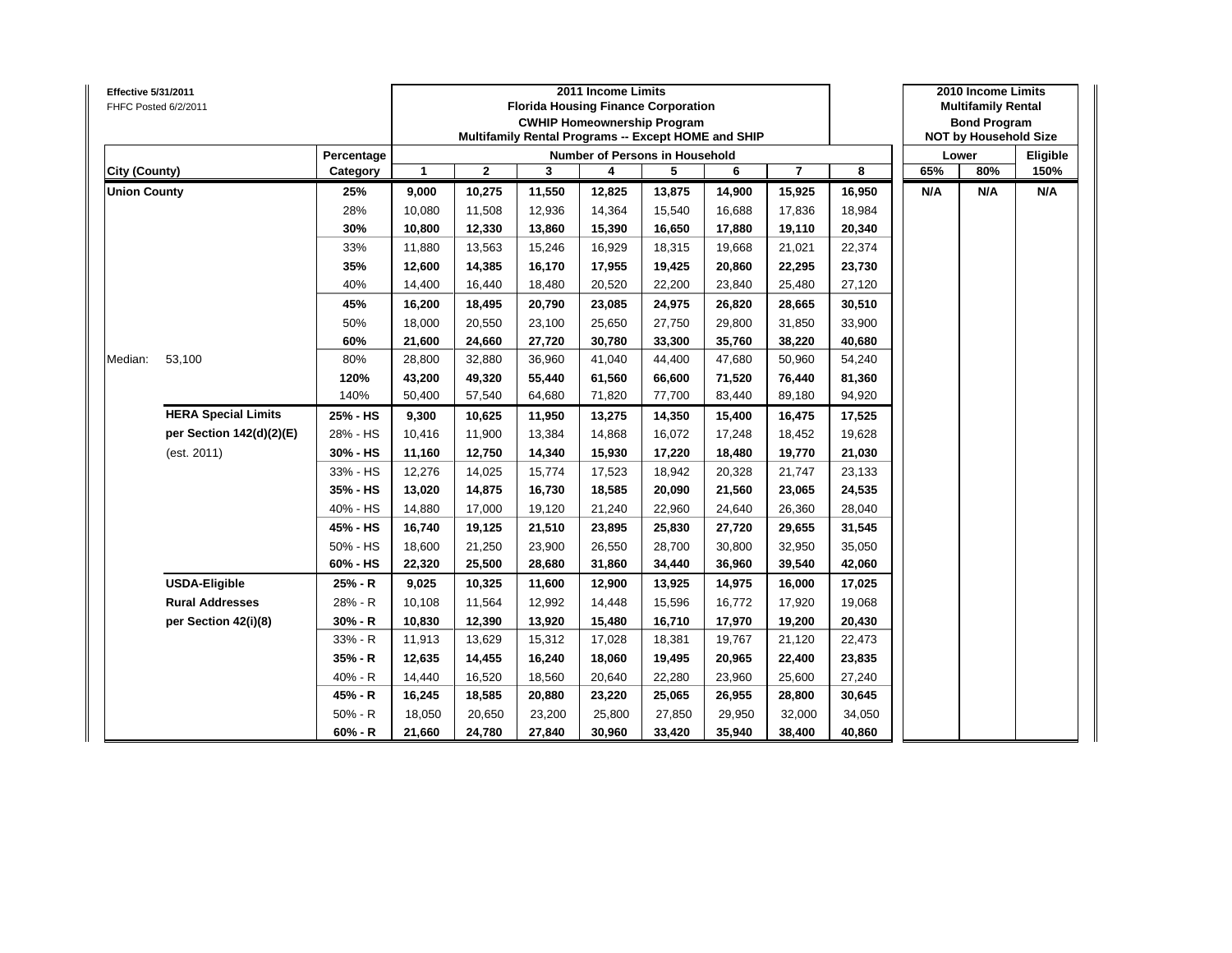| <b>Effective 5/31/2011</b><br>FHFC Posted 6/2/2011 |                            |            |        |              | 2011 Income Limits<br><b>Florida Housing Finance Corporation</b><br><b>CWHIP Homeownership Program</b><br>Multifamily Rental Programs -- Except HOME and SHIP |        |                                       | 2010 Income Limits<br><b>Multifamily Rental</b><br><b>Bond Program</b><br><b>NOT by Household Size</b> |                |        |     |       |          |
|----------------------------------------------------|----------------------------|------------|--------|--------------|---------------------------------------------------------------------------------------------------------------------------------------------------------------|--------|---------------------------------------|--------------------------------------------------------------------------------------------------------|----------------|--------|-----|-------|----------|
|                                                    |                            | Percentage |        |              |                                                                                                                                                               |        | <b>Number of Persons in Household</b> |                                                                                                        |                |        |     | Lower | Eligible |
| City (County)                                      |                            | Category   | 1      | $\mathbf{2}$ | 3                                                                                                                                                             | 4      | 5                                     | 6                                                                                                      | $\overline{7}$ | 8      | 65% | 80%   | 150%     |
| <b>Walton County</b>                               |                            | 25%        | 9,375  | 10,700       | 12,050                                                                                                                                                        | 13,375 | 14,450                                | 15,525                                                                                                 | 16,600         | 17,675 | N/A | N/A   | N/A      |
|                                                    |                            | 28%        | 10,500 | 11.984       | 13.496                                                                                                                                                        | 14,980 | 16,184                                | 17.388                                                                                                 | 18,592         | 19,796 |     |       |          |
|                                                    |                            | 30%        | 11,250 | 12,840       | 14,460                                                                                                                                                        | 16,050 | 17,340                                | 18,630                                                                                                 | 19,920         | 21,210 |     |       |          |
|                                                    |                            | 33%        | 12,375 | 14,124       | 15,906                                                                                                                                                        | 17,655 | 19,074                                | 20,493                                                                                                 | 21,912         | 23,331 |     |       |          |
|                                                    |                            | 35%        | 13,125 | 14,980       | 16,870                                                                                                                                                        | 18,725 | 20,230                                | 21,735                                                                                                 | 23,240         | 24,745 |     |       |          |
|                                                    |                            | 40%        | 15,000 | 17,120       | 19,280                                                                                                                                                        | 21,400 | 23,120                                | 24,840                                                                                                 | 26,560         | 28,280 |     |       |          |
|                                                    |                            | 45%        | 16,875 | 19,260       | 21,690                                                                                                                                                        | 24,075 | 26,010                                | 27,945                                                                                                 | 29,880         | 31,815 |     |       |          |
|                                                    |                            | 50%        | 18,750 | 21,400       | 24,100                                                                                                                                                        | 26,750 | 28,900                                | 31,050                                                                                                 | 33,200         | 35,350 |     |       |          |
|                                                    |                            | 60%        | 22,500 | 25,680       | 28,920                                                                                                                                                        | 32,100 | 34,680                                | 37,260                                                                                                 | 39,840         | 42,420 |     |       |          |
| Median:                                            | 58,500                     | 80%        | 30,000 | 34,240       | 38,560                                                                                                                                                        | 42,800 | 46,240                                | 49,680                                                                                                 | 53,120         | 56,560 |     |       |          |
|                                                    |                            | 120%       | 45,000 | 51,360       | 57,840                                                                                                                                                        | 64,200 | 69,360                                | 74,520                                                                                                 | 79,680         | 84,840 |     |       |          |
|                                                    |                            | 140%       | 52,500 | 59,920       | 67,480                                                                                                                                                        | 74,900 | 80,920                                | 86,940                                                                                                 | 92,960         | 98,980 |     |       |          |
|                                                    | <b>HERA Special Limits</b> | 25% - HS   | 10,250 | 11,700       | 13,175                                                                                                                                                        | 14,625 | 15,800                                | 16,975                                                                                                 | 18,150         | 19,325 |     |       |          |
|                                                    | per Section 142(d)(2)(E)   | 28% - HS   | 11,480 | 13,104       | 14.756                                                                                                                                                        | 16,380 | 17.696                                | 19.012                                                                                                 | 20,328         | 21,644 |     |       |          |
|                                                    | (est. 2010)                | 30% - HS   | 12,300 | 14,040       | 15,810                                                                                                                                                        | 17,550 | 18,960                                | 20,370                                                                                                 | 21,780         | 23,190 |     |       |          |
|                                                    |                            | 33% - HS   | 13,530 | 15,444       | 17,391                                                                                                                                                        | 19,305 | 20,856                                | 22,407                                                                                                 | 23,958         | 25,509 |     |       |          |
|                                                    |                            | 35% - HS   | 14,350 | 16,380       | 18,445                                                                                                                                                        | 20,475 | 22,120                                | 23,765                                                                                                 | 25,410         | 27,055 |     |       |          |
|                                                    |                            | 40% - HS   | 16,400 | 18,720       | 21,080                                                                                                                                                        | 23,400 | 25,280                                | 27,160                                                                                                 | 29,040         | 30,920 |     |       |          |
|                                                    |                            | 45% - HS   | 18,450 | 21,060       | 23,715                                                                                                                                                        | 26,325 | 28,440                                | 30,555                                                                                                 | 32,670         | 34,785 |     |       |          |
|                                                    |                            | 50% - HS   | 20,500 | 23,400       | 26,350                                                                                                                                                        | 29,250 | 31,600                                | 33,950                                                                                                 | 36,300         | 38,650 |     |       |          |
|                                                    |                            | 60% - HS   | 24,600 | 28,080       | 31,620                                                                                                                                                        | 35,100 | 37,920                                | 40,740                                                                                                 | 43,560         | 46,380 |     |       |          |